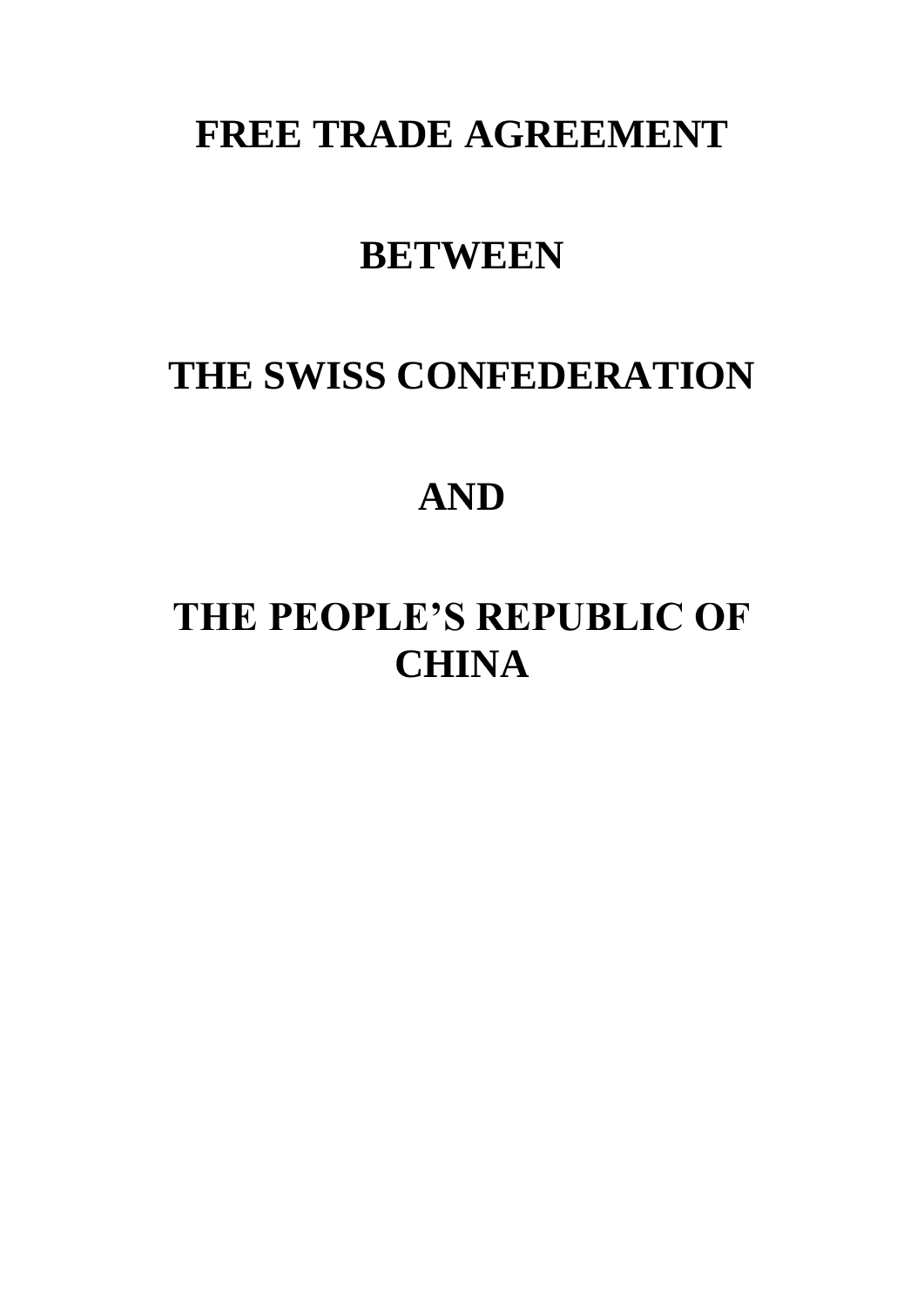## **PREAMBLE**

The Swiss Confederation (hereinafter referred to as "Switzerland") and the People's Republic of China (hereinafter referred to as "China"), hereinafter individually referred to as a "Party", or collectively as "the Parties";

**RECOGNISING** their long-term and close relations and cooperation in the fields of politics and economy;

**COMMITTED** to strengthening the bonds of friendship and collaboration between the Parties by establishing and deepening close and lasting relations;

**RECOGNISING** further that a free trade agreement shall produce mutual benefits to each other and enhance bilateral economic and trade cooperation;

**MINDFUL** that economic development, social development and environmental protection are interdependent and mutually reinforcing components of sustainable development and that closer economic partnership can play an important role in promoting sustainable development;

**RECOGNISING** that this Agreement should be implemented with a view to promoting the public welfare in the Parties, including raising the standard of living, as well as creating new job opportunities and promoting sustainable development in a manner consistent with environmental protection and conservation;

**RECALLING** the progress made in bilateral relations after the establishment of diplomatic relations and in particular after the signing of the Memorandum of Understanding between the Swiss Federal Council and the Government of the People's Republic of China on Promoting Dialogue and Cooperation in 2007 and committed to deepen and expand dialogue and cooperation in such areas;

**COMMITTED** to the promotion of prosperity, democracy, social progress and harmony and to uphold freedom, equality, justice and the rule of law, reaffirming their commitment to the Charter of the United Nations and fundamental norms of international relations;

**DETERMINED** to uphold the spirit of reciprocity and promote mutually beneficial trade relations through the establishment of a well-functioning and mutually advantageous bilateral preferential trade regime;

**ACKNOWLEDGING** the importance of good corporate governance and corporate social responsibility for sustainable development, and affirming their aim to encourage enterprises to observe internationally recognised guidelines and principles in this respect;

**CONVINCED** that this Agreement will reinforce market economy principles and enhance the competitiveness of the firms of the Parties in global markets;

**SHARING** the belief of the importance of, and determined to promote and further strengthen the multilateral trading system as embodied in the Marrakesh Agreement establishing the World Trade Organization (hereinafter referred to as the "WTO Agreement");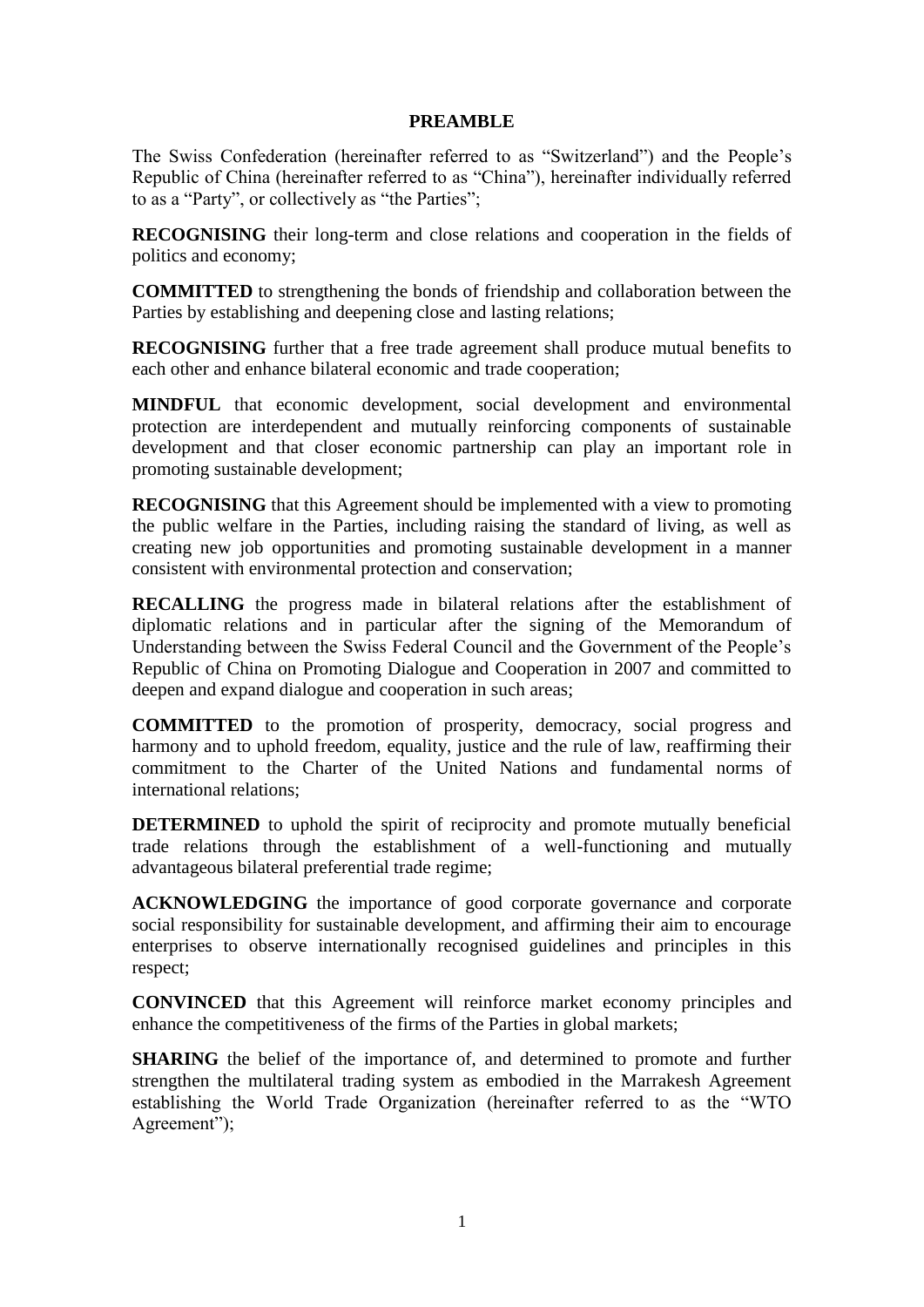**BUILDING** on their respective rights and obligations under the WTO Agreement and other multilateral, regional and bilateral agreements;

**HAVE AGREED**, in pursuit of the above, to conclude the following Agreement (referred to as "this Agreement"):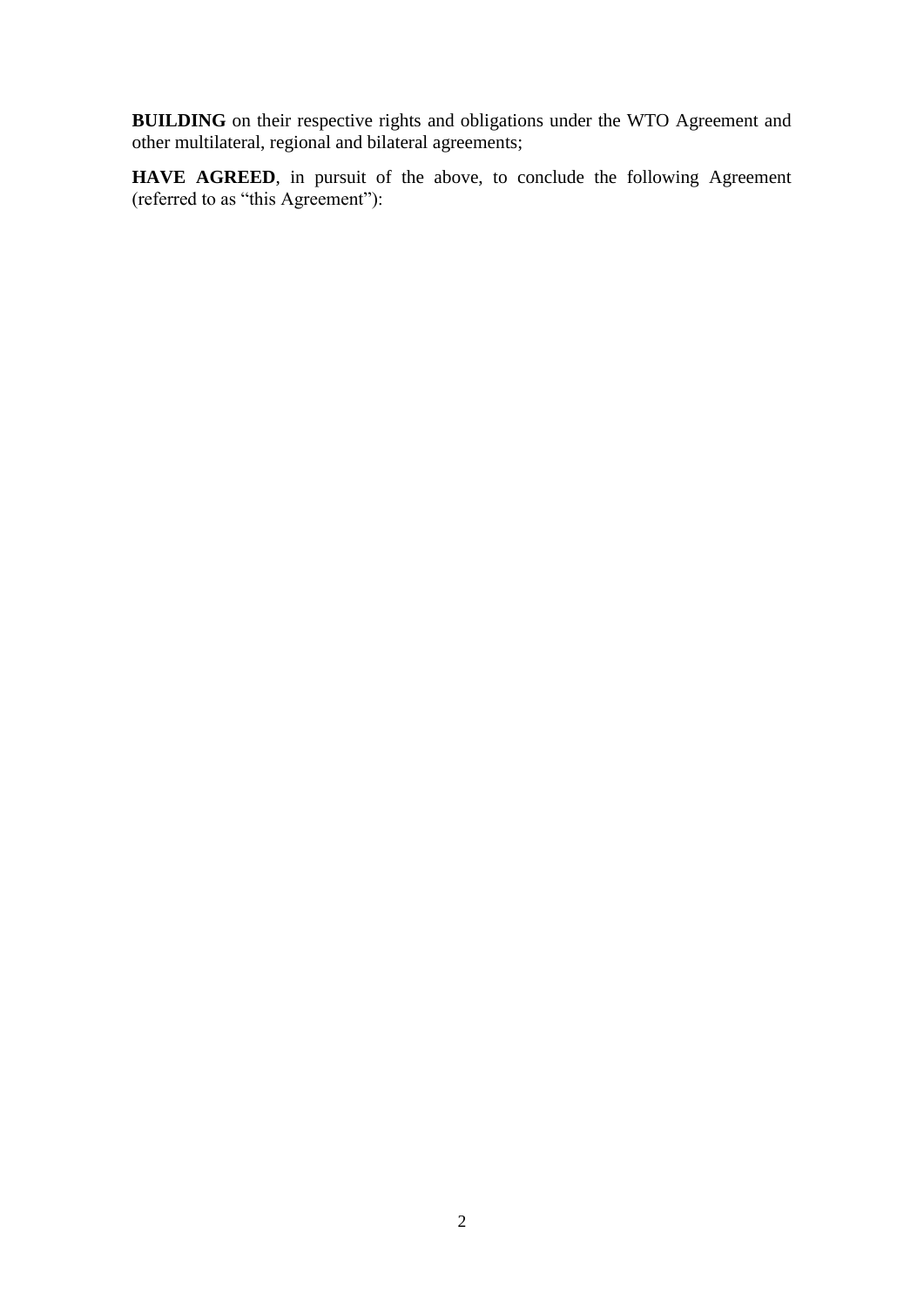## **CHAPTER 1**

## **GENERAL PROVISIONS**

## ARTICLE 1.1

## *Objectives*

1. Based on Article XXIV of the General Agreement on Tariffs and Trade (hereinafter referred to as the "GATT 1994") and Article V of the General Agreement on Trade in Services (hereinafter referred to as the "GATS"), China and Switzerland shall establish a free trade area by means of this Agreement with a view to spurring prosperity and sustainable development.

2. The objectives of this Agreement, which is based on trade relations between market economies are:

- (a) to achieve the liberalisation of trade in goods;
- (b) to achieve the liberalisation of trade in services;
- (c) to mutually enhance investment opportunities;
- (d) to promote competition in the Parties' markets;
- (e) to ensure adequate and effective protection and enforcement of intellectual property rights;
- (f) to achieve further understanding of the government procurement of the Parties and lay the ground for future cooperation in this field;
- (g) to remove and avoid unnecessary technical barriers to trade, including sanitary and phytosanitary measures;
- (h) to develop international trade in such a way as to contribute to the objective of sustainable development and to ensure that this objective is integrated and reflected in the Parties' trade relationship;

and to contribute in this way to the harmonious development and expansion of world trade.

3. The Parties shall interpret and apply the provisions of this Agreement in light of its objectives set out in paragraph 2 and in accordance with customary rules of interpretation of public international law.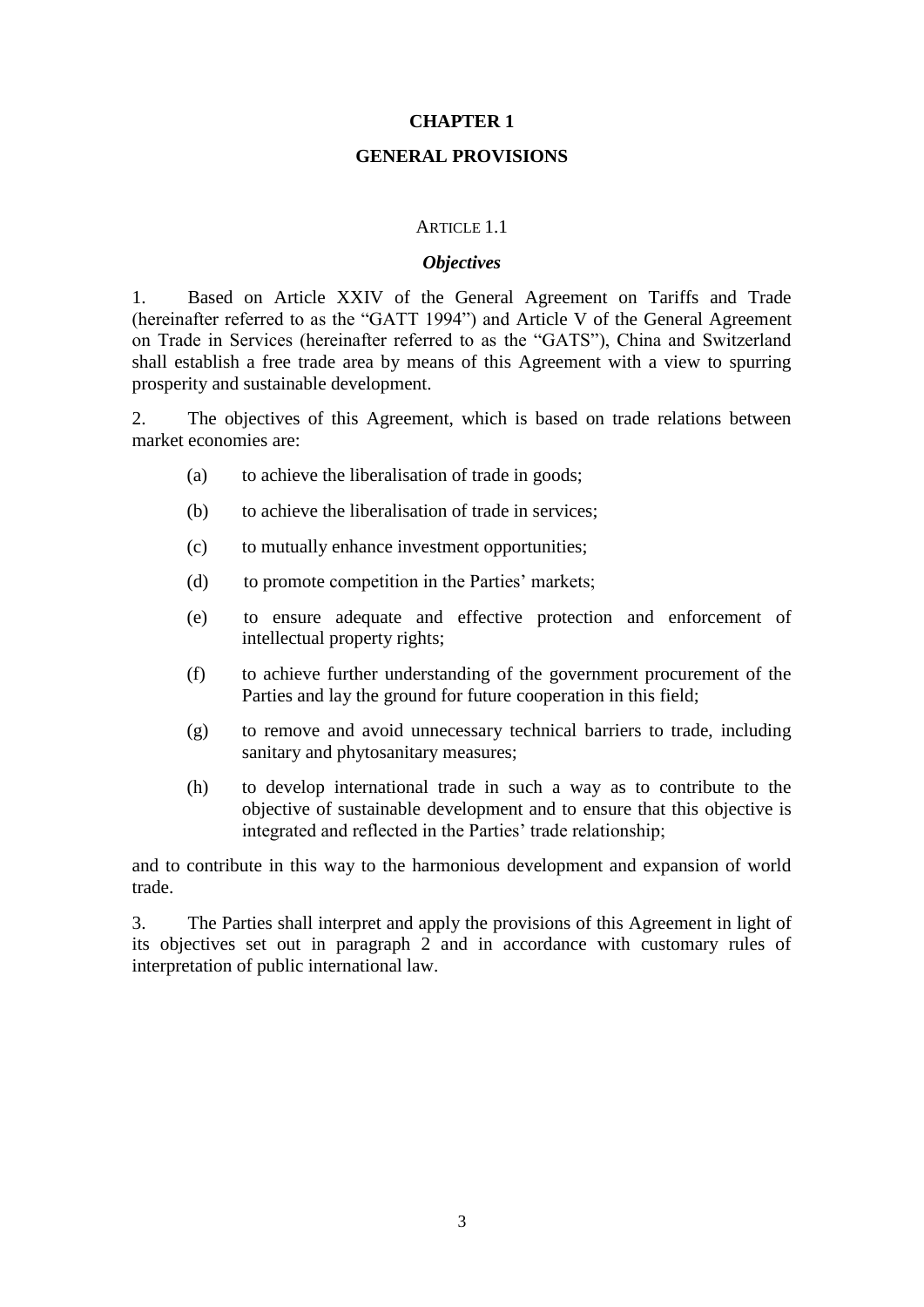## ARTICLE 1.2

## *Geographical Scope*

Except as otherwise specified, this Agreement shall apply to:

- (a) with respect to China, the entire customs territory of the People's Republic of China, including land, maritime and air space, and the exclusive economic zone and the continental shelf within which it exercises sovereign rights and jurisdiction in accordance with international law and its domestic law; and
- (b) with respect to Switzerland, the territory of Switzerland, including land, internal waters and air space, in accordance with international law and its domestic law.

## ARTICLE 1.3

## *Relationship to other Agreements*

1. The Parties confirm their rights and obligations under the WTO Agreement and the other agreements negotiated thereunder to which they are parties and any other international agreement to which they are parties.

2. If a Party considers that the maintenance or establishment of customs unions, free trade areas, arrangements for frontier trade or other preferential agreements by the other Party has the effect of altering the trade regime provided for by this Agreement, or that there is inconsistency between this Agreement and other agreements to which both Parties are parties, it may request consultations. The other Party shall afford adequate opportunity for consultations with the requesting Party with a view to finding a mutually satisfactory solution in accordance with customary rules of interpretation of public international law.

## ARTICLE 1.4

#### *Central, Regional and Local Government*

Each Party shall ensure the observance of all obligations and commitments under this Agreement by its respective regional and local governments and authorities, and by non-governmental bodies in the exercise of governmental powers delegated to them by central, regional and local governments or authorities.

## ARTICLE 1.5

#### *Transparency*

1. The Parties shall publish, or otherwise make publicly available, their laws, regulations, judicial decisions, administrative rulings of general application and their respective international agreements, which may affect the operation of this Agreement.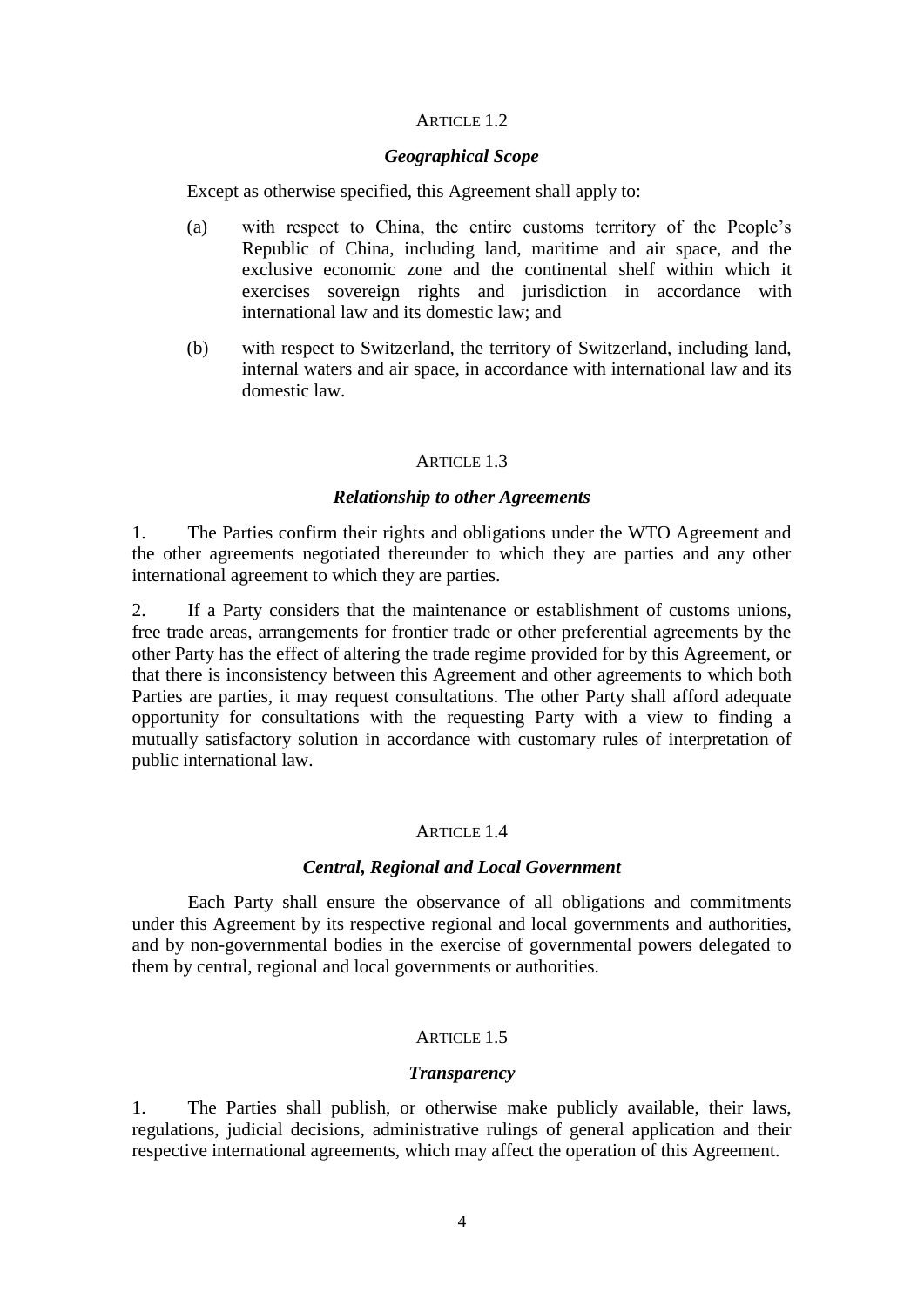2. The Parties shall respond to specific questions and provide, upon request, information to each other on matters referred to in paragraph 1, to the extent possible within 30 days<sup>1</sup> following the request.

3. The information referred to in paragraph 2 can be considered to have been provided by copying a notification to WTO for the same matter or by referring to the official, public and free of charge accessible website of the Party concerned.

4. In case of any inconsistency between the provisions of this Article and provisions relating to transparency in other Chapters, the latter shall prevail to the extent of the inconsistency.

5. The contact points established in Article 14.2 shall facilitate communications between the Parties on matters covered in this Article. Upon request of the other Party, the contact point shall identify the office or official responsible for the matter and assist, as necessary, in facilitating communication with the responding Party.

# ARTICLE 1.6

# *Disclosure of Information*

Nothing in this Agreement shall require the Parties to disclose information that would impede law enforcement, is contrary to its laws or otherwise contrary to the public interest, or would prejudice the legitimate commercial interests of any economic operator.

-

<sup>1</sup> For the purposes of this Agreement, "days" means calendar days*.*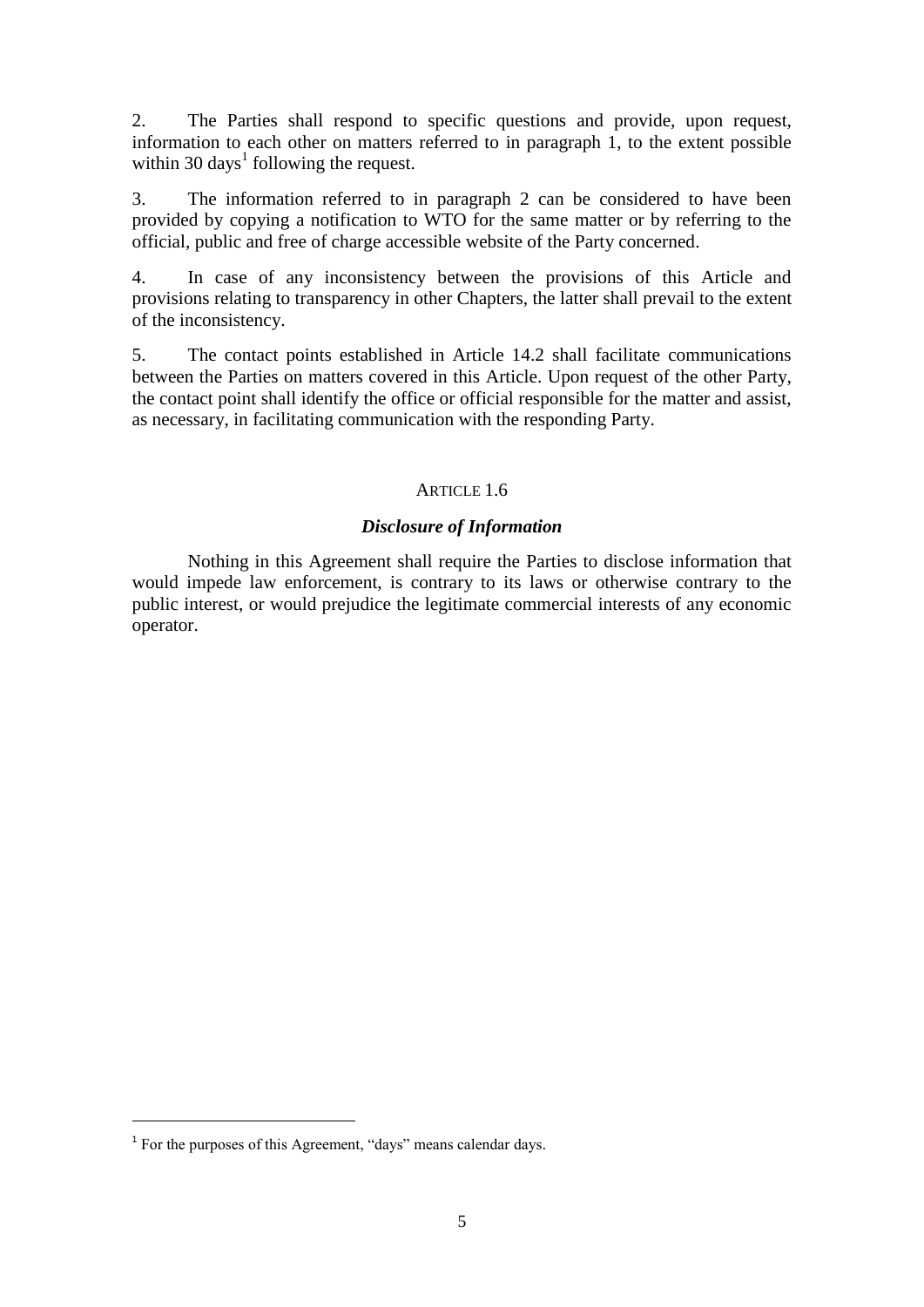## **CHAPTER 2**

#### **TRADE IN GOODS**

#### ARTICLE 2.1

## *Scope*

1. This Chapter shall apply, as specified therein, to any product traded between the customs territories of the Parties. The customs territory of Switzerland includes the territory of the Principality of Liechtenstein, as long as the Customs Union Treaty of 29 March 1923 between the Swiss Confederation and the Principality of Liechtenstein remains in force.

2. Goods and products shall be understood to have the same meaning, unless the context otherwise requires.

#### ARTICLE 2.2

#### *National Treatment on Internal Taxation and Regulation*

Each Party shall accord national treatment to the products of the customs territory of the other Party in accordance with Article III of the GATT 1994. To this end, Article III of the GATT 1994 and its interpretative notes shall apply and are hereby incorporated into and made part of this Agreement, *mutatis mutandis*.

### ARTICLE 2.3

#### *Customs Duties on Imports*

1. Customs duty on imports means any duty or charge of any kind imposed in connection with the importation of a product, but does not include any:

- (a) charge equivalent to an internal tax imposed consistently with paragraph 2 of Article III of the GATT 1994;
- (b) anti-dumping or countervailing duty applied consistently with Article VI of the GATT 1994, the WTO Agreement on Implementation of Article VI of the GATT 1994, or the WTO Agreement on Subsidies and Countervailing Measures; and
- (c) fee or other charge in connection with the importation commensurate with the cost of services rendered, imposed consistently with the provisions of Article VIII of the GATT 1994.

2. Except as otherwise provided for in this Chapter, each Party shall, upon entry into force of this Agreement, eliminate or reduce its customs duties imposed in connection with the importation of products originating in either Party, in accordance with the terms and conditions set out in its Schedule in Annex I.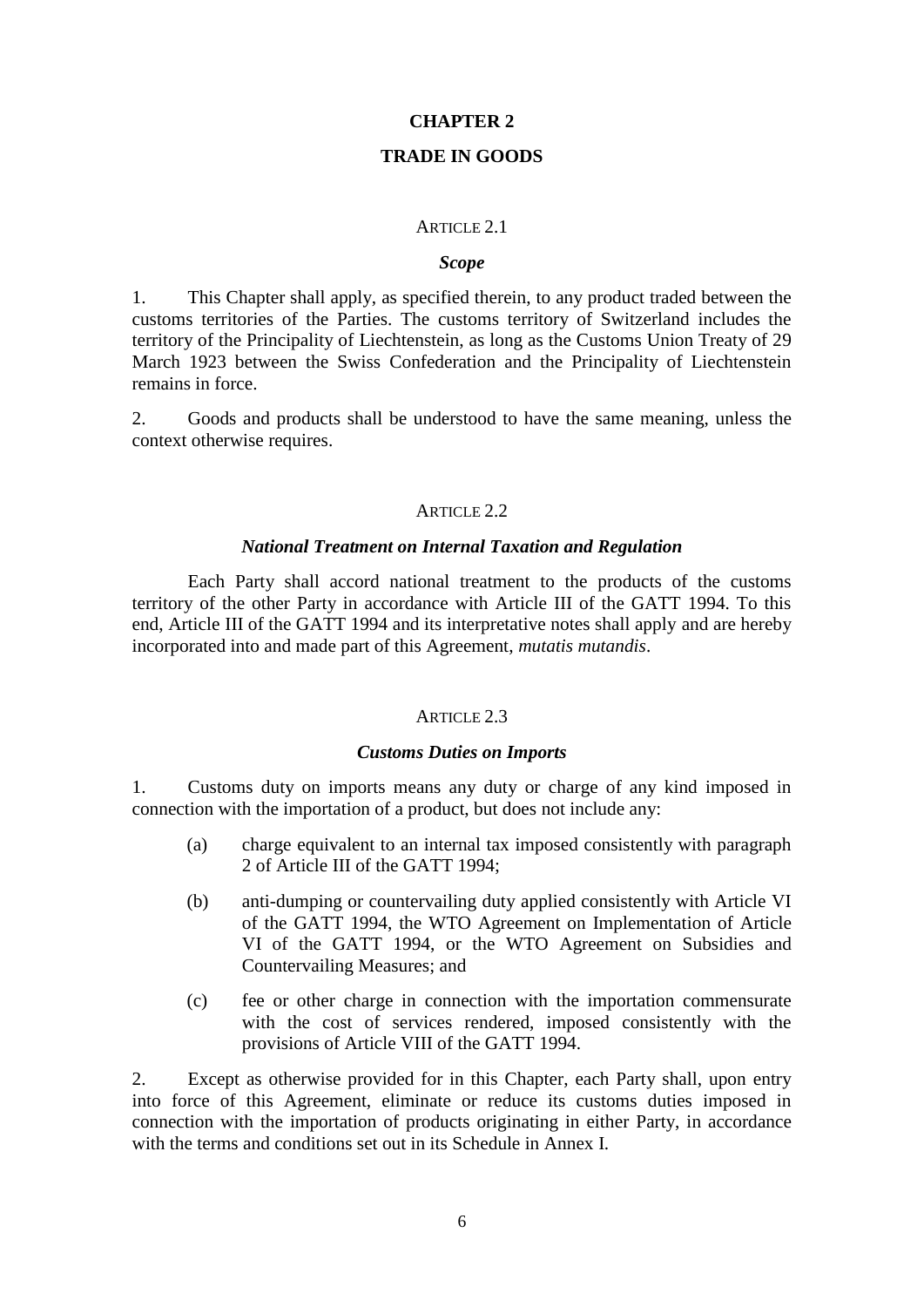3. Except as otherwise provided in this Agreement, neither Party shall increase any existing customs duty, or adopt any new customs duty, on an originating product of the other Party, which is not in accordance with the terms and conditions set out in its schedule in Annex I.

#### ARTICLE 2.4

#### *Base Rate of Customs Duties on Imports*

1. For each product the base rate of customs duty to which the successive reductions set out in Annex 1 are to be applied, shall be the most-favoured nation (hereinafter referred to as "MFN") import customs duty rate applied on 1 January 2010.

2. If a Party reduces its applied MFN import customs duty rate after 1 January 2010 and before the end of the tariff elimination period, the tariff elimination schedule of that Party set out in Annex I shall be applied to the reduced rate as from the date on which the reduction is applied.

3. The reduced import customs duty rates calculated in accordance with Annex I, shall be applied rounded to the first decimal place.

#### ARTICLE 2.5

#### *Import and Export Restrictions*

With respect to export and import restrictions, Article XI of the GATT 1994 shall apply and is hereby incorporated into and made part of this Agreement, *mutatis mutandis*.

#### ARTICLE 2.6

#### *State Trading Enterprises*

With respect to state trading enterprises, Article XVII of the GATT 1994 and the Understanding on the Interpretation of Article XVII of the GATT 1994 shall apply and are hereby incorporated into and made part of this Agreement, *mutatis mutandis*.

## ARTICLE 2.7

#### *Exceptions*

With respect to general and security exceptions, Articles XX and XXI of the GATT 1994 shall apply and are hereby incorporated into and made part of this Agreement, *mutatis mutandis*.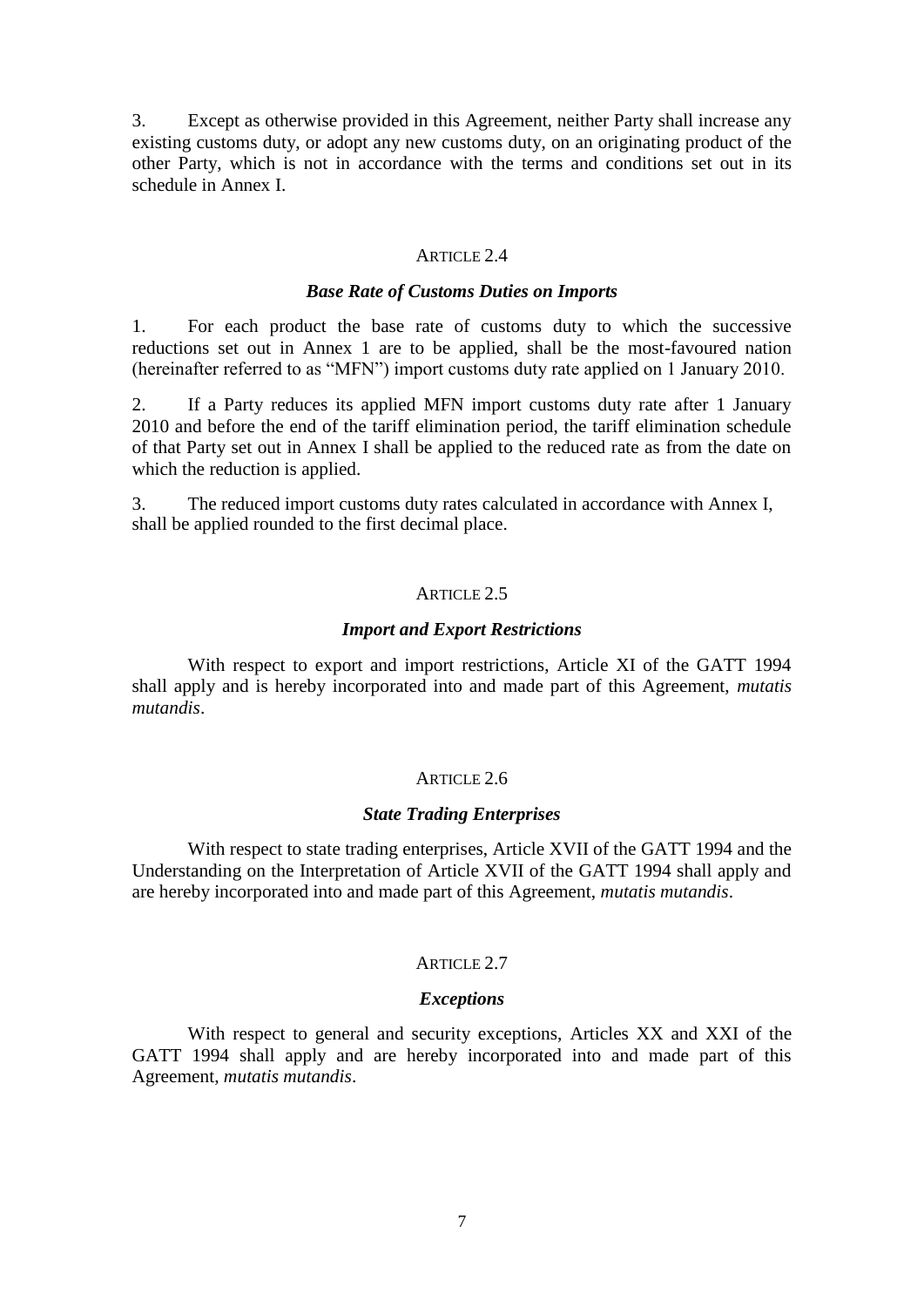# ARTICLE 2.8

# *Review Mechanism*

Two years after the entry into force of this Agreement, the Parties shall in the Joint Committee review this Chapter and the Tariff Schedules of the Parties set out in Annex I. The Parties shall thereafter conduct biennial reviews of this matter in the Joint Committee.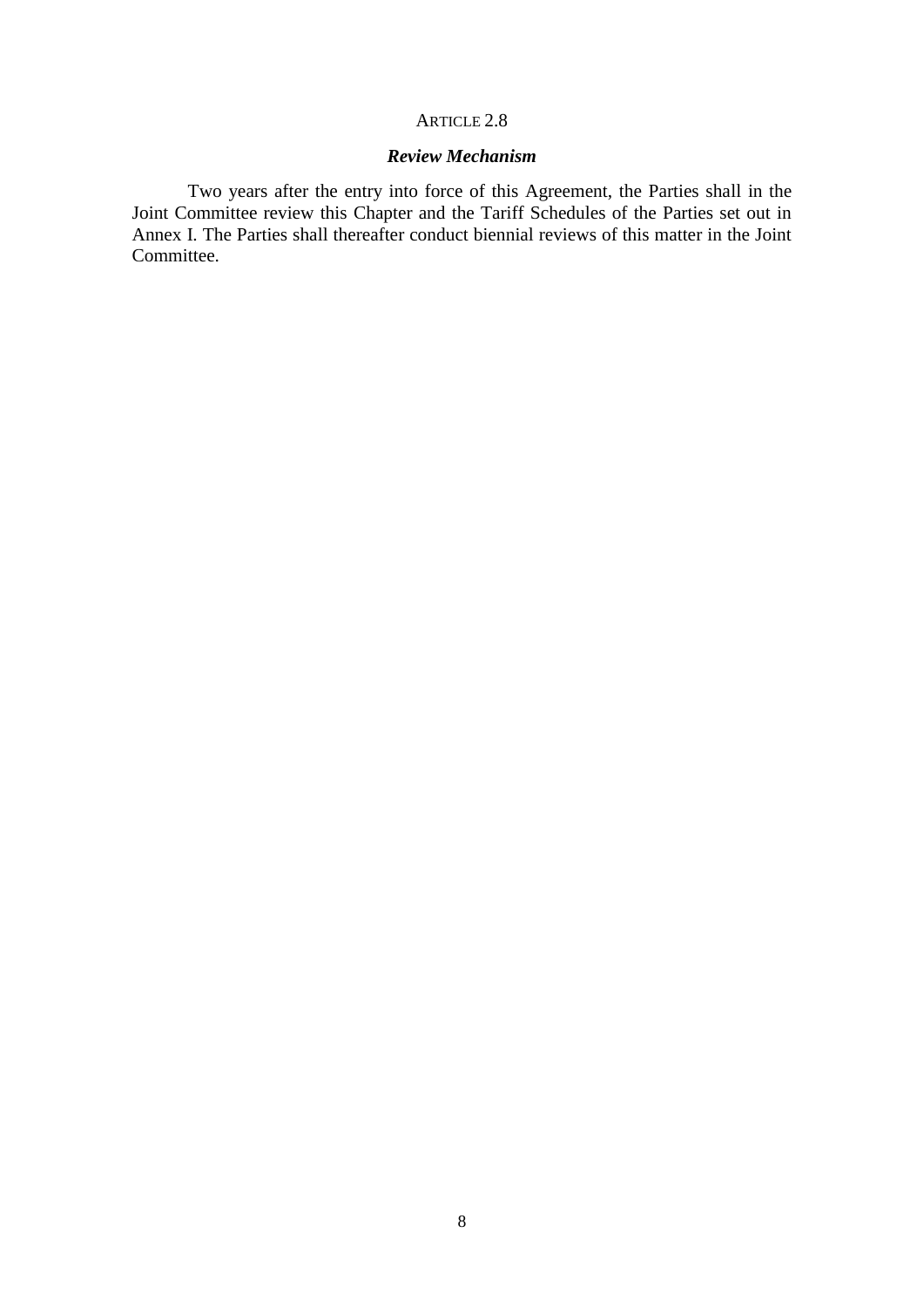## **CHAPTER 3**

## **RULES OF ORIGIN AND IMPLEMENTATION PROCEDURES**

## **SECTION I**

#### **RULES OF ORIGIN**

#### ARTICLE 3.1

#### *Definitions*

For the purposes of this Chapter:

- (a) "Party" means either China or Switzerland. This Chapter applies to the customs territory of China and the customs territory of Switzerland as defined in paragraph 1 of Article 2.1;
- (b) "production" means methods of obtaining products including, but not limited to, growing, mining, harvesting, fishing, trapping, hunting, manufacturing, processing or assembling a product;
- (c) "material" means ingredients, parts, components, subassemblies and/or products that were physically incorporated into another product or were subject to a process in the production of another product;
- (d) "non-originating product" or "non-originating material" mean a product or material that does not qualify as originating under this Chapter;
- (e) "originating product" or "originating material" mean a product or material that qualifies as originating under this Chapter;
- (f) "customs value" means the value as determined in accordance with the Agreement on Implementation of Article VII of the General Agreement on Tariffs and Trade 1994 (Customs Valuation Agreement);
- (g) "ex-works price" means the price paid for the product ex-works to the producer located in a Party in whose undertaking the last working or processing is carried out, provided that the price includes the value of all the materials used, wage and any other cost, and profit minus any internal taxes returned or repaid when the product obtained is exported;
- (h) "Harmonized System" and "HS" mean the Harmonized Commodity Description and Coding System;
- (i) "chapter", "heading" and "subheading" mean a chapter (two-digit codes), heading (four-digit codes) or subheading (six-digit codes) of the Harmonized System; and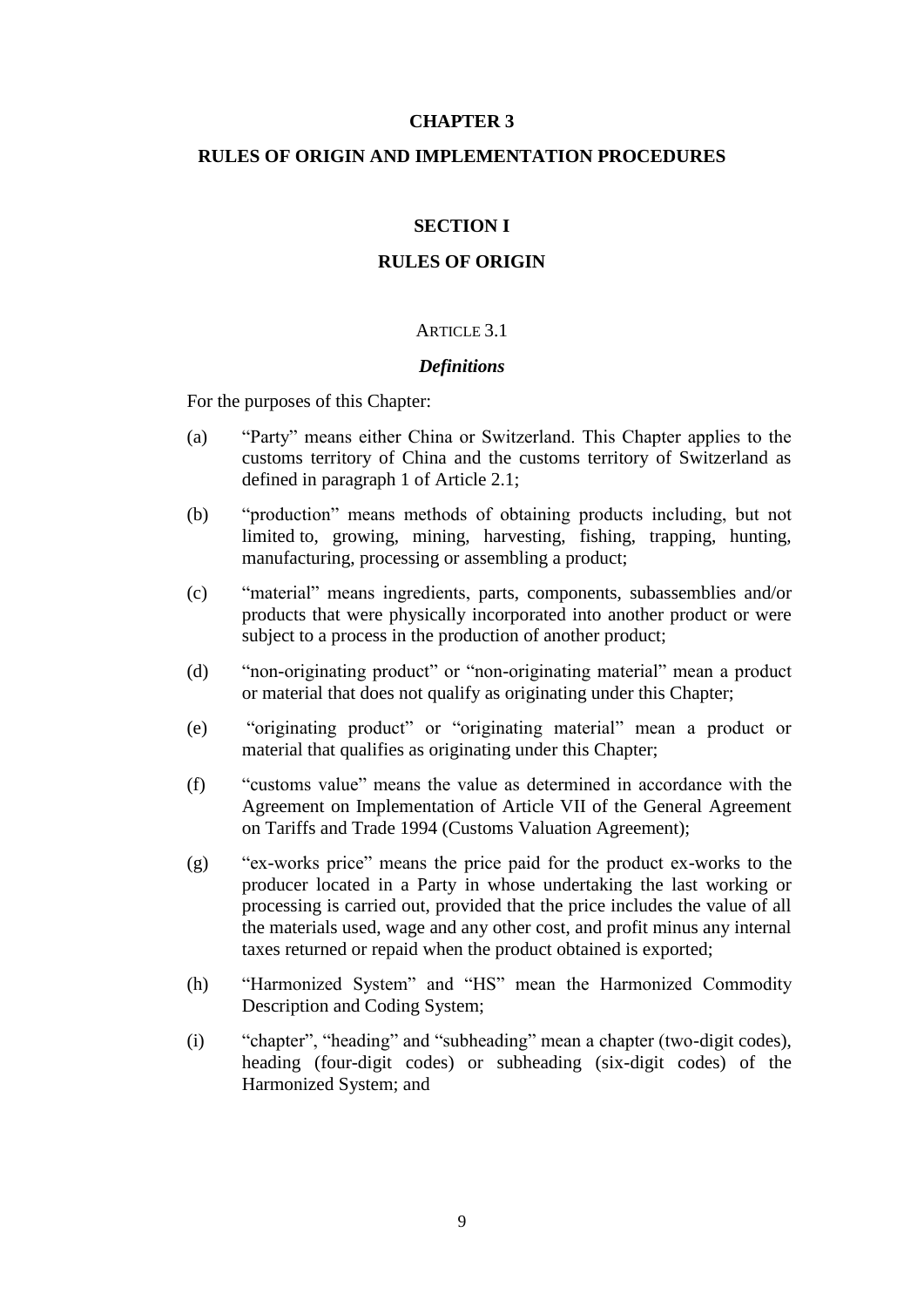(j) "authorised body" means any body designated under domestic law of a Party or by the governmental authority of a Party to issue a Certificate of Origin.

# ARTICLE 3.2

## *Originating Products*

For the purpose of this Agreement, and unless otherwise required in this Chapter, a product shall be considered as originating in a Party if:

- (a) it has been wholly obtained in a Party, in accordance with Article 3.3;
- (b) the non-originating materials used in the working or processing of that product have undergone substantial transformation in a Party<sup>2</sup>, in accordance with Article 3.4, and meets the other applicable provisions of this Chapter; or
- (c) it has been produced in a Party exclusively from originating materials of one or both Parties.

# ARTICLE 3.3

## *Wholly Obtained Products*

For the purpose of subparagraph (a) of Article 3.2, the following products shall be considered as wholly obtained in a Party:

- (a) mineral products and other non-living naturally occurring substances extracted or taken from their soil, internal waters, territorial sea, seabed or subsoil;
- (b) vegetable products harvested, picked or gathered there;
- (c) live animals born and raised there, and products obtained from such animals;
- (d) products obtained by hunting, trapping, fishing, gathering, capturing or aquaculture conducted there;
- (e) products of sea fishing and other products taken from the territorial sea or the Exclusive Economic Zone of a Party by vessels registered with that Party and flying the flag of that Party;
- (f) products of sea fishing and other products taken from the high sea by vessels registered with a Party and flying the flag of that Party;
- (g) products processed or made on board factory ships registered with a Party and flying the flag of that Party, exclusively from products referred

-

<sup>&</sup>lt;sup>2</sup> The working or processing of that product may be carried out in different factories within a Party.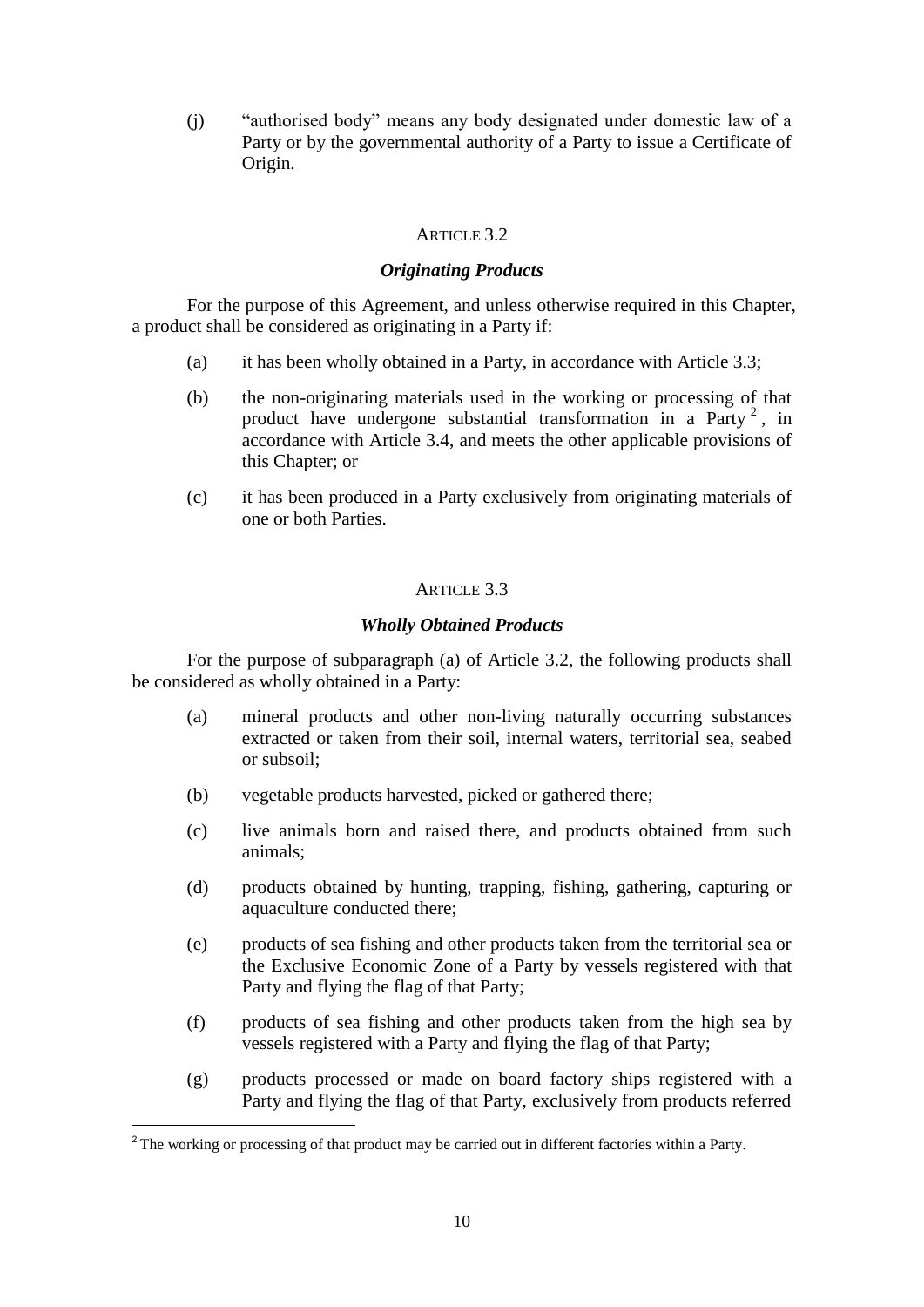to in subparagraph (e) and (f);

- (h) products taken from the seabed and subsoil outside the territorial waters of a Party, provided that the Party has the rights to exploit such seabed or subsoil under domestic law in accordance with international law;
- (i) waste and scrap resulting from manufacturing operations conducted there which fit only for the recovery of raw materials;
- (j) used products collected there which fit only for the recovery of raw materials; and
- (k) products obtained or produced there exclusively from products referred to in subparagraphs (a) to (j).

# ARTICLE 3.4

## *Substantial Transformation*

1. A product obtained using non-originating materials shall be considered to have undergone substantial transformation if the requirements specified in Annex II are fulfilled.

2. For the purpose of paragraph 1, the operations provided for in Article 3.6 are considered as insufficient to obtain originating status.

3. Where Annex II refers to a percentage of the value of non-originating material (VNM), it shall mean the maximum percentage of the VNM allowed in relation to the ex-works price of a product. That percentage shall be calculated as follows:

 $VNM\%$  =  $VNM$  x 100

ex-works price

4. VNM shall be determined on the basis of the customs value at the time of importation of the non-originating materials, including materials of undetermined origin. If such value is unknown and cannot be ascertained, the first ascertainable price paid or payable for the materials in a Party shall be applied.

5. If a product which has acquired originating status in accordance with paragraph 1 in a Party is further processed in that Party and used as material in the manufacture of another product, no account shall be taken of the non-originating components of that material in the determination of the originating status of the product.

## ARTICLE 3.5

## *De Minimis*

1. Notwithstanding paragraph 1 of Article 3.4, non-originating materials do not have to fulfil the conditions set out in Annex II provided that their total value does not exceed 10% of the ex-works price.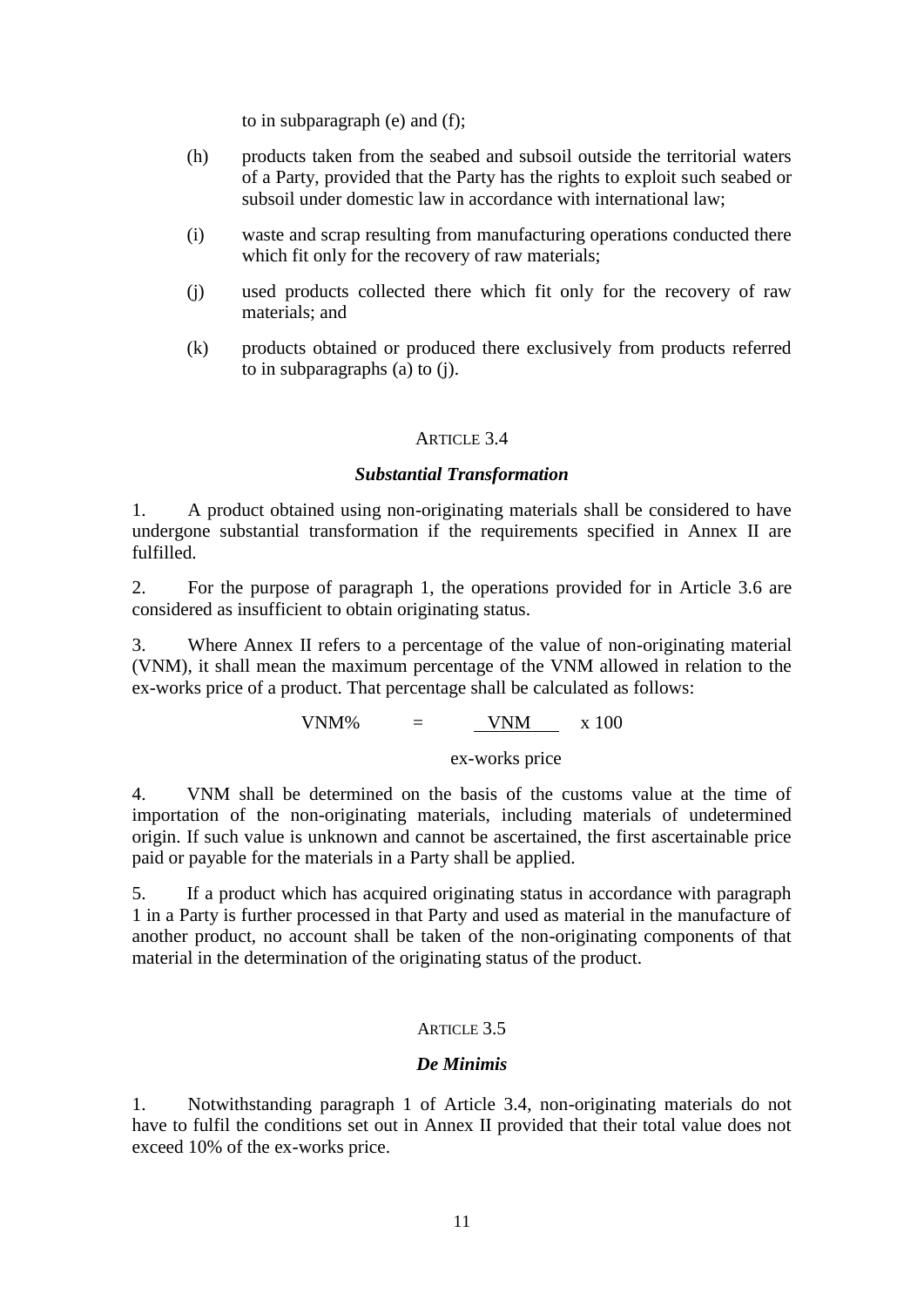# 2. This Article does not apply to value criteria set out in Annex II.

## ARTICLE 3.6

## *Minimal Operations or Processes*

1. Notwithstanding Article 3.4, a product shall not be considered as originating, if it has only undergone one or more of the following operations or processes:

- (a) operations to ensure the preservation of products in good condition during transport and storage;
- (b) freezing or thawing;
- (c) packaging and re-packaging;
- (d) washing, cleaning, removal of dust, oxide, oil, paint or other coverings;
- (e) ironing or pressing of textiles or textile products;
- (f) simple painting and polishing;
- (g) husking, partial or total bleaching, polishing, and glazing of cereals and rice;
- (h) operations to colour sugar or form sugar lumps;
- (i) peeling and removal of stones and shells from fruits, nuts and vegetables;
- (j) sharpening, simple grinding or simple cutting;
- (k) sifting, screening, sorting, classifying, grading, matching;
- (l) simple placing in bottles, cans, flasks, bags, cases, boxes, fixing on cards or boards and all other simple packaging operations;
- (m) affixing or printing marks, labels, logos and other like distinguishing signs on products or their packaging;
- (n) simple mixing of products, whether or not of different kinds;
- (o) simple assembly of parts of articles to constitute a complete article or disassembly of products into parts;
- (p) slaughter of animals.

2. For the purpose of paragraph 1, "simple" describes activities which need neither special skills nor machines, apparatus or equipment especially produced or installed to carry out the activity.

3. All operations in the production of a given product carried out in a Party shall be taken into account when determining whether the working or processing undergone by that product is considered as minimal operations or processes referred to in paragraph 1.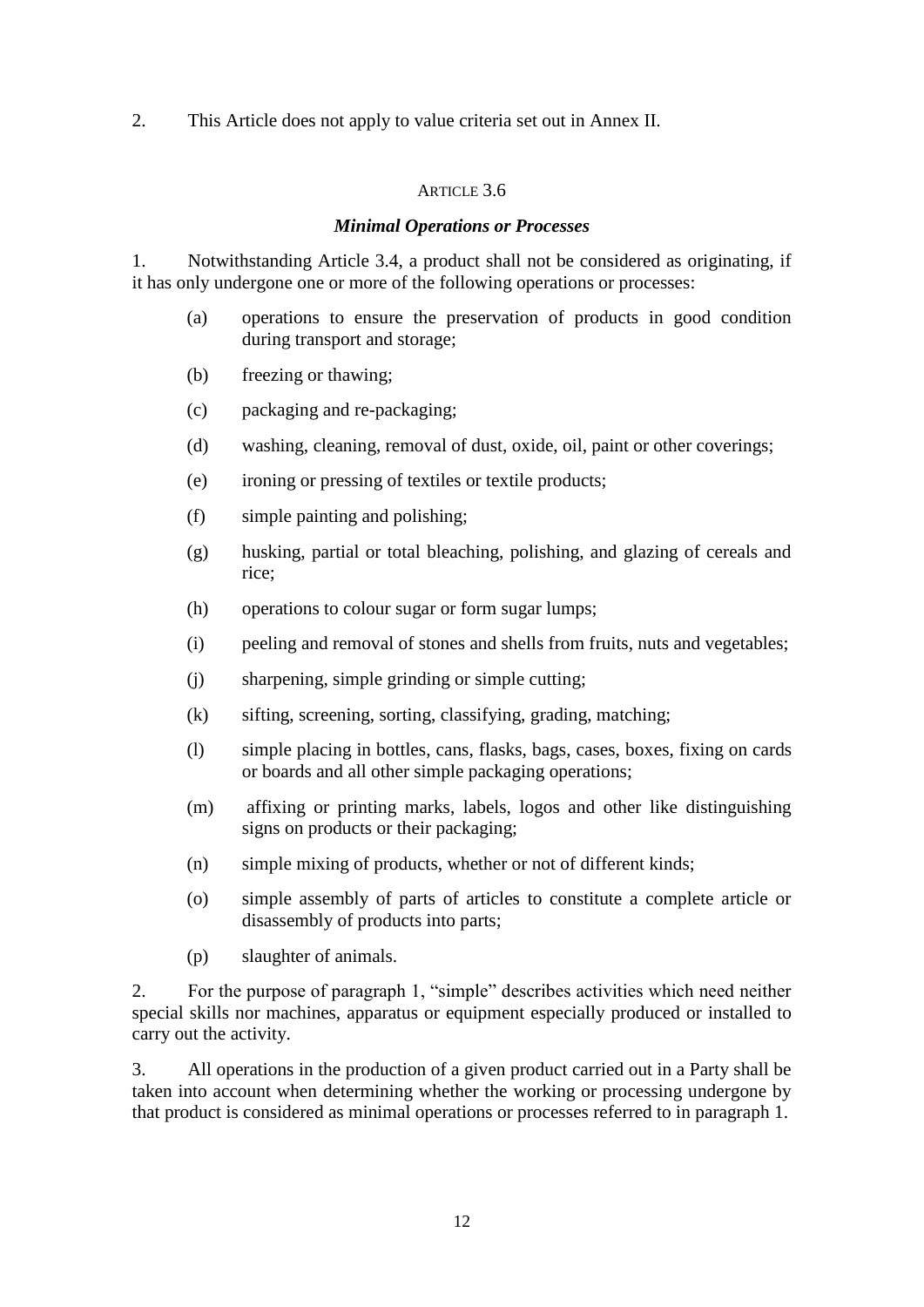## ARTICLE 3.7

#### *Accumulation*

1. Without prejudice to Article 3.2, a product originating in a Party, which is used as material in the production of a product in the other Party, shall be considered as originating in the Party where the last operations beyond those referred to in paragraph 1 of Article 3.6 have been carried out.

2. A product originating in a Party, which is exported from a Party to the other Party and does not undergo working or processing beyond those referred to in paragraph 1 of Article 3.6, shall retain its origin.

## ARTICLE 3.8

## *Unit of Qualification*

1. For the purpose of determining the originating status, the unit of qualification of a product or material shall be considered as the basic unit and determined in accordance with the Harmonized System.

- 2. Pursuant to paragraph 1,
	- (a) where a set of articles is classified under a single heading or subheading in accordance with General Interpretative Rule 3 of the Harmonized System, it shall constitute the unit of qualification;
	- (b) where a consignment consists of a number of identical products classified under a single heading or subheading of the Harmonized System, each product shall be considered separately in determining whether it qualifies as an originating product of a Party; and
	- (c) packaging shall be included with the product if it is included and classified with that product in accordance with General Interpretative Rule 5 of the Harmonized System. Packaging used for retail sale shall be considered as materials of the product in calculating the value of nonoriginating materials used in its production.

3. Packing materials and containers for shipment that are used to protect a product during transportation shall be disregarded in determining the origin of the product.

#### ARTICLE 3.9

#### *Accessories, Spare Parts and Tools*

1. Accessories, spare parts, tools and instruction and information material presented together and classified with the product shall be considered as part of the product in question provided that:

(a) they are invoiced together; and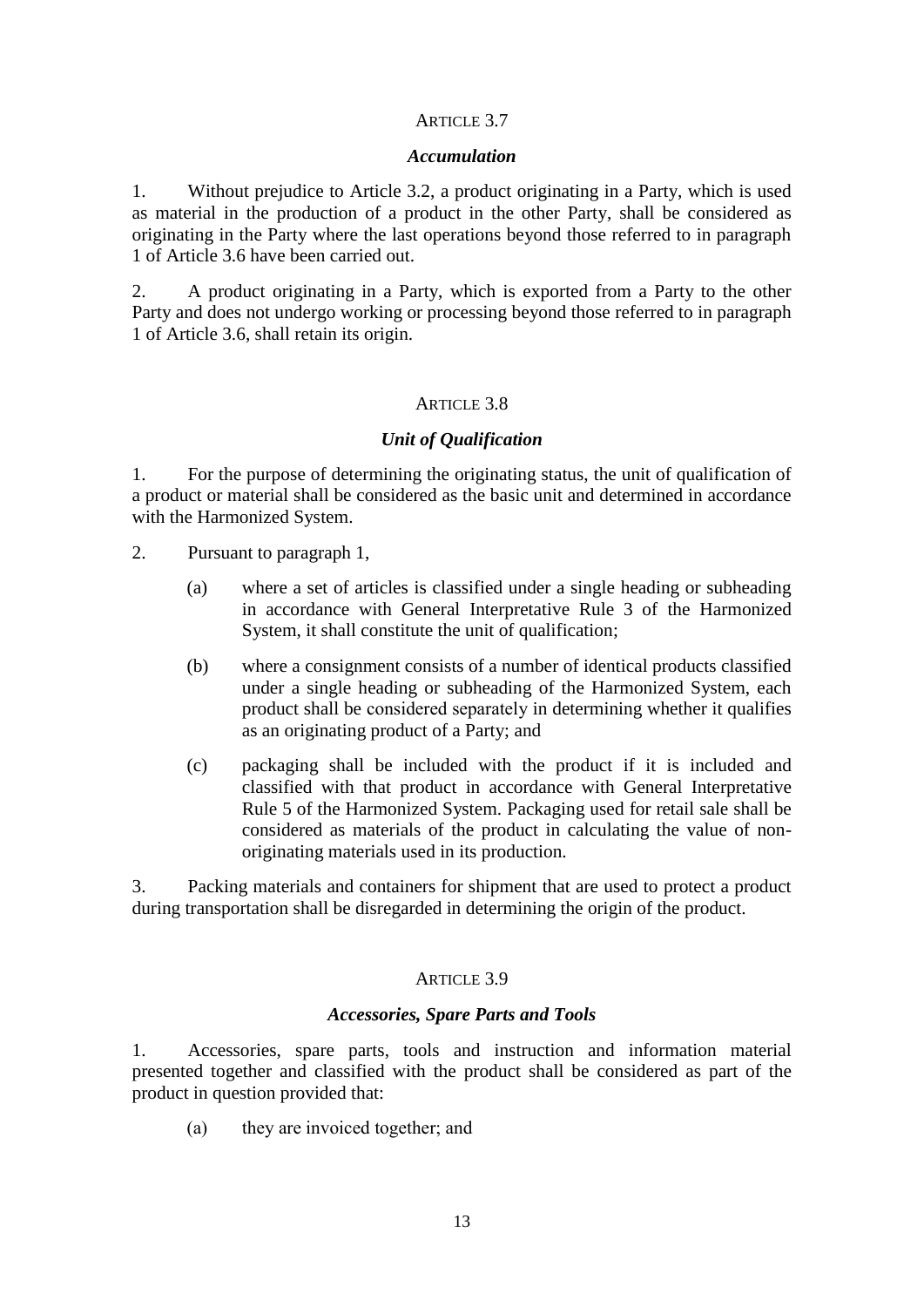(b) their quantities are considered as normal for this product.

2. Accessories, spare parts, tools and instruction and information material shall be considered as materials of the product in calculating the value of non-originating materials used in its production.

## ARTICLE 3.10

## *Neutral Elements*

When determining whether a product is an originating product, the origin of neutral elements used in the production, testing or inspection of the product but not physically incorporated into the product by themselves, shall not be taken into account. Such neutral elements include, but are not limited to the following:

- (a) fuel, energy, catalysts and solvents;
- (b) equipment, devices and supplies used for testing or inspecting the products;
- (c) gloves, glasses, footwear, clothing, safety equipment and supplies;
- (d) tools, dies and moulds;
- (e) spare parts and materials used in the maintenance of equipment and buildings; and
- (f) lubricants, greases, compounding materials and other materials used in production or used to operate equipment and buildings.

## ARTICLE 3.11

## *Fungible Materials*

1. Where originating and non-originating fungible materials are used in the working or processing of a product, the determination of whether the materials used are originating may be determined on the basis of an inventory management system.

2. For the purpose of paragraph 1, "fungible materials" means interchangeable materials that are of the same kind and commercial quality, which cannot be distinguished from one another once they are incorporated into the finished product.

3. The inventory management system shall be based on generally accepted accounting principles applicable in the Party in which the product is manufactured and ensure that no more final products receive originating status than would have been the case if the materials had been physically segregated. A producer using such a system shall keep records of the operation of the system that are necessary to verify compliance with the provisions of this Chapter.

4. For the purpose of this Article, a Party may require an inventory management system in accordance with the legislation of that Party.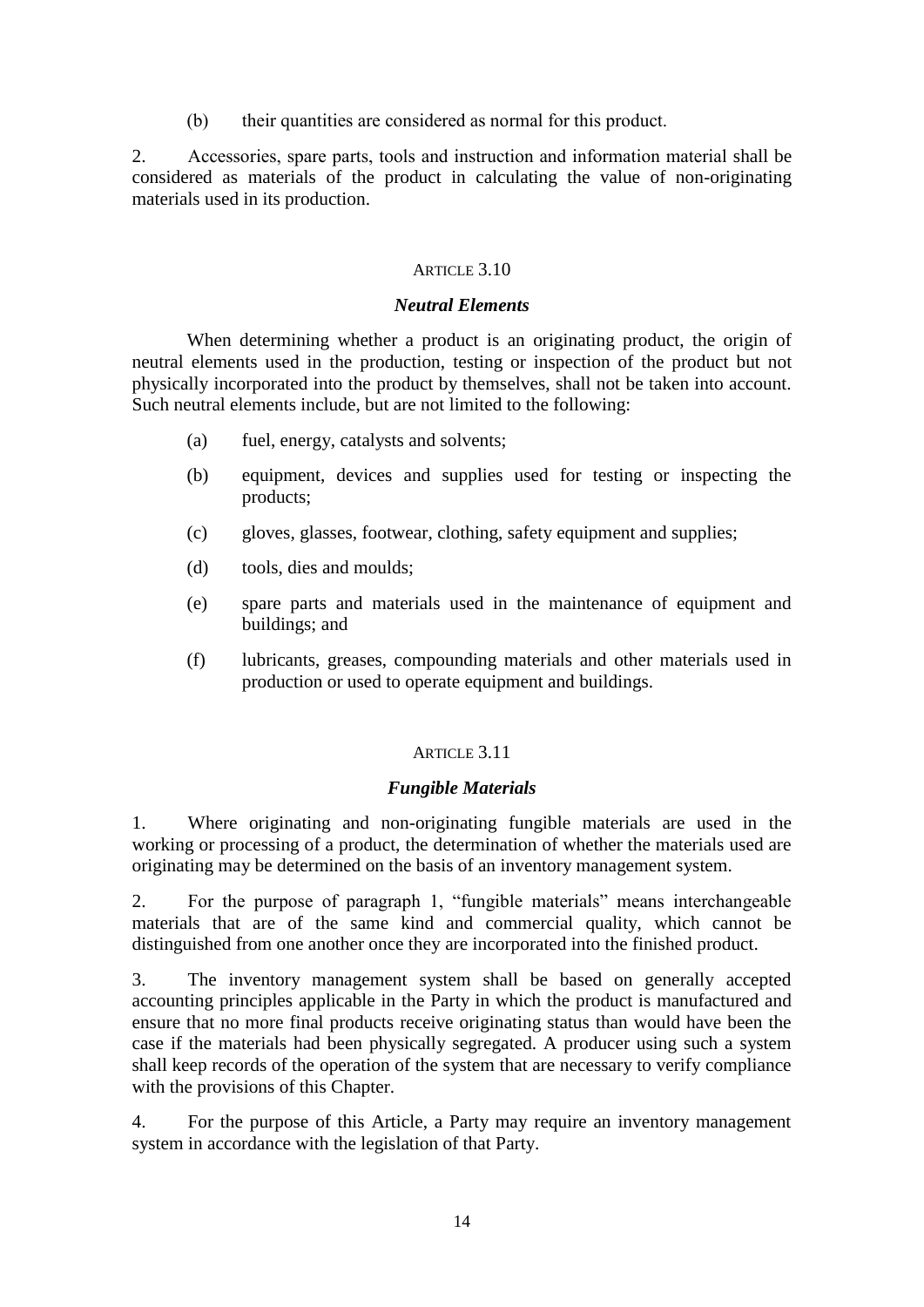#### ARTICLE 3.12

## *Principle of Territoriality*

The conditions for acquiring originating status set out in Articles 3.2 to 3.10 shall be fulfilled without any interruption in a Party.

## ARTICLE 3.13

#### *Direct Transport*

1. Preferential tariff treatment under this Agreement shall only be granted to originating products which are transported directly between the Parties.

2. Notwithstanding paragraph 1, originating products which are transported through the territories of non-parties may still be considered as being transported directly between the Parties, provided that:

- (a) they do not undergo operations other than unloading, reloading, or any operation confined to preserve them in good condition; and
- (b) they remain under customs control in those non-parties.

Consignments of originating products may be split up in non-parties for further transport subject to the fulfilment of conditions listed in subparagraphs (a) and (b).

3. For the purpose of paragraph 1, an originating product may be transported by pipeline across territories of non-parties.

4. The customs authorities of the importing Party may require that the importer of the above products shall submit sufficient evidence to prove to their satisfaction that the conditions set out in paragraphs 2 and 3 have been fulfilled.

## **SECTION II**

# **IMPLEMENTATION PROCEDURES**

#### ARTICLE 3.14

#### *Documentary Evidence of Origin*

To qualify for preferential tariff treatment under this Agreement, either of the following documentary evidences of origin shall be submitted to the customs authority of the importing Party:

- (a) Certificate of Origin as referred to in Article 3.15; or
- (b) an Origin Declaration by an Approved Exporter as referred to in Article 3.16.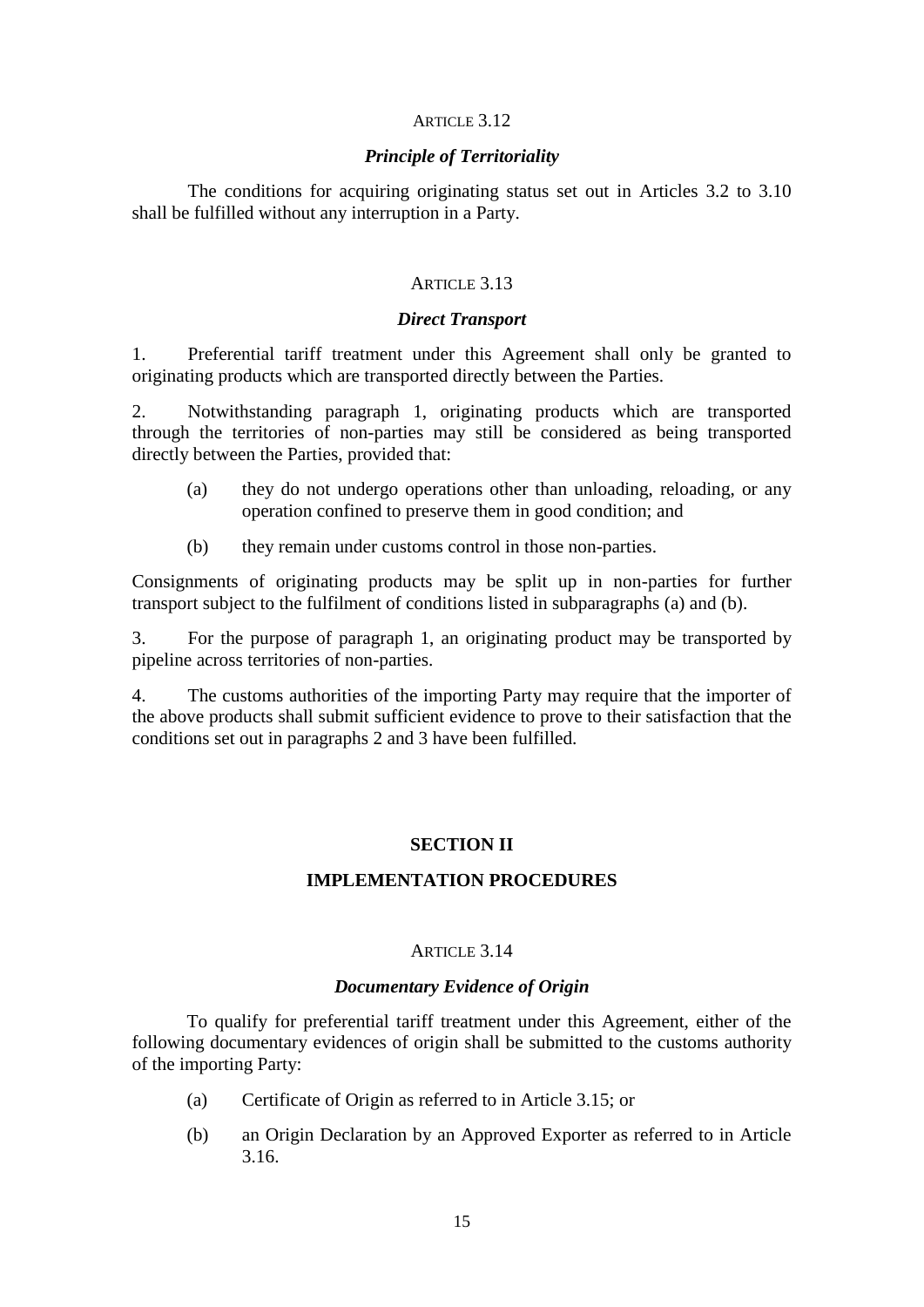# ARTICLE 3.15

# *Certificate of Origin*

1. A Certificate of Origin shall be issued by the authorised body of the exporting Party.

2. The Certificate of Origin shall be issued before or at the time of exportation whenever the products to be exported can be considered originating in that Party subject to the provisions of this Chapter. The exporter or, in accordance with the domestic legislation, his authorised representative shall submit a written application for the Certificate of Origin together with appropriate supporting documents proving that the products to be exported qualify for the issuance of a Certificate of Origin.

3. In exceptional cases where a Certificate of Origin has not been issued before or at the time of exportation, the Certificate of Origin may be issued retrospectively bearing the remark "ISSUED RETROSPECTIVELY".

4. The Certificate of Origin, based on the formats as set out in Annex III shall be completed in English and duly signed and stamped. A Certificate of Origin shall be valid only within twelve months from the date of its issuance.

5. For cases of theft, loss or accidental destruction of a Certificate of Origin, the exporter or producer may make a written request to the authorised bodies of the exporting Party for issuing a certified copy, provided that the original copy previously issued has been verified not to be used. The certified copy shall bear the words either "CERTIFIED TRUE COPY of the original Certificate of Origin number \_\_\_ dated \_\_\_" or "DUPLICATE" together with the reference number and the date of issuance of the original Certificate of Origin. The certified copy shall be valid during the term of validity of the original Certificate of Origin.

6. Certificates of Origin which are submitted to the customs authority of the importing Party after the validity may be accepted when failure to observe the time limit is due to force majeure or other valid causes beyond the control of the exporter or importer.

## ARTICLE 3.16

# *Origin Declaration by Approved Exporter*

1. A Party may implement an Approved Exporter system under this Agreement, which allows the Approved Exporter to complete an Origin Declaration. The Approved Exporter shall be approved and administered by the exporting Party in accordance with its domestic legislation.

2. An Approved Exporter shall complete the Origin Declaration according to the text as provided for in Annex IV. The Origin Declaration shall contain the registration number of the Approved Exporter and the serial number of the Origin Declaration. An Origin Declaration shall be produced in accordance with the laws and regulations of the exporting Party by an Approved Exporter by typing, stamping or printing on the invoice or other commercial documents, as deemed valid by the importing customs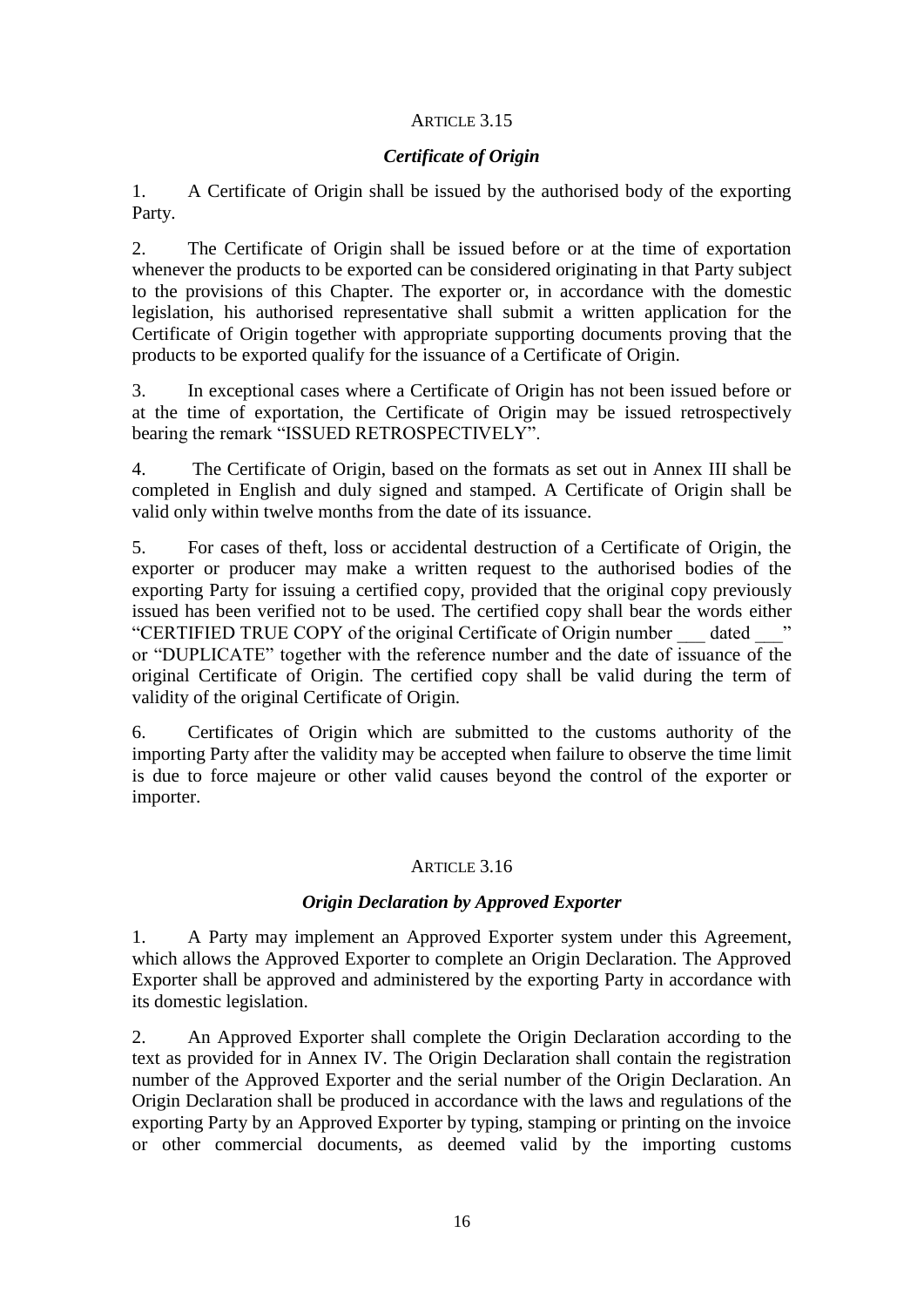administration, which describe the product concerned in such a detail so as to render it identifiable.

3. An Origin Declaration shall be valid only within twelve months from the date of the issuance of the invoice or other commercial documents, as deemed valid by the importing customs administration.

4. Before 31st of March each year, the exporting Party shall provide the importing Party with information on the name and registration number of each approved exporter, along with corresponding serial numbers of all the Origin Declaration made in the preceding year. If any discrepancies are discovered because of this information a Party shall inform the other Party of such discrepancies for further investigation or clarification on behalf of that Party. To facilitate the communication of the information above, the Parties shall work towards establishing an electronic system on the exchange of that information.

# ARTICLE 3.17

# *Retention of Origin Documents*

1. Each Party shall require its producers, exporters and importers to retain documents related to the origin of the products as well as the fulfilment of the other requirements of this Chapter for at least three years.

2. Each Party shall require that its authorised bodies retain copies of Certificates of Origin and other documentary evidence of origin for at least three years.

3. Exporters and importers benefitting from this Agreement shall, within the framework of this Agreement and subject to domestic legislation of the exporting Party and importing Party respectively, comply with the requirements of that Party and submit, at their request, supporting documents regarding the fulfilment of the requirements of this Chapter.

## ARTICLE 3.18

## *Requirements Regarding Importation*

1. Each Party shall grant preferential tariff treatment in accordance with this Agreement to originating products imported from the other Party on the basis of a documentary evidence of origin as defined in Article 3.14.

2. In order to obtain preferential tariff treatment, the importer shall, in accordance with the procedures applicable in the importing Party, request preferential tariff treatment at the time of importation of an originating product and submit the documentary evidence of origin specified in Article 3.14, as well as other documentary evidence upon requirements of the customs authorities of the importing Party.

3. For the purpose of paragraph 2, a documentary evidence of origin shall be submitted to the customs authorities of the importing Party within 12 months from the date of issuance.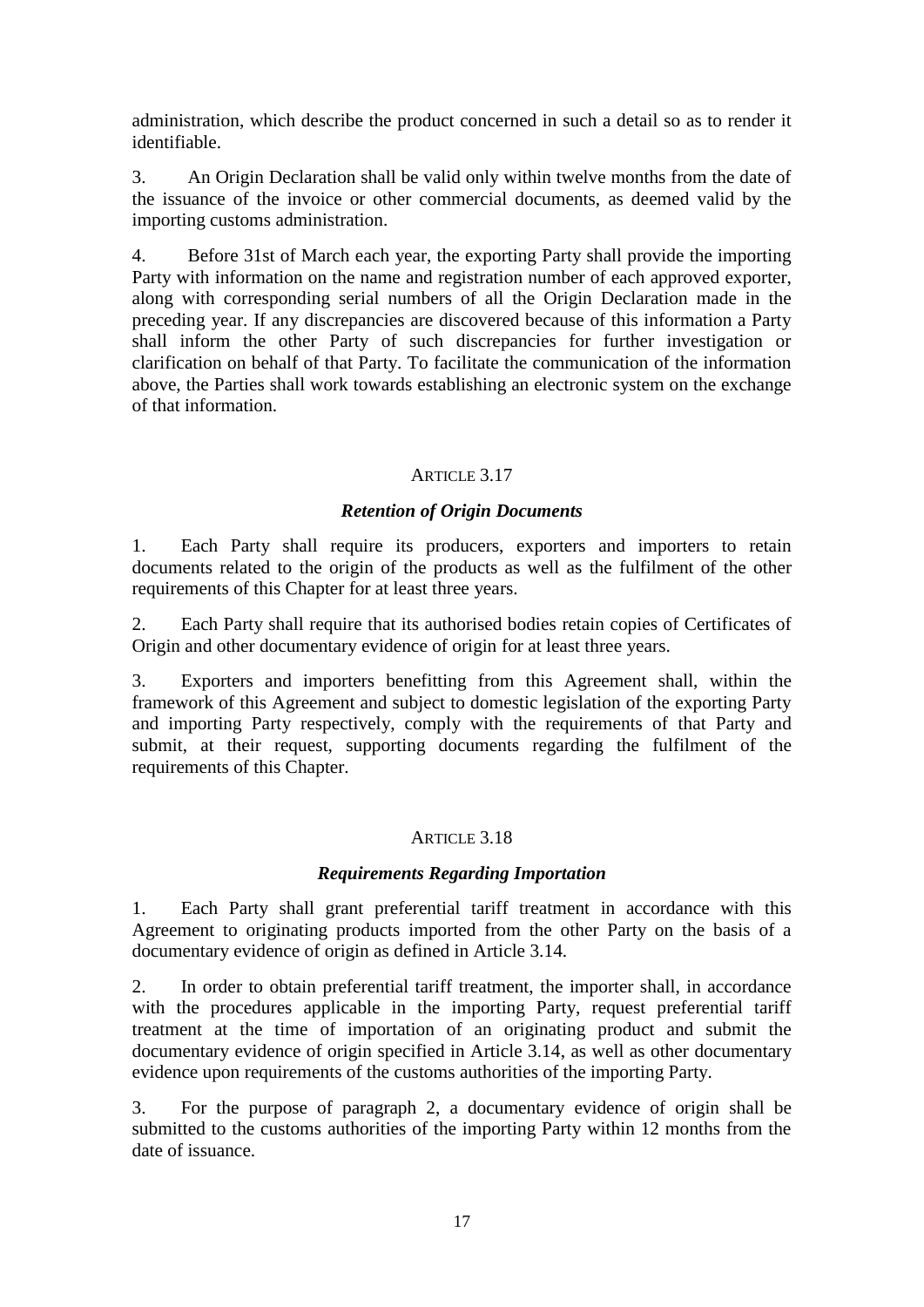4. If the importer is not in possession of a documentary evidence of origin at the time of importation, the importer may, in accordance with the domestic legislation of the importing Party, make a claim for preferential tariff treatment at the time of importation and present the documentary evidence of origin and, if required, other documentation relating to the importation within a period as specified in the legislation of the importing Party. The customs authorities of the importing Party shall complete the import formalities in accordance with the domestic legislation.

# ARTICLE 3.19

# *Waiver of documentary evidence of origin*

1. For the purpose of granting preferential tariff treatment under this Chapter, a Party may waive the requirements for the presentation of a documentary evidence of origin and grant preferential tariff treatment to:

- (a) any consignment of originating products of a value not exceeding US\$ 600 or its equivalent amount in the Party's currency; or
- (b) other originating products as provided under its domestic legislation.

2. Waivers provided for in paragraph 1 shall not be applicable when it is established by the customs authorities of the importing Party that the importation forms part of a series of importations that may reasonably be considered to have been undertaken or arranged for the purpose of avoiding the submission of a formal documentary evidence of origin.

## ARTICLE 3.20

## *Origin Verification*

1. To ensure the effective application of this Chapter, the Parties shall assist each other to carry out verification on the authenticity of the documentary evidence of origin, the correctness of the information given therein, the originating status of the products concerned, and the fulfilment of any other requirements under this Chapter.

2. The competent governmental authorities of the exporting Party shall carry out verifications referred to in paragraph 1 upon request of the customs authority of the importing Party.

3. The importing Party shall submit the verification request to the exporting Party within 36 months from the completion or issuance of the documentary evidence of origin. The exporting Party is not obliged to conduct verifications based on verification requests received after that deadline.

4. The verification request shall include a copy of the documentary evidence of origin and, if appropriate, any other document or information giving reason to believe that the documentary evidence of origin is invalid. The reasons for the request shall be specified.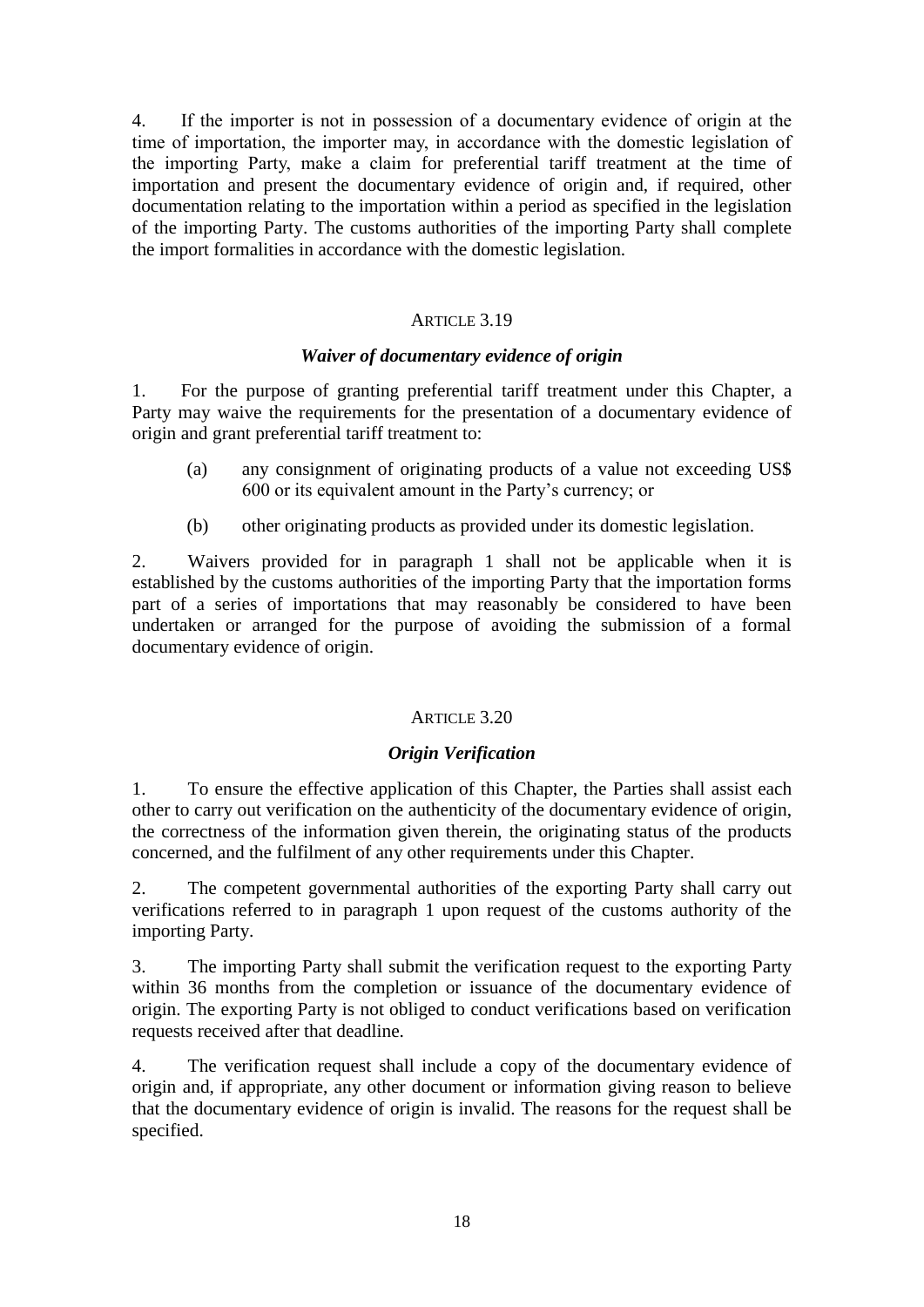5. The customs authorities of the importing Party may, in accordance with their domestic legislation, suspend preferential tariff treatment or require payment of a deposit equivalent to the full amount of duties on a product covered by a documentary evidence of origin until the verification procedure has been accomplished.

6. The competent governmental authorities of the exporting Party may request evidence, carry out inspections at exporter's or producer's premises, check the exporter's and the producer's accounts and take other appropriate measures to verify compliance with this Chapter.

7. The requested Party shall notify the requesting Party of the results and findings of the verification within six months from the date of the verification request, unless the Parties agree upon another time frame on justified grounds. If the requesting Party receives no reply within six months or another time frame as agreed upon by the Parties, or if the reply does not state clearly whether the documentary evidence of origin is valid or whether a product is an originating product, the requesting Party may deny preferential tariff treatment to the product covered by the documentary evidence of origin concerned.

## ARTICLE 3.21

# *Denial of Preferential Tariff Treatment*

Except as otherwise provided in this Chapter, the importing Party may deny a claim for preferential tariff treatment, if :

- (a) the documentary evidence of origin does not meet the requirement of this Chapter;
- (b) the compliance with Article 3.13 is not proven;
- (c) it is proven based on the results of the origin verification in the exporting Party that the documentary evidence of origin is not authentic or not accurate;
- (d) in a case according to paragraph 7 of Article 3.20; or
- (e ) the products do not meet the requirements of this Chapter.

## ARTICLE 3.22

## *Notifications*

Prior to the entry into force of this Agreement, the Parties shall provide each other with:

(a) for the purpose of Article 3.15, the names and addresses of the authorised bodies issuing the certificate of origin and specimen impressions of official seals used by such authorised bodies. Any change in names,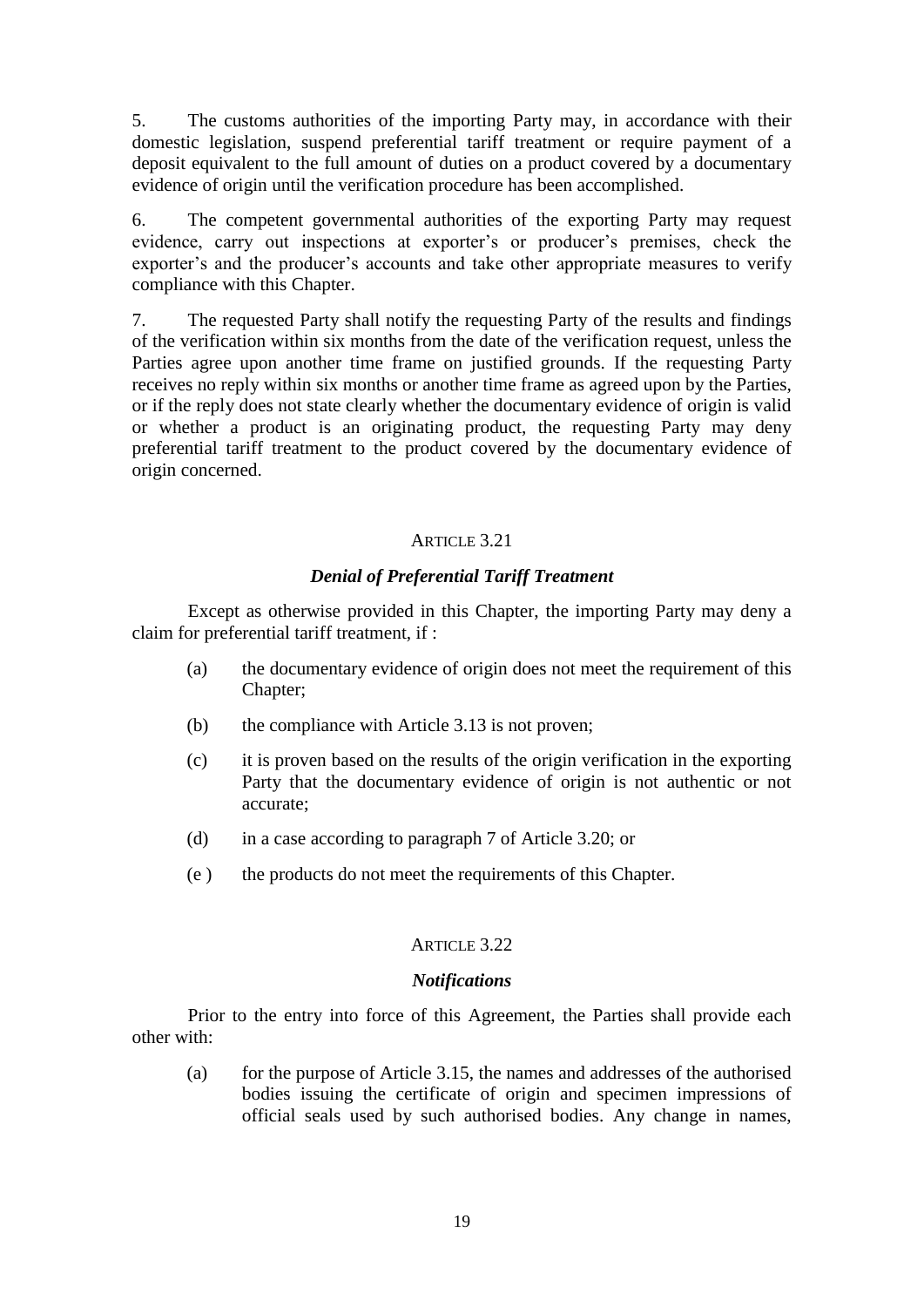addresses, or official seals shall be promptly notified to the customs administration of the importing Party;

- (b) for the purpose of Article 3.16, the names, registration numbers and contact details of the Approved Exporters. Any change in the information above shall be advised promptly to the other Party;
- (c) the addresses of the competent governmental authorities of the Parties responsible for verifications referred to in Article 3.20 and other issues related to the implementation or application of this Chapter; and
- (d) information on the interpretation, application and administration of this Chapter.

## ARTICLE 3.23

#### *Confidentiality*

Subject to the domestic legislation of each Party, all information which is specified by a Party as confidential or provided on a confidential basis shall not be disclosed without the explicit permission of the person or authority providing it.

## ARTICLE 3.24

## *Sub-Committee on the Implementation of Origin Matters*

1. The Sub-Committee on the Implementation of Origin Matters (hereinafter referred to in this Article as the "Sub-Committee") consisting of representatives of both Parties is hereby established under the Joint Committee.

- 2. The Sub-Committee shall deal with the following issues:
	- (a) monitor and review of measures taken and implementation of commitments;
	- (b) exchange of information and review developments;
	- (c) other matters as the Parties may agree;
	- (d) other matters that are referred to the Sub-Committee by the Joint Committee; and
	- (e) make recommendations and report to the Joint Committee as necessary.

3. The Sub-Committee shall be co-chaired by representatives of the customs administrations of the Parties. The host Party shall act as the chair. The chairperson shall prepare a provisional agenda for each meeting of the Sub-Committee in consultation with the other Party and forward it to the other Party before the meeting.

4. The Sub-Committee shall meet as often as necessary upon instruction of the Joint Committee or as agreed by the Parties. The meeting shall take place either in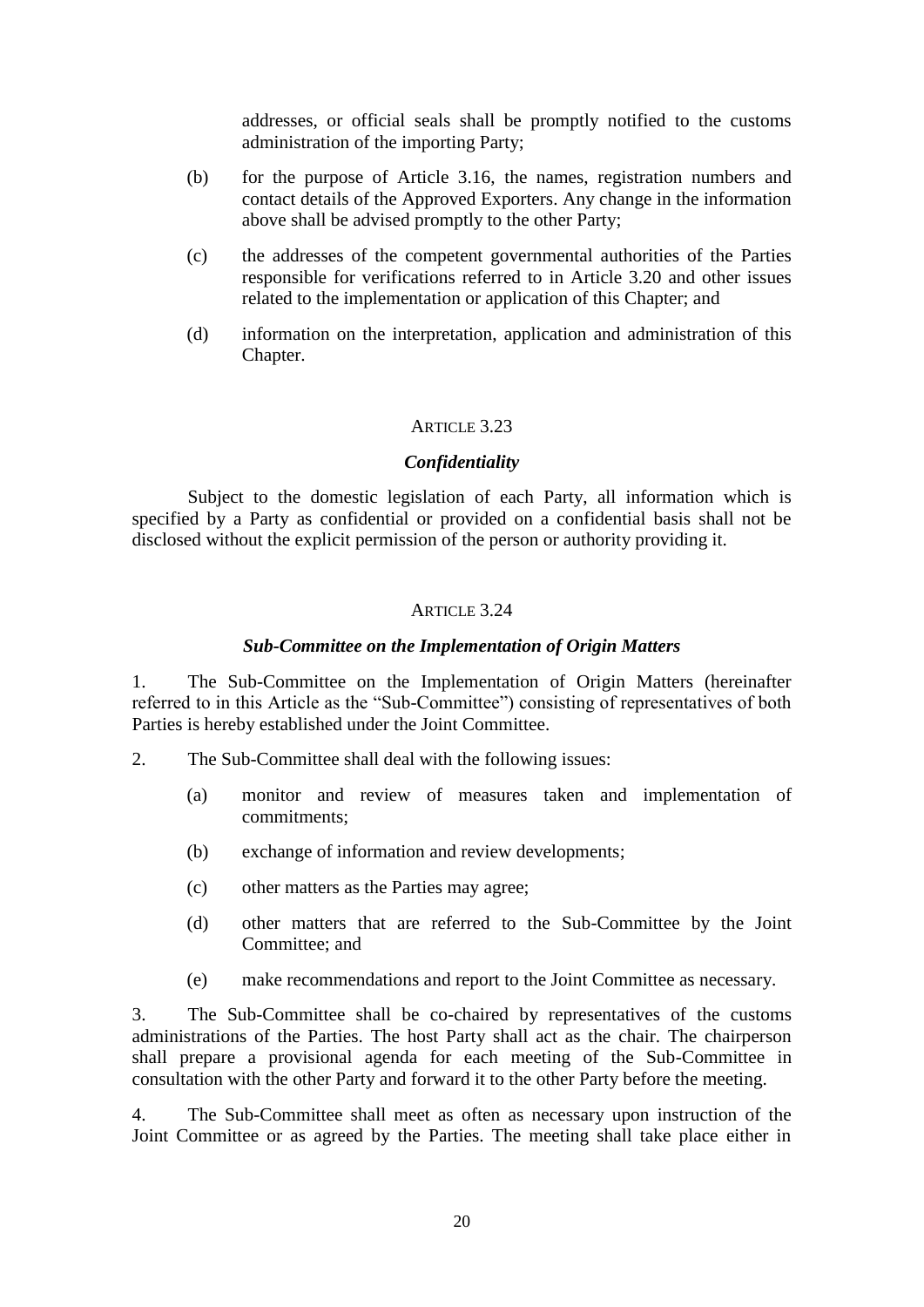China or Switzerland as mutually agreed by the Parties.

5. The Sub-Committee shall prepare a written report on the results of each meeting.

#### ARTICLE 3.25

## *Products Transported en Route after Exportation*

The provisions of this Chapter may be applied to products which, on the date of entry into force of this Agreement, are transported en route after exportation, including transit, before the arrival in the other Party. For such products, documentary evidence of origin may be completed retrospectively up to six months after the entry into force of this Agreement, provided that the provisions of this Chapter and in particular Article 3.13 have been fulfilled.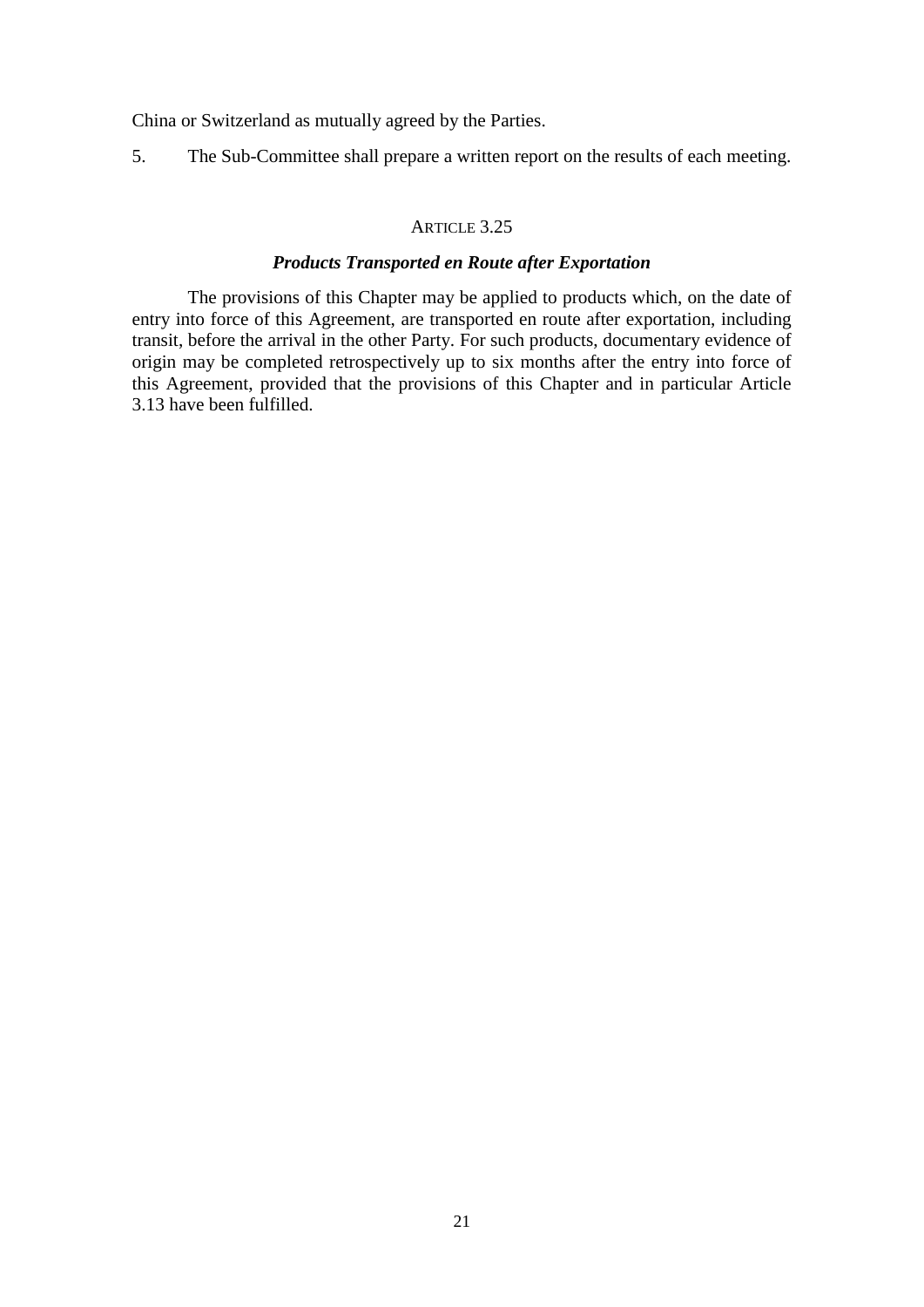#### **CHAPTER 4**

## **CUSTOMS PROCEDURES AND TRADE FACILITATION**

#### ARTICLE 4.1

## *Scope*

This Chapter applies to the customs territory of China and the customs territory of Switzerland as defined in Article 2.1.

## ARTICLE  $4.2$

#### *Definitions*

For the purposes of this Chapter:

- (a) "customs administration" means:
	- (i) in relation to China, the General Administration of Customs; and
	- (ii) in relation to Switzerland, the Federal Customs Administration.
- (b) "customs law" means the statutory and regulatory provisions of a Party relating to the importation, exportation, movement or storage of goods, the administration and enforcement of which are specifically charged to the customs, and any regulations made by the customs under their statutory powers;
- (c) "customs procedures" means the treatment applied by the customs administration of a Party to goods and the means of transport, which are subject to that Party's customs law;
- (d) "Customs Valuation Agreement" means the Agreement on Implementation of Article VII of the General Agreement on Tariff and Trade 1994, which is a part of the WTO Agreement; and
- (e) "means of transport" means any vessels, road vehicles, aircrafts, railway rolling stock and pack-animals which enter or leave the territory carrying persons and/or goods.

#### ARTICLE 4.3

## *General Principles*

The Parties, aiming to serve the interests of their respective business communities and to create a trading environment allowing them to benefit from the opportunities offered by this Agreement, agree that in particular the following principles are the basis for the development and administration by competent authorities of trade facilitation measures: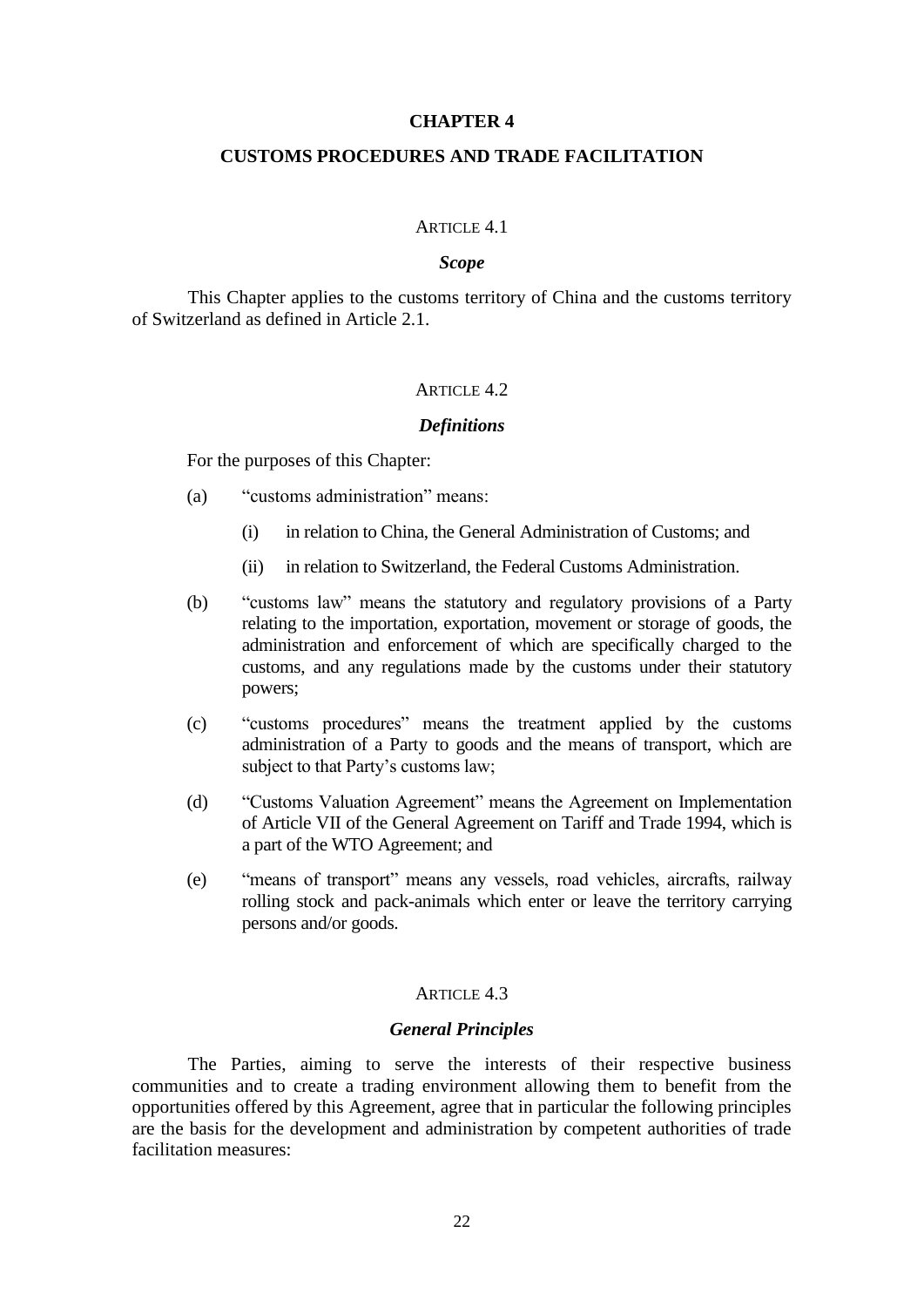- (a) transparency, efficiency, simplification, harmonisation and consistency of trade procedures;
- (b) promotion of international standards;
- (c) consistency with multilateral instruments;
- (d) the best possible use of information technology;
- (e) high standards of public service;
- (f) governmental controls based on risk management;
- (g) cooperation within each Party among customs and other border authorities;
- (h) consultations between the Parties and their respective business communities; and
- (i) assurance of trade security.

## *Transparency*

1. Each Party shall promptly publish on the Internet, and as far as practicable in English, all laws, regulations and rules of general application relevant to trade in goods between China and Switzerland.

2. Each Party shall establish enquiry points for customs and other matters covered under this Chapter, which may be contacted as far as practicable in English via the Internet.

3. Each Party shall consult its respective business community on its needs with regard to the development and implementation of trade facilitation measures, noting that particular attention should be given to the interests of small and medium-sized enterprises.

4. Each Party shall publish in advance, and in particular on the Internet, draft laws and regulations of general application relevant to international trade, with a view to affording the public, especially interested persons, an opportunity to provide comments on them.

5. Each Party shall ensure that a reasonable interval is provided between the publication of laws and regulations of general application relevant to international trade in goods and their entry into force.

6. Each Party shall administer in a uniform, impartial and reasonable manner all its laws, regulations and rules relevant to international trade in goods.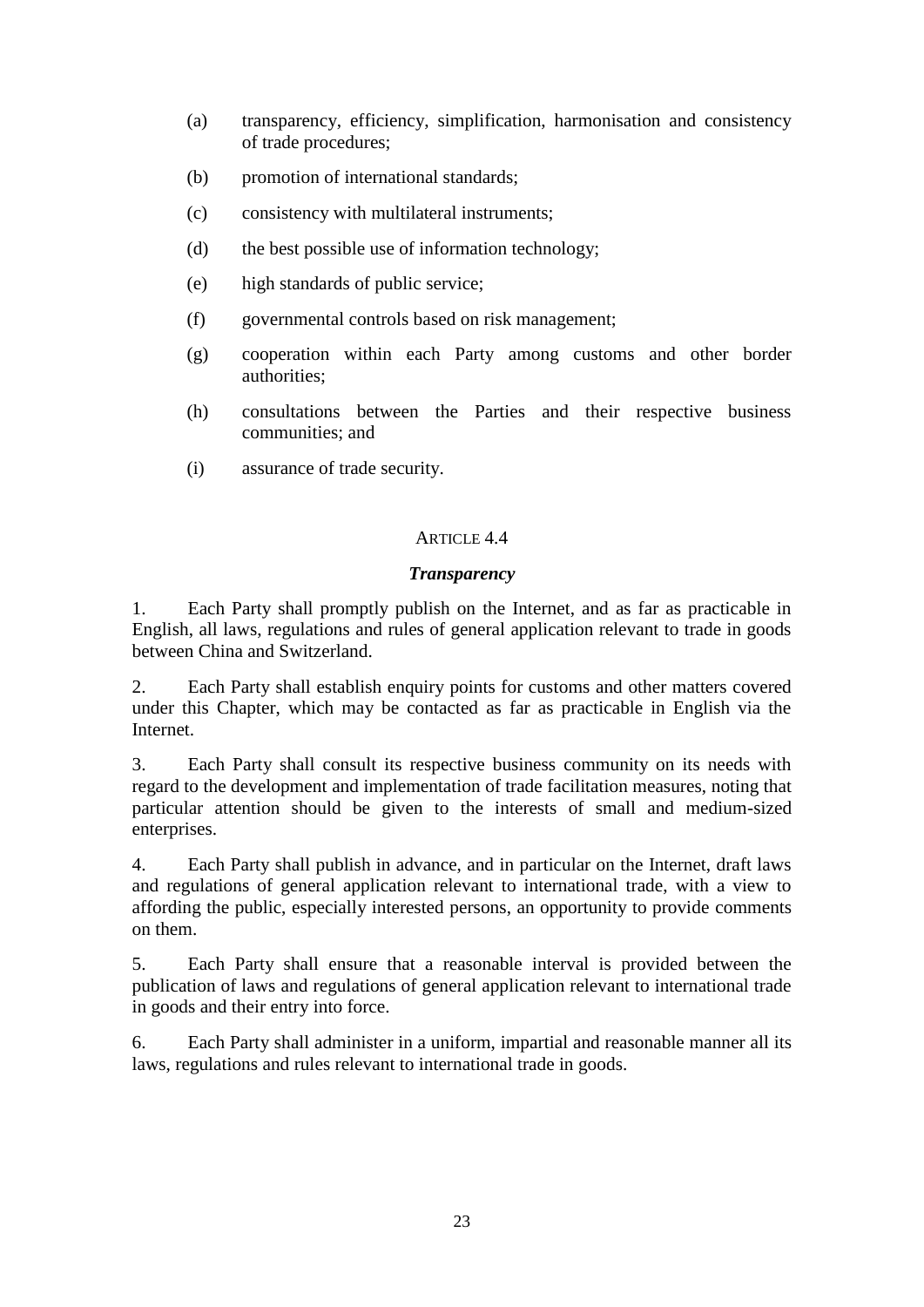## *Cooperation*

1. The Parties may identify, and submit to the Joint Committee for consideration, further measures with a view to facilitating trade between the Parties, as appropriate.

2. The Parties shall promote international cooperation in relevant multilateral fora on trade facilitation. The Parties shall review relevant international initiatives on trade facilitation in order to identify, and submit to the Joint Committee for consideration, further areas where joint action could contribute to their common objectives.

# ARTICLE 4.6

## *Advance Rulings*

1. A Party shall in a reasonable, time-bound manner, issue a binding, written advance ruling<sup>3</sup> upon submission of a written request that contains all necessary information to an importer, producer or exporter<sup>4</sup> with regard to:

- (a) tariff classification of a product;
- (b) the method of the transaction value to be used for determining the customs value under a particular set of facts;
- (c) the rules of origin it will accord to a product; and
- (d) such other matters as the Parties may agree.

2. A Party that declines to issue an advance ruling shall promptly notify the requester in writing, setting forth the basis for its decision to decline to issue the advance ruling.

3. Each Party shall provide that advance rulings take effect on the date they are issued, or on another reasonable date specified in the ruling, provided that the facts or circumstances on which the ruling is based, remain unchanged.

4. The Parties may limit the validity of advance rulings to a period determined by domestic legislation.

5. Each Party shall endeavour to make information on advance rulings which it considers to be of significant interest to other traders, publicly available, taking into account the need to protect confidential information.

<sup>&</sup>lt;sup>3</sup> For greater certainty, an importer, exporter, or producer may submit a request for an advance ruling through a duly authorised representative.

<sup>&</sup>lt;sup>4</sup> An applicant for an advance ruling from China Customs shall be registered with China Customs.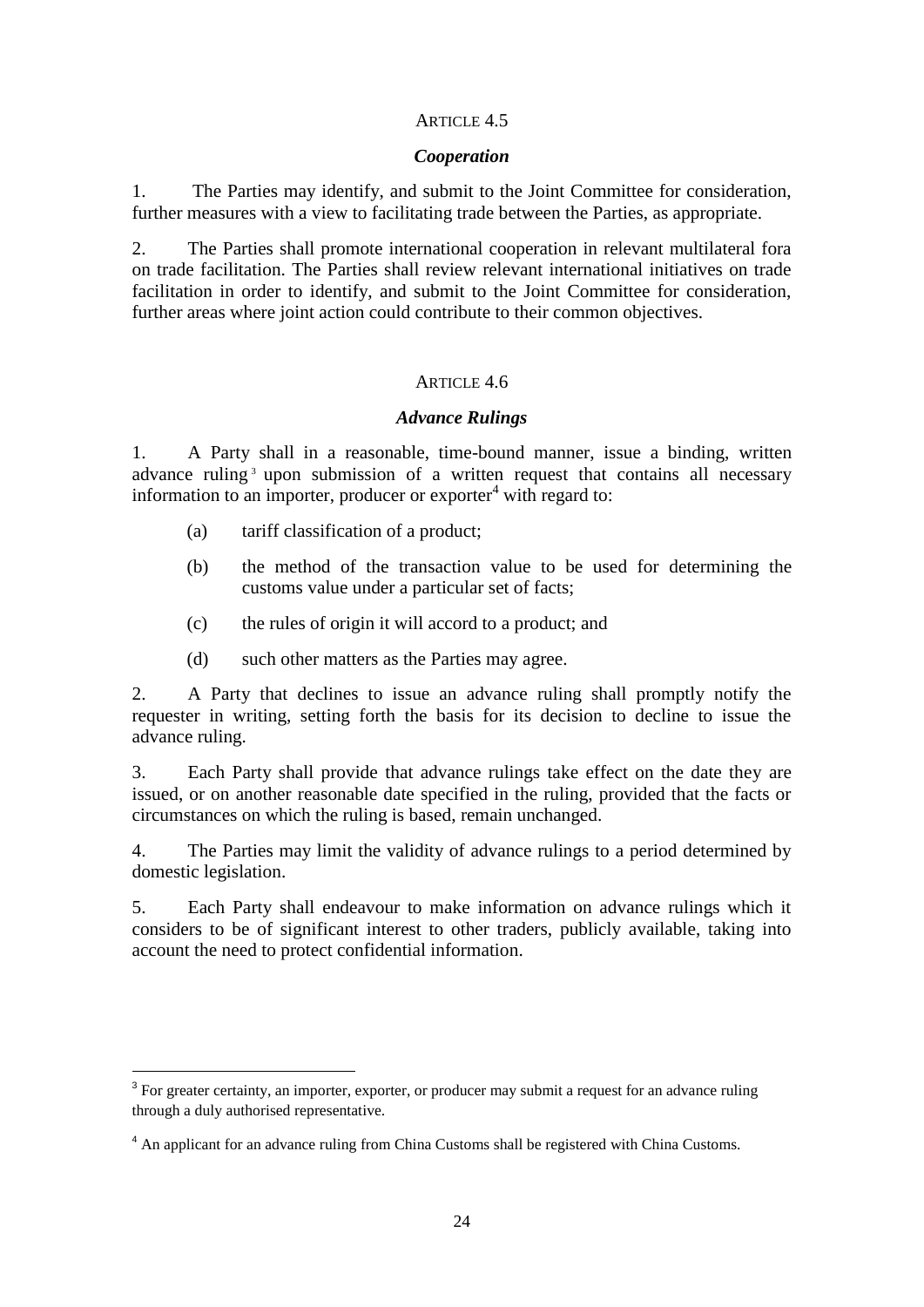# *Simplification of International Trade Procedures*

1. Each Party's procedures related to customs controls and international trade shall be simple, reasonable, objective and impartial.

2. The Parties shall limit controls, formalities and the number of documents required in the context of trade in goods between the Parties to those necessary and appropriate to ensure compliance with legal requirements, thereby simplifying, to the greatest extent possible, the related procedures.

3. The importing Party shall not require an original or a copy of the export declaration from the importer.

4. The Parties shall use efficient trade procedures, based, as appropriate, on international standards, aiming to reduce costs and unnecessary delays in trade between them, in particular the standards and recommended practices of the World Customs Organisation (hereinafter referred to as the "WCO"), including the principles of the revised International Convention on the Simplification and Harmonisation of Customs Procedures (Revised Kyoto Convention).

- 5. Each Party shall adopt or maintain procedures that:
	- (a) provide for advance electronic submission and processing of information before the physical arrival of goods in order to expedite their clearance;
	- (b) may allow importers to obtain the release of goods prior to meeting all import requirements of that Party if the importer provides sufficient and effective guarantees and where it is decided that neither further examination, physical inspection nor any other submission is required; and
	- (c) provide for guarantee to be discharged without delay when it is no longer required.

## ARTICLE 4.8

## *Customs Valuation*

The Parties shall apply Article VII of the GATT 1994 and the Customs Valuation Agreement to goods traded between them.<sup>5</sup>

1

<sup>5</sup> Switzerland applies customs duties based on weight or quantity rather than ad valorem duties (notification to the WTO: G/VAL/N/1/CHE/1 of 28 August 1995).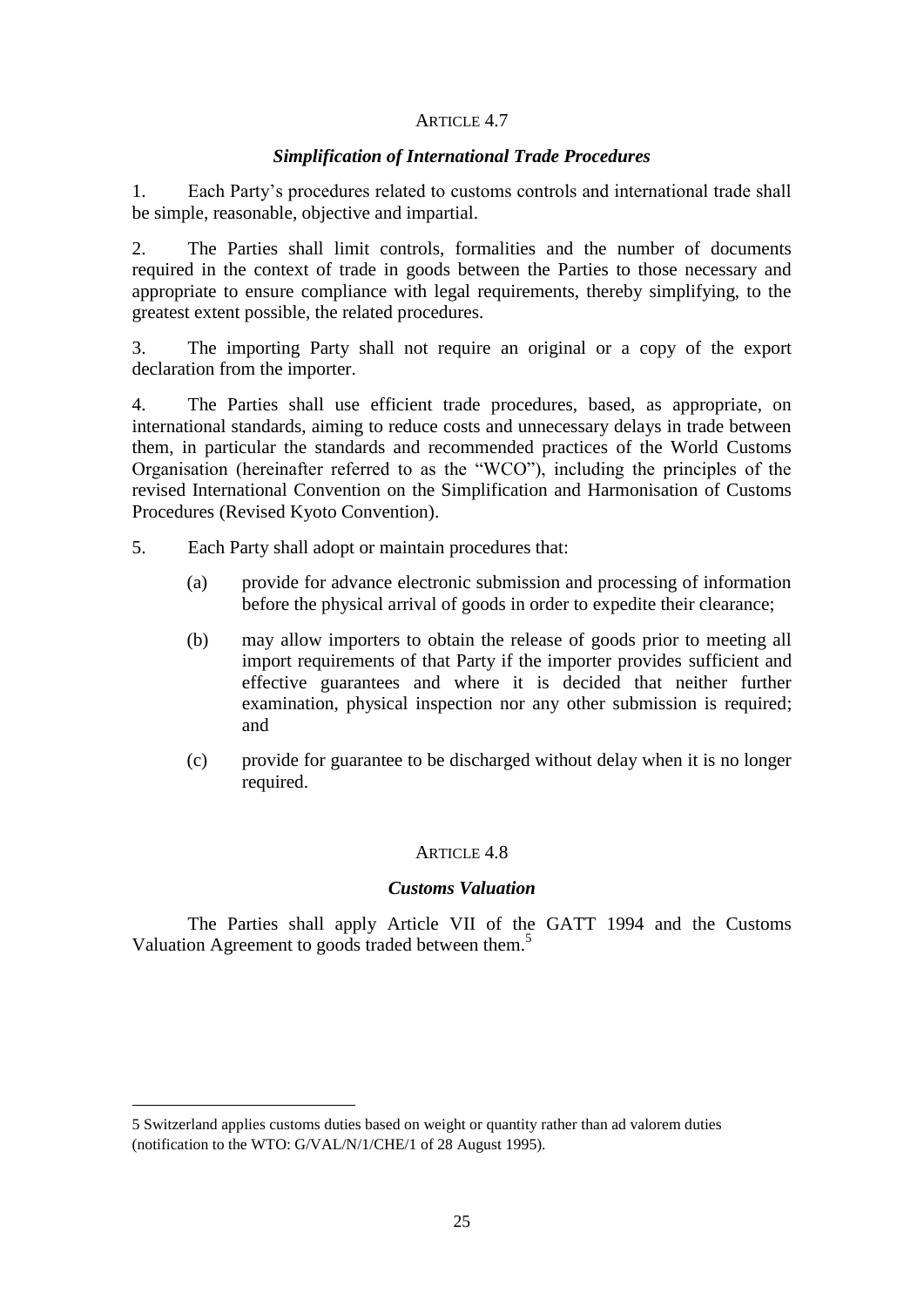## *Tariff Classification*

The Parties shall apply the International Convention on the Harmonized Commodity Description and Coding System to goods traded between them.

## ARTICLE 4.10

## *Competent Customs Offices*

1. The Parties shall designate the customs offices at which goods may be presented or cleared. In determining the competence and location of these offices and their hours of business, the factors to be taken into account shall include in particular the requirements of trade.

2. Each Party shall, subject to the availability of resources, perform customs controls and procedures outside the designated hours of business or away from customs offices if so requested by a trader for valid reasons. Any expenses chargeable by the customs shall be limited to the approximate cost of the services rendered.

# ARTICLE 4.11

## *Risk Management*

1. Each Party shall determine which persons, goods or means of transport are to be examined and the extent of the examination, based on risk management.

2. In identifying and addressing risks related to the entry, exit, transit, transfer or end-use of goods moved between the customs territory of a Party and the other Party, or the presence of goods that are not in free circulation, the Parties shall systematically apply objective risk management procedures and practices.

3. Risk management shall be applied in such a manner that it does not create arbitrary or unjustifiable discrimination under the same conditions or disguised restriction on international trade.

4. Each Party's procedures related to customs controls and international trade, including its documentary examinations, physical examinations or post-audit examinations, shall not be more onerous than necessary in order to limit its exposure to these risks.

5. The Parties shall adopt effective and efficient customs controls with a view to expediting the release of goods.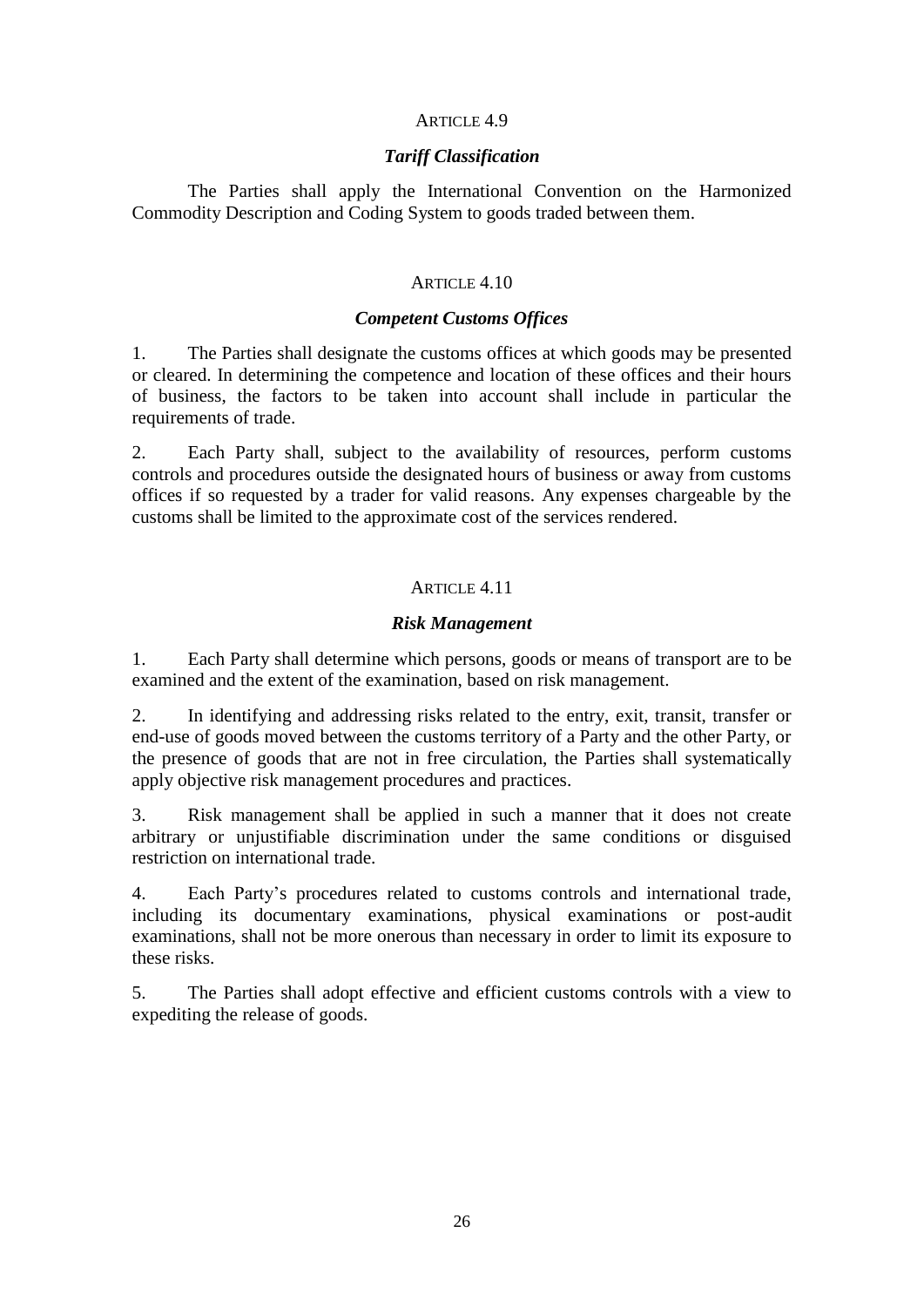### *Customs Audit*

1. Customs audit is the process whereby the examination and verification of the goods is conducted by customs after release of the goods within a specified period of time.

2. The customs audit shall be implemented in a transparent manner. Parties shall notify the persons concerned of the result of the case, the rights and obligations it has, as well as the evidences and reasons for the result.

3. The Parties shall, wherever practicable, use the result of customs audit in applying risk management and identifying authorised traders.

# ARTICLE 4.13

## *Authorised Economic Operator System*

A Party operating an Authorised Economic Operator System or security measures affecting international trade flows shall:

- (a) afford the other Party the possibility to negotiate mutual recognition of authorisation and security measures for the purpose of facilitating international trade while ensuring effective customs control; and
- (b) draw on relevant international standards, in particular the WCO Framework of Standards.

## ARTICLE 4.14

## *Customs Brokers*

The Parties shall ensure that legislation regarding customs brokers is based on transparent rules. The Parties shall allow legal persons to operate with their own customs brokers, as defined in their respective national law.

## ARTICLE 4.15

## *Fees and Charges*

1. Each Party shall ensure, in accordance with paragraph 1 of Article VIII of the GATT 1994, that all fees and charges of whatever character (other than customs duties, charges equivalent to an internal tax or other internal charge applied consistently with paragraph 2 of Article III of the GATT 1994, and anti-dumping and countervailing duties) imposed on or in connection with import or export are limited in amount to the approximate cost of services rendered and do not represent an indirect protection to domestic goods or a taxation on imports or exports for fiscal purposes.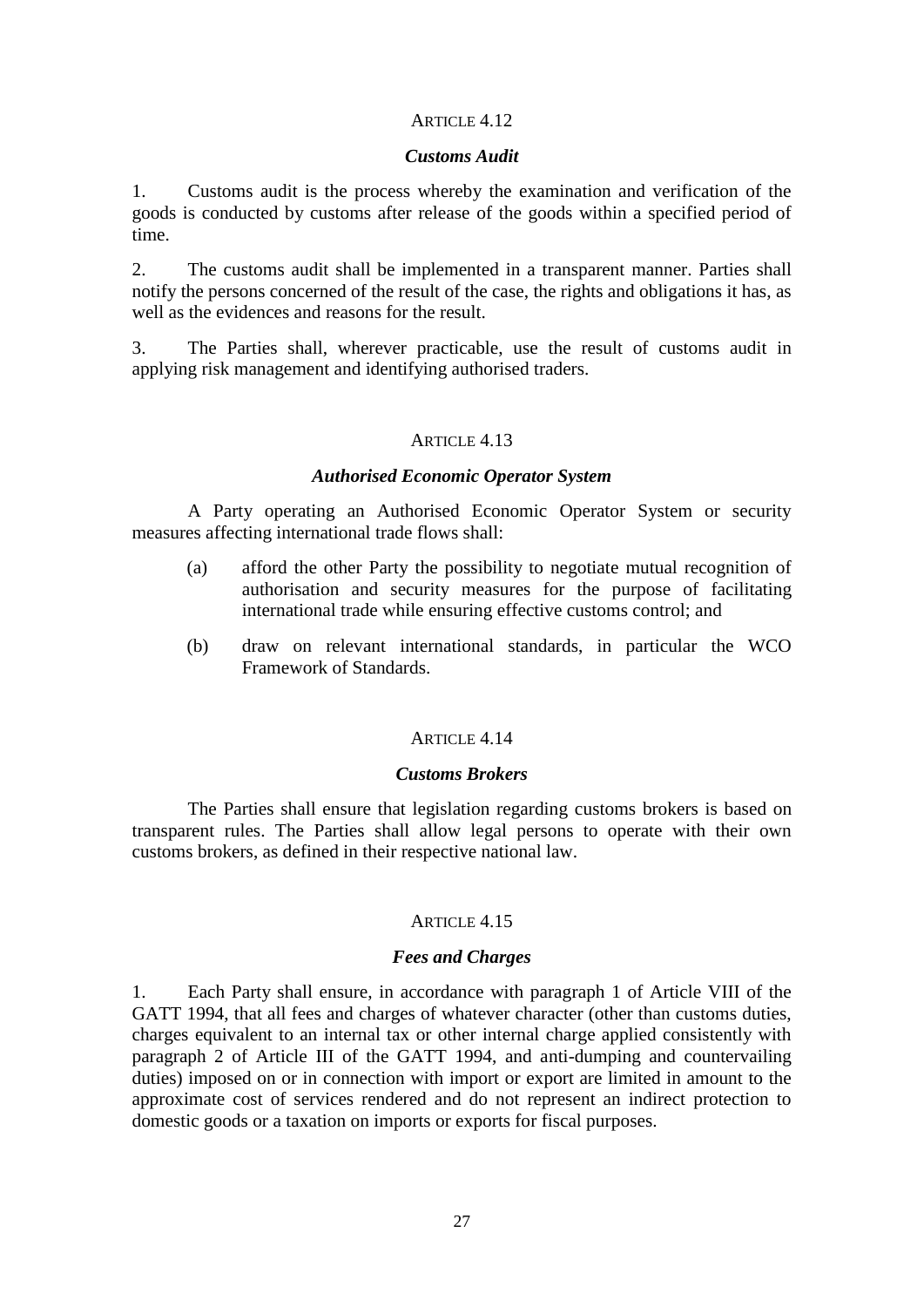2. Each Party shall publish information on fees and charges. The Parties shall endeavour to publish this information on the Internet, in English, as appropriate. Such information may include the type of the fee or charge, the fees and charges that will be applied and the way they are calculated.

3. Upon request, a Party shall provide information on fees and charges applicable to imports of goods into that Party.

# ARTICLE 4.16

## *Consular Transaction*

A Party shall not require consular transaction, including related fees and charges in connection with the importation of any goods of the other Party.

# ARTICLE 4.17

# *Temporary Admission of Goods*

1. Each Party shall facilitate temporary admission of goods.

2. For the purposes of this Article, "temporary admission" means customs procedures under which certain goods may be brought into a customs territory conditionally relieved from payment of customs duties. Such goods shall be imported for a specific purpose, and shall be intended for re-exportation within a specified period and without having undergone any change except normal depreciation due to the use made of them.

# ARTICLE 4.18

## *Inward and Outward Processing*

1. Each Party shall allow inward and outward processing of goods, in accordance with international standards and practices subject to terms and conditions as may be specified in the national legislation.

2. For the purposes of this Article, "inward processing" means customs procedures under which certain goods can be brought into a customs territory conditionally relieved from payment of customs duties, on the basis that such goods are intended for manufacturing, processing or repair and subsequent exportation.

3. For the purposes of this Article, "outward processing" means customs procedures under which certain goods, which are in free circulation in a customs territory, may be temporarily exported for manufacturing, processing or repair abroad and then re-imported with total or partial exemption from customs duties and taxes.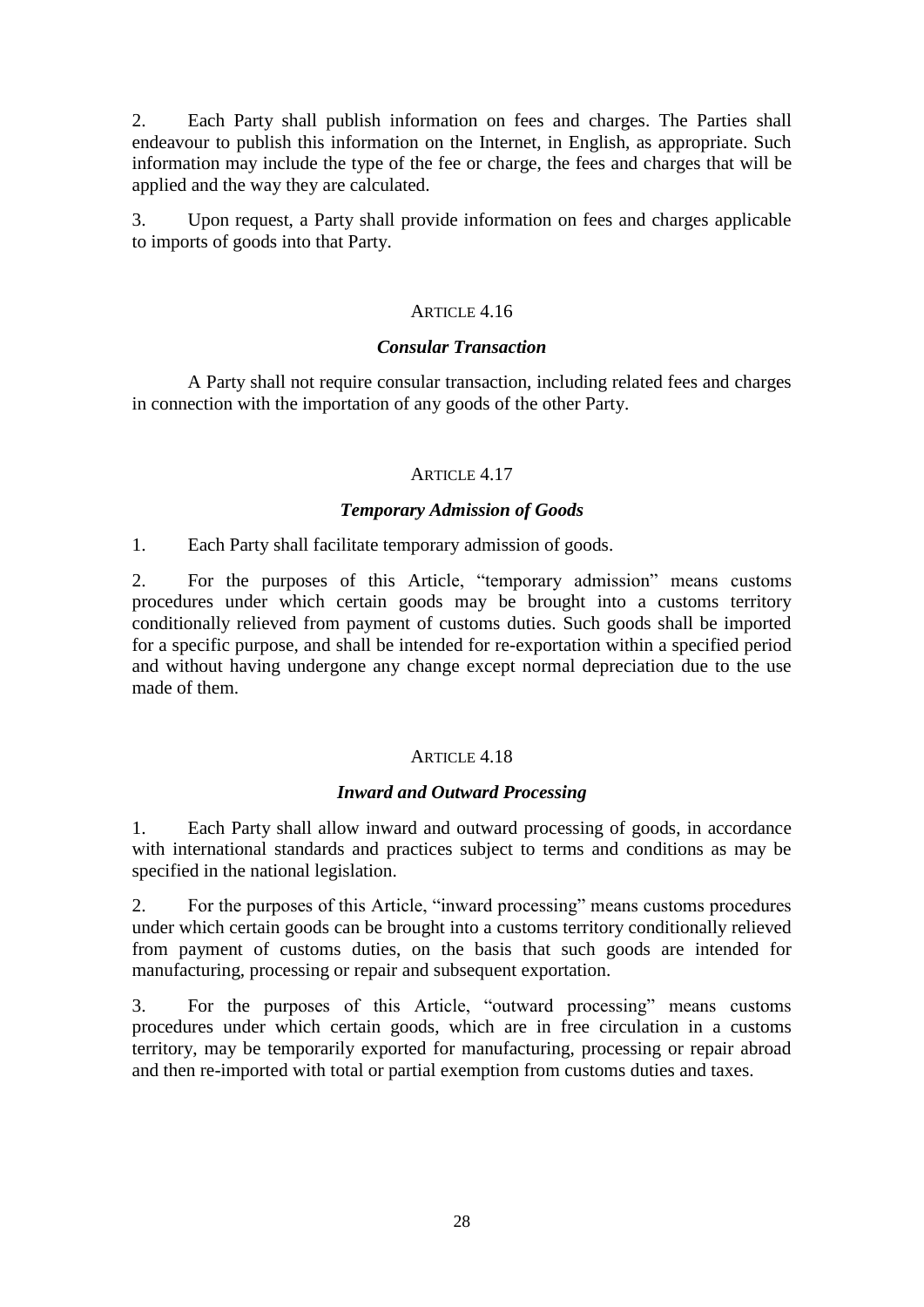## *Border Agency Cooperation*

A Party shall ensure that its authorities and agencies involved in border and other import and export controls cooperate and coordinate their procedures in order to facilitate trade.

## ARTICLE 4.20

#### *Review and Appeal*

Each Party shall ensure that importers, exporters and producers have the right to at least one level of independent administrative review or appeal and judicial appeal in accordance with its domestic legislation.

#### ARTICLE 4.21

## *Confidentiality*

All information provided in relation with the importation, exportation, advance rulings or transit of goods shall be treated as confidential by the Parties and shall be covered by the obligation of professional secrecy, in accordance with the respective laws of each Party. This information shall not be disclosed by the authorities of a Party without the express permission of the person or authority providing it.

#### ARTICLE 4.22

#### *Consultation*

Either Party may request consultations on matters arising from the operation or implementation of this Chapter. Such consultation shall be conducted through the relevant contact points of the respective customs administration. Information on the contact points shall be provided to the other Party and any amendment of the said information shall be notified promptly.

#### ARTICLE 4.23

## *Sub-Committee on Customs Procedures and Trade Facilitation*

1. A Sub-Committee on Customs Procedures and Trade Facilitation (hereinafter referred to in this Article as the "Sub-Committee") consisting of representatives of both Parties is hereby established under the Joint Committee.

- 2. The Sub-Committee shall deal with the following issues:
	- (a) monitor and review of measures taken and implementation of commitments;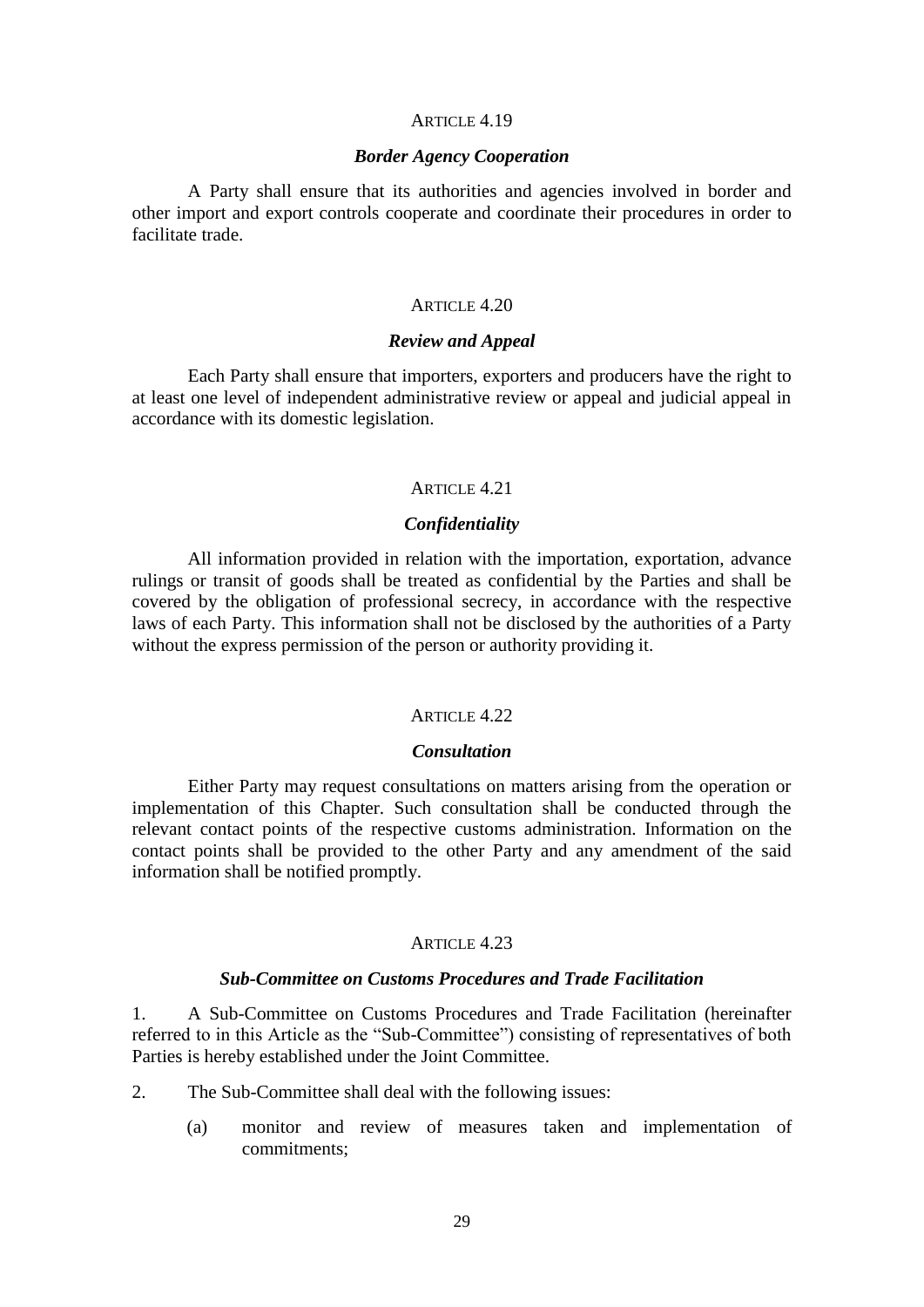- (b) exchange of information and review developments;
- (c) prepare and coordinate positions of the Parties;
- (d) prepare technical amendments and assist the Joint Committee;
- (e) customs practices, including national and international standards, which facilitate trade in goods between the Parties;
- (f) interpretation, application and administration of this Chapter;
- (g) tariff classification and customs valuation matters;
- (h) other subjects regarding practices and procedures adopted by the Parties, which may have an impact on the expeditious clearance of goods;
- (i) other matters as the Parties may agree;
- (j) other matters that are referred to the Sub-Committee by the Joint Committee; and
- (k) make recommendations and report to the Joint Committee as necessary.

3. The Sub-Committee shall be chaired by representatives of the customs administration of the Parties. Upon mutual agreement, the Parties may invite representatives from industry, business associations or other relevant organisations to participate in parts of the meetings of the Sub-Committee on a case by case basis.

4. The Sub-Committee shall be co-chaired. The Sub-Committee shall designate a chairperson. The chairperson shall prepare a provisional agenda for each meeting of the Sub-Committee in consultation with the other Party and forward it to the other Party before the meeting.

5. The Sub-Committee shall meet as often as required. It shall be convened by the Joint Committee, by the chairperson of the Sub-Committee or upon request of a Party. The meeting shall take place alternately between China and Switzerland, or as mutually agreed by the Parties.

6. The Sub-Committee shall prepare a report on the results of each meeting, and the chairperson shall, if requested, report at a meeting of the Joint Committee.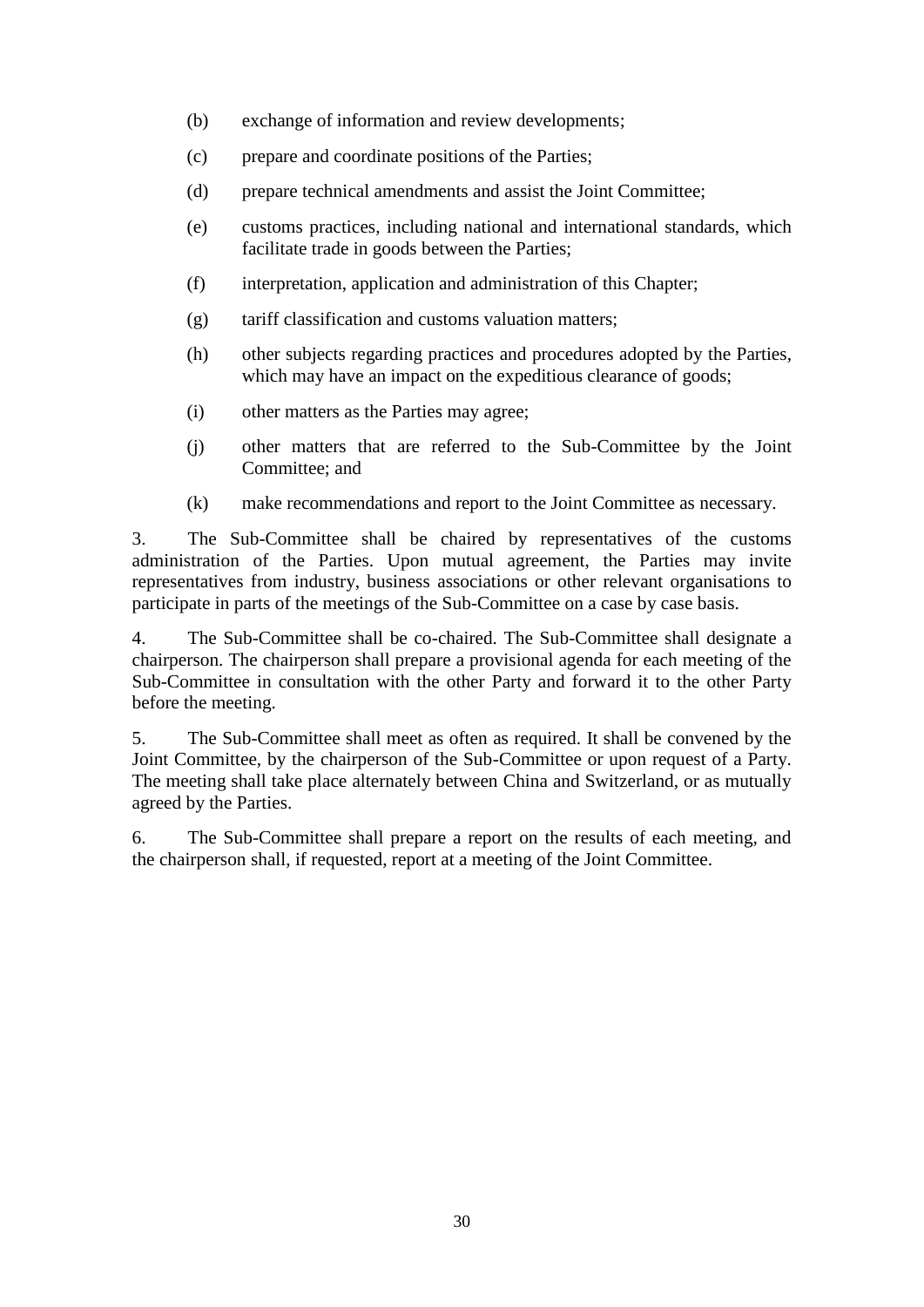## **CHAPTER 5**

# **TRADE REMEDIES**

#### ARTICLE 5.1

## *Scope*

This Chapter applies to trade in goods between the customs territory of China and the customs territory of Switzerland as defined in Article 2.1.

## **SECTION I**

# **GENERAL TRADE REMEDIES**

#### ARTICLE 5.2

#### *Anti-Dumping*

1. The rights and obligations of the Parties in respect of anti-dumping measures shall be governed by Article VI of the GATT 1994 and the WTO Agreement on Implementation of Article VI of the GATT 1994. The Parties agree not to take such measures in an arbitrary or protectionist manner.

2. As soon as possible following the acceptance of a properly documented application from an industry in one Party for the initiation of an anti-dumping investigation in respect of goods from the other Party and before proceeding to initiate such investigation, that Party shall notify the other Party.

#### ARTICLE 5.3

#### *Subsidies and Countervailing Measures*

1. The rights and obligations of the Parties in respect of subsidies and countervailing measures shall be governed by Articles VI and XVI of the GATT 1994 and the WTO Agreement on Subsidies and Countervailing Measures.

2. Before a Party initiates an investigation to determine the existence, degree and effect of any alleged subsidy in the other Party, as provided for in Article 11 of the WTO Agreement on Subsidies and Countervailing Measures, the Party considering initiating an investigation shall notify the other Party and allow for a consultation with a view to finding a mutually acceptable solution in an amicable manner.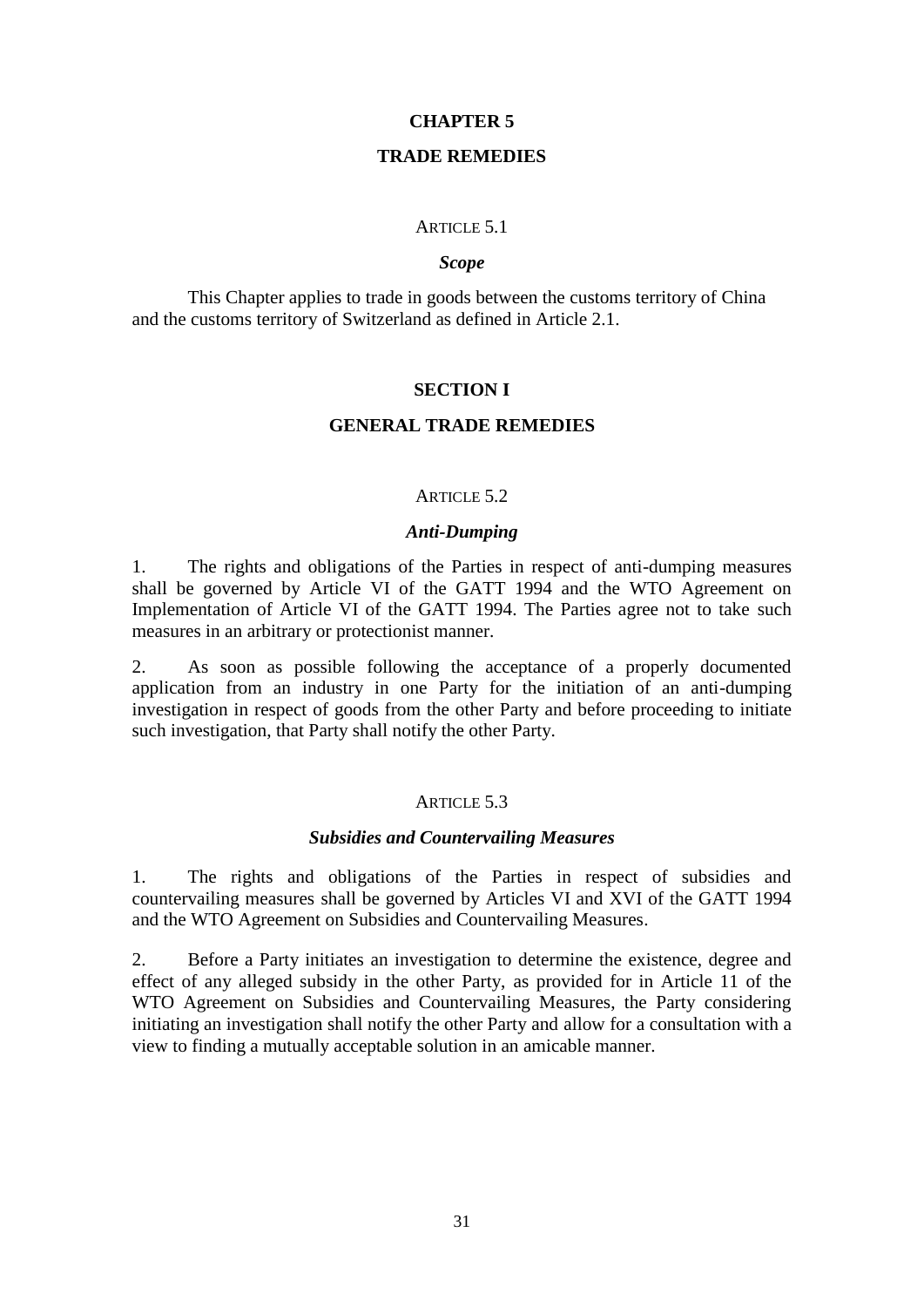## **SECTION II**

## **BILATERAL SAFEGUARD MEASURES**

## ARTICLE 5.4

## *Application of a Bilateral Safeguard Measure*

1. If, as a result of the reduction or elimination of a customs duty under this Agreement, a product originating in a Party is being imported into the territory of the other Party in such increased quantities, in absolute terms or relative to domestic production, and under such conditions as to cause serious injury or threat thereof to a domestic industry producing a like or directly competitive product, the importing Party may apply a bilateral safeguard measure described in paragraph 2 during the transition period.

2. If the conditions in paragraph 1 are met, a Party may, only to the extent as may be necessary to prevent or remedy serious injury, or threat thereof, and to facilitate adjustment:

- (a) suspend the further reduction of any rate of customs duty on the product provided for under this Agreement; or
- (b) increase the rate of customs duty on the product to a level not exceeding the lesser of:
	- (i) the MFN applied rate of customs duty in effect at the time the measure is taken; or
	- (ii) the MFN applied rate of customs duty in effect on the day immediately preceding the date of entry into force of this Agreement.
- 3. No Party may apply, with respect to the same product, at the same time:
	- (a) a bilateral safeguard measure; and
	- (b) a measure under Article XIX of the GATT 1994 and the WTO Agreement on Safeguards.

## ARTICLE 5.5

#### *Standards for a Bilateral Safeguard Measure*

1. Bilateral safeguard measures shall only be taken during the transition period, which shall be a period of five years beginning on the date of entry into force of this Agreement. In the case of a product where the liberalisation process as set out in Annex I lasts five or more years, the transition period shall be extended to the date on which such a product reaches zero tariff according to the Schedule in that Annex plus three years.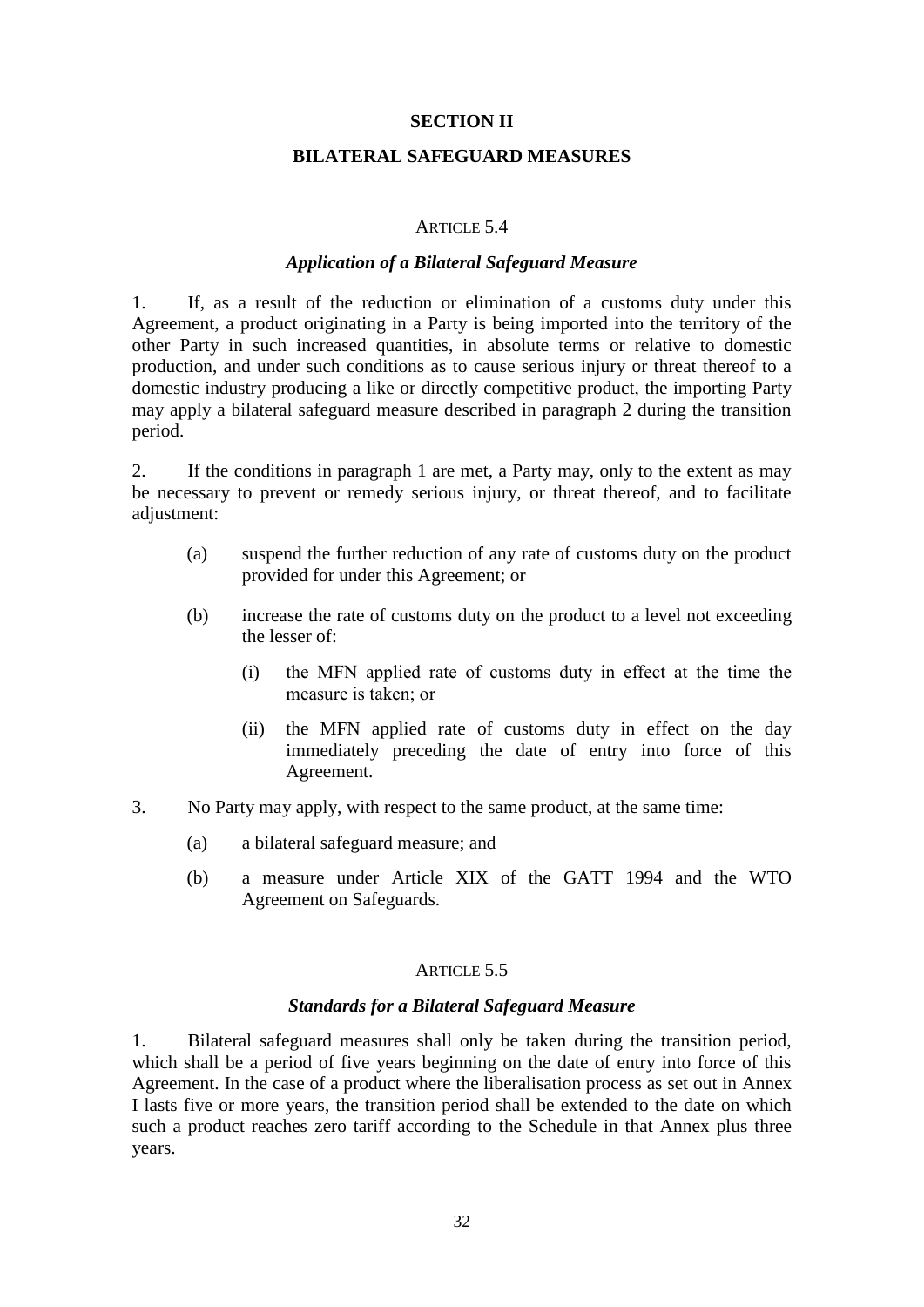2. Bilateral safeguard measures shall in principle be limited to a period of two years; they may be extended for another year. Regardless of its duration, a bilateral safeguard measure shall terminate no later than at the end of the transition period for the product concerned.

3. A Party shall not apply a bilateral safeguard measure again on a product which has been subject to such a measure for a period of time equal to that during which such a measure had been previously applied, provided that the period of non-application is at least two years. However, no bilateral safeguard measure may be applied more than twice on the same product.

4. Upon the termination of the bilateral safeguard measure, the rate of customs duty shall be the rate which would have been in effect but for the measure.

# ARTICLE 5.6

# *Investigation Procedures and Transparency Requirements*

1. The importing Party may apply a bilateral safeguard measure only following an investigation by its competent authorities in accordance with Article 3 of the WTO Agreement on Safeguards. To this end, Article 3 of the WTO Agreement on Safeguards is incorporated into and made a part of this Agreement, *mutatis mutandis*.

2. In determining whether increased imports of an originating product of the other Party have caused serious injury or are threatening to cause serious injury to a domestic industry, the competent authority of the importing Party shall follow the rules in Article 4 of the WTO Agreement on Safeguards. To this end, Article 4 of the WTO Agreement on Safeguards is incorporated into and made a part of this Agreement, *mutatis mutandis*.

# ARTICLE 5.7

## *Provisional Safeguard Measures*

1. In critical circumstances, where delay would cause damage which would be difficult to repair, a Party may take a provisional safeguard measure pursuant to a preliminary determination that there is clear evidence that increased imports have caused or are threatening to cause serious injury.

2. The duration of the provisional safeguard measure shall not exceed 200 days during which period the pertinent requirements of Article 5.4, Article 5.5, Article 5.6 and Article 5.8 shall be met. Such a provisional safeguard measure shall take the form of an increase in the rate of customs duty not exceeding the lesser of the rates in Article 5.4, which shall be promptly refunded if the subsequent investigation does not determine that increased imports have caused or threatened to cause serious injury to a domestic industry. The duration of any such provisional safeguard measure shall be counted as a part of the duration of the measure set out in Article 5.5.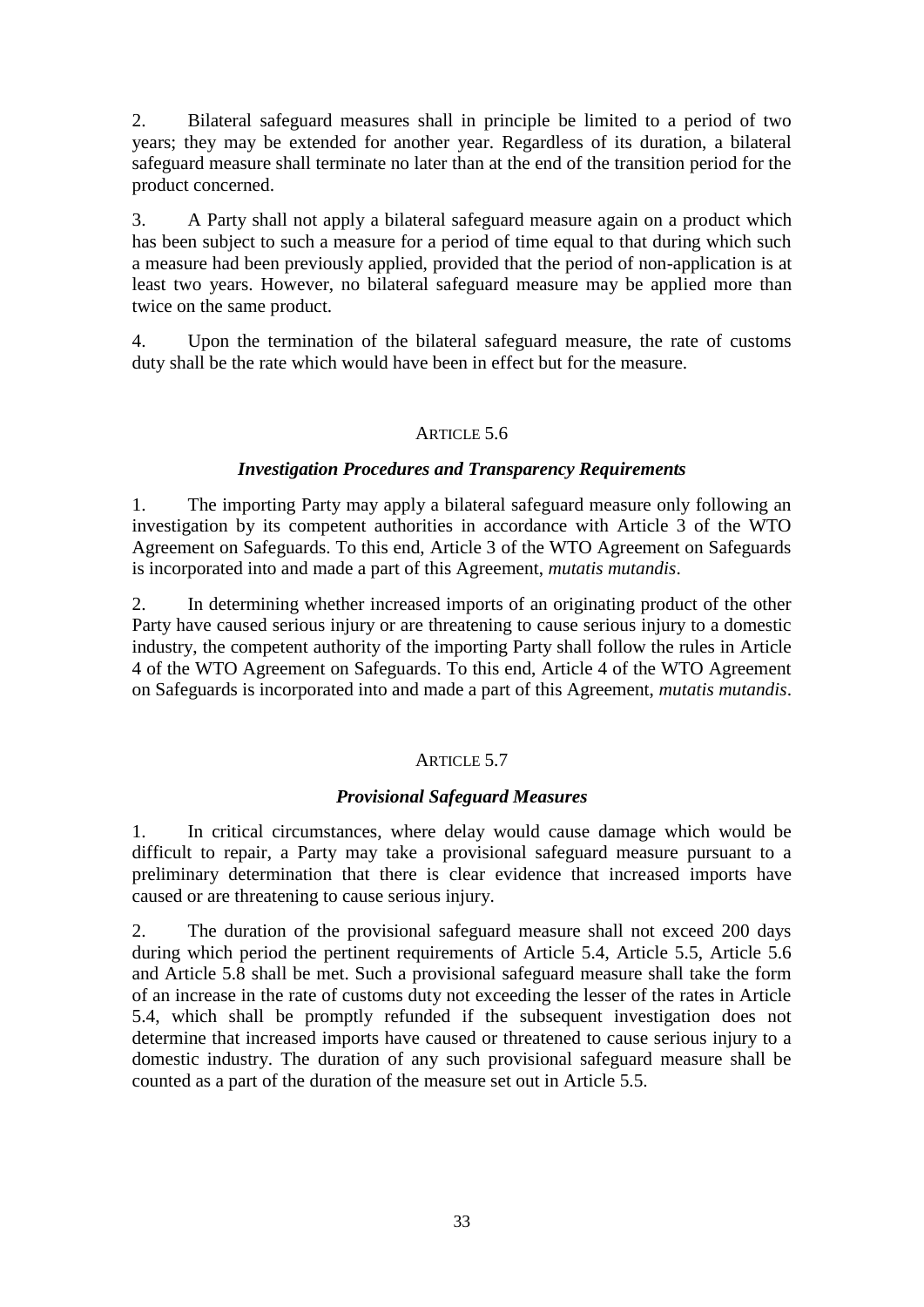## ARTICLE 5.8

## *Notification and Consultation*

## 1. A Party shall promptly notify the other Party on:

- (a) initiating an investigation;
- (b) making a finding of serious injury or threat thereof caused by increased imports; and
- (c) taking a decision to apply or extend a bilateral safeguard measure.

2. The Party making the notification referred to in subparagraphs 1(b) and 1(c) shall provide the other Party with all pertinent information which shall include evidence of serious injury or threat thereof caused by increased imports, a precise description of the product involved and the proposed measure, as well as the proposed date of introduction and its expected duration. In the case of an extension of a bilateral safeguard measure, evidence that the continued application of the measure is necessary to prevent or remedy serious injury and that the industry is adjusting, shall also be provided.

3. A Party proposing to apply or extend a bilateral safeguard measure shall provide adequate opportunity for prior consultations with the other Party, with a view to, *inter alia,* reviewing the information provided under paragraph 2, exchanging views on the bilateral safeguard measure and reaching an agreement on compensation as set forth in Article 5.9.

4. Before a Party takes a provisional safeguard measure referred to in Article 5.7, it shall notify the other Party, and, on request of the other Party, consultations shall be initiated immediately after taking such a measure.

## ARTICLE 5.9

## *Compensation*

1. The Party applying a bilateral safeguard measure shall, in consultation with the other Party, provide to the other Party mutually agreed trade liberalising compensation in the form of substantially equivalent concessions during the period of application of the bilateral safeguard measure.

2. If the Parties are unable to reach agreement on compensation within 30 days after the application of the bilateral safeguard measure, the Party against whose product the bilateral safeguard measure is taken may take compensatory action. In the selection of the compensatory action, priority must be given to the action which least disturbs the functioning of this Agreement. The right of compensation referred to in this paragraph shall not be exercised for the first six months that a bilateral safeguard measure is in effect under the condition that the bilateral safeguard measure has been taken as a result of an absolute increase in imports and that such a measure conforms to the provisions of this Chapter.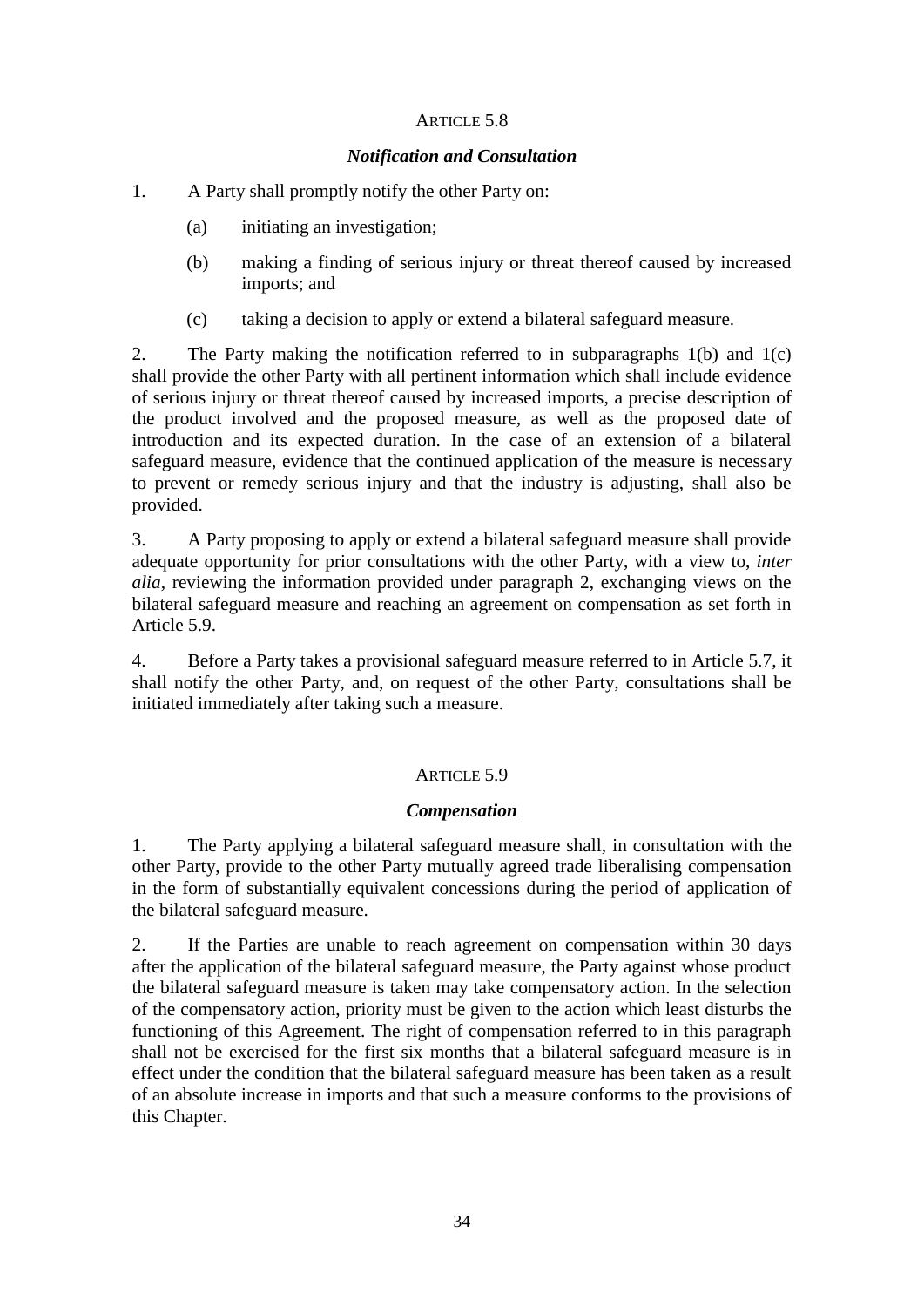3. A Party shall notify the other Party at least 30 days before taking compensatory action under paragraph 2.

4. The Party taking compensatory action shall apply the action only for the minimum period necessary to achieve the substantially equivalent trade effects and in any event, only while the bilateral safeguard measure is being applied.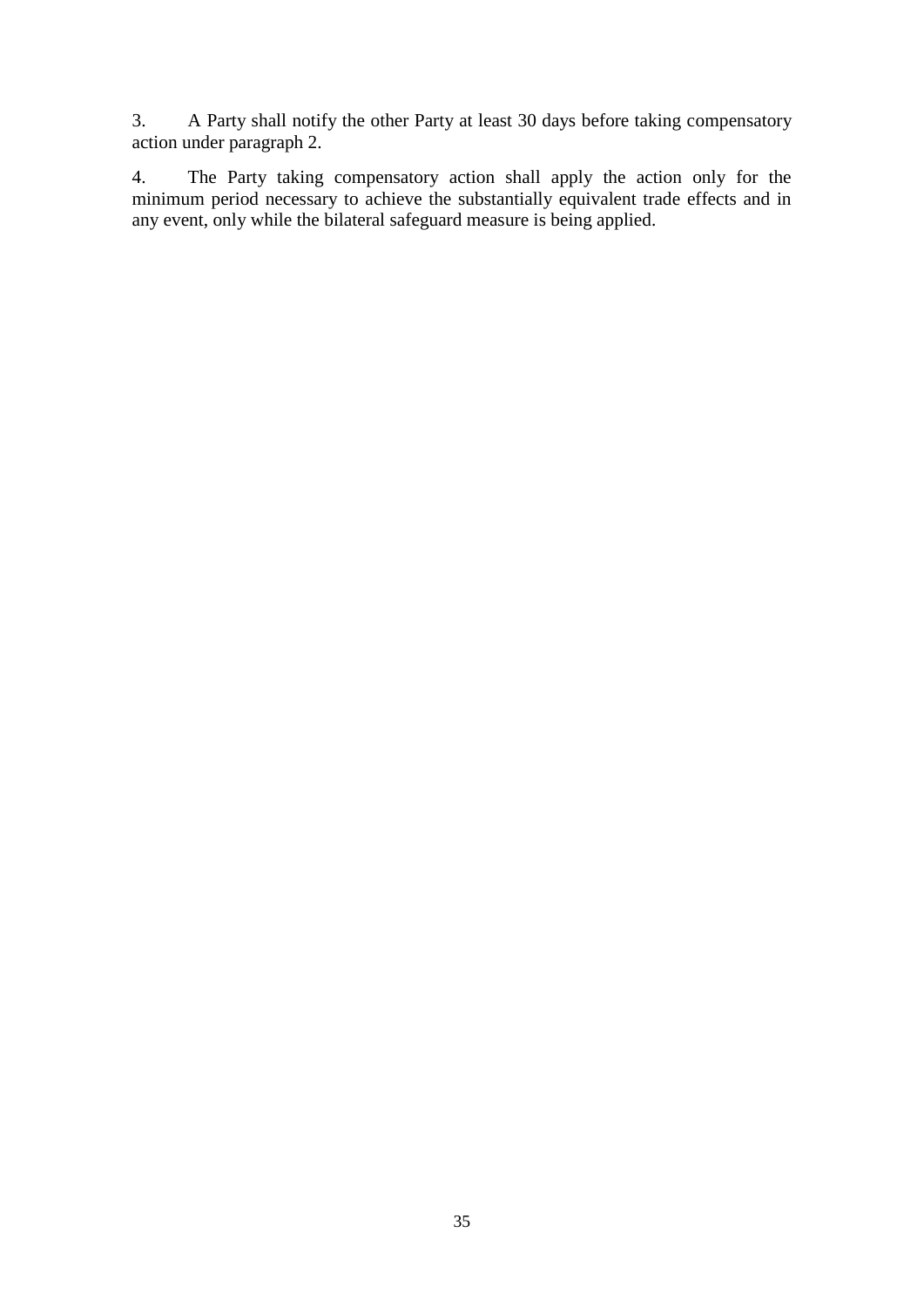### **TECHNICAL BARRIERS TO TRADE**

#### ARTICLE 6.1

### *Objectives*

The objectives of this Chapter are to:

- (a) facilitate bilateral trade and access to respective markets for goods falling under the scope of this Chapter and furthering the implementation of the WTO Agreement on Technical Barriers to Trade (hereinafter referred to as the "TBT Agreement");
- (b) reduce, wherever possible, unnecessary costs associated with trade between the Parties;
- (c) facilitate information exchange and technical cooperation between the Parties, and enhance mutual understanding of each Party's regulatory system; and
- (d) strengthen cooperation between the Parties in the field of technical regulations, standards and conformity assessment procedures.

### ARTICLE 6.2

### *Affirmation*

Except as otherwise provided for in this Chapter, with respect to technical regulations, standards and conformity assessment procedures, the TBT Agreement shall apply between the Parties and is hereby incorporated into and made part of this Agreement*, mutatis mutandis.*

#### ARTICLE 6.3

#### *Scope and Definitions*

1. This Chapter applies to all standards, technical regulations and conformity assessment procedures of the Parties, except sanitary and phytosanitary measures covered by Chapter 7, and purchasing specifications prepared by governmental bodies for production or consumption requirements of governmental bodies.

2. The definitions of Annex 1 to the TBT Agreement shall apply to this Chapter.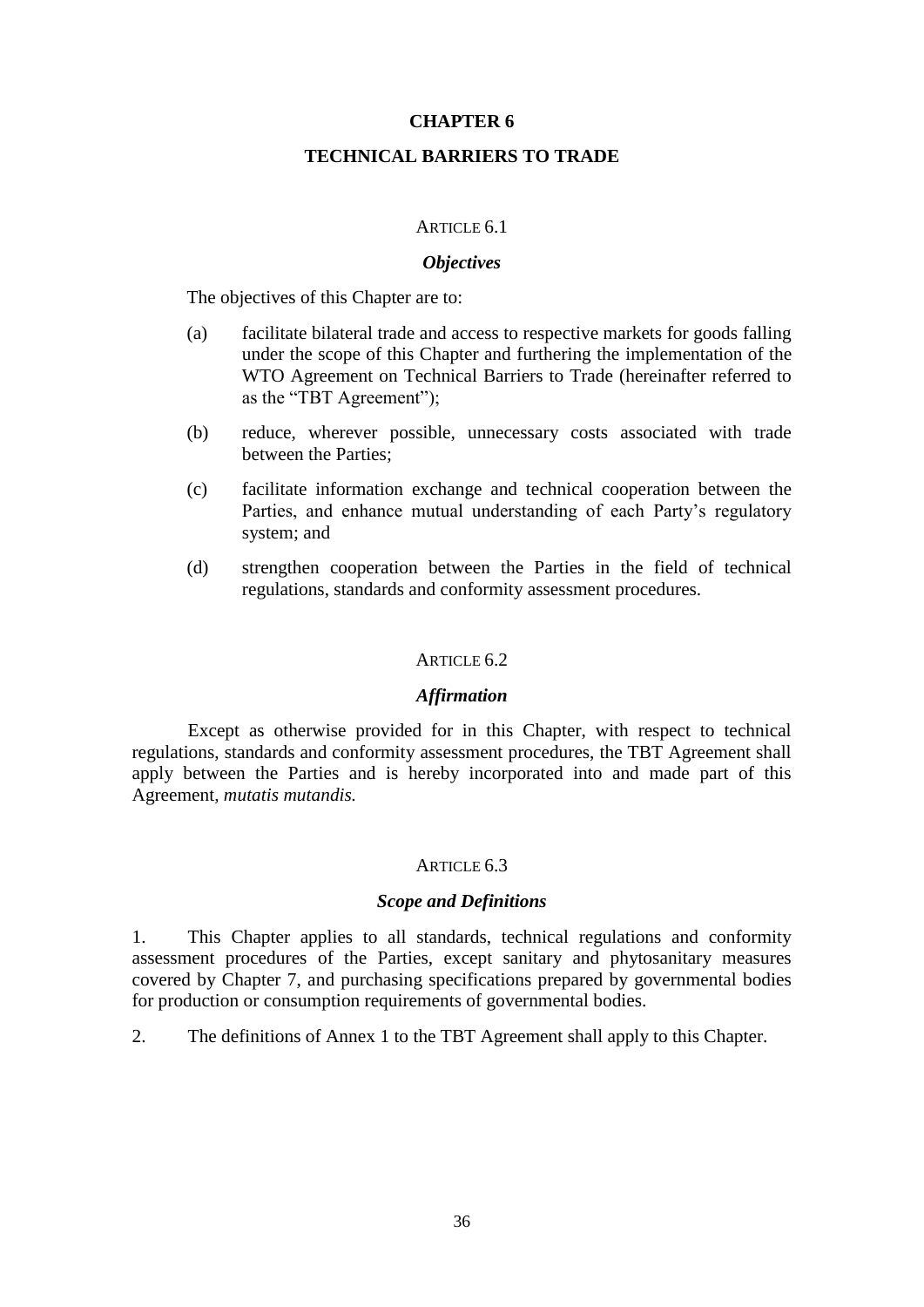### ARTICLE 6.4

### *International Standards*

For the purpose of applying this Chapter, standards issued, in particular, by the International Organization for Standardization (ISO), the International Electrotechnical Commission (IEC), the International Telecommunication Union (ITU) and Codex Alimentarius Commission (CAC) shall be considered relevant international standards in the sense of article 2.4 of the TBT Agreement.

### ARTICLE 6.5

#### *Technical Cooperation*

With a view to increasing their mutual understanding of their respective systems, enhancing capacity building and facilitating bilateral trade, the Parties shall strengthen their technical cooperation in the following areas :

- (a) activities of international standardisation bodies and the WTO Committee on Technical Barriers to Trade;
- (b) communication between each other's competent authorities, exchange of information in respect of technical regulations, standards, conformity assessment procedures and good regulatory practice;
- (c) reinforcing the role of international standards as a basis for technical regulations and conformity assessment procedures;
- (d) promoting the accreditation of conformity assessment bodies on the basis of relevant standards and guides of the International Organization for Standardization (ISO) and the International Electrotechnical Commission (IEC);
- (e) encouraging the mutual acceptance of conformity assessment results of bodies accredited in accordance with paragraph d), which have been recognised under an appropriate multilateral agreement or arrangement; and
- (f) other areas as agreed upon by the Parties.

### ARTICLE 6.6

#### *Measures at the Border*

Where a Party detains, at a port of entry, goods exported from the other Party due to a perceived failure to comply with a technical regulation or conformity assessment procedures, the reasons for the detention shall be promptly notified to the importer or his or her representative.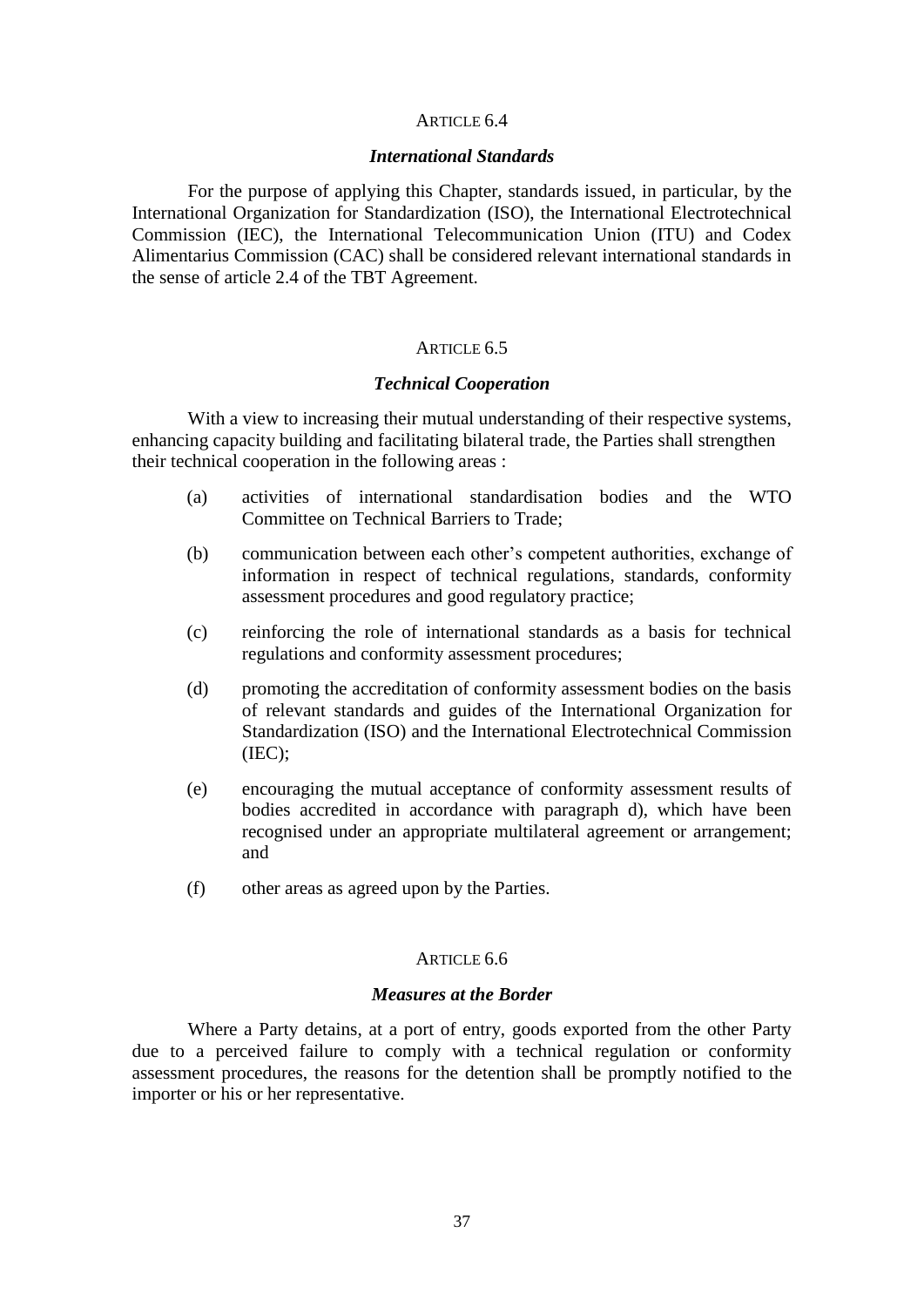# ARTICLE 6.7

# *Sub-Committee on Technical Barriers to Trade*

1. A Sub-Committee on Technical Barriers to Trade (hereinafter referred to as the "TBT Sub-Committee") is hereby established under the Joint Committee.

- 2. The functions of the TBT Sub-Committee shall be:
	- (a) monitoring the implementation of this Chapter;
	- (b) coordinating technical cooperation activities;
	- (c) facilitating technical consultations pursuant to Article 6.8
	- (d) identifying sectors for enhanced cooperation, including giving favourable consideration to any sector-specific proposal made by either Party;
	- (e) establishing dialogues between regulators in accordance with the objectives of this Chapter;
	- (f) initiating side agreements where appropriate pursuant to Article 6.9;
	- (g) coordinating the implementation of side agreements pursuant to 6.9;
	- (h) consulting on any issue prior to meetings of relevant international organisations, if appropriate;
	- (i) other functions mutually agreed by the Parties; and
	- (j) carrying out other tasks assigned to it by the Joint Committee.

3. The TBT Sub-Committee shall be co-chaired and meet once a year, unless otherwise agreed by the Parties. The TBT Sub-Committee meetings may be conducted by any agreed method on a case by case basis and may be combined with those of the Sub-Committee on Sanitary and Phytosanitary Measures established under Article 7.9.

4. The TBT Sub-Committee shall keep up to date a work-programme and keep track of its activities.

5. The TBT Sub-Committee may establish ad hoc working groups to accomplish specific tasks.

6. The TBT Sub-Committee shall report on its work to the Joint Committee.

7. The contact points referred to in Article 6.11 shall be responsible for setting the agenda and organising the meetings. The TBT Sub-Committee shall include representatives of the authorities of each Party with expertise in the areas to be discussed.

8. Upon agreement, the Parties may invite representatives from industry, business associations or other relevant organisations to participate in parts of the meetings of the TBT Sub-Committee on a case by case basis.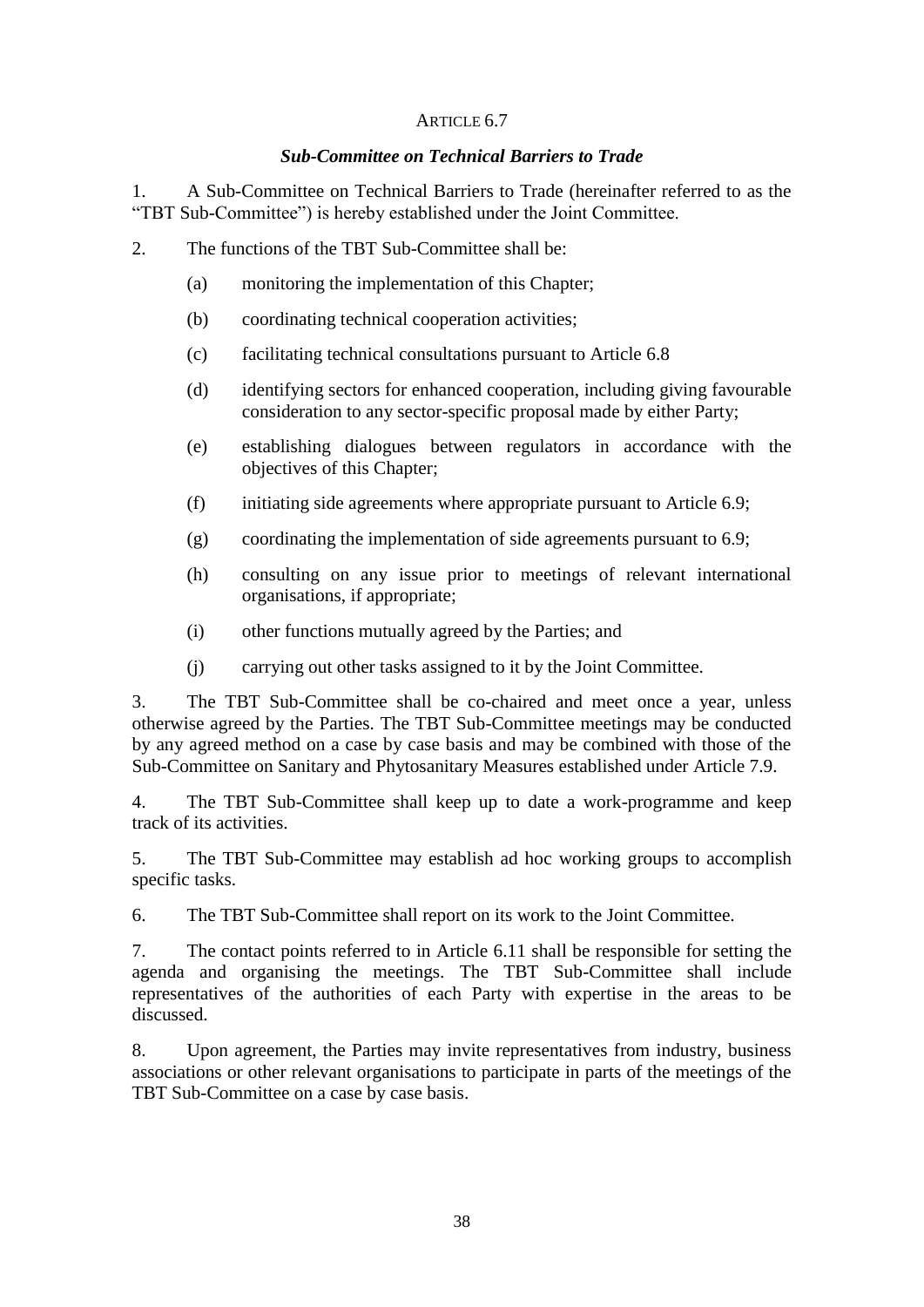### ARTICLE 6.8

### *Technical Consultations*

Technical consultations under the auspices of the TBT Sub-Committee shall be held at the written request of the Party which considers that the other Party has taken a measure which is likely to create, or has created, an unnecessary obstacle to trade. Such consultations shall take place within 60 days from the request with the objective of finding mutually acceptable solutions. Such consultations may be conducted by any agreed method on a case by case basis.<sup>6</sup>

### ARTICLE 6.9

### *Annexes and Side Agreements*

1. The Parties have concluded Annex V to this Agreement on Labelling of Textiles.

2. Pursuant to and in conjunction with this Agreement, the Parties have concluded side agreements to implement this Chapter. The Parties may conclude further side agreements in the future.

### ARTICLE 6.10

### *Review Clause*

1. The Parties shall no later than two years after the entry into force of this Agreement, and thereafter upon request, jointly review this Chapter.

2. In this review, the Parties shall consider, among others, entering into negotiations with regard to providing each other treatment granted to a third party with whom both Parties have established arrangements concerning standards, technical regulations or conformity assessment procedures.

### ARTICLE 6.11

### *Contact Points*

1. The Parties shall exchange names and addresses of contact points for matters related to this chapter in order to facilitate communication and the exchange of information.

2. The Parties shall notify each other of any significant changes in the structures and responsibilities of the authorities acting as contact points.

-

<sup>&</sup>lt;sup>6</sup> It is understood that technical consultations pursuant to this paragraph shall be without prejudice to the rights and obligations of the Parties under Chapter 15 or under the WTO Understanding on Rules and Procedures Governing the Settlement of Disputes.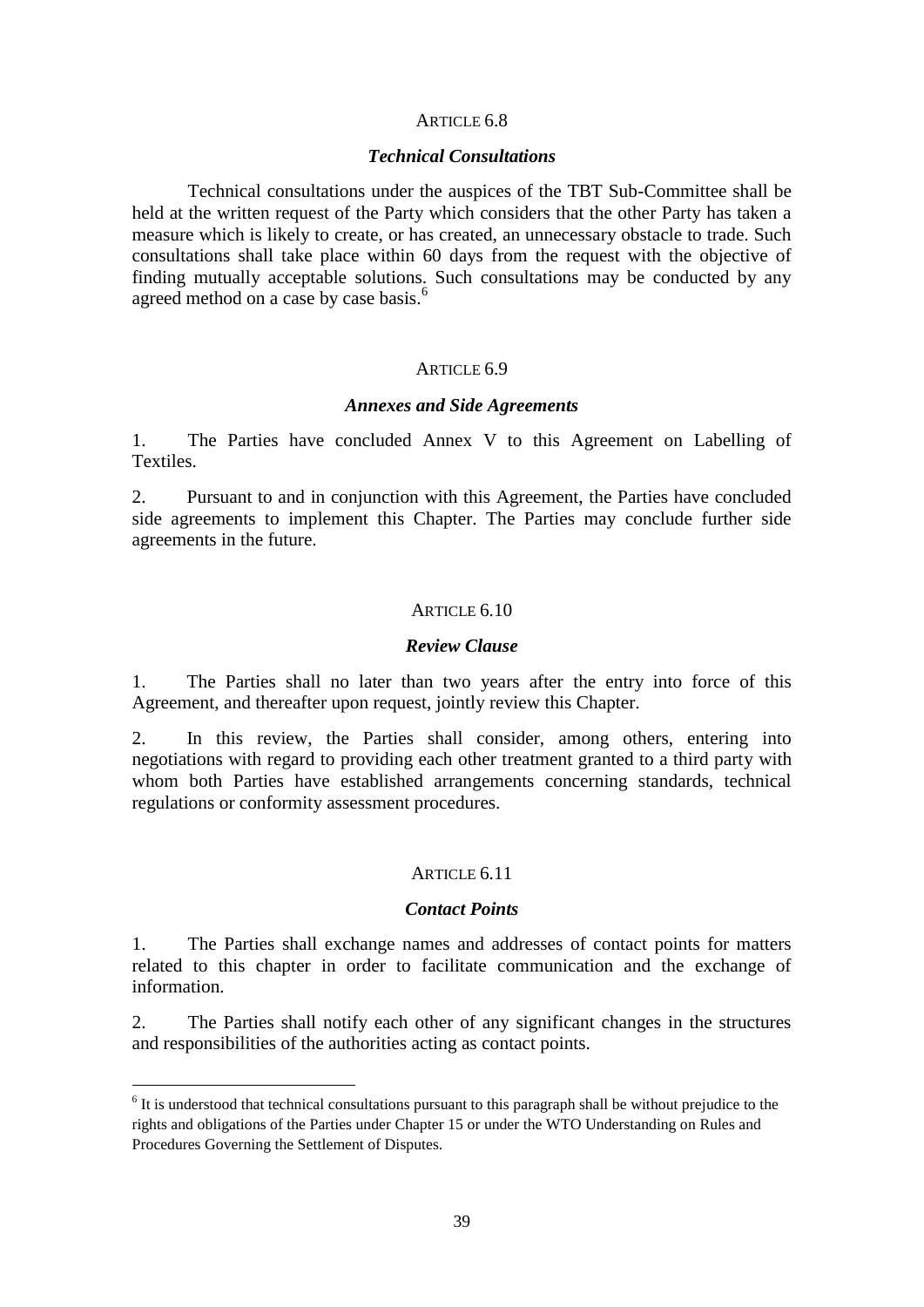## **SANITARY AND PHYTOSANITARY MEASURES**

### ARTICLE 7.1

### *Objectives*

The objectives of this Chapter are to:

- (a) facilitate bilateral trade and access to respective markets for goods falling under the scope of this Chapter and furthering the implementation of the WTO Agreement on the Application of Sanitary and Phytosanitary Measures (hereinafter referred to as the "SPS Agreement");
- (b) facilitate information exchange and technical cooperation between the Parties, and enhance mutual understanding of each Party's regulatory system; and
- (c) strengthen cooperation between the Parties in the field of sanitary and phytosanitary measures.

## ARTICLE 7.2

## *Affirmation*

Except as otherwise provided for in this Chapter, the SPS Agreement shall apply between the Parties and is hereby incorporated into and made part of this Agreement, *mutatis mutandis*.

#### ARTICLE 7.3

### *Scope and Definitions*

1. This Chapter applies to sanitary and phytosanitary measures which may, directly or indirectly, affect trade between the Parties.

2. The definitions in Annex A of the SPS Agreement shall apply to this Chapter.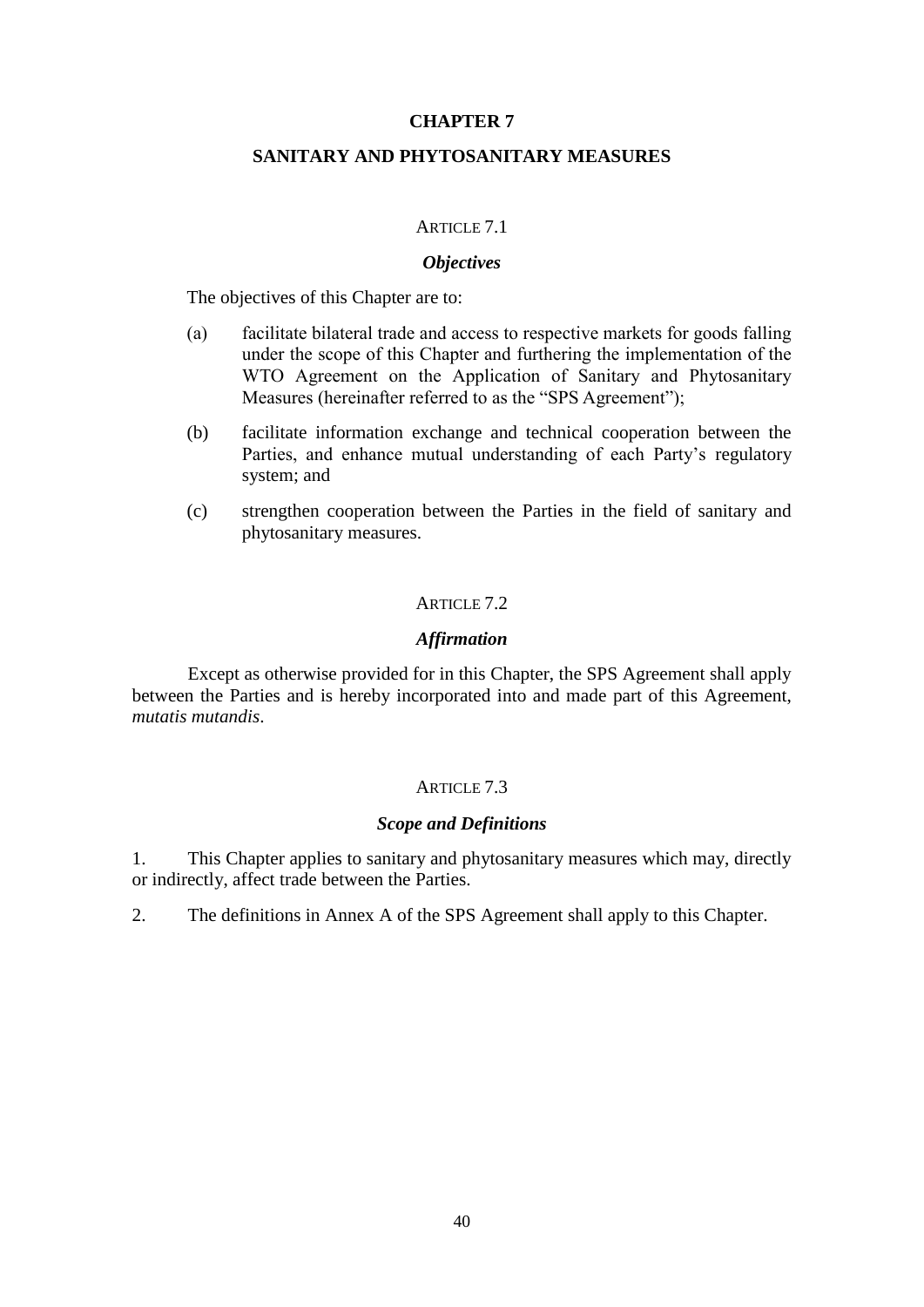# ARTICLE 7.4

### *Harmonisation*

To harmonise sanitary and phytosanitary measures as broadly as possible, the Parties shall base their sanitary and phytosanitary measures on international standards, guidelines and recommendations established by the Codex Alimentarius Commission (CAC), the World Organisation for Animal Health (OIE), and the relevant international regional organisations operating within the framework of the International Plant Protection Convention (IPPC) where they exist or their completion is imminent.

## ARTICLE 7.5

### *Adaptation to Regional Conditions*

1. The Parties agree that issues related to the adaptation of zones with different sanitary and phytosanitary status and that affect or may affect trade between them shall be addressed in accordance with Article 6 of the SPS Agreement.

2. The Parties take note of the Guidelines to further the Practical Implementation of Article 6 of the Agreement on the Application of Sanitary and Phytosanitary Measures (G/SPS/48) adopted by the WTO Committee on Sanitary and Phytosanitary Measures and of relevant standards developed by OIE and IPPC.

3. In case of an event affecting the sanitary or phytosanitary status of a pest-free or disease-free area or an area of low pest or disease prevalence, the Parties shall do their utmost for re-establishing such status based on risk assessments taking into account relevant international standards, guidelines and recommendations.

## ARTICLE 7.6

## *Inspection and Certification Systems*

1. The Parties agree to further enhance their cooperation in the field of assessment of inspection and certification systems. The importing Party shall take into account the Codex Alimentarius Committee on Food Import and Export Inspection and Certification Systems standards and guidelines.

2. The assessment tools shall as a rule be audits of all or part of an exporting Party's official inspection and certification system, including the ability of the competent authority to enforce and take action based on adequate legislation. These audits may also encompass inspections of a representative percentage of the facilities seeking access to the export market.

3. The need to perform on-site inspections shall be justified.

4. Mutually agreed corrective actions, timeframes and follow-up verification procedures shall be clearly established and documented in the assessment report.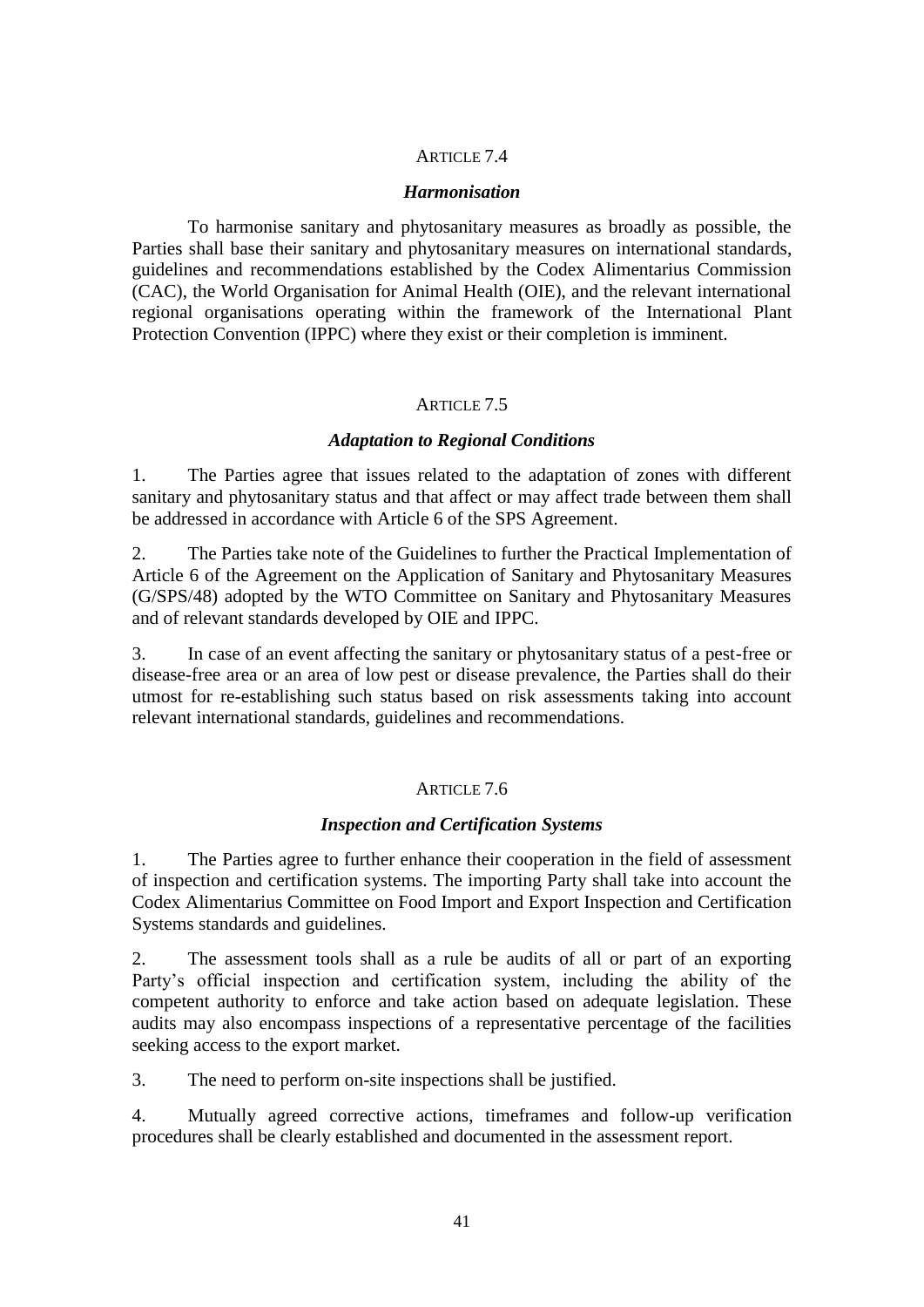# ARTICLE 7.7

## *Technical Cooperation*

1. With a view to increasing mutual understanding of the respective regulatory systems, enhancing capacity building and facilitating bilateral trade in agricultural products and food, and improving their sanitary and phytosanitary systems, the Parties shall strengthen technical cooperation in the field of sanitary and phytosanitary measures.

2. The Parties have concluded a side agreement pursuant to Article 7.11 to further this Article.

# ARTICLE 7.8

## *Measures at the Border*

Where a Party detains, at a port of entry, goods exported from the other Party due to a perceived failure to comply with sanitary or phytosanitary requirements, the reasons for the detention shall be promptly notified to the importer or his or her representative.

# ARTICLE 7.9

# *Sub-Committee on Sanitary and Phytosanitary Measures*

1. A Sub-Committee on sanitary and phytosanitary measures (hereinafter referred to as the "SPS Sub-Committee") is hereby established under the Joint Committee.

- 2. The functions of the SPS Sub-Committee shall be:
	- (a) monitoring the implementation of this Chapter;
	- (b) coordinating technical cooperation activities;
	- (c) facilitating technical consultations pursuant to Article 7.10;
	- (d) identifying areas for enhanced cooperation, including giving favourable consideration to any specific proposal made by either Party;
	- (e) establishing a dialogue between competent authorities in accordance with the objectives of this Chapter;
	- (f) initiating side agreements where appropriate pursuant to Article  $7.11$ ;
	- (g) coordinating the implementation of side agreements pursuant to Article 7.11;
	- (h) consulting on any issue prior to meetings of relevant international organisations, if appropriate;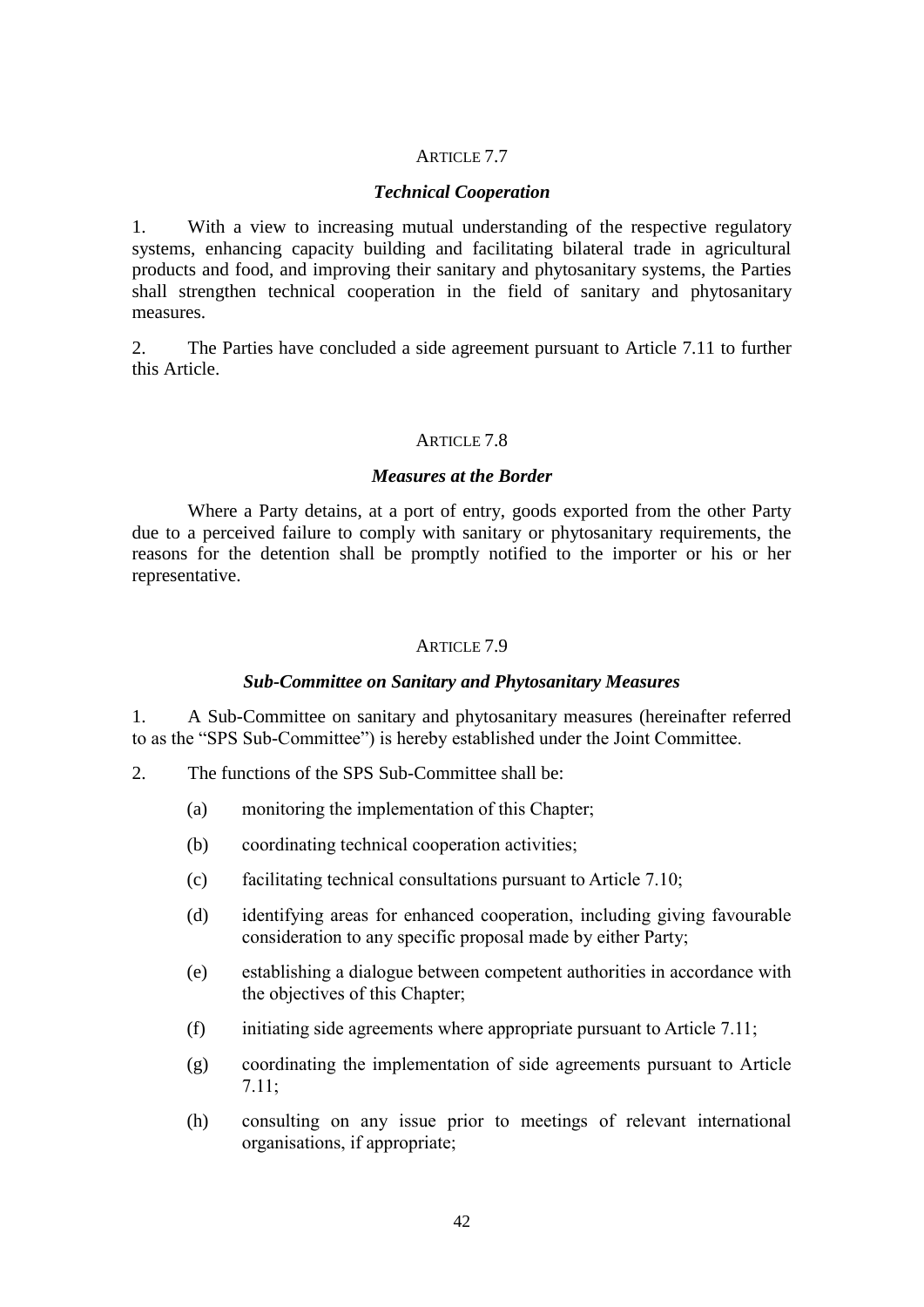- (i) carrying out other functions mutually agreed by the Parties; and
- (j) carrying out other tasks assigned to it by the Joint Committee.

3. The SPS Sub-Committee shall be co-chaired and meet once a year, unless otherwise agreed by the Parties. The SPS Sub-Committee meetings may be conducted by any agreed method on a case by case basis and may be combined with those of the TBT Sub-Committee established under Article 6.7.

4. The SPS Sub-Committee shall keep up to date a work programme and keep track of its activities.

5. The SPS Sub-Committee may establish ad hoc working groups to accomplish specific tasks.

6. The SPS Sub-Committee shall report on its work to the Joint Committee.

7. The contact points as referred to in Article 7.12 shall be responsible for setting the agenda and organising the meetings. The SPS Sub-Committee shall include representatives of the authorities of each Party with expertise in the areas to be discussed.

8. Upon mutual agreement, the Parties may invite representatives from industry, business associations or other relevant organisations to participate in parts of the meetings of the SPS Sub-Committee on a case by case basis.

# ARTICLE 7.10

## *Technical Consultations*

Technical consultations under the auspices of the SPS Sub-Committee shall be held at the written request of the Party, which considers that the other Party has taken a measure which is likely to create, or has created, an unnecessary obstacle to trade. Such consultations shall take place within 60 days, or within 20 days in case of urgent matters, from the request with the objective of finding mutually acceptable solutions. Such consultations may be conducted by any agreed method on a case by case basis.<sup>7</sup>

# ARTICLE 7.11

## *Side Agreements*

Pursuant to and in conjunction with this Agreement, the Parties have concluded a side agreement to implement this Chapter. The Parties may conclude further side agreements in the future.

-

It is understood that technical consultations pursuant to this paragraph shall be without prejudice to the rights and obligations of the Parties under Chapter 15 or under the WTO Understanding on Rules and Procedures Governing the Settlement of Disputes.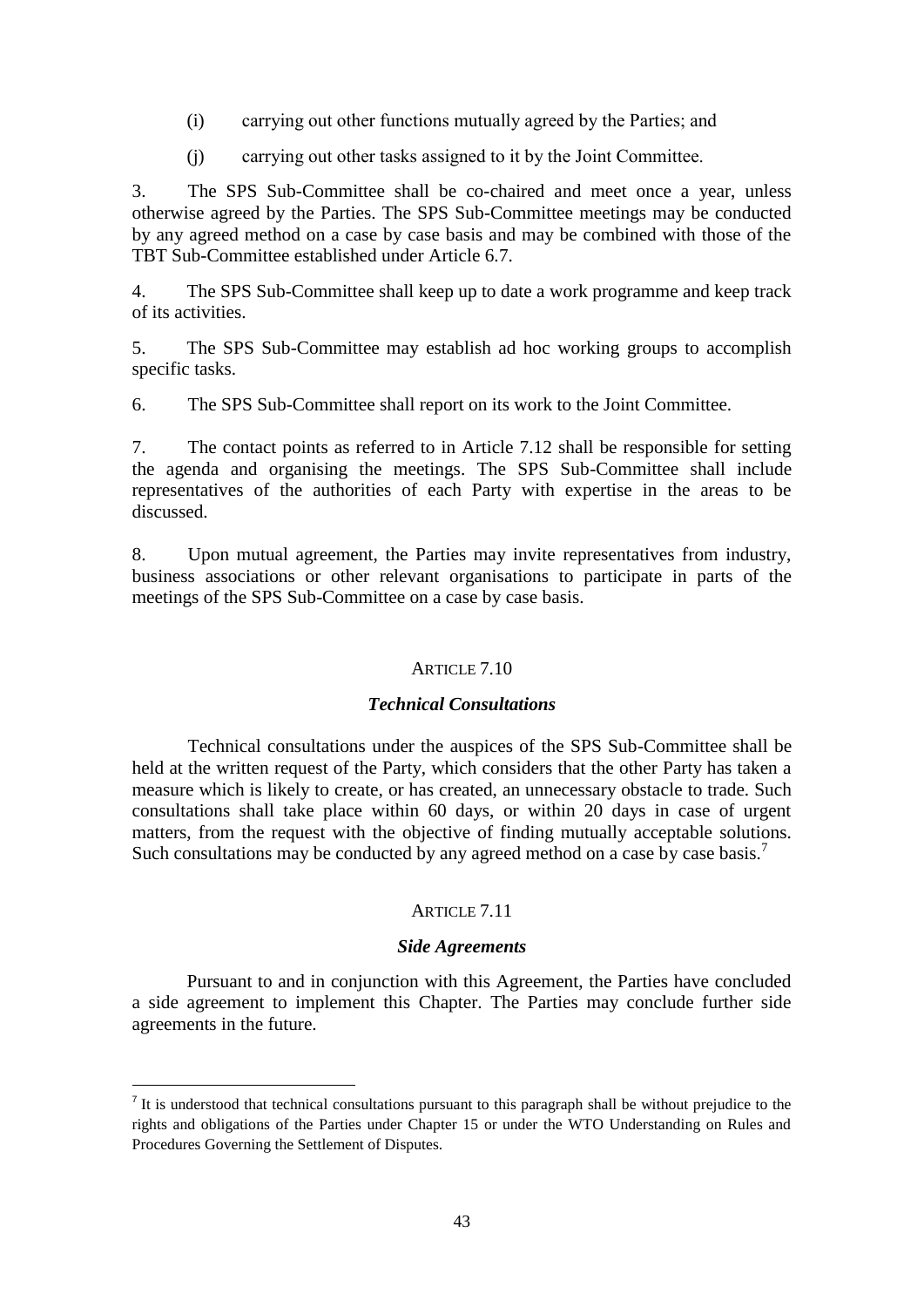# ARTICLE 7.12

# *Contact Points*

1. The Parties shall exchange names and addresses of contact points for matters related to this Chapter in order to facilitate communication and the exchange of information.

2. The Parties shall notify each other of any significant changes in the structures and responsibilities of the authorities acting as contact points.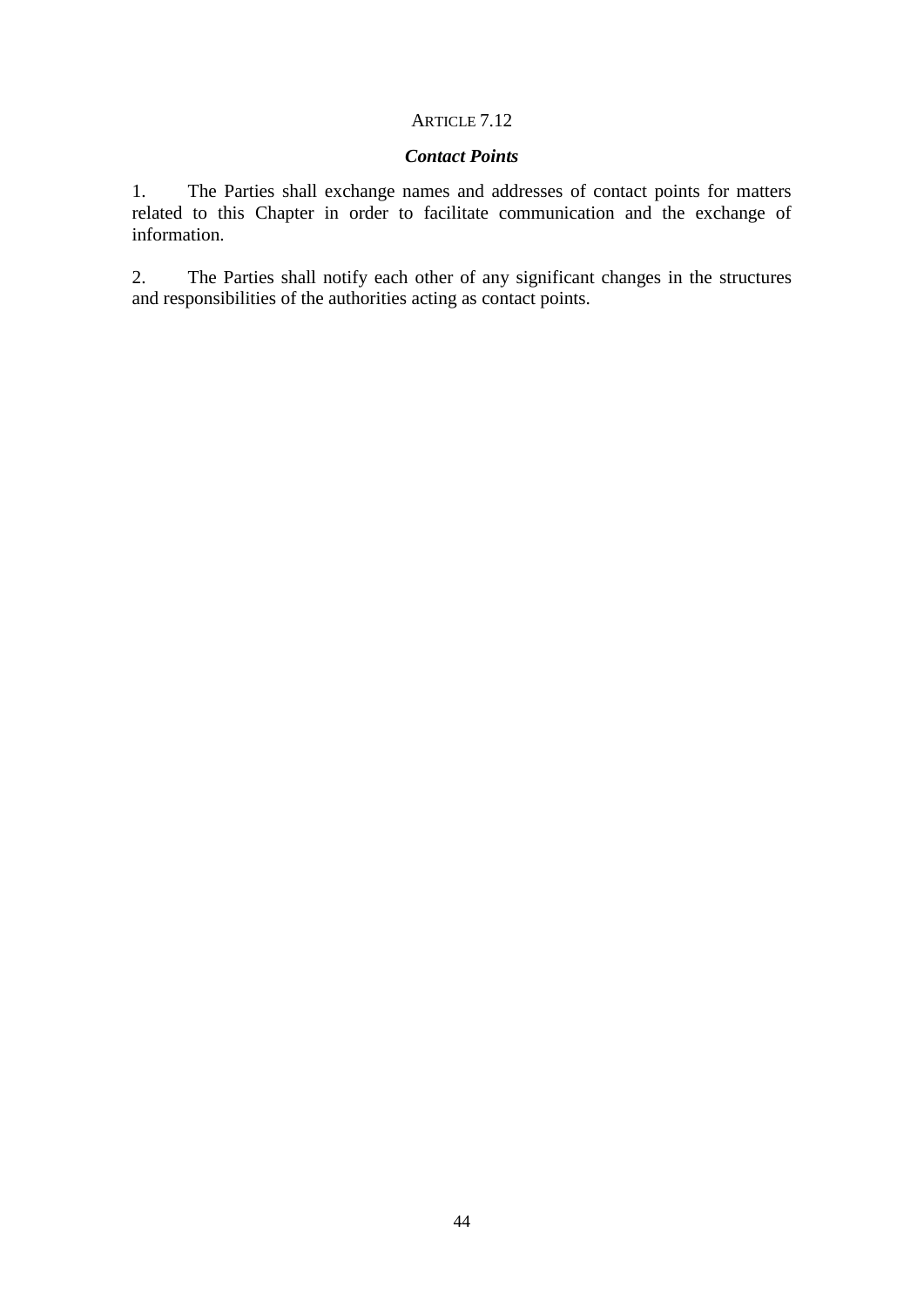# **TRADE IN SERVICES**

### ARTICLE 8.1

# **Scope and Coverage<sup>8</sup>**

1. This Chapter applies to measures by Parties affecting trade in services and taken by central, regional or local governments and authorities as well as by non-governmental bodies in the exercise of powers delegated by central, regional or local governments or authorities.

2. In respect of air transport services, this Chapter shall not apply to measures affecting air traffic rights or measures affecting services directly related to the exercise of air traffic rights, except as provided for in paragraph 3 of the Annex on Air Transport Services of the GATS. The definitions of paragraph 6 of the Annex on Air Transport Services of the GATS shall apply and are hereby incorporated and made part of this Agreement, *mutatis mutandis*.

3. Articles 8.3, 8.4 and 8.5 shall not apply to laws, regulations or requirements governing the procurement by governmental agencies of services purchased for governmental purposes and not with a view to commercial resale or with a view to use in the supply of services for commercial sale.

### ARTICLE 8.2

### *Definitions*

For the purpose of this Chapter:

-

- (a) "trade in services" is defined as the supply of a service: $9$ 
	- (i) from the territory of one Party into the territory of the other Party;
	- (ii) in the territory of one Party to the service consumer of the other Party;
	- (iii) by a service supplier of one Party, through commercial presence in the territory of the other Party;
	- (iv) by a service supplier of one Party, through presence of natural persons of a Party in the territory of the other Party;

<sup>&</sup>lt;sup>8</sup> The Parties agree that any sector or sub-sector or part thereof that is inscribed explicitly in their Schedules of specific commitments shall be covered by the provisions of this Chapter, notwithstanding possible interpretations of the sectoral scope defined by this Article.

 $9$  It is understood that a service supplied from or in the territory of a non-party is not covered by this definition, and therefore the rights granted by the provisions of this Chapter to services supplied from or in the territory of a Party are not granted to such service.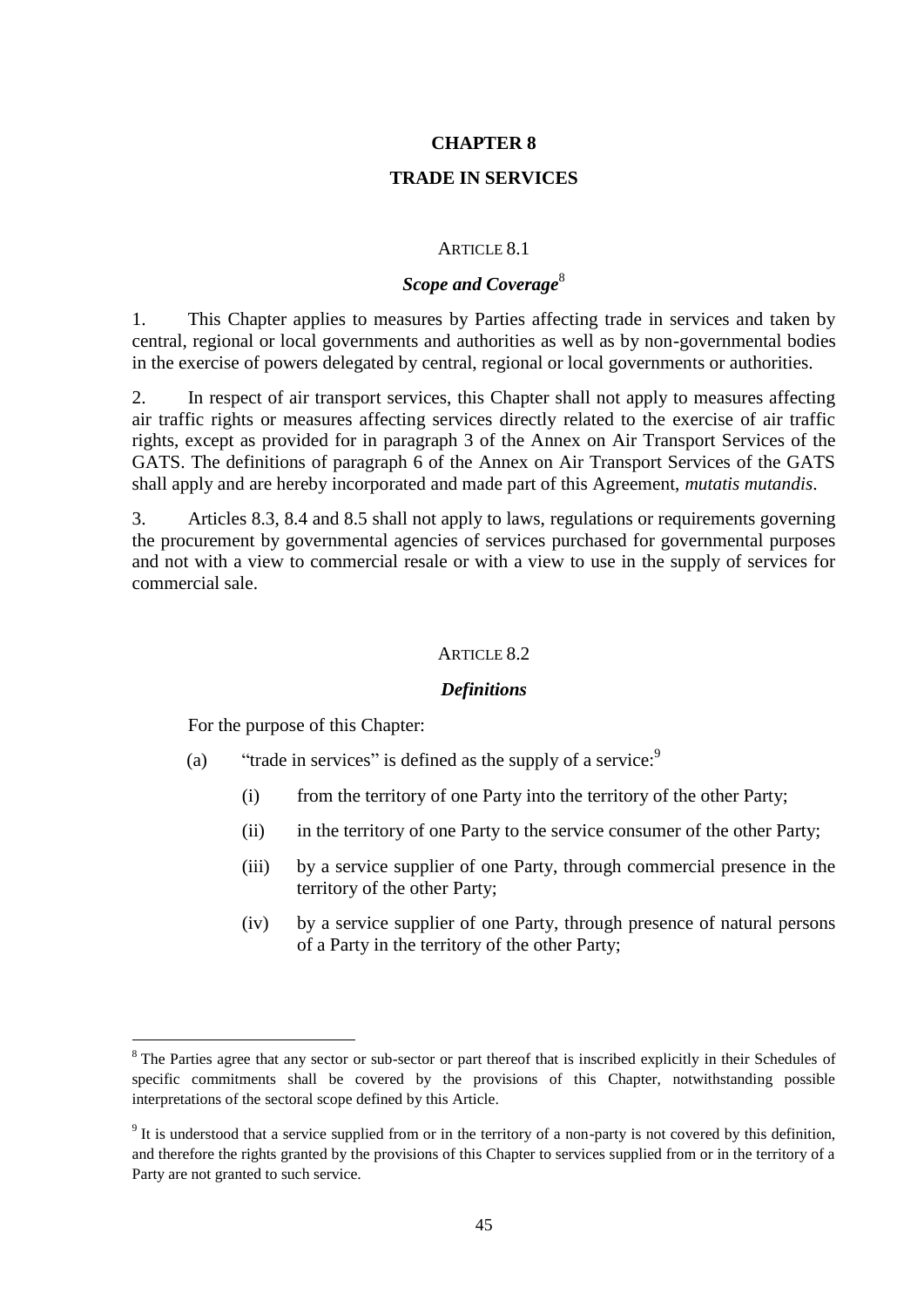- (b) "services" includes any services in any sector except services supplied in the exercise of governmental authority;
- (c) "a service supplied in the exercise of governmental authority" means any service which is supplied neither on a commercial basis, nor in competition with one or more service suppliers;
- (d) "measure" means any measure by a Party, whether in the form of a law, regulation, rule, procedure, decision, administrative action, or any other form;
- (e) "supply of a service" includes the production, distribution, marketing, sale and delivery of a service;
- (f) "measures by Parties affecting trade in services" include measures in respect of:
	- (i) the purchase, payment or use of a service;
	- (ii) the access to and use of, in connection with the supply of a service, services which are required by the Parties to be offered to the public generally;
	- (iii) the presence, including commercial presence, of persons of a Party for the supply of a service in the territory of the other Party;
- (g) "commercial presence" means any type of business or professional establishment, including through:
	- (i) the constitution, acquisition or maintenance of a juridical person; or
	- (ii) the creation or maintenance of a branch or a representative office;

within the territory of a Party for the purpose of supplying a service;

- (h) "sector" of a service means:
	- (i) with reference to a specific commitment, one or more, or all, subsectors of that service, as specified in a Party's Schedule;
	- (ii) otherwise, the whole of that service sector, including all of its subsectors;
- (i) "service of the other Party" means a service which is supplied:
	- (i) from or in the territory of that other Party, or in case of maritime transport, by a vessel registered under the laws of that other Party, or by a person of that other Party which supplies the service through the operation of a vessel and/or its use in whole or in a part; or
	- (ii) in the case of the supply of a service through commercial presence or through the presence of natural persons, by a service supplier of that other Party;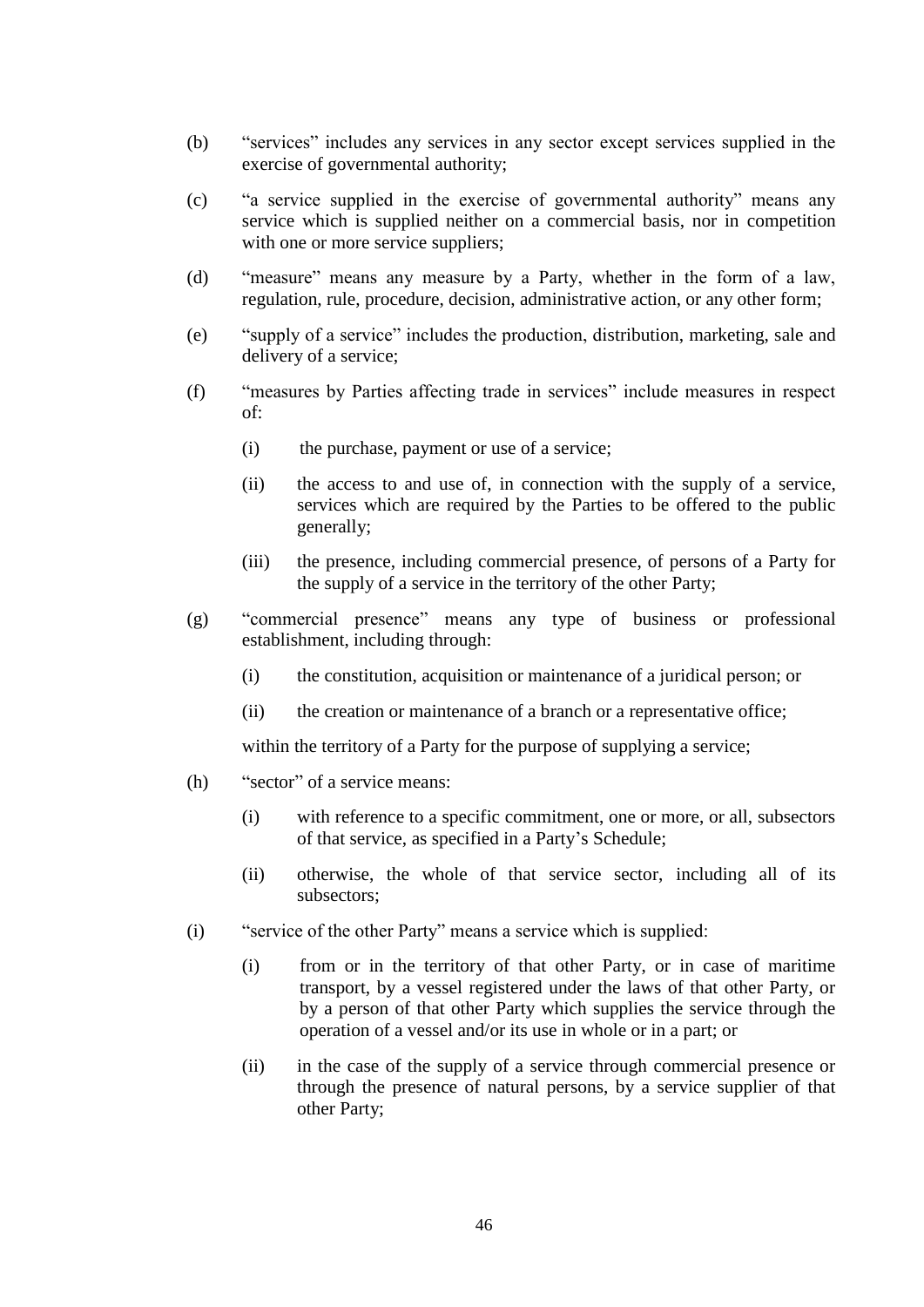- (j) "service supplier" means any person that supplies a service;  $10$
- (k) "monopoly supplier of a service" means any person, public or private, which in the relevant market of the territory of a Party is authorised or established formally or in effect by that Party as the sole supplier of that service;
- (l) "service consumer" means any person that receives or uses a service;
- (m) "person" means either a natural person or a juridical person;
- (n) "natural person of a Party" means:

-

- (i) with respect to China, a natural person who resides in the territory of either Party, and who under Chinese law is a national of China;
- (ii) with respect to Switzerland, a natural person who resides in the territory of either Party, and who under Swiss law is:
	- (A) a national of Switzerland; or
	- (B) a permanent resident of Switzerland;
- (o) "juridical person" means any legal entity duly constituted or otherwise organised under applicable law, whether for profit or otherwise, and whether privately-owned or governmentally-owned, including any corporation, trust, partnership, joint venture, sole proprietorship or association;
- (p) "juridical person of the other Party" means a juridical person which is either.<sup>11</sup>
	- (i) constituted or otherwise organised under the law of the other Party, and is engaged in substantive business operations in the territory of the other Party; or
	- (ii) in the case of the supply of a service through commercial presence, owned or controlled by:
		- (A) natural persons of the other Party; or
		- (B) juridical persons of the other Party identified under subparagraph (i);

<sup>&</sup>lt;sup>10</sup> Where the service is not supplied directly by a juridical person but through other forms of commercial presence such as a branch or a representative office, the service supplier (*i.e*. the juridical person) shall, nonetheless, through such commercial presence be accorded the treatment provided for service suppliers under this Chapter. Such treatment shall be extended to the commercial presence through which the service is supplied and need not be extended to any other parts of the service supplier located outside the territory where the service is supplied.

 $11$  It is understood that a juridical person which does not meet all criteria of this definition is considered to be a juridical person of a non-party, and therefore the rights granted by the provisions of this Chapter to the juridical persons of a Party are not granted to such juridical person.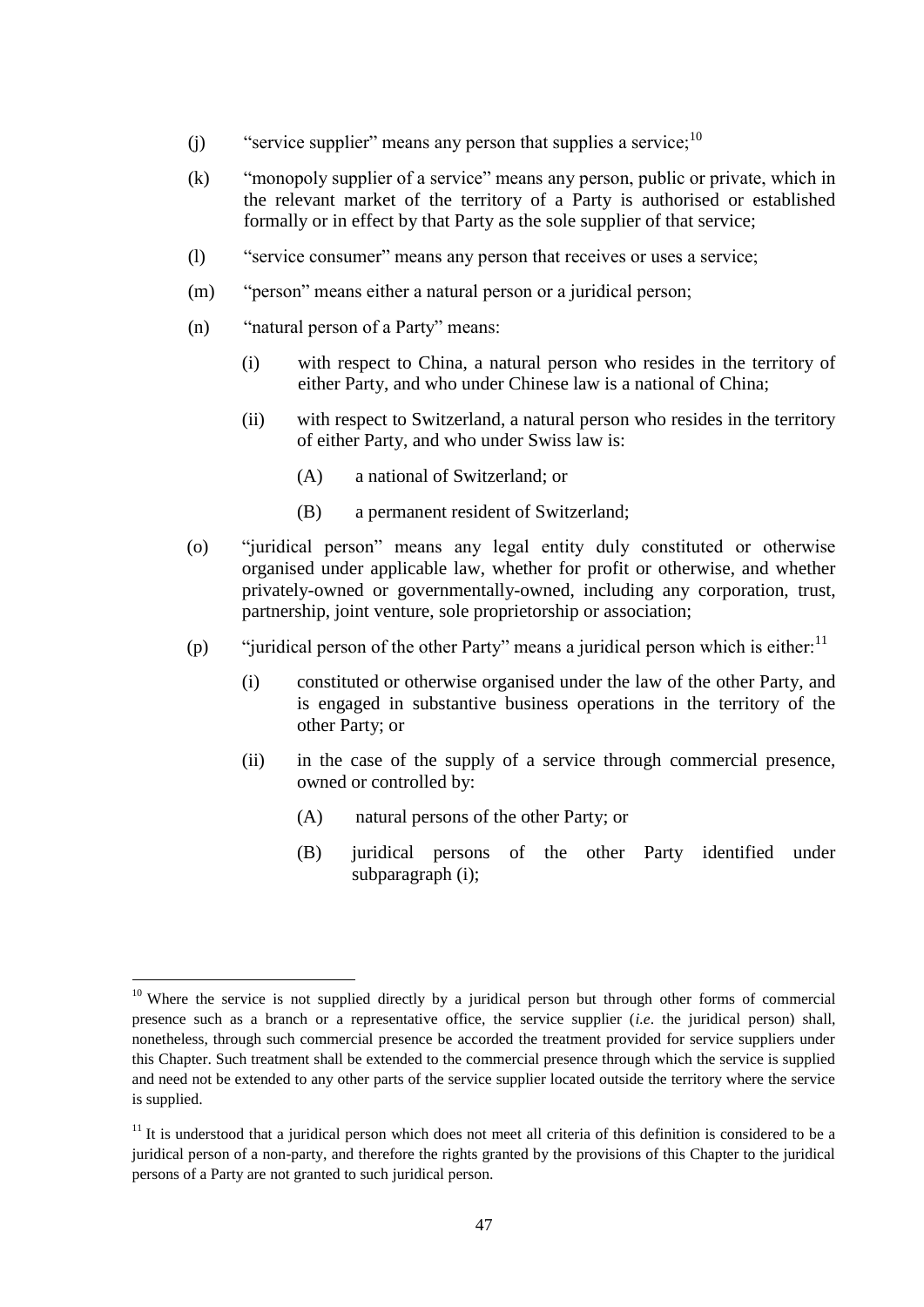- (q) a juridical person is:
	- (i) "owned" by persons of a Party if more than 50 per cent of the equity interest in it is beneficially owned by persons of that Party;
	- (ii) "controlled" by persons of a Party if such persons have the power to name a majority of its directors or otherwise to legally direct its actions;
	- (iii) "affiliated" with another person when it controls, or is controlled by, that other person; or when it and the other person are both controlled by the same person; and
- (r) "direct taxes" comprise all taxes on total income, on total capital or on elements of income or of capital, including taxes on gains from the alienation of property, taxes on estates, inheritances and gifts, and taxes on the total amounts of wages or salaries paid by enterprises, as well as taxes on capital appreciation.

# *Most-Favoured-Nation Treatment*

1. Without prejudice to measures taken in accordance with Article VII of the GATS, and except as provided for in its List of MFN Exemptions contained in Annex VIII, each Party shall accord immediately and unconditionally, in respect of all measures affecting the supply of services, to services and service suppliers of the other Party treatment no less favourable than the treatment it accords to like services and service suppliers of any non-party.

2. Treatment granted under other existing or future agreements concluded by a Party and notified under Article V or Article V *bis* of the GATS shall not be subject to paragraph 1.

3. If a Party concludes or amends an agreement of the type referred to in paragraph 2, it shall, upon request from the other Party, endeavour to accord to the other Party treatment no less favourable than that provided under that agreement. The former Party shall, upon request from the other Party, afford adequate opportunity to the other Party to negotiate the incorporation into this Agreement of a treatment no less favourable than that provided under the former agreement.

4. The provisions of this Chapter shall not be so construed as to prevent the Parties from conferring or according advantages to adjacent countries in order to facilitate exchanges limited to contiguous frontier zones of services that are both locally produced and consumed.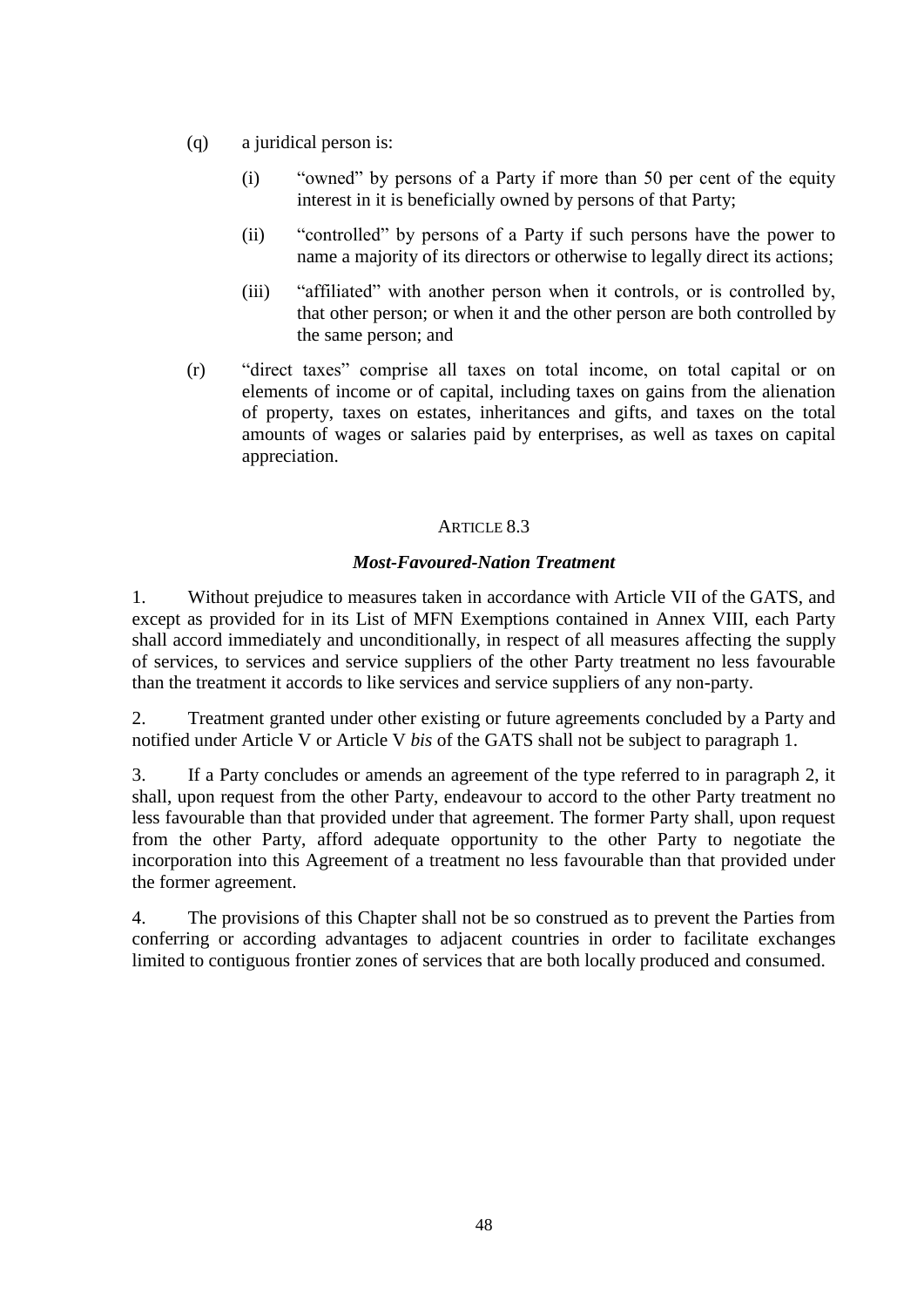### *Market Access*

1. With respect to market access through the modes of supply identified in subparagraph (a) of Article 8.2, each Party shall accord services and service suppliers of the other Party treatment no less favourable than that provided for under the terms, limitations and conditions agreed and specified in its Schedule referred to in Article 8.17. $^{12}$ 

2. In sectors where market-access commitments are undertaken, the measures which a Party shall not maintain or adopt either on the basis of a regional subdivision or on the basis of its entire territory, unless otherwise specified in its Schedule, are defined as:

- (a) limitations on the number of service suppliers whether in the form of numerical quotas, monopolies, exclusive service suppliers or the requirements of an economic needs test;
- (b) limitations on the total value of service transactions or assets in the form of numerical quotas or the requirement of an economic needs test;
- (c) limitations on the total number of service operations or the total quantity of service output expressed in terms of designated numerical units in the form of quotas or the requirement of an economic needs test; $^{13}$
- (d) limitations on the total number of natural persons that may be employed in a particular service sector or that a service supplier may employ and who are necessary for, and directly related to, the supply of a specific service in the form of numerical quotas or the requirement of an economic needs test;
- (e) measures which restrict or require specific types of legal entity or joint venture through which a service supplier may supply a service; and
- (f) limitations on the participation of foreign capital in terms of maximum percentage limit on foreign shareholding or the total value of individual or aggregate foreign investment.

1

<sup>&</sup>lt;sup>12</sup> If a Party undertakes a market-access commitment in relation to the supply of a service through the mode of supply referred to in subparagraph  $(a)(i)$  of Article 8.2 and if the cross-border movement of capital is an essential part of the service itself, that Party is thereby committed to allow such movement of capital. If a Party undertakes a market-access commitment in relation to the supply of a service through the mode of supply referred to in subparagraph (a)(iii) of Article 8.2 it is thereby committed to allow related transfers of capital into its territory.

 $^{13}$  Subparagraph 2(c) does not cover measures of a Party which limit inputs for the supply of services.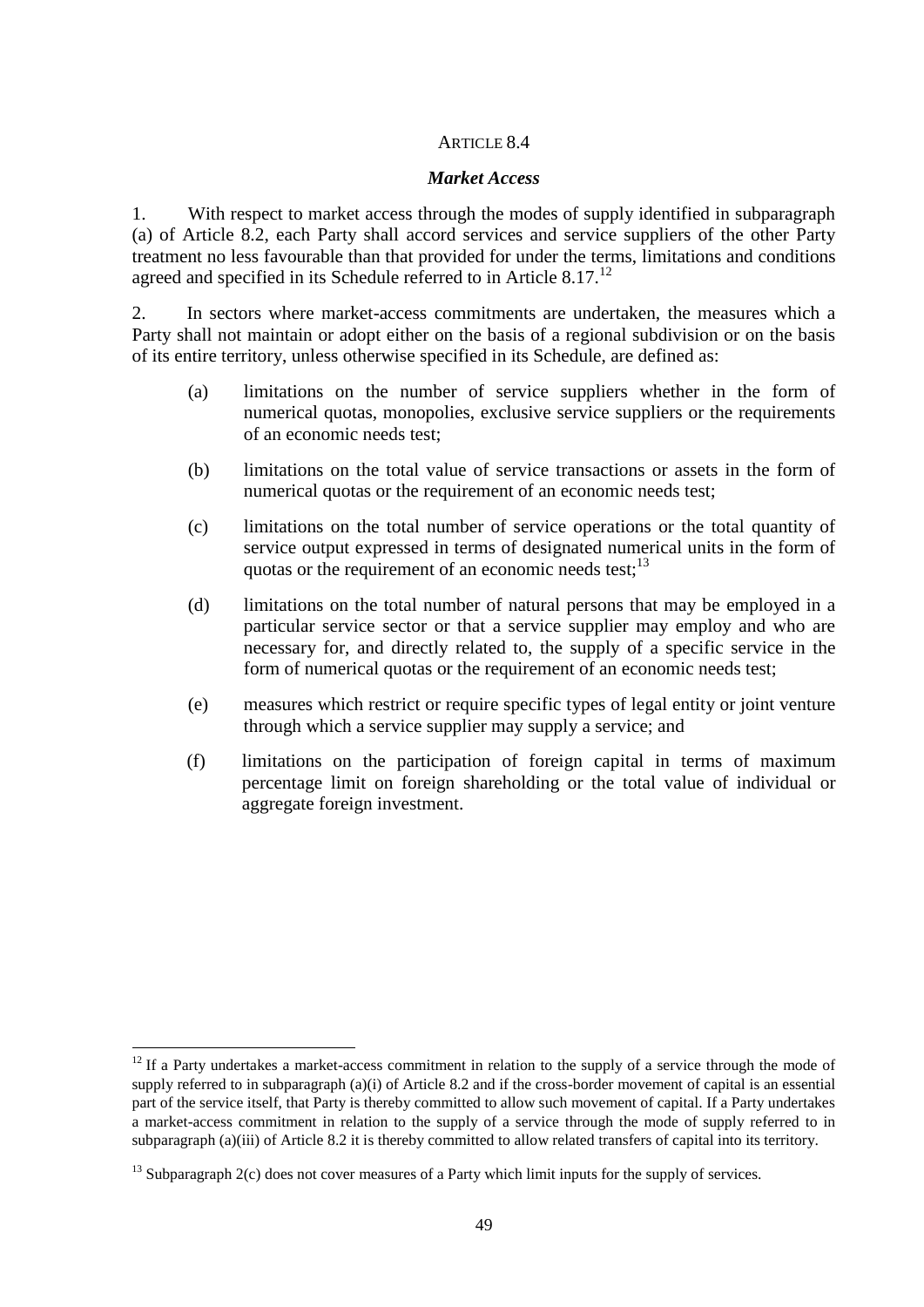#### *National Treatment*

1. In the sectors inscribed in its Schedule, and subject to any conditions and qualifications set out therein, each Party shall accord to services and service suppliers of the other Party, in respect of all measures affecting the supply of services, treatment no less favourable than that it accords to its own like services and service suppliers.<sup>14</sup>

2. A Party may meet the requirement of paragraph 1 by according to services and service suppliers of the other Party, either formally identical treatment or formally different treatment to that it accords to its own like services and service suppliers.

3. Formally identical or formally different treatment shall be considered to be less favourable if it modifies the conditions of competition in favour of services or service suppliers of the Party compared to like services or service suppliers of the other Party.

#### ARTICLE 8.6

### *Additional Commitments*

Parties may negotiate commitments with respect to measures affecting trade in services not subject to scheduling under Articles 8.4 or 8.5, including those regarding qualifications, standards or licensing matters. Such commitments are inscribed in a Party's Schedule as additional commitments.

#### ARTICLE 8.7

#### *Domestic Regulation*

1. In sectors where specific commitments are undertaken, each Party shall ensure that all measures of general application affecting trade in services are administered in a reasonable, objective and impartial manner.

2. Each Party shall maintain or institute as soon as practicable judicial, arbitral or administrative tribunals or procedures which provide, at the request of an affected service supplier of the other Party, for the prompt review of, and where justified, appropriate remedies for, administrative decisions affecting trade in services. Where such procedures are not independent of the agency entrusted with the administrative decision concerned, the Party shall ensure that the procedures in fact provide for an objective and impartial review.

3. Each Party shall aim to ensure that measures relating to qualification requirements and procedures, technical standards, and licensing requirements and procedures are based on objective and transparent criteria, such as competence and the ability to supply the service, and are not more burdensome than necessary to ensure the quality of the service. Each Party

-

<sup>&</sup>lt;sup>14</sup> Specific commitments assumed under this Article shall not be construed to require either Party to compensate for any inherent competitive disadvantages which result from the foreign character of the relevant services or service suppliers.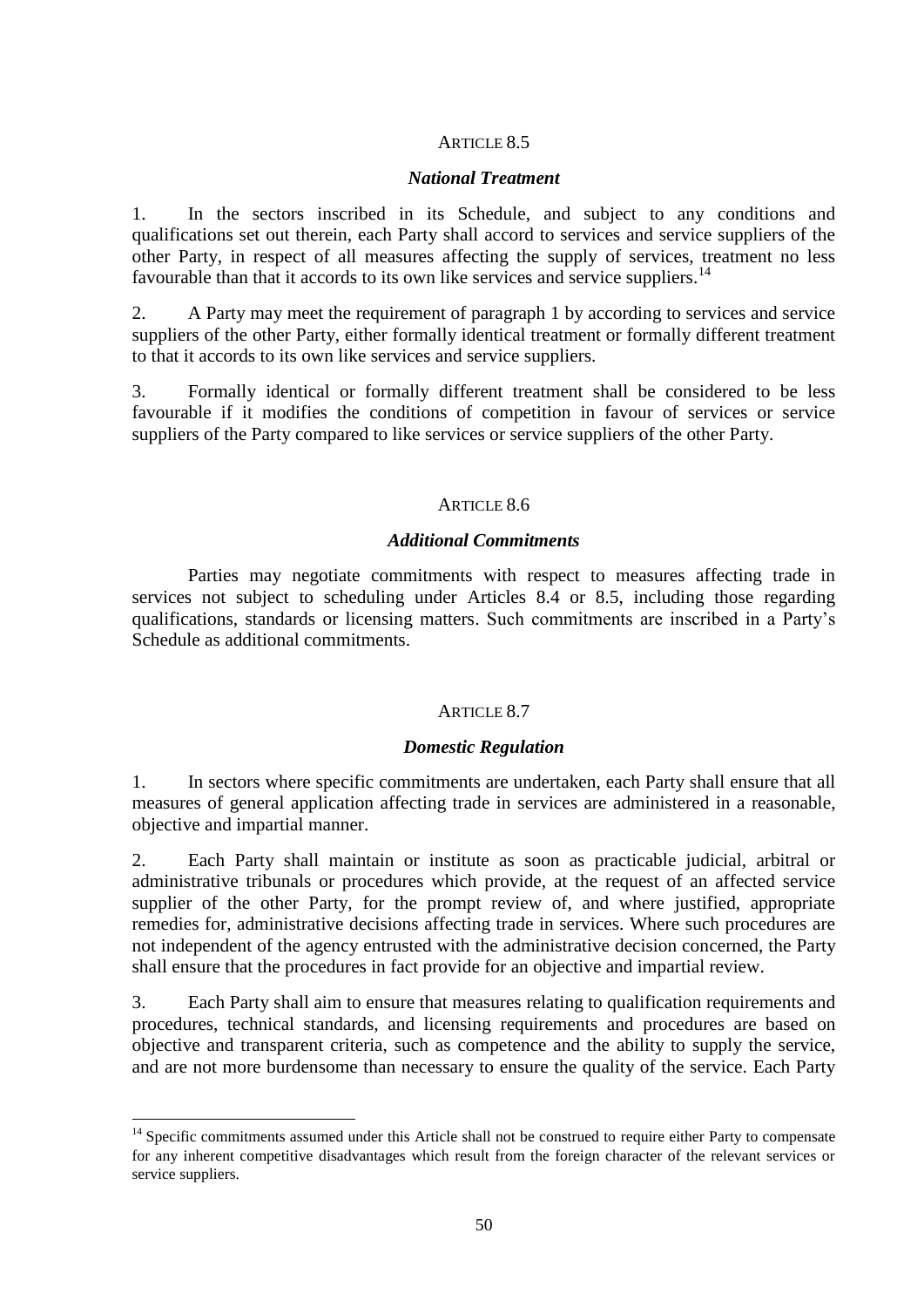shall ensure that licensing procedures are not in themselves a restriction on the supply of the service.

4. In determining whether a Party is in conformity with the obligation under paragraph 3, account shall be taken of international standards of relevant international organisations<sup>15</sup> applied by that Party.

5. In sectors where specific commitments regarding professional services are undertaken, each Party shall provide for adequate procedures to verify the competence of professionals of the other Party.

## ARTICLE 8.8

### *Recognition*

1. For the purpose of the fulfilment of its relevant standards or criteria for the authorisation, licensing or certification of service suppliers, each Party shall give due consideration to any requests by the other Party to recognise the education or experience obtained, requirements met, or licences or certifications granted in that other Party. Such recognition may be based upon an agreement or arrangement with that other Party, or otherwise be accorded autonomously.

2. Where a Party recognises, by agreement or arrangement, the education or experience obtained, requirements met, or licences or certifications granted, in the territory of a nonparty, that Party shall afford the other Party adequate opportunity to negotiate its accession to such an agreement or arrangement, whether existing or future, or to negotiate a comparable agreement or arrangement with it. Where a Party accords recognition autonomously, it shall afford adequate opportunity for the other Party to demonstrate that the education or experience obtained, requirements met, or licences or certifications granted, in the territory of that other Party should also be recognised.

3. Any such agreement or arrangement or autonomous recognition shall be in conformity with the relevant provisions of the WTO Agreement, in particular paragraph 3 of Article VII of the GATS.

## ARTICLE 8.9

## *Transparency*

1. Each Party shall publish promptly and, except in emergency situations, at the latest by the time of their entry into force, all relevant measures of general application which pertain to or affect the operation of this Chapter. International agreements pertaining to or affecting trade in services to which a Party is a signatory shall also be published.

2. Where publication as referred to in paragraph 1 is not practicable, such information shall be made otherwise publicly available.

1

<sup>&</sup>lt;sup>15</sup> The term "relevant international organisations" refers to international bodies whose membership is open to the relevant bodies of both Parties.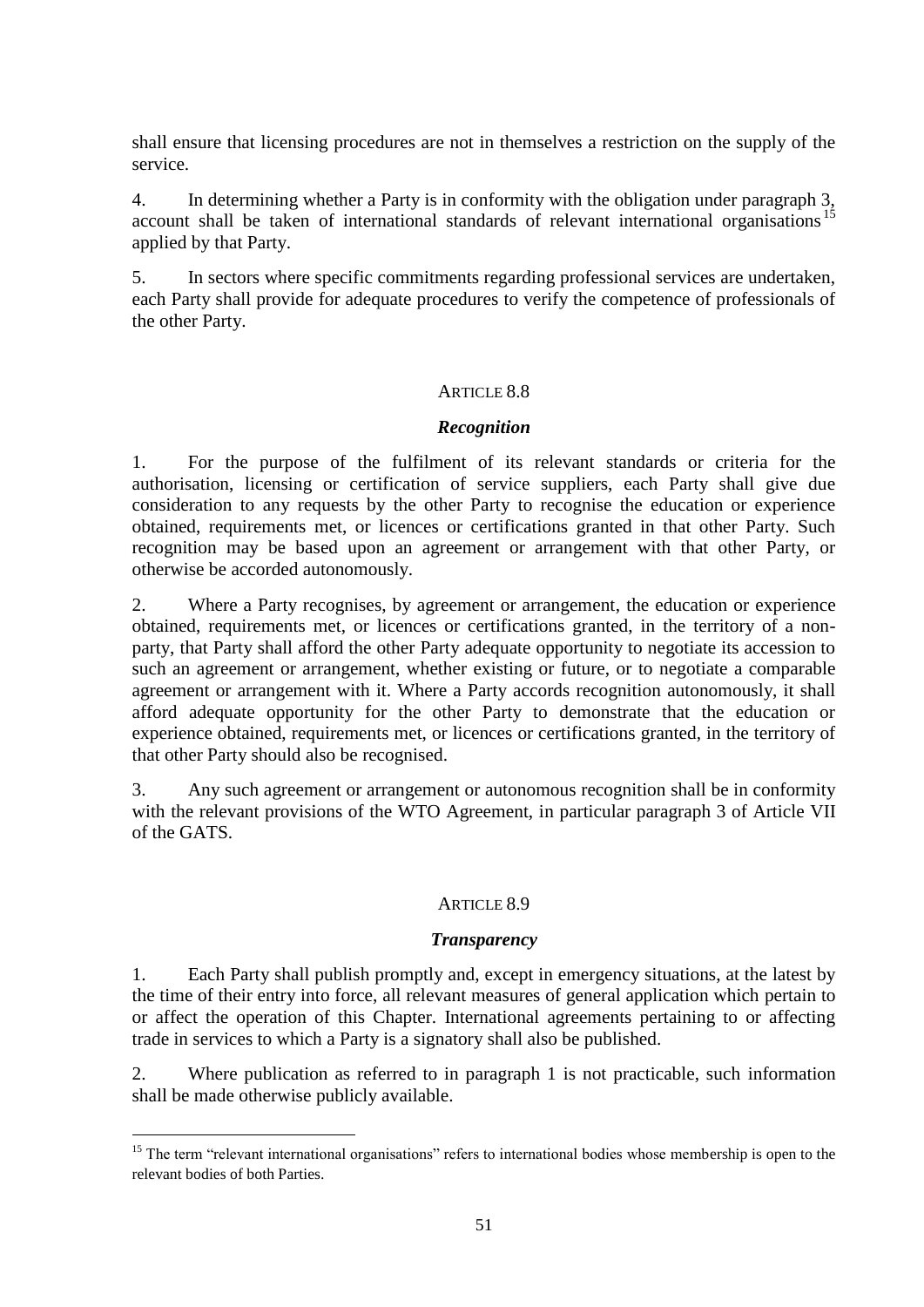3. Nothing in this Chapter shall require either Party to provide confidential information, the disclosure of which would impede law enforcement, or otherwise be contrary to the public interest, or which would prejudice legitimate commercial interests of particular enterprises, public or private.

# ARTICLE 8.10

## *Monopolies and Exclusive Service Suppliers*

1. Each Party shall ensure that any monopoly supplier of a service in its territory does not, in the supply of the monopoly service in the relevant market, act in a manner inconsistent with that Party's obligations under Article 8.3 and specific commitments.

2. Where a Party's monopoly supplier competes, either directly or through an affiliated company, in the supply of a service outside the scope of its monopoly rights and which is subject to that Party's specific commitments, the Party shall ensure that such a supplier does not abuse its monopoly position to act in its territory in a manner inconsistent with such commitments.

3. The provisions of this Article shall also apply to cases of exclusive service suppliers, where a Party, formally or in effect:

- (a) authorises or establishes a small number of service suppliers; and
- (b) substantially prevents competition among those suppliers in its territory.

## ARTICLE 8.11

## *Business Practices*

1. The Parties recognise that certain business practices of service suppliers, other than those falling under Article 8.10, may restrain competition and thereby restrict trade in services.

2. Each Party shall, at the request of the other Party, enter into consultations with a view to eliminating practices referred to in paragraph 1. The Party addressed shall accord full and sympathetic consideration to such a request and shall cooperate through the supply of publicly available non-confidential information of relevance to the matter in question. The Party addressed shall also provide other information available to the requesting Party, subject to its domestic law and to the conclusion of satisfactory agreement concerning the safeguarding of its confidentiality by the requesting Party.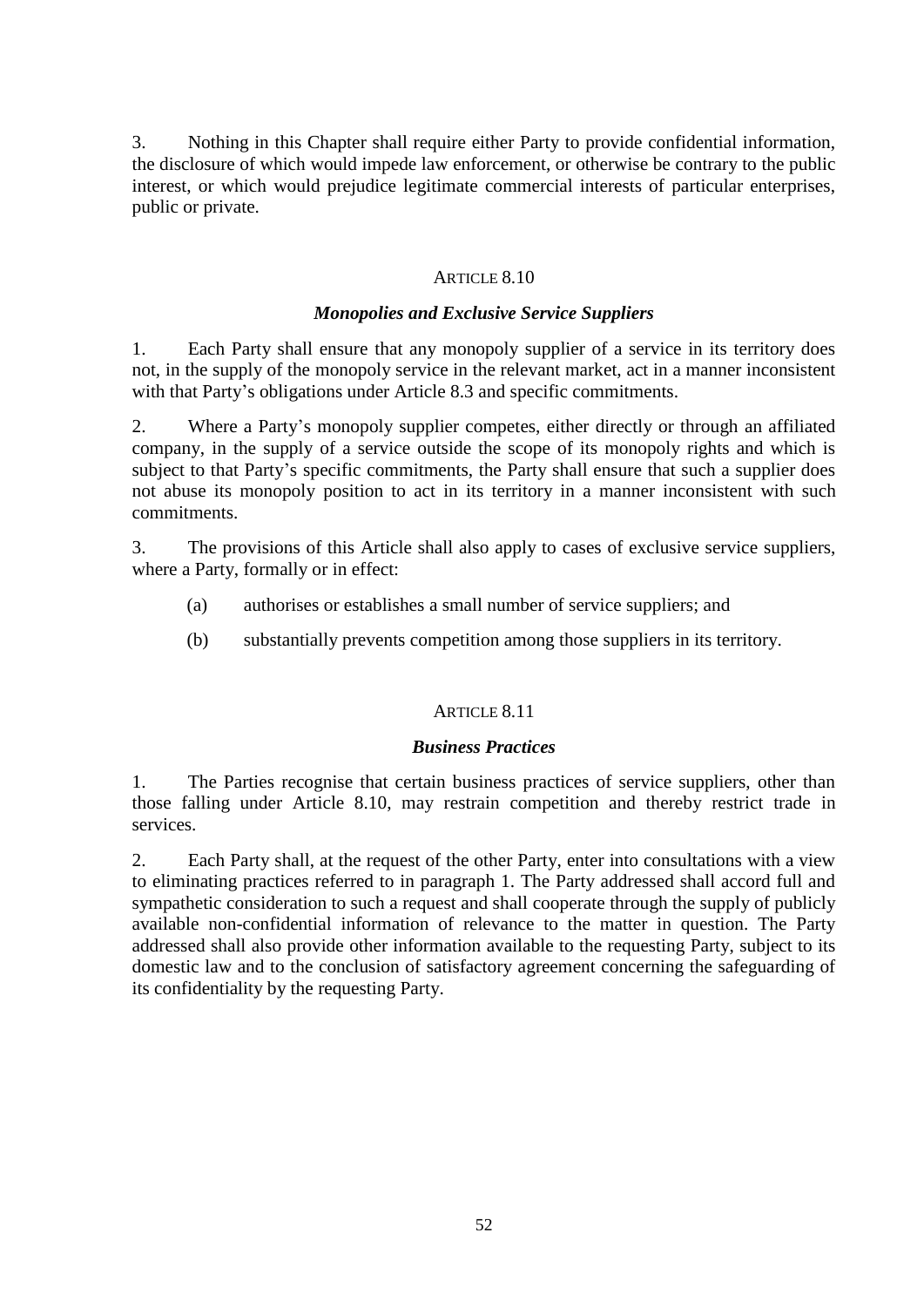#### *Subsidies*

1. A Party which considers that it is adversely affected by a subsidy of the other Party may request *ad hoc* consultations with that other Party on such matters. The requested Party shall enter into such consultations.

2. The Parties shall review any disciplines agreed under Article XV of the GATS with a view to incorporate them into this Chapter.

### ARTICLE 8.13

#### *Payments and Transfers*

1. Subject to its specific commitments, and except in the circumstances envisaged in Article 8.14, a Party shall not apply restrictions on international transfers and payments for current transactions relating to trade in services.

2. Nothing in this Chapter shall affect the rights and obligations of the Parties under the Articles of the Agreement of the International Monetary Fund (IMF), including the use of exchange actions which are in conformity with the Articles of the Agreement of the IMF, provided that a Party shall not impose restrictions on any capital transactions inconsistently with its specific commitments regarding such transactions, except under Article 8.14 or at the request of the IMF.

#### ARTICLE 8.14

### *Restrictions to Safeguard the Balance of Payments*

Any restriction to safeguard the balance of payments adopted or maintained by a Party under and in conformity with Article XII of the GATS shall apply under this Chapter.

#### ARTICLE 8.15

#### *General Exceptions*

Subject to the requirement that such measures are not applied in a manner which would constitute a means of arbitrary or unjustifiable discrimination between countries where like conditions prevail, or a disguised restriction on trade in services, nothing in this Chapter shall be construed to prevent the adoption or enforcement by either Party of measures:

- (a) necessary to protect public morals or to maintain public order;  $^{16}$
- (b) necessary to protect human, animal or plant life or health;

1

<sup>&</sup>lt;sup>16</sup> The public order exception may be invoked only where a genuine and sufficiently serious threat is posed to one of the fundamental interests of society.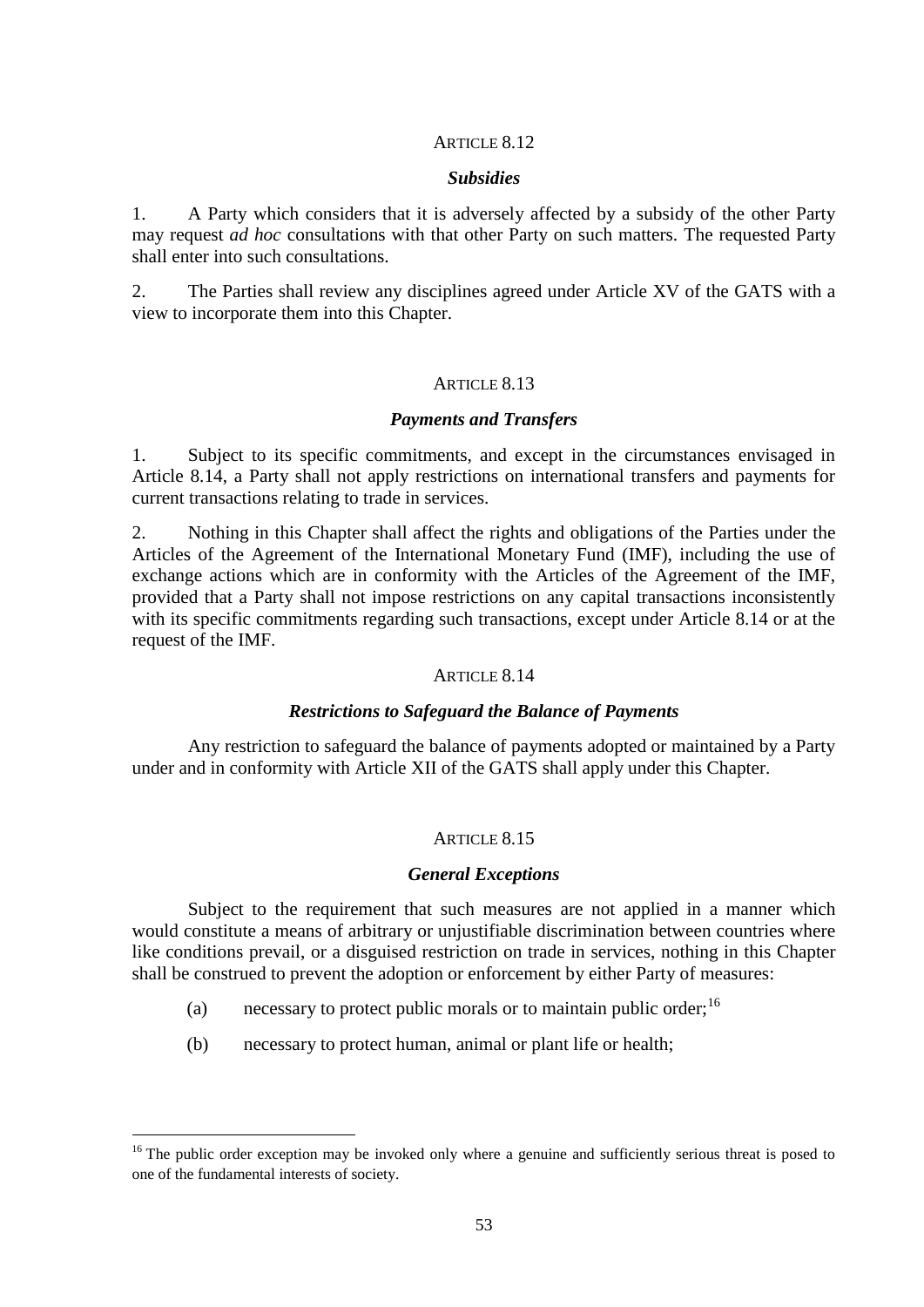- (c) necessary to secure compliance with laws or regulations which are not inconsistent with the provisions of this Chapter including those relating to:
	- (i) the prevention of deceptive and fraudulent practices or to deal with the effects of a default on services contracts;
	- (ii) the protection of the privacy of individuals in relation to the processing and dissemination of personal data and the protection of confidentiality of individual records and accounts;
	- (iii) safety;

-

- (d) inconsistent with Article 8.5, provided that the difference in treatment is aimed at ensuring the equitable or effective<sup>17</sup> imposition or collection of direct taxes in respect of services or service suppliers of the other Party;
- (e) inconsistent with Article 8.3, provided that the difference in treatment is the result of an agreement on the avoidance of double taxation or provisions on the avoidance of double taxation in any other international agreement or arrangement by which the Party is bound.

- (i) apply to non-resident service suppliers in recognition of the fact that the tax obligation of nonresidents is determined with respect to taxable items sourced or located in the Party's territory;
- (ii) apply to non-residents in order to ensure the imposition or collection of taxes in the Party's territory;
- (iii) apply to non-residents or residents in order to prevent the avoidance or evasion of taxes, including compliance measures;
- (iv) apply to consumers of services supplied in or from the territory of the other Party in order to ensure the imposition or collection of taxes on such consumers derived from sources in the Party's territory;
- (v) distinguish service suppliers subject to tax on worldwide taxable items from other service suppliers, in recognition of the difference in the nature of the tax base between them; or
- (vi) determine, allocate or apportion income, profit, gain, loss, deduction or credit of resident persons or branches, or between related persons or branches of the same person, in order to safeguard the Party's tax base.

Tax terms or concepts in subparagraph (d) of this Article and in this footnote are determined according to tax definitions and concepts, or equivalent or similar definitions and concepts, under the domestic law of the Party taking the measure.

<sup>&</sup>lt;sup>17</sup> Measures that are aimed at ensuring the equitable or effective imposition or collection of direct taxes include measures taken by a Party under its taxation system which: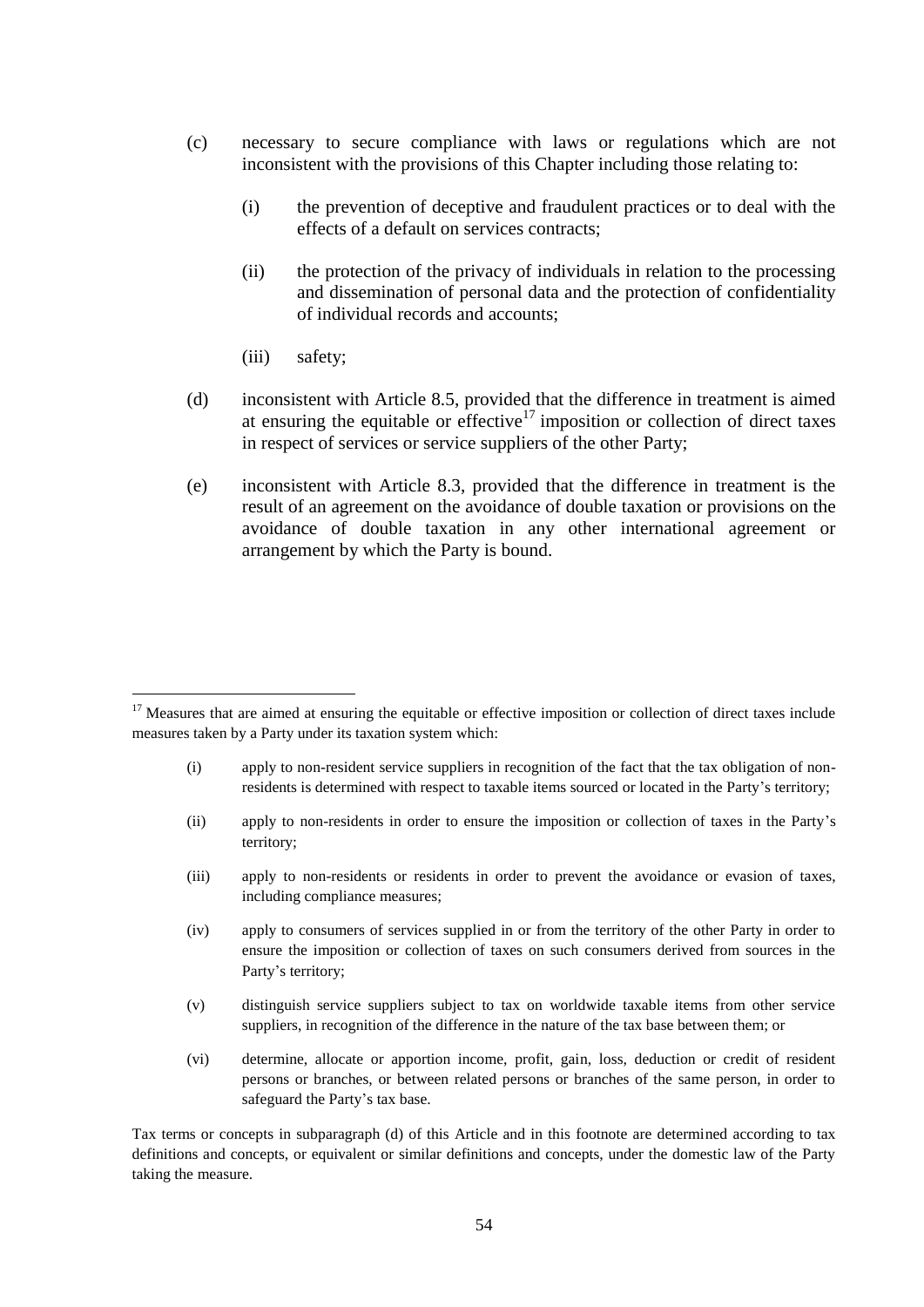## *Security Exceptions*

Nothing in this Chapter shall be construed:

- (a) to require either Party to furnish any information, the disclosure of which it considers contrary to its essential security interests; or
- (b) to prevent either Party from taking any action which it considers necessary for the protection of its essential security interests:
	- (i) relating to the supply of services as carried out directly or indirectly for the purpose of provisioning a military establishment;
	- (ii) relating to fissionable and fusionable materials or the materials from which they are derived;
	- (iii) taken in time of war or other emergency in international relations; or
- (c) to prevent either Party from taking any action in pursuance of its obligations under the Charter of the United Nations for the maintenance of international peace and security.

### ARTICLE 8.17

### *Schedules of Specific Commitments*

1. Each Party shall set out in a schedule the specific commitments it undertakes under Articles 8.4, 8.5 and 8.6. With respect to sectors where such commitments are undertaken, each Schedule shall specify:

- (a) terms, limitations and conditions on market access;
- (b) conditions and qualifications on national treatment;
- (c) undertakings relating to additional commitments referred to in Article 8.6; and
- (d) where appropriate, the time-frame for implementation of such commitments; and the date of entry into force of such commitments.

2. Measures inconsistent with both Articles 8.4 and 8.5 shall be dealt with as provided for in paragraph 2 of Article XX of the GATS.

3. The Parties' Schedules of specific commitments are set out in Annex VII.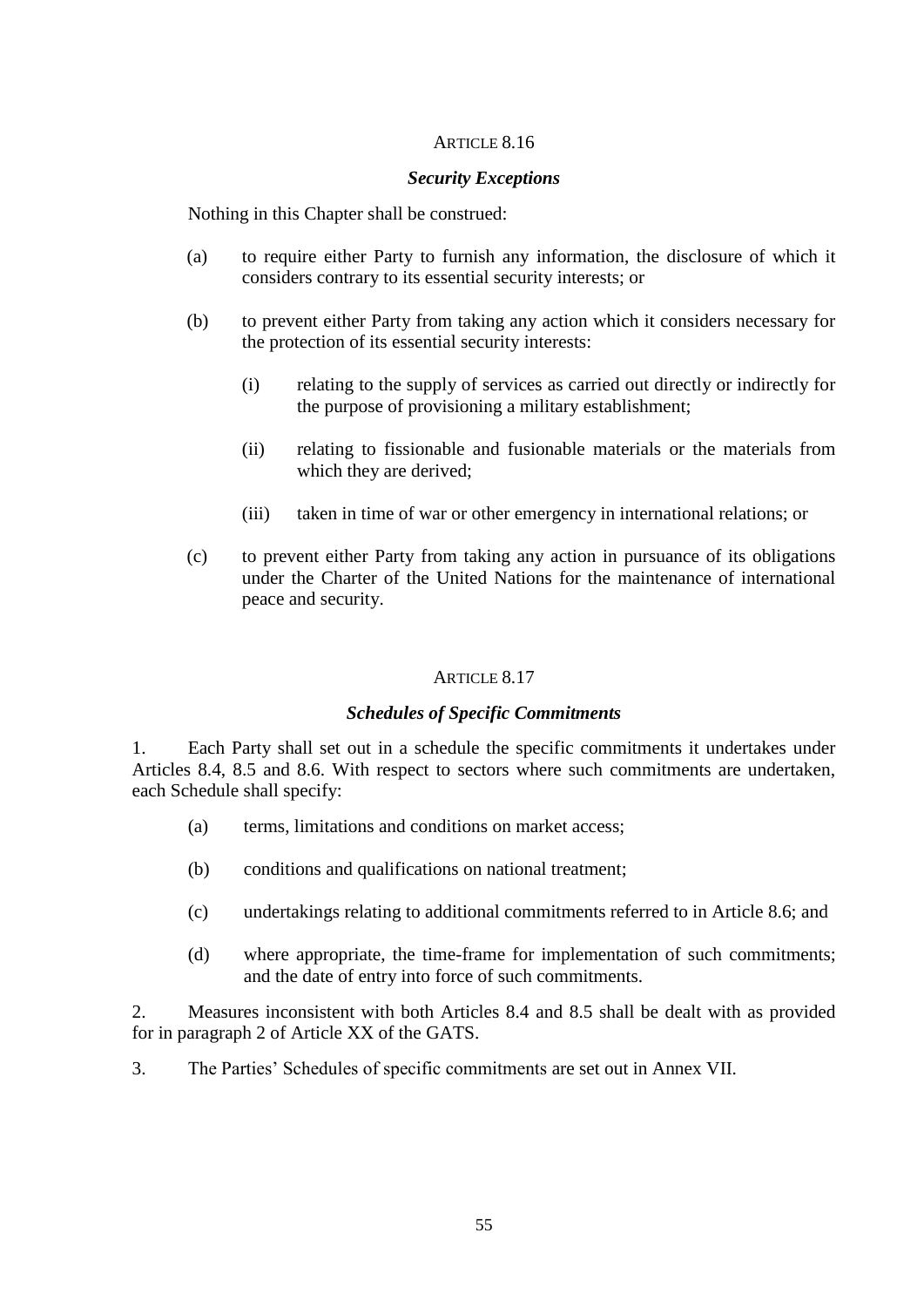### *Modification of Schedules*

1. A Party may modify or withdraw any commitment in its Schedule of specific commitments, at any time after three years have elapsed from the date on which that commitment entered into force provided that:

- (a) it notifies the other Party of its intention to modify or withdraw a commitment no later than three months before the intended date of implementation of the modification or withdrawal; and
- (b) upon notification of a Party's intent to make such modification, the Parties shall consult and attempt to reach agreement on the appropriate compensatory adjustment.

2. In achieving a compensatory adjustment, the Parties shall endeavour to maintain a general level of mutually advantageous commitment that is not less favourable to trade than provided for in the Schedules of specific commitments prior to such negotiations.

3. If agreement under paragraph 1(b) is not reached between the modifying Party and the affected Party within three months, the affected Party may refer the matter to arbitration by an arbitration panel established following the same procedures as provided for in paragraphs 3 to 10 of Article 15.4. Such an arbitration panel shall present its finding as to the ways to ensure that the general level of mutually advantageous commitments under this Chapter is maintained. Articles 15.6 and 15.7 shall apply to the proceedings of such an arbitration panel, *mutatis mutandis*.

4. The modifying Party may not modify or withdraw its commitment until it has made the necessary adjustments in conformity with the findings of the arbitration in relation to the question of whether paragraph 1(b) is satisfied under paragraph 3. The modification, including compensatory adjustments, which are agreed upon by the Parties, or which are in conformity with the outcome of the arbitration, shall be incorporated into Annex VII in accordance with the procedures set out in Article 16.3.

### ARTICLE  $8.19$

### *Review*

With the objective of further liberalising trade in services between them, in particular eliminating substantially all remaining discrimination, the Parties shall review at least every two years, or more frequently if so agreed, their Schedules of specific commitments and their Lists of MFN Exemptions, taking into account in particular any autonomous liberalisation and on-going work under the auspices of the WTO. The first such review shall take place no later than two years after the entry into force of this Agreement.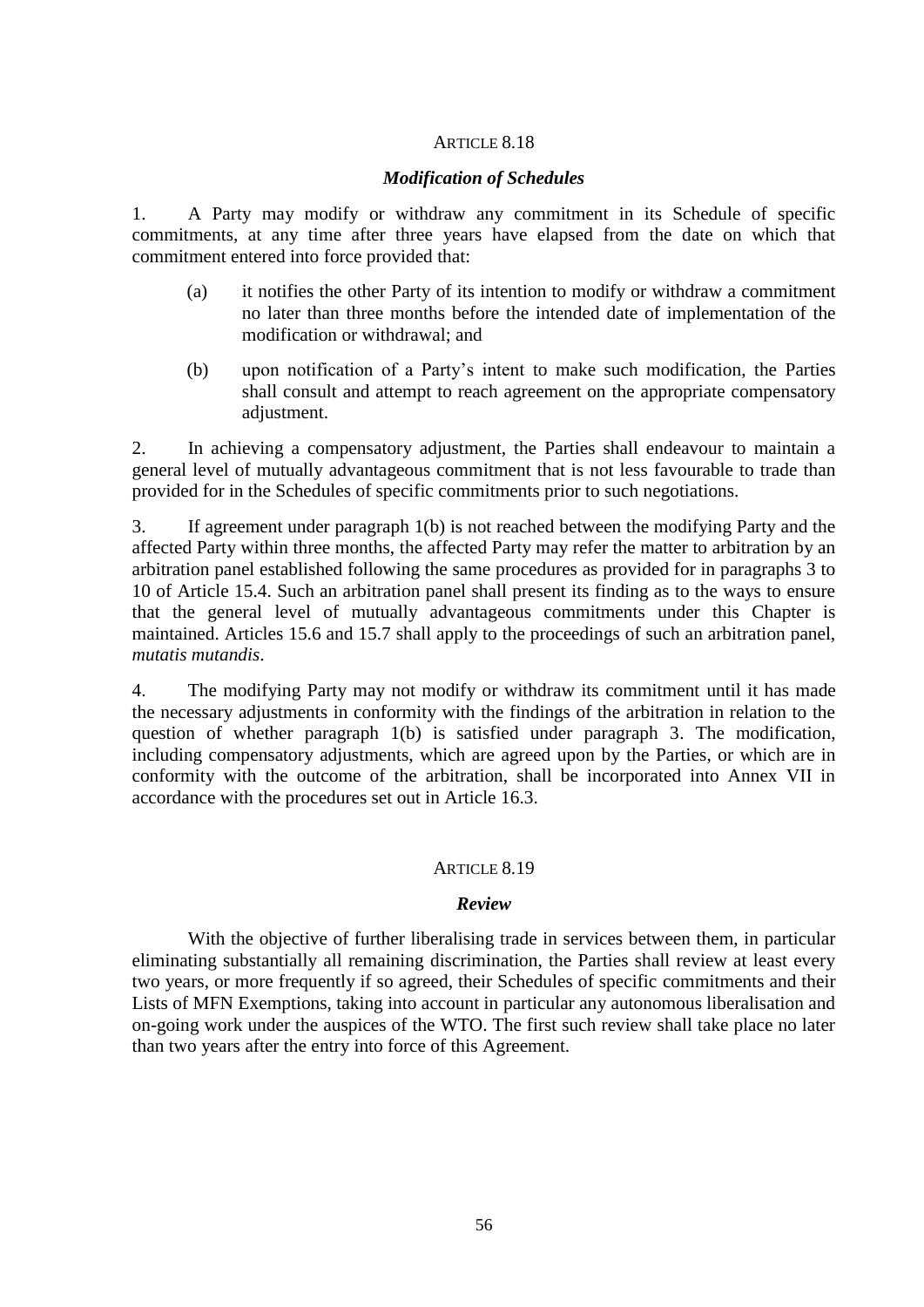## *Sub-Committee on Trade in Services*

1. A Sub-Committee on Trade in Services (hereinafter referred to in this Article as the "Sub-Committee") is hereby established under the Joint Committee of this Agreement.

- 2. The functions of the Sub-Committee shall be:
	- (a) to monitor the implementation of this Chapter;
	- (b) to propose agreed solutions in case a problem arises in relation to the implementation of this Chapter;
	- (c) to request and provide information about each Party's laws and regulations related to trade in services;
	- (d) to exchange information on the existing possibilities for each other's service suppliers to access each Party's market;
	- (e) to examine opportunities and the benefits for the Parties to improve and facilitate market access for each other's service suppliers;
	- (f) to propose and discuss suggestions to improve the functioning of this Chapter; and
	- (g) to execute other tasks assigned by the Joint Committee.
- 3. The Sub-Committee shall consider the establishment of working groups as appropriate.

4. The Sub-Committee shall be co-chaired, and meet once every two years, unless otherwise agreed by the Parties. The Sub-Committee meetings may be conducted by any agreed method.

5. The Sub-Committee shall include representatives of the authorities of each Party with expertise in the sectors or areas to be discussed.

6. The Sub-Committee shall report on its work to the Joint Committee.

## ARTICLE 8.21

# *Annexes*

The following Annexes form an integral part of this Chapter:

- Annex VI "Trade in Services" (TISA);
- Annex VII "Schedules of Specific Commitments"; and
- Annex VIII "Lists of MFN Exemptions".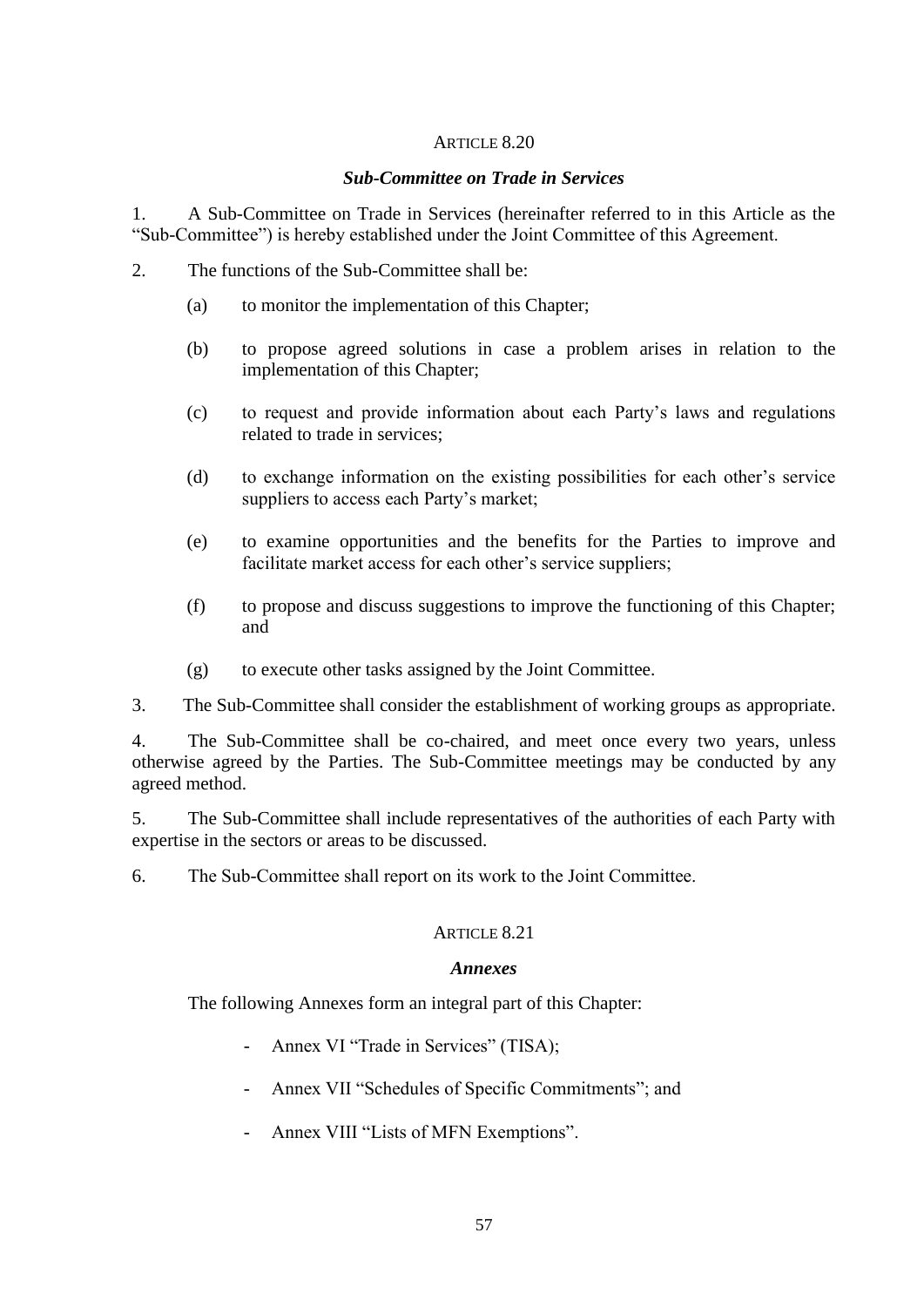# **INVESTMENT PROMOTION**

# ARTICLE 9.1

### *Investment Promotion*

The Parties recognise the importance of promoting cross-border investment and technology flows as a means for achieving economic growth and development. Cooperation in this respect may include:

- (a) identifying investment opportunities;
- (b) exchange of information on measures to promote investment abroad;
- (c) exchange of information on investment regulations;
- (d) assistance of investors to understand the investment regulations and the investment environment in both Parties; and
- (e) the furthering of a legal environment conducive to increased investment flows.

## ARTICLE 9.2

## *Review Clause*

1. Upon request of a Party, the other Party shall provide information on measures affecting investment.

2. With the objective of progressive facilitation of investment conditions, the Parties affirm their commitment to review the investment legal framework, the investment environment and the flow of investment between them, no later than two years after the entry into force of this Agreement.

3. If, after the entry into force of this Agreement, a Party concludes an agreement with any third country or group of countries that contains provisions providing for a better treatment with respect to establishment in non-services sectors than the treatment granted to the other Party, that Party shall, upon request by the other Party, enter into negotiation with a view to provide equivalent treatment on a mutual basis.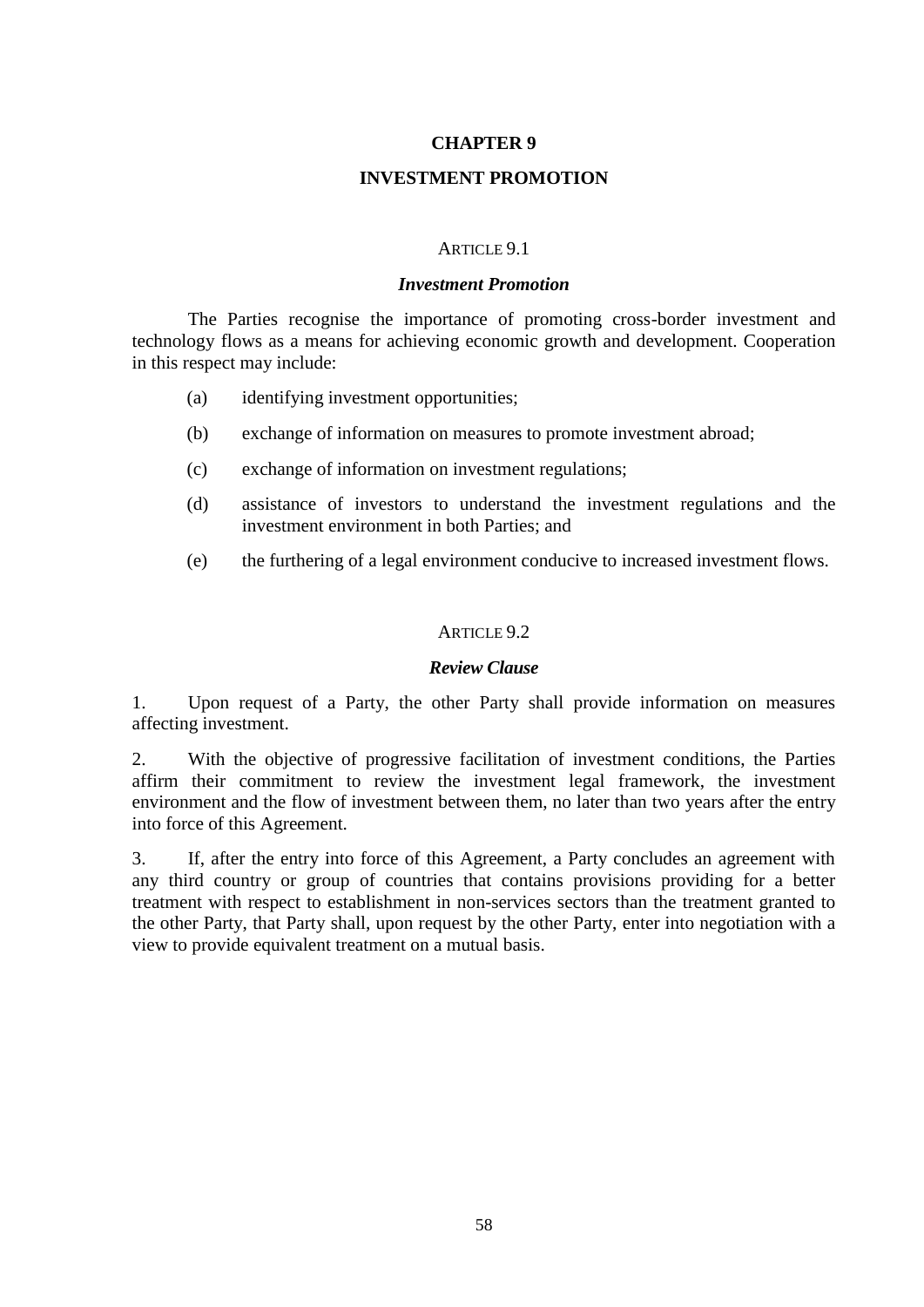# **COMPETITION**

# ARTICLE 10

# *Competition*

1. Anticompetitive practices, such as agreements between undertakings that may prevent or restrict competition, abuse of a dominant market position and concentrations of undertakings which may have the effect of prevention or restriction of competition may cause adverse effects on the bilateral trade, and thereby hinder the functioning of this Agreement. The Parties undertake to apply their respective competition laws in that regard.

2. This Chapter applies to all undertakings of the Parties. Such application shall not hinder undertakings with special and exclusive rights authorised by laws and regulations from exercising those rights.

3. Nothing in this Chapter creates any legally binding obligations for the undertakings or intervenes with the independence of the competition authorities in enforcing their respective competition laws.

4. Cooperation between the competition authorities of the Parties may have a significant effect on the enforcement of competition laws in matters affecting trade between the Parties. The competition authorities of the Parties shall cooperate with regard to anticompetitive practices.

5. If a Party considers that a given practice continues to affect trade in the sense of paragraph 1, it may request consultations in the Joint Committee with a view to facilitating a resolution of the matter.

6. Chapter 15 shall not apply to this Chapter.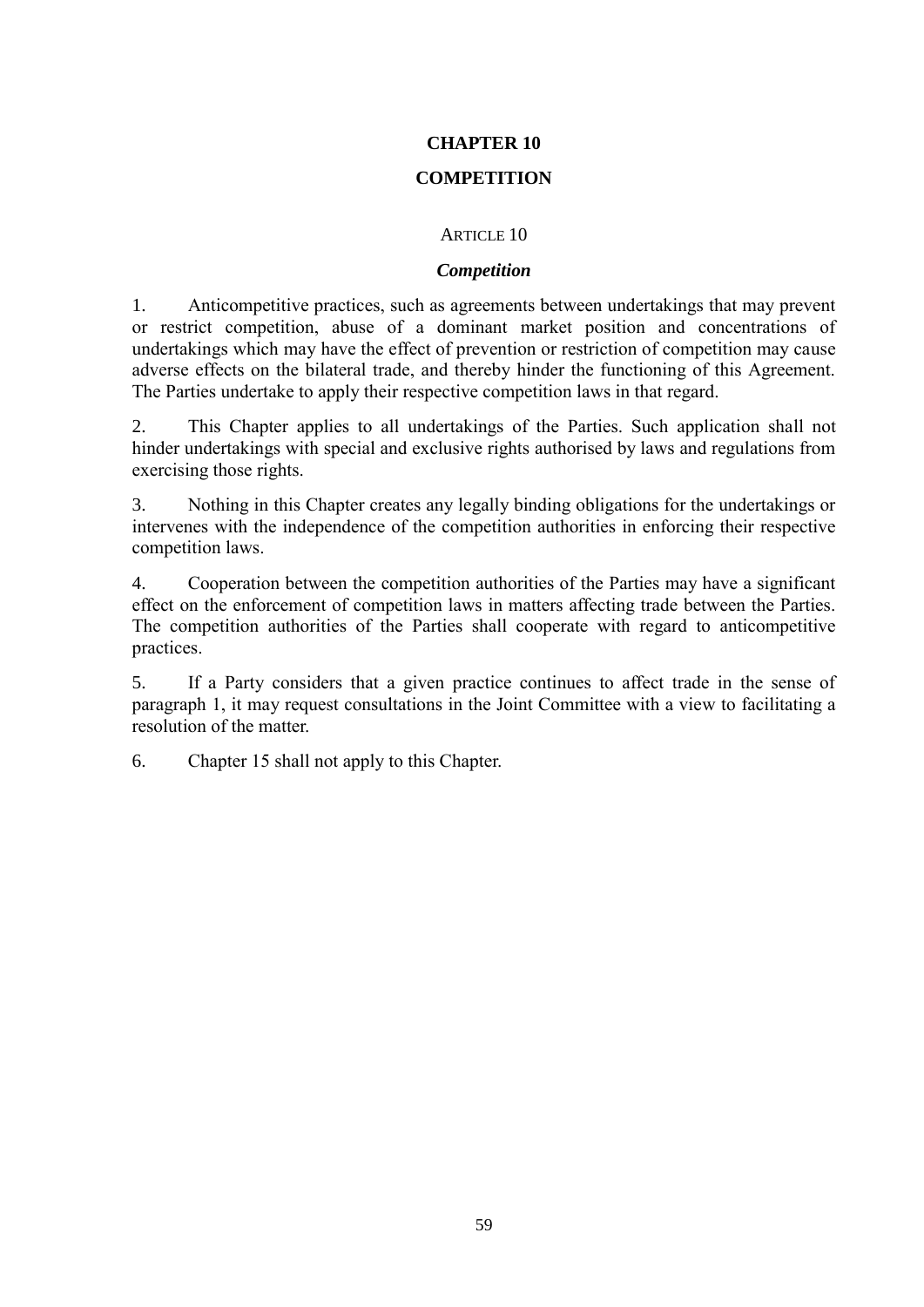## **PROTECTION OF INTELLECTUAL PROPERTY RIGHTS**

## **SECTION I**

## **GENERAL PROVISIONS**

### ARTICLE 11.1

### *Intellectual Property Rights*

1. The Parties shall grant and ensure adequate, effective, transparent and nondiscriminatory protection of intellectual property rights, and provide for measures for the enforcement of such rights against infringement thereof, counterfeiting and piracy, in accordance with the provisions of this Chapter and the international agreements acceded to by both Parties.

2. The Parties shall accord to each others' nationals treatment no less favourable than that accorded to their own nationals with regard to the protection of intellectual property. Exemptions from this obligation must be in accordance with the substantive provisions of Articles 3 and 5 of the WTO Agreement on Trade-Related Aspects of Intellectual Property Rights (hereinafter referred to as the "TRIPS Agreement").

3. The Parties shall grant to each others' nationals treatment no less favourable than that accorded to nationals of any other State with regard to protection of intellectual property. Exemptions from this obligation must be in accordance with the substantive provisions of the TRIPS Agreement, in particular Articles 4 and 5 thereof.

4. The Parties recognise the importance of protection and enforcement of intellectual property rights in order to incentivise research, development and creative activity which will promote economic and social development, as well as the dissemination of knowledge and technology. The Parties recognise that the protection and enforcement of intellectual property rights should strike a balance between the legitimate interest of the right owners and the public at large.

5. The Parties may take appropriate measures provided that they are consistent with the provisions of this Agreement and their international obligations to prevent the abuse of intellectual property rights by right holders or the resort to practices which unreasonably restrain trade or adversely affect technology transfer.

6. The Parties agree, upon request of any Party and subject to their agreement in the Joint Committee, to review the provisions on the protection of intellectual property rights contained in this Chapter, with a view to keep provisions up to date with international intellectual property developments in a balanced manner and to ensure their good functioning under this Agreement in practice.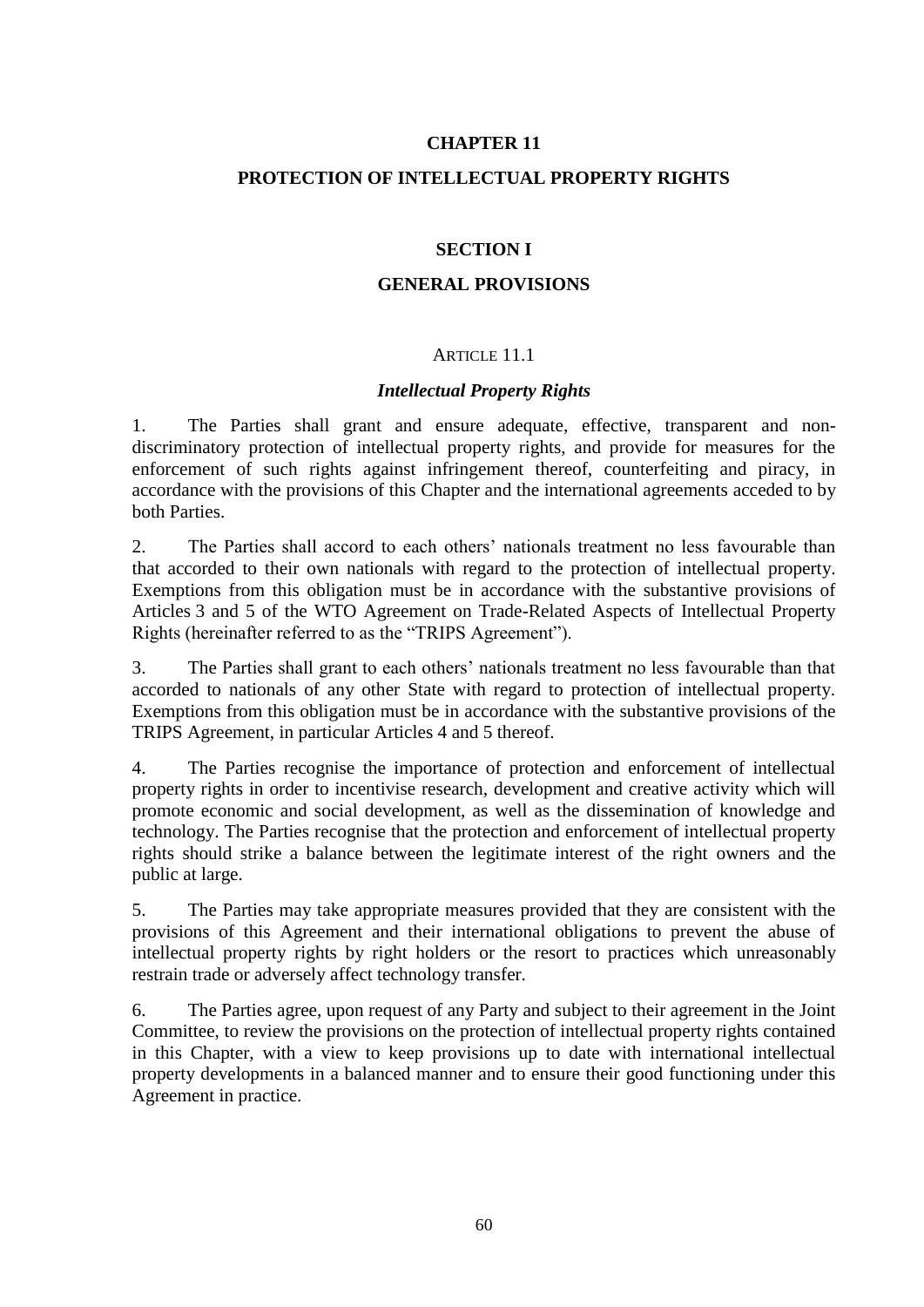### ARTICLE 11.2

#### *Definition of Intellectual Property*

For the purposes of this Agreement, "intellectual property" comprises in particular copyright, as well as related rights, trademarks for goods and services, geographical indications <sup>18</sup> , industrial designs, patents, plant varieties, layout-designs (topographies) of integrated circuits, as well as undisclosed information.<sup>19</sup>

#### ARTICLE 11.3

### *International Conventions*

1. The Parties reaffirm their commitments established in existing international agreements in the field of intellectual property rights, to which both are Parties, including the following:

(a) the TRIPS Agreement;

1

- (b) the Paris Convention of 20 March 1883 for the Protection of Industrial Property, as revised by the Stockholm Act of 1967 (hereinafter referred to as "the Paris Convention");
- (c) the Berne Convention of 9 September 1886 for the Protection of Literary and Artistic Works, as revised by the Paris Act of 1971 (hereinafter referred to as the "Berne Convention");
- (d) the Patent Cooperation Treaty of 19 June 1970, as revised by the Washington Act of 2001;
- (e) the Budapest Treaty of 28 April 1977 on the International Recognition of the Deposit of Microorganisms for the Purposes of Patent Procedure;
- (f) the Nice Agreement of 15 June 1957 Concerning the International Classification of Goods and Services for the Purposes of the Registration of Marks as revised by the Geneva Act of 1979;
- (g) the Protocol of 27 June 1989 relating to the Madrid Agreement concerning the International Registration of Marks;
- (h) the WIPO Performances and Phonogram Treaty of 20 December 1996 (hereinafter referred to as the "WPPT");
- (i) the WIPO Copyright Treaty of 20 December 1996; and

 $18$  For the sake of clarification, appellations of origin of Switzerland may be protected as geographical indications in China.

 $19$  For Switzerland, indications of source are part of the definition of intellectual property.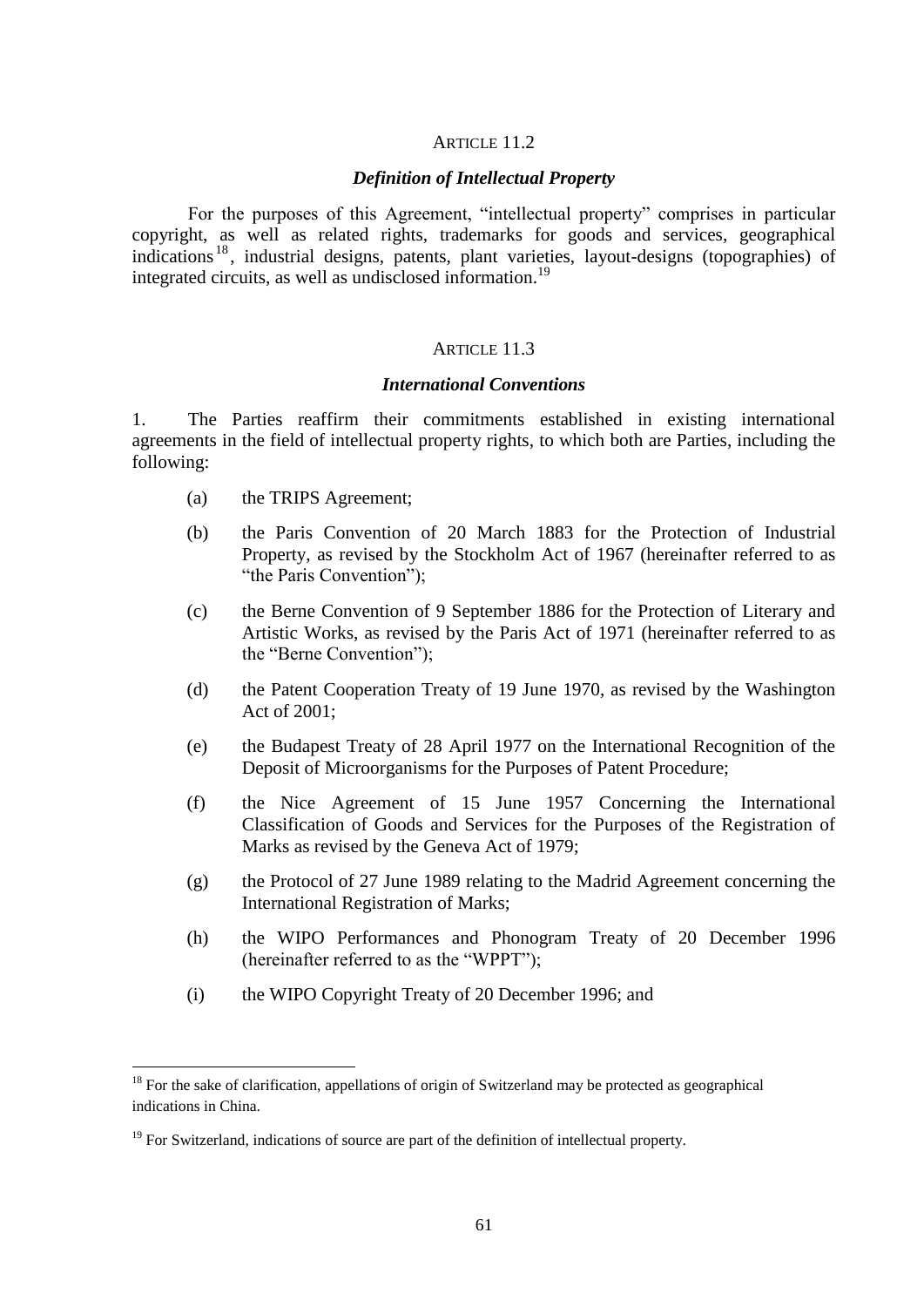(j) the International Convention for the Protection of New Varieties of Plants 1978 (hereinafter referred to as the "1978 UPOV Convention").

2. Each Party shall make all reasonable efforts to ratify or accede to the Beijing Treaty on Audiovisual Performances.

## ARTICLE 11.4

### *Notification and Exchange of Information*

Under the established structure of the bilateral dialogue on intellectual property rights and the annual Intellectual Property Working Group meeting between China and Switzerland, each Party shall, upon request of the other Party, and in addition to the already existing forms of cooperation:

- (a) exchange information relating to intellectual property policies in their respective administrations;
- (b) inform the other Party of changes to, and developments in the implementation of their national intellectual property systems;
- (c) exchange information relating to the conventions referred to in this Chapter or to future international conventions on harmonisation, administration and enforcement of intellectual property rights and on activities in international organisations, such as the WTO and WIPO, as well as on relations of the Parties with third countries on matters concerning intellectual property; and
- (d) consider intellectual property right issues and questions of interest to private stakeholders.

### ARTICLE 11.5

# *Intellectual Property and Public Health*

1. The Parties recognise the principles established in the Doha Declaration on the TRIPS Agreement and Public Health adopted on 14 November 2001 by the Ministerial Conference of the WTO and confirm that the provisions of this Chapter are without prejudice to this Declaration.

2. The Parties reaffirm their commitment to contribute to the international efforts to the implementation of the Decision of the WTO General Council of 30 August 2003 on the Implementation of Paragraph 6 of the Doha Declaration on the TRIPS Agreement and Public Health, as well as the Protocol Amending the TRIPS Agreement, done at Geneva on 6 December 2005.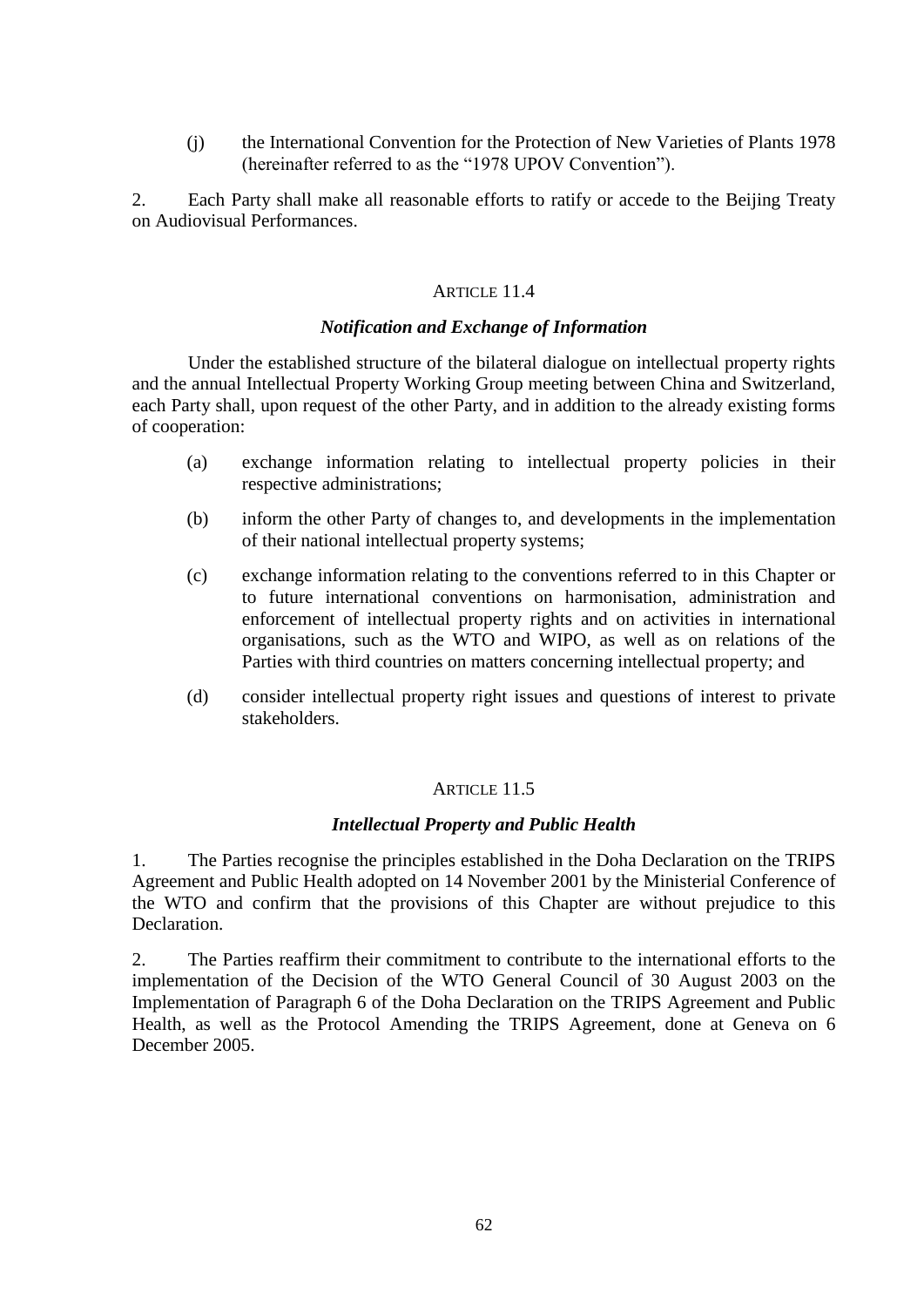# **SECTION II**

# **STANDARDS CONCERNING THE AVAILABILITY, SCOPE AND USE OF INTELLECTUAL PROPERTY RIGHTS**

### ARTICLE 11.6

### *Copyright and Related Rights*

1. Without prejudice to the obligations set out in the international agreements to which both Parties are parties, each Party shall, in accordance with its laws and regulations, grant and ensure adequate and effective protection to the authors of works and to performers, producers of phonograms and videograms and broadcasting organisations for their works, performances, phonograms, videograms and broadcasts, respectively. It is understood that computer programmes fall under copyright protection.

2. In addition to the protection provided for in the international agreements to which the Parties are parties, each Party shall:

- (a) grant and ensure protection as provided for in Articles 5, 6, 7, 8 and 10 of the WPPT, *mutatis mutandis*, to performers for their audio-visual performances; and
- (b) grant and ensure protection as provided for in Articles 11, 12, 13 and 14 of the WPPT, *mutatis mutandis*, to producers of videograms.

3. A radio station or television station shall have the right to prohibit the following acts performed without its permission:

- (a) rebroadcasting its programmes; and
- (b) making a sound recording or video recording of its programmes and reproducing such recording.

4. Each Party may, in its national legislation, provide for the same kinds of limitations or exceptions with regard to the protection of performers for their audio-visual performances to the protection of videograms producers, and to broadcasting organisations as it provides for in its national legislation, in connection with the protection of copyright in literary and artistic work.

5. Each Party shall ensure that the author has the right, independently of the author's economic rights, and even after the transfer of the said rights, to claim authorship of the work and to object to any modification, distortion, mutilation or other derogatory action in relation to the said work, which would be prejudicial to his or her honour or reputation.

6. The rights granted to the author in accordance with paragraph 5 shall, after his or her death, be maintained at least until the expiry of the economic rights, and shall be exercisable by the persons or institutions authorised by the legislation of the Party in which protection is claimed.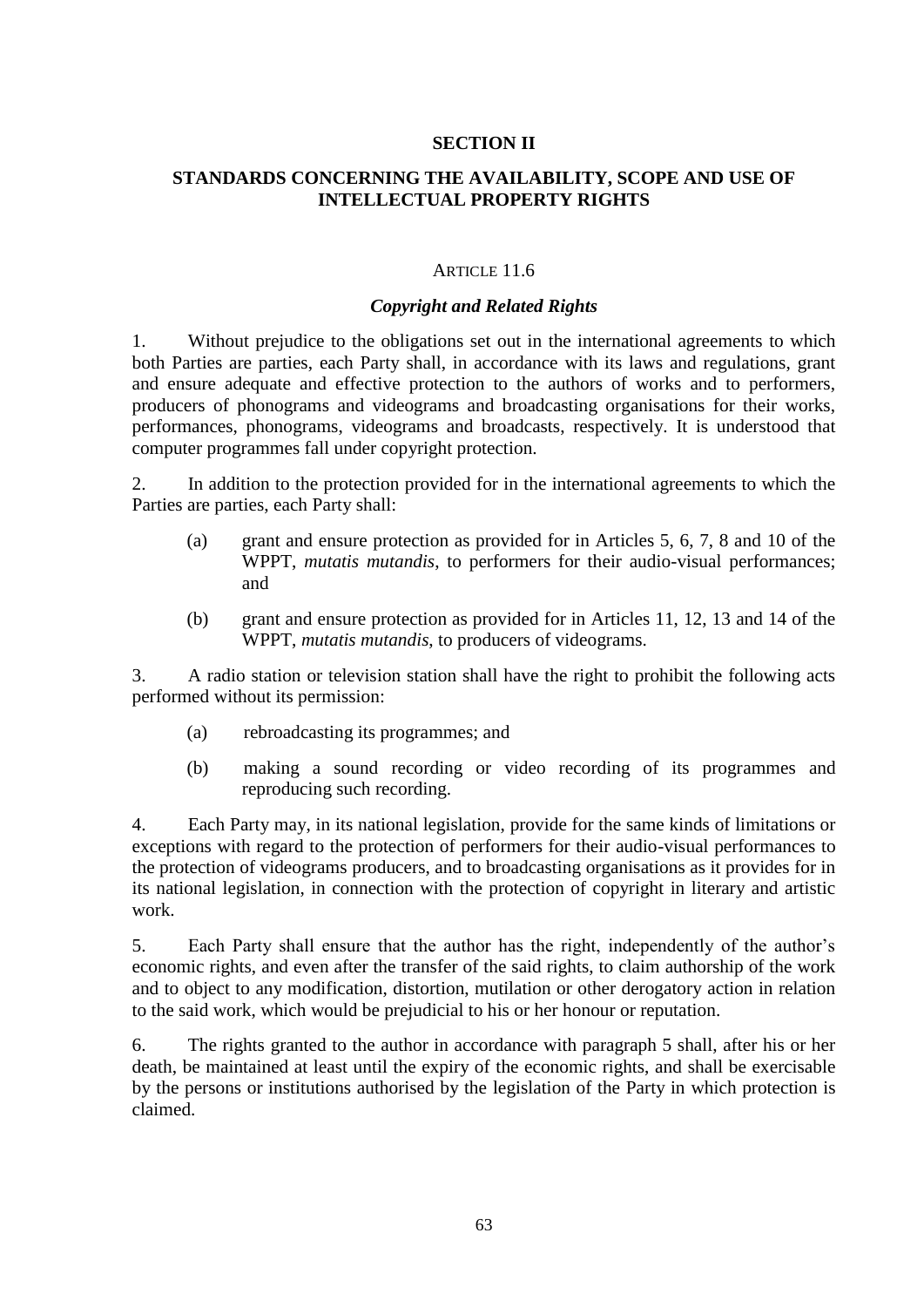7. The rights granted under paragraphs 5 and 6 shall be granted, *mutatis mutandis*, to performers as regards their live aural, visual or audiovisual performances, or performances fixed in phonograms or audiovisual fixations.

8. The term of protection to be granted to performers under this Agreement shall last, at least, until the end of a period of 50 years computed from the end of the year in which the performance took place.

9. The term of protection to be granted to producers of videograms under this Agreement shall last, at least, until the end of a period of 50 years computed from the end of the year in which the videogram was published, or failing such publication within 50 years from fixation of the videogram, 50 years from the end of the year in which the fixation was made.

10. The term of protection to be granted to broadcasting organisations under this Agreement shall last, at least, until the end of a period of 50 years computed from the end of the year in which the broadcast took place.

11. A Party may be exempted from its obligations under paragraphs 8, 9 and 10 where the exemptions as provided for in Articles 7 and 7*bis* of the Berne Convention may apply.

# ARTICLE 11.7

## *Trademarks*

1. The Parties shall grant adequate and effective protection to trademark right holders of goods and services. Any sign, or any combination of signs, capable of distinguishing the goods or services of one undertaking from those of other undertakings, shall be capable of constituting a trademark. Such signs, in particular words including combinations of words, personal names, letters, numerals, figurative elements, shapes of goods, sounds and combinations of colours, as well as any combination of such signs, shall be eligible for registration as trademarks. Where signs are not inherently capable of distinguishing the relevant goods or services, the Parties may make registerability depend on distinctiveness acquired through use. Parties may require, as a condition of registration, that signs be visually perceptible.

2. The Parties reaffirm the importance of the principles contained in the WIPO Joint Recommendation Concerning Provisions on the Protection of Well-Known Marks, adopted by the Assembly of the Paris Union for the Protection of Industrial Property and the General Assembly of the WIPO in 1999, and the WIPO Joint Recommendation Concerning Provisions on the Protection of Marks and other Industrial Property Rights in Signs on the Internet, adopted by the Assembly of the Paris Union for the Protection of Industrial Property and the General Assembly of the WIPO in 2001.

3. The Parties shall grant the owner of a registered trademark the exclusive right to prevent all third parties not having the owner's consent from using in the course of trade identical or similar signs for goods or services which are identical or similar to those in respect of which the trademark is registered where such use would result in a likelihood of confusion. In case of the use of an identical sign for identical goods or services, a likelihood of confusion shall be presumed. The rights described above shall not prejudice any existing prior rights, nor shall they affect the possibility of the Parties making rights available on the basis of use.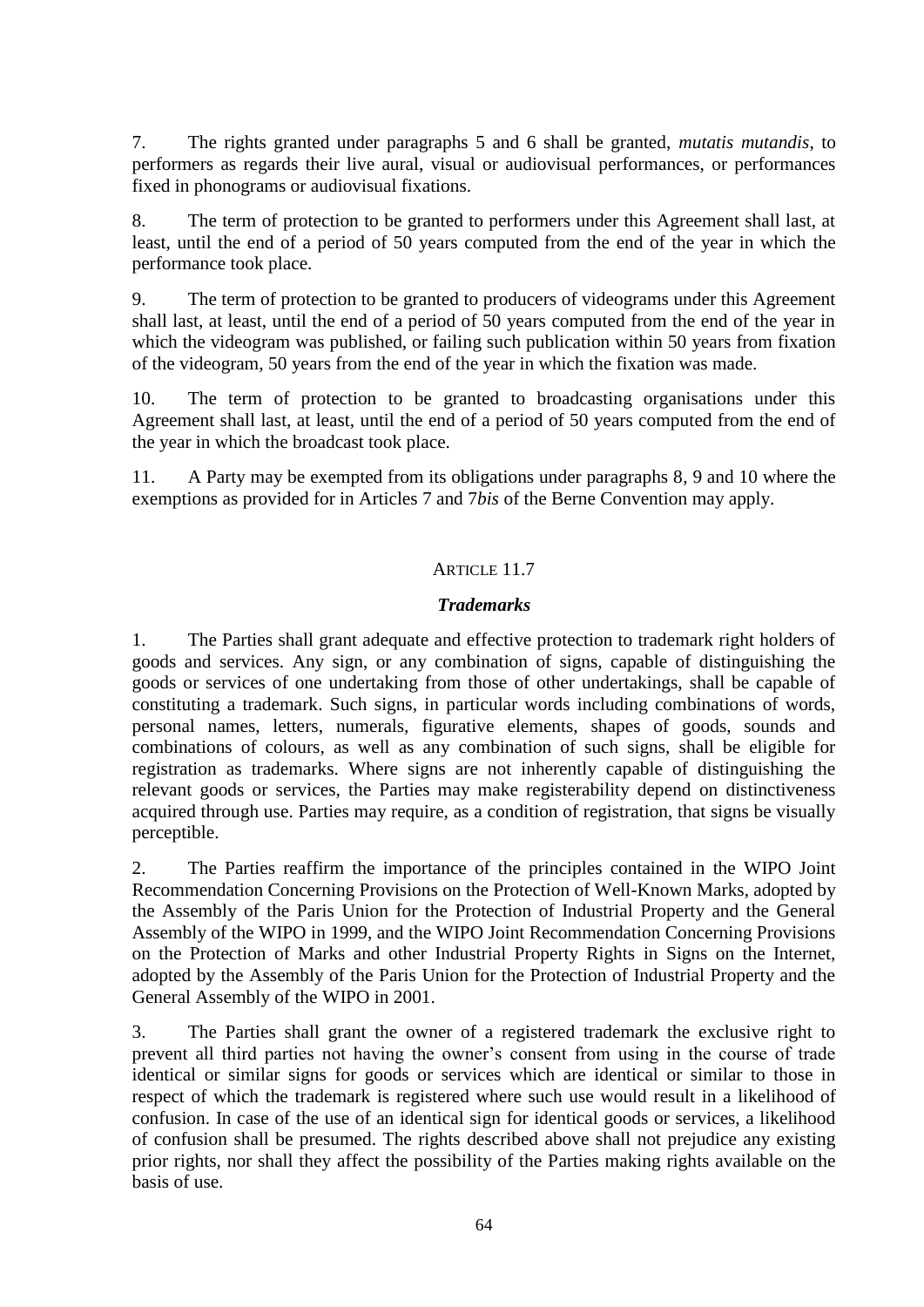4. The protection according to paragraph 3 shall not be limited to identical or similar goods or services where the registered trade mark is well known in the respective Party and provided that use of a trademark which is a reproduction, an imitation or a translation, of the well-known trademark above in relation to those goods or services would indicate a connection between those goods or services and the owner of the registered trademark and provided that the interests of the owner of the registered trademark are likely to be damaged by such use.

## ARTICLE 11.8

## *Patents*

1. The Parties shall, in their national laws, at least ensure adequate and effective patent protection for inventions in all fields of technology, including in the field of biotechnology and herbal medicine, provided that they are new, involve an inventive step and are capable of industrial application.

2. For the Parties, this means protection on a level corresponding to the one in paragraph 1 of Article 27 of the TRIPS Agreement. In addition to what is provided for in paragraph 2 of Article 27 of the TRIPS Agreement, the Parties may exclude from patentability:

- (a) methods for treatment of the human or animal body by surgery or therapy or for diagnostic methods practised on the human or animal body; this provision shall not apply to products, in particular substances or compositions, for use in any of these methods; and
- (b) plant or animal varieties or essentially biological processes for the production of plants or animals; this provision shall not apply to microbiological processes or the products thereof.

### ARTICLE 11.9

## *Genetic Resources and Traditional Knowledge*

1. The Parties recognise the contribution made by genetic resources and traditional knowledge to scientific, cultural and economic development.

2. The Parties acknowledge and reaffirm the principles established in the Convention on Biological Diversity adopted on 5 June 1992 and encourage the effort to enhance a mutually supportive relationship between the TRIPS Agreement and the Convention on Biological Diversity, regarding genetic resources and traditional knowledge.

3. Subject to each Party's international rights and obligations and domestic laws, the Parties may adopt or maintain measures to promote the conservation of biological diversity and the equitable sharing of benefits arising from the use of genetic resources and traditional knowledge.

4. The Parties may require that patent applicants should indicate the source of a genetic resource and, if so provided by the national law, traditional knowledge, to which the inventor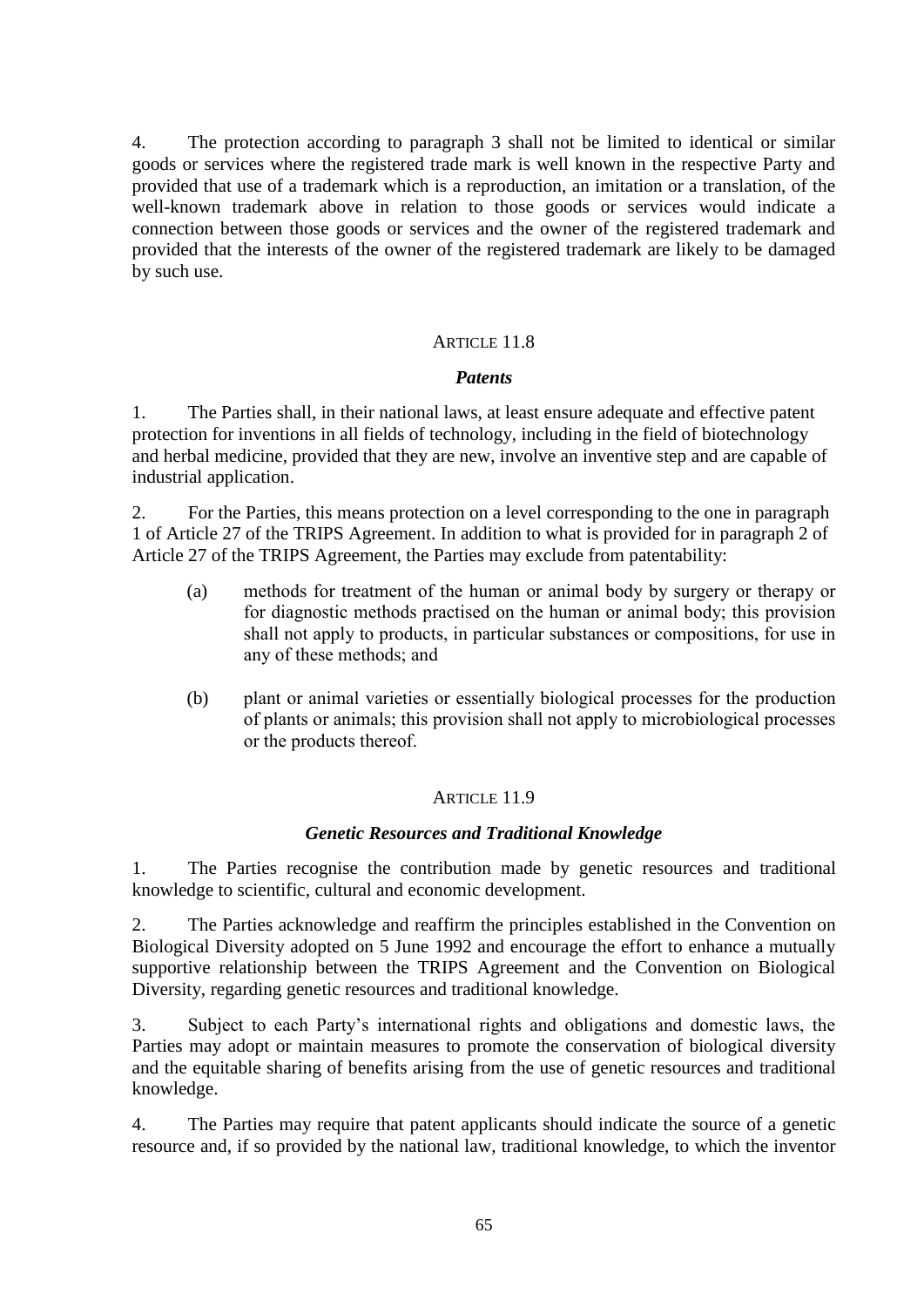or the patent applicant has had access, insofar as the invention is directly based on this resource or this knowledge in accordance with domestic laws and regulations;

5. If a patent application does not meet the requirements of paragraph 4, the Parties may set a time limit by which the applicant must correct the defect. The Parties may refuse the application or consider it withdrawn if the defect according to this paragraph has not been corrected within the set time limit.

6. If it is discovered after the granting of a patent that the application failed to disclose the source or that intentionally false information was submitted, or other relevant laws and regulations were violated, the Parties may provide for appropriate legal consequences.

### ARTICLE 11.10

### *Plant Variety Protection*

1. The Parties shall grant adequate and effective protection to breeders of new plant varieties at least on a level equivalent to the level provided for by the 1978 UPOV Convention.

2. At least the following acts in respect of the propagating material of the protected variety shall require the authorisation of the breeder:

- (a) production or reproduction (multiplication) for the purposes of commercial marketing;
- (b) conditioning for the purpose of commercial propagation;
- (c) offering for sale;
- (d) selling or other marketing; and
- (e) importing or exporting.
- 3. The breeder may make his or her authorisation subject to conditions and limitations.
- 4. Exceptions:
	- (a) The breeder's right shall not extend to:
		- (i) acts done for experimental purposes; and
		- (ii) acts done for the purpose of breeding other varieties and acts referred to in paragraph 2 in respect of such other varieties.
	- (b) Each Party may, within reasonable limits and subject to the safeguarding of the legitimate interests of the breeder, restrict the breeder's right to permit farmers to use for propagating purposes, on their own holdings, the product of the harvest which they have obtained by planting, on their own holdings, the protected variety.

5. The Parties shall apply paragraphs 1 and 2 to at least the genera/species contained in List A of Annex IX. If a Party, at its national level, grants protection to any other genera/species not mentioned in the Annex, the possibility to protect the relevant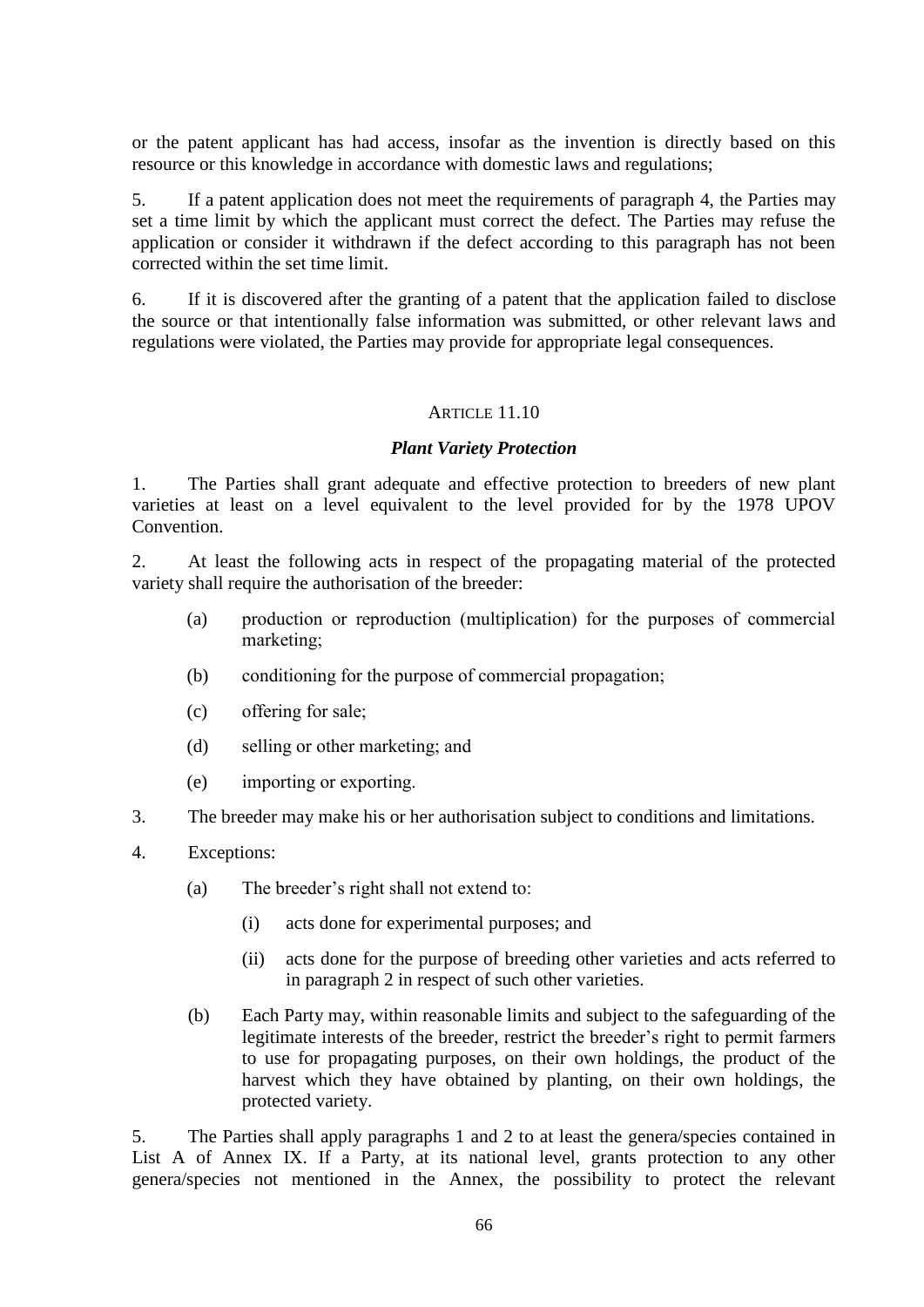species/genera shall automatically be granted to any plant breeder of the Parties in accordance with the principles of national treatment and most favourite nation treatment.

6. Upon a Party's request, every two years after the entry into force of this Agreement, the two Parties will:

- (a) discuss the inclusion of additional genera/species, if the protection is limited to certain genera/species; and
- (b) subject to their agreement, amend/expand Annex IX accordingly. Furthermore, the Parties agree to exchange the information on the protection given in their respective plant variety protection systems to essentially derived varieties after a period of two years after the entry into force of this Agreement with a view to examine the possibility of a more comprehensive protection regime, also with regard to essentially derived varieties.

## ARTICLE 11.11

# *Undisclosed Information*

1. The Parties shall protect undisclosed information in accordance with Article 39 of the TRIPS Agreement.

2. The Parties shall prevent applicants for marketing approval for pharmaceuticals, including chemical entities and biologics, and agricultural chemical products from relying on, or referring to, undisclosed test data or other data submitted to the competent authority by the first applicant for a period, counted from the date of marketing approval, of at least six years for pharmaceuticals and for agrochemical products.

3. Reliance on or reference to such data may be permitted in order to avoid unnecessary duplication of tests of agrochemical products involving vertebrate animals, provided that the first applicant is adequately compensated.

## ARTICLE 11.12

## *Industrial Designs*

1. The Parties shall ensure in their national laws adequate and effective protection of industrial designs by providing a period of protection of at least ten years.

2. The Parties shall provide copyright protection for industrial designs if they may be considered as works of applied art and fulfil the general condition required for copyright protection by the respective domestic legislation. The term of protection shall be at least 25 years from the making of the work.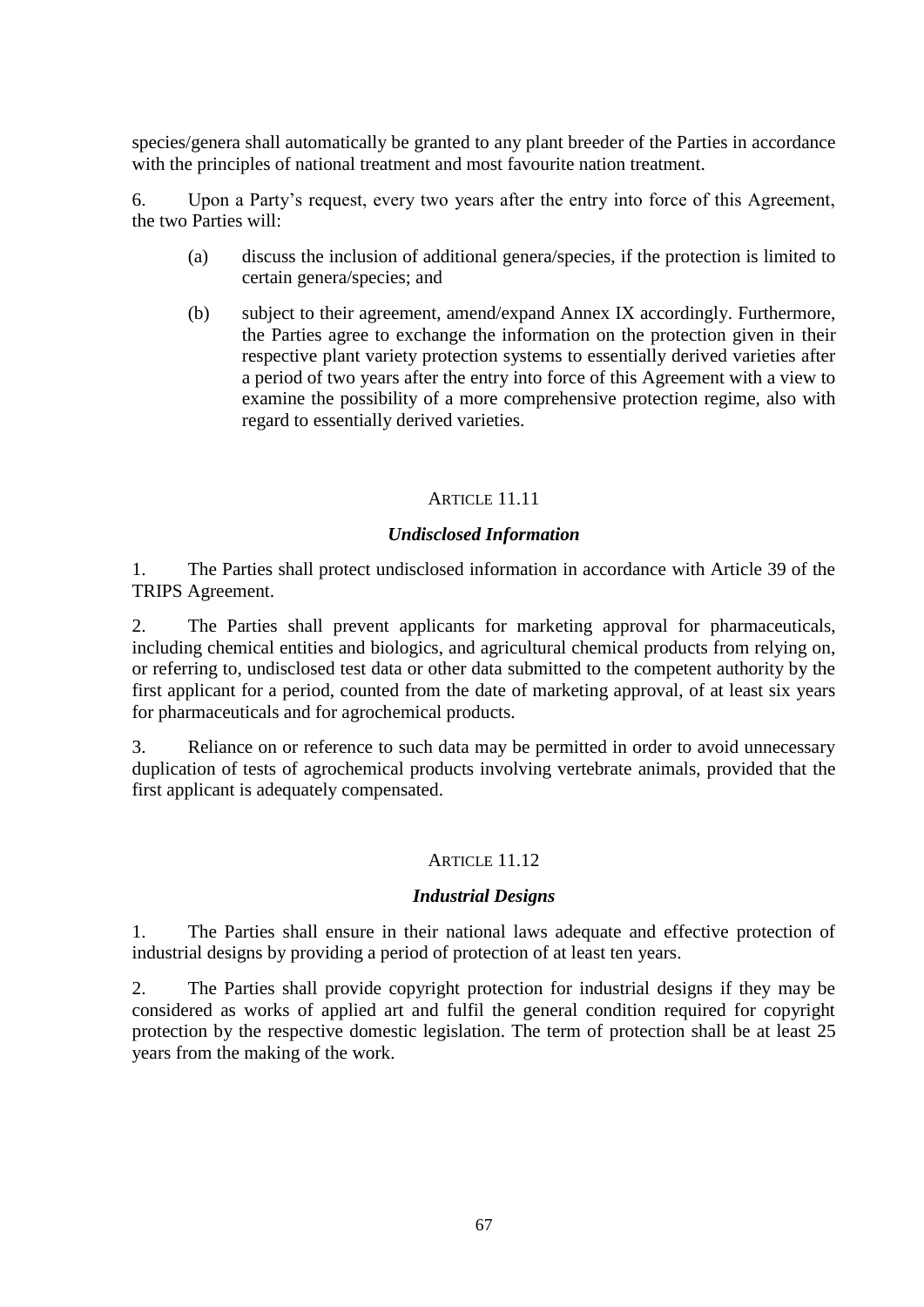## ARTICLE 11.13

## *Geographical Indications*

1. The Parties shall ensure in their national laws adequate and effective means to protect geographical indications.<sup>20</sup>

2. For the purposes of this Agreement, "geographical indications" are indications which identify a product as originating in the territory of a Party, or a region or a locality in that territory, where a given quality, reputation or other characteristic of the product is essentially attributable to its geographical origin.

3. Without prejudice to Articles 22 and 23 of the TRIPS Agreement, the Parties shall take all necessary measures, in accordance with this Agreement, to ensure mutual protection of the geographical indications referred to in paragraph 2 that are used to refer to goods originating in the territory of the Parties. Each Party shall provide interested parties with the legal means to prevent the use of such geographical indications for identical or similar goods not originating in the place indicated by the geographical indication in question.

-

 $20$  Parties may require an indication to be registered in accordance with respective legislation and regulation on geographical indication in order to enjoy legal protection as a geographical indication.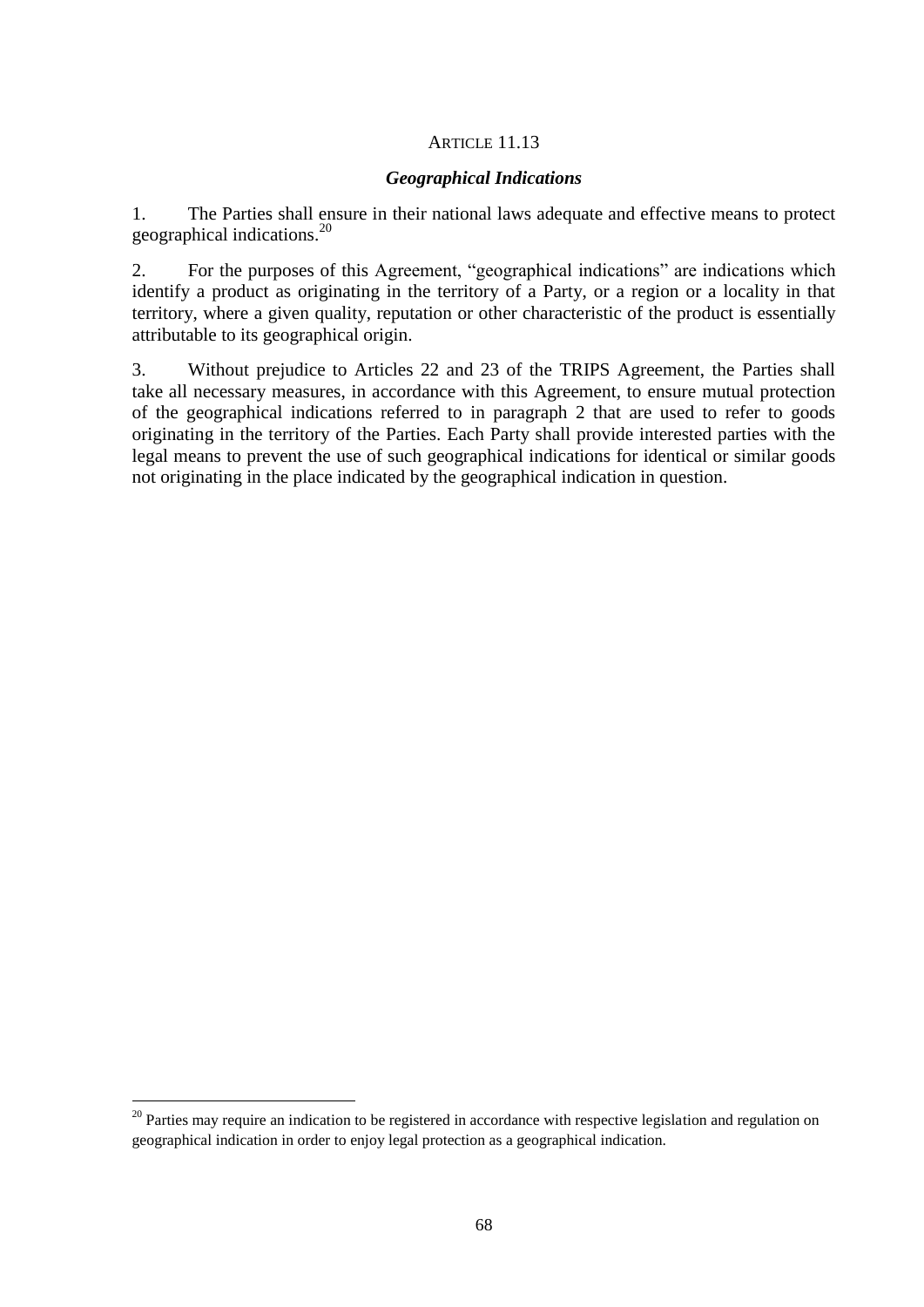## **SECTION III**

## **ACQUISITION AND MAINTENANCE OF INTELLECTUAL PROPERTY RIGHTS**

### ARTICLE 11.14

#### *Acquisition and Maintenance of Intellectual Property Rights*

Where the acquisition of an intellectual property right is subject to the right being granted or registered, the Parties shall ensure that the procedures for grant or registration are of the same level as that provided in the TRIPS Agreement, in particular Article 62.

### **SECTION IV**

### **ENFORCEMENT OF INTELLECTUAL PROPERTY RIGHTS**

### ARTICLE 11.15

#### *General*

The Parties shall provide for enforcement provisions for rights covered by Article 11.2 in their respective national laws which shall be at least of the same level as those provided in the TRIPS Agreement, in particular Articles 41 to 61.

### ARTICLE 11.16

#### *Suspension of Release*

1. The Parties shall adopt procedures to enable a right holder, who has valid grounds for suspecting that importation or exportation of goods infringing patents, industrial designs, trademarks or copyright may take place, to lodge according to domestic laws and regulations an application in writing with the competent authorities, administrative or judicial, for the suspension by the customs authorities of the release into free circulation of such goods.

2. The Parties shall enable their competent authorities to act upon their own initiative and suspend the release of goods according to domestic laws and regulations when they have valid grounds for suspecting that the importation or exportation of those goods would infringe patents, industrial designs, trademarks or copyright.

3. The Parties shall authorise their customs authorities to inform the right holder in order to enable the lodging of an application according to paragraph 1.

4. It is understood that there shall be no obligation to apply procedures set forth in paragraphs 1 or 2 to the suspension of the release into free circulation of goods put on the market in another country by or with the consent of the right holder.

5. In the case of the suspension pursuant to paragraphs 1 or 2, the competent authorities of the Party suspending the release of the products shall notify according to domestic laws and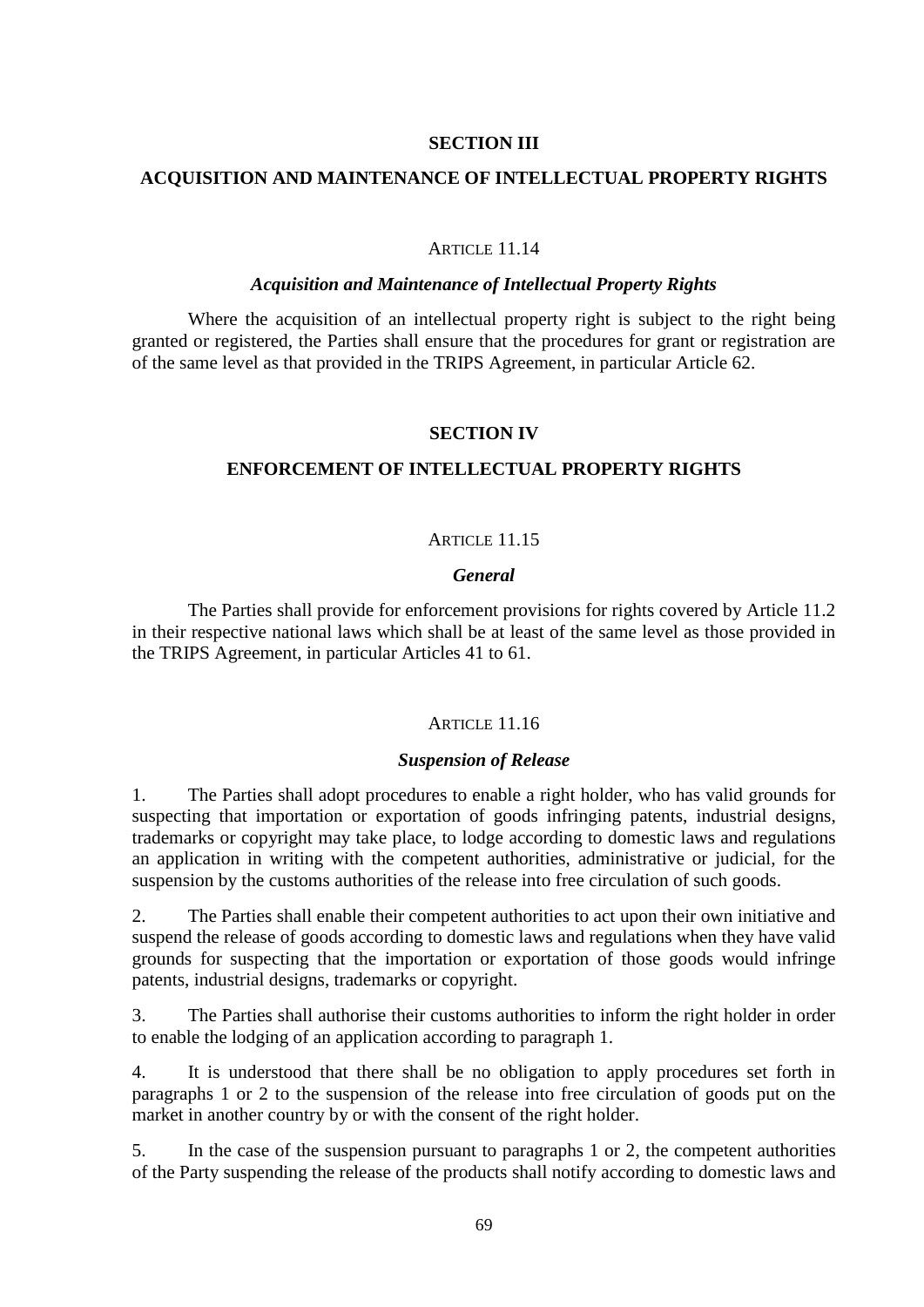regulations the right holder of the suspension including necessary information available to enforce his or her rights, such as the name and addresses of the consignor or consignee, importer or exporter, as applicable, and of the quantity of the products in question.

6. Each Party shall ensure that the competent authorities, administrative or judicial, on request from the right holder, have the authority to decide that the products, the release of which has been suspended pursuant to paragraphs 1 or 2, shall be held seized until a final decision is reached in the infringement dispute.

7. Each Party shall provide that if the competent authorities have made a determination that the suspected goods infringe an intellectual property right, procedures are made available to enable the right holder to seek recovery of, and indemnify against, costs and expenses that the right holder may have incurred in connection with the exercise of rights and remedies provided in this provision.

## ARTICLE 11.17

# *Right of Inspection*

1. The competent authorities shall give the applicant for the suspension of goods and other persons involved in the suspension the opportunity to inspect goods whose release has been suspended or which have been detained.

2. When examining goods, the competent authorities may take samples and, according to the rules in force in the Party concerned, hand them over or send them to the right holder, at his or her request, strictly for the purposes of analysis and of facilitating the subsequent procedure. Where circumstances allow, samples must be returned on completion of the technical analysis and, where applicable, before goods are released or their detention is lifted. Any analysis of these samples shall be carried out under the sole responsibility of the right holder.

3. The declarant, holder or owner of the suspected infringing goods may be present at the inspection.

## ARTICLE 11.18

### *Liability Declaration, Security or Equivalent Assurance*

The competent authorities shall have the authority to require an applicant to declare to accept liability where applicable towards the persons involved or, in justified cases, to provide a security or equivalent assurance, sufficient to protect the defendant and the competent authorities and to prevent abuse. Such security or equivalent assurance shall not unreasonably deter recourse to these procedures.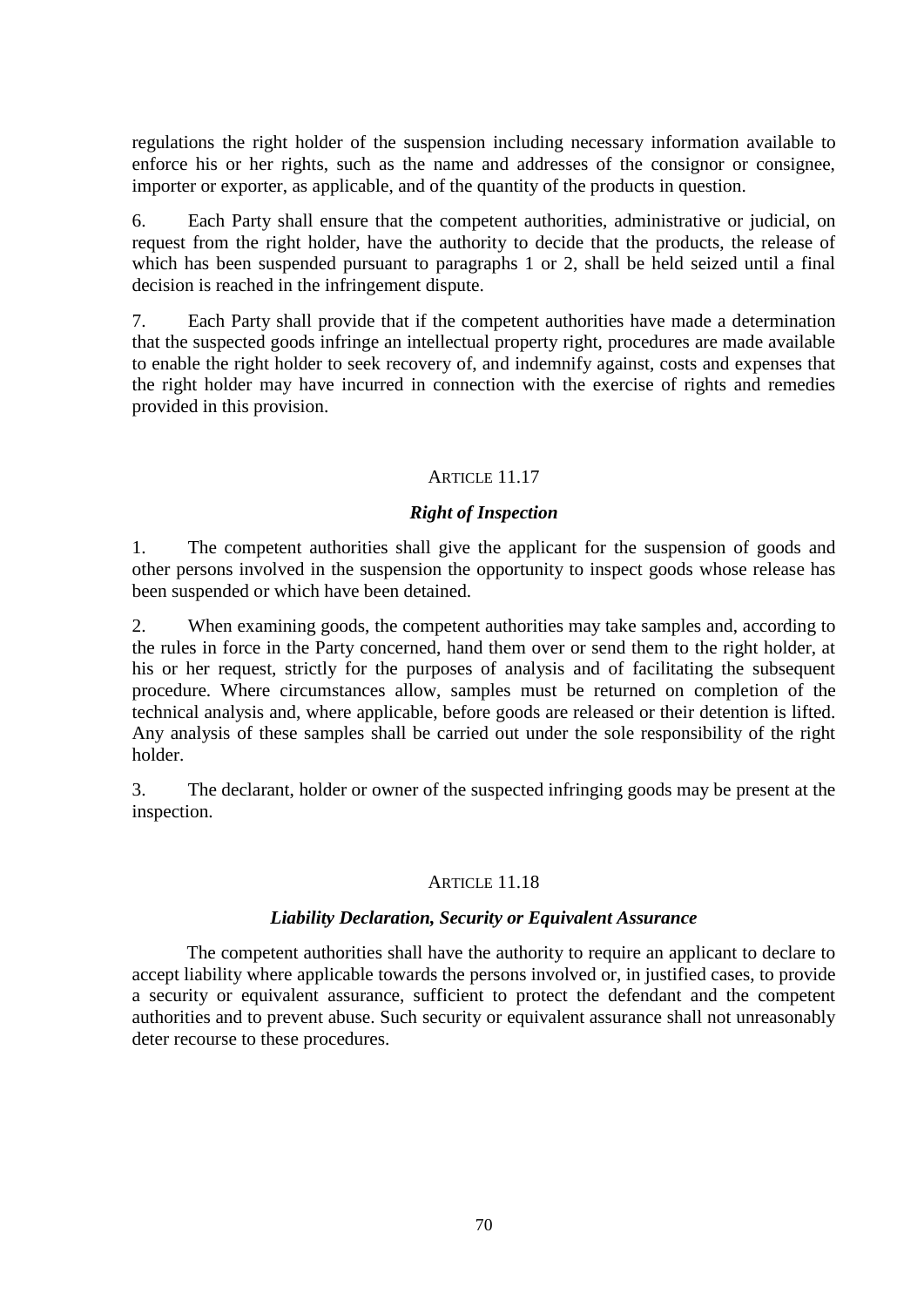## ARTICLE 11.19

### *Enforcement – Civil Remedies*

Each Party shall provide that:

- (a) in civil judicial proceedings, its judicial authorities shall have the authority to order the infringer who knowingly or with reasonable grounds to know, engaged in infringing activity of intellectual property rights to pay the right holder damages adequate to compensate for the actual injury the right holder has suffered as a result of the infringement;
- (b) in determining the amount of damages for intellectual property rights infringement, its judicial authorities shall consider, *inter alia*, the actual damage, or establishing a fair licence fee; and
- (c) the competent judicial authorities in an infringement dispute may order, at the request of the right holder, that appropriate measures be taken with regard to goods that they have found to be infringing an intellectual property right and, in appropriate cases, with regard to materials and implements predominantly used in the creation or manufacture of those goods. Such measures shall include definitive removal from the channels of commerce or destruction. In considering a request for corrective measures, the need for proportionality between the seriousness of the infringement and the remedies ordered as well as the interests of third parties shall be taken into account.

### ARTICLE 11.20

### *Provisional Measures and Injunctions*

1. Each Party shall ensure that its judicial authorities have the authority to order prompt and effective provisional measures:

- (a) to prevent an infringement of any intellectual property right from occurring, and in particular to prevent the entry into channels of commerce in their jurisdiction of goods, including imported goods immediately after customs clearance; and
- (b) to preserve relevant evidence in regard to the alleged infringement.

2. The judicial authorities shall have the authority to adopt provisional measures *inaudita altera parte* where appropriate, in particular where any delay is likely to cause irreparable harm to the right holder, or where there is a demonstrable risk of evidence being destroyed. On request for provisional measures, the judicial authorities shall act expeditiously and make a decision without undue delay.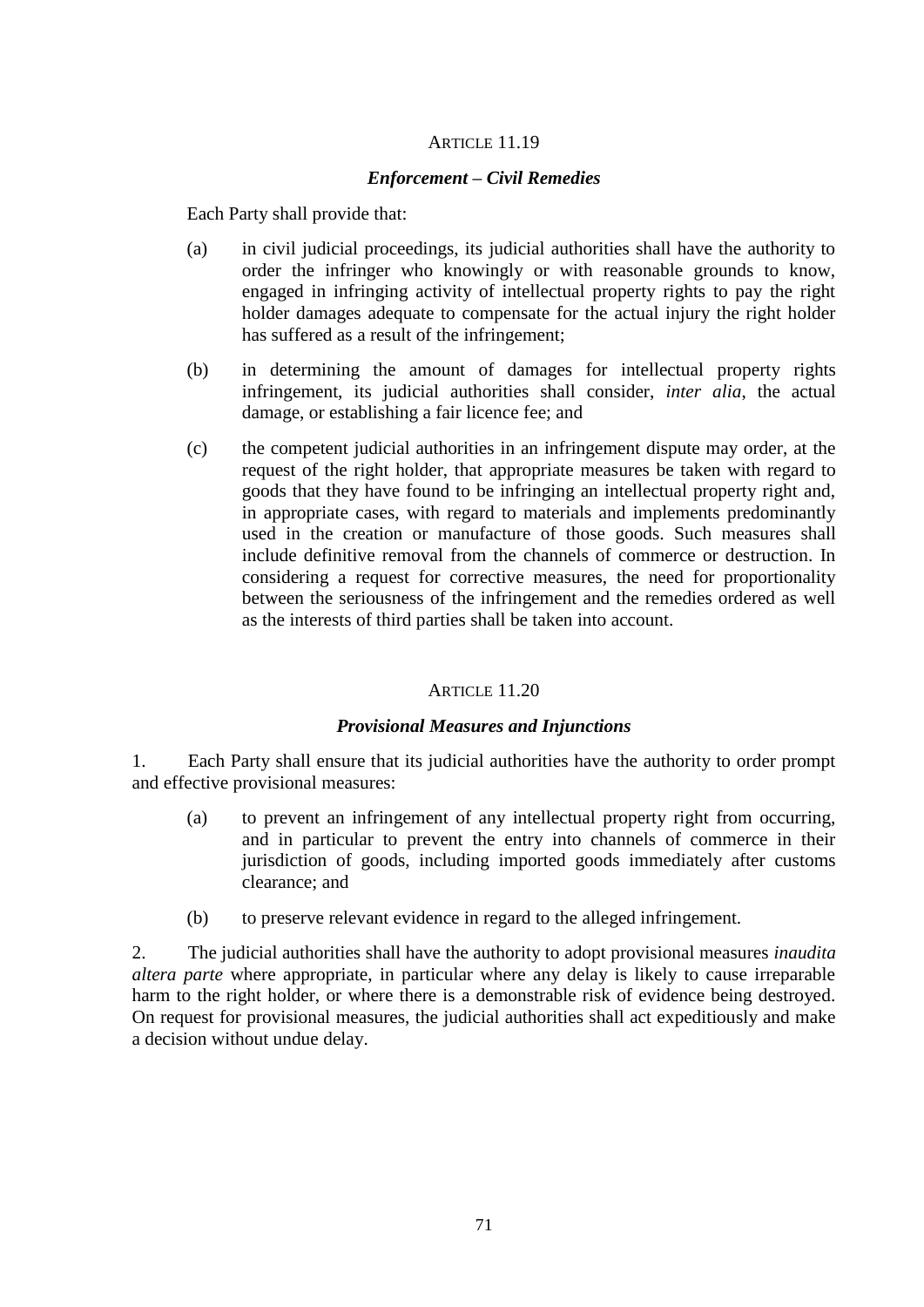3. Each Party shall ensure that, in civil judicial proceedings concerning the enforcement of intellectual property rights, its judicial authorities have the authority to order a party to desist from an infringement, *inter alia*, to prevent the entry into the channels of commerce in their jurisdiction of imported goods that involve the infringement of an intellectual property right, immediately after customs clearance of such goods.

## ARTICLE 11.21

## *Enforcement – Criminal Remedies*

Each Party shall provide for criminal procedures and penalties to be applied at least in cases of wilful trademark counterfeiting or copyright piracy on a commercial scale.

# **SECTION V**

## **INDICATIONS OF SOURCE AND COUNTRY NAMES**

# ARTICLE 11.22

## *Indications of Source and Country Names*

1. The Parties shall ensure in their national laws adequate and effective means to protect indications of source, country names and flags, with regard to all goods and services.

2. For the purposes of this Agreement, "indications of source" are direct or indirect references to the geographical origin of goods or services.

3. With regard to the use of indications of source for goods or services, the Parties shall provide in their national laws for adequate and effective means to prevent the use of such indications for goods or services not originating in the place indicated by the designation in question.

4. The Parties shall provide the legal means for interested parties to prevent any incorrect or misleading use or registration of country names of a Party as trademarks, company names or names of associations.

5. The Parties shall provide the legal means for interested parties to prevent that armorial bearings, flags and other State emblems of a Party are used or registered as trademarks, or as company names or names of associations, in non-compliance with the conditions laid down in the laws and regulations of that Party. This protection shall also apply to signs that may be confused with armorial bearings, flags and other State emblems of the Parties.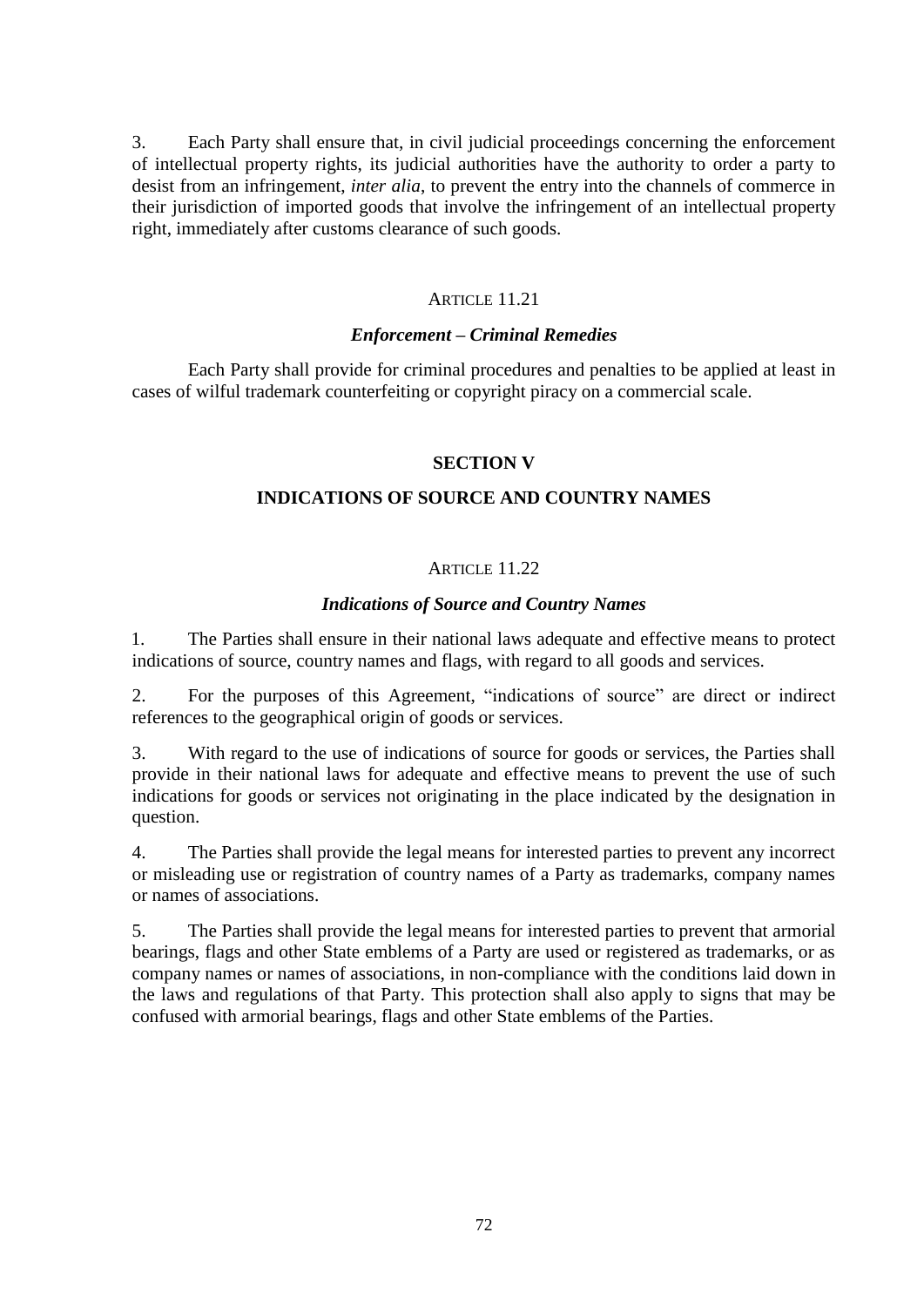## **ENVIRONMENTAL ISSUES**

#### ARTICLE 12.1

#### *Context and Objectives*

1. The Parties recall the Stockholm Declaration on the Human Environment of 1972, the Rio Declaration on Environment and Development of 1992, Agenda 21 on Environment and Development of 1992, the Johannesburg Plan of Implementation on Sustainable Development of 2002 and the Rio+20 Outcome Document "The Future We Want" of 2012.

2. The Parties recognise that economic development, social development and environmental protection are interdependent and mutually supportive components of sustainable development. They underline the benefit of cooperation on environmental issues as part of a global approach to sustainable development.

3. The Parties reaffirm their commitment to promote economic development in such a way as to contribute to the objective of sustainable development and to ensure that this objective is integrated and reflected in the Parties' bilateral economic relationship.

#### ARTICLE 12.2

#### *Multilateral Environmental Agreements and Environmental Principles*

1. The Parties reaffirm their commitment to the effective implementation in their laws and practices of multilateral environmental agreements to which they are a party, as well as of the environmental principles and obligations reflected namely in the international instruments referred to in Article 12.1. They shall strive to further improve the level of environmental protection by all means, including by effective implementation of their environmental laws and regulations.

2. The Parties recognise that it is inappropriate to encourage trade or investment by weakening or reducing the protections afforded in domestic environmental laws, regulations, policies and practices. The Parties agree that environmental standards shall not be used for protectionist trade purposes.

3. The Parties recognise the importance, when preparing and implementing measures related to the environment, of taking account of scientific, technical and other information, and relevant international guidelines.

#### ARTICLE 12.3

#### *Promotion of the Dissemination of Goods and Services Favouring the Environment*

1. The Parties shall strive to facilitate and promote investment and dissemination of goods, services, and technologies beneficial to the environment.

2. For the purpose of paragraph 1, the Parties agree to exchange views and will consider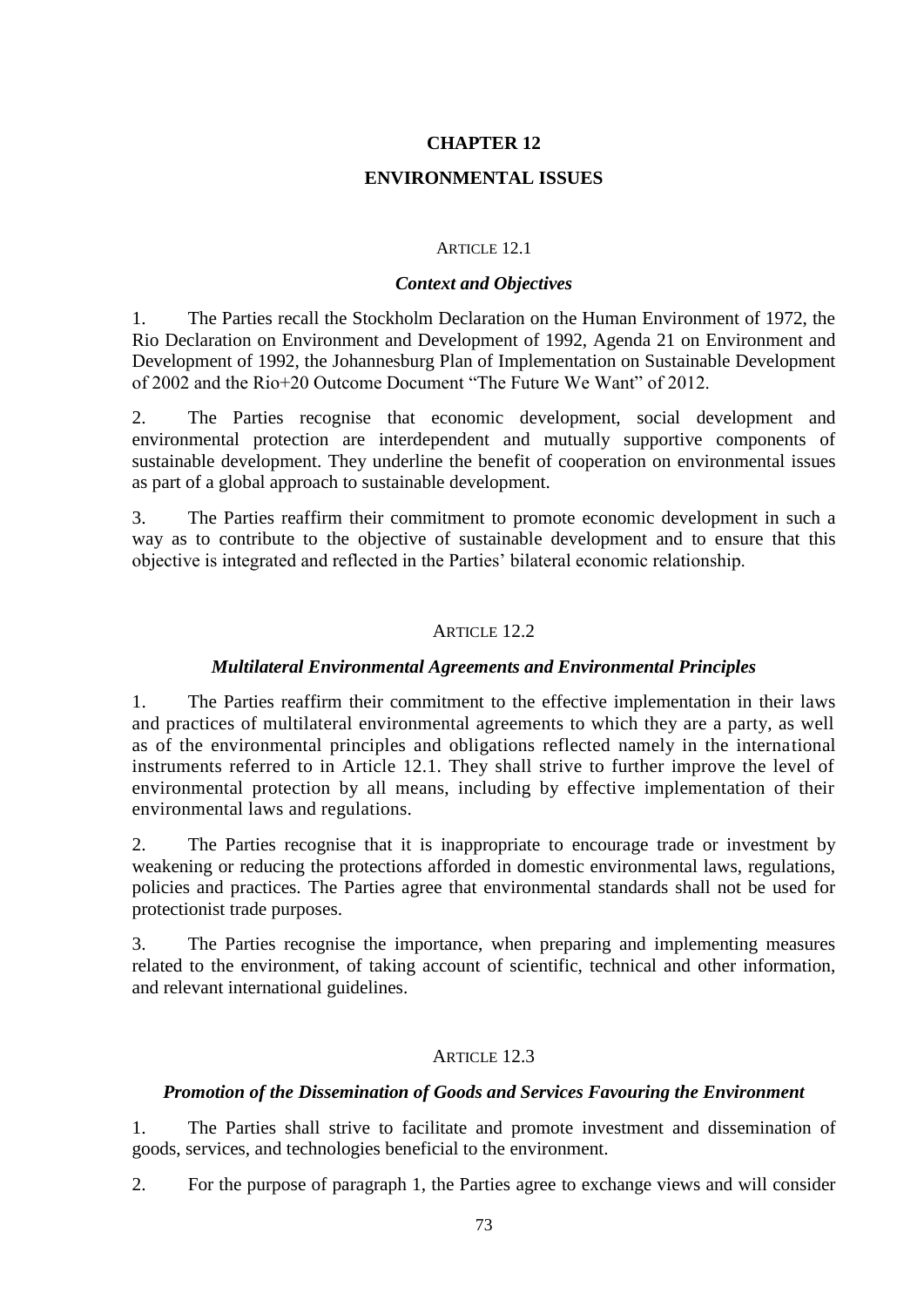cooperation in this area.

3. The Parties shall encourage cooperation between enterprises in relation to goods, services and technologies that are beneficial to the environment.

## ARTICLE 12.4

#### *Cooperation in International Fora*

The Parties shall strive to strengthen their cooperation on environmental issues of mutual interest in relevant bilateral, regional and multilateral fora in which they participate.

#### ARTICLE 12.5

#### *Bilateral Cooperation*

1. The Parties reaffirm the importance of cooperating on environmental policies as means to contribute to the implementation of this Chapter and further improve the levels of environmental protection in line with the national environmental policy objectives and according to the obligations set out in multilateral environmental agreements to which they are a party.

2. In pursuit of this objective, the Parties shall build on agreements or arrangements in the field of environment already in place between them and consider the development of further cooperative activities in areas of common interest.

3. Environmental cooperation between the Parties shall also focus on exchange of information and expertise, capacity building and training, seminars and workshops, internships and scholarships, as well as monitoring international developments in this area, etc. Such activities should also address the issue of technology cooperation and transfer, especially regarding environmentally friendly technologies.

## ARTICLE 12.6

## *Resources and Financial Arrangements*

Recalling as decided in the Rio+20 Outcome Document the need for significant mobilisation of resources from a variety of sources and the effective use of financing, in order to give strong support to developing countries in their efforts to promote sustainable development, the necessary resources for the implementation of environmental cooperation shall be made available by the competent institutions and organisations as well as by the private sector of both Parties, subject to mutual agreement of the Parties, according to terms and conditions agreed on a project-by-project basis and taking into account the different levels of social and economic development of the Parties.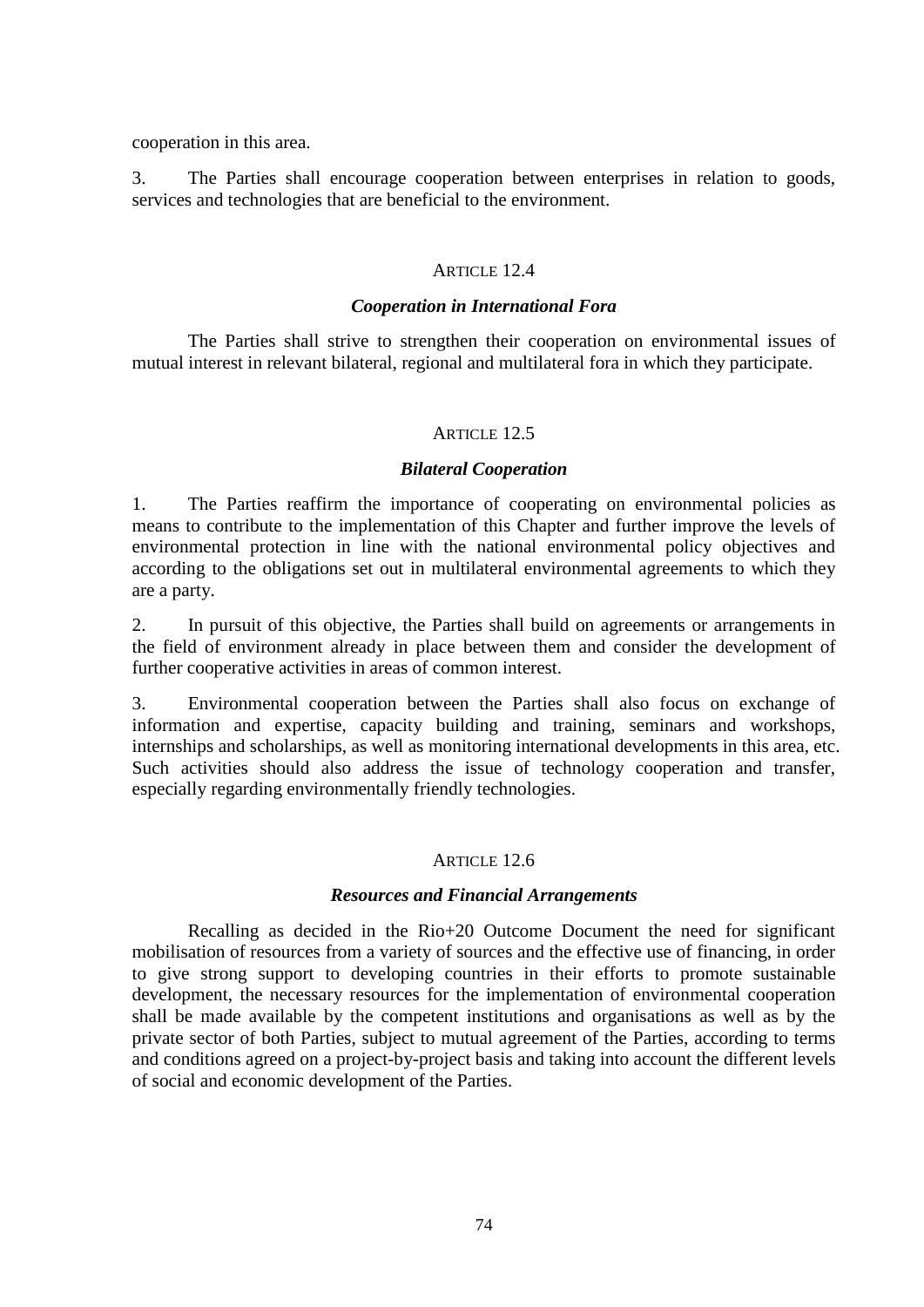#### ARTICLE 12.7

#### *Implementation and Consultations*

1. With a view to facilitating the implementation of this Chapter and related communications, the following contact points are designated:

- (a) for China: the Ministry of Commerce (MOFCOM); and
- (b) for Switzerland: the State Secretariat for Economic Affairs (SECO).

2. A Party may through the contact points referred to in paragraph 1 request consultations within the Joint Committee regarding any matter arising under this Chapter. The Parties shall make every attempt to arrive at a mutually satisfactory resolution of the matter.

3. Chapter 15 shall not apply to this Chapter. If a Party considers that a measure of the other Party does not comply with the provisions of this Chapter, it may have recourse exclusively to bilateral consultations and dialogue in the Joint Committee.

#### ARTICLE 12.8

#### *Review*

The Parties shall periodically review in the Joint Committee progress achieved in pursuing the objectives set out in this Chapter, considering relevant international developments.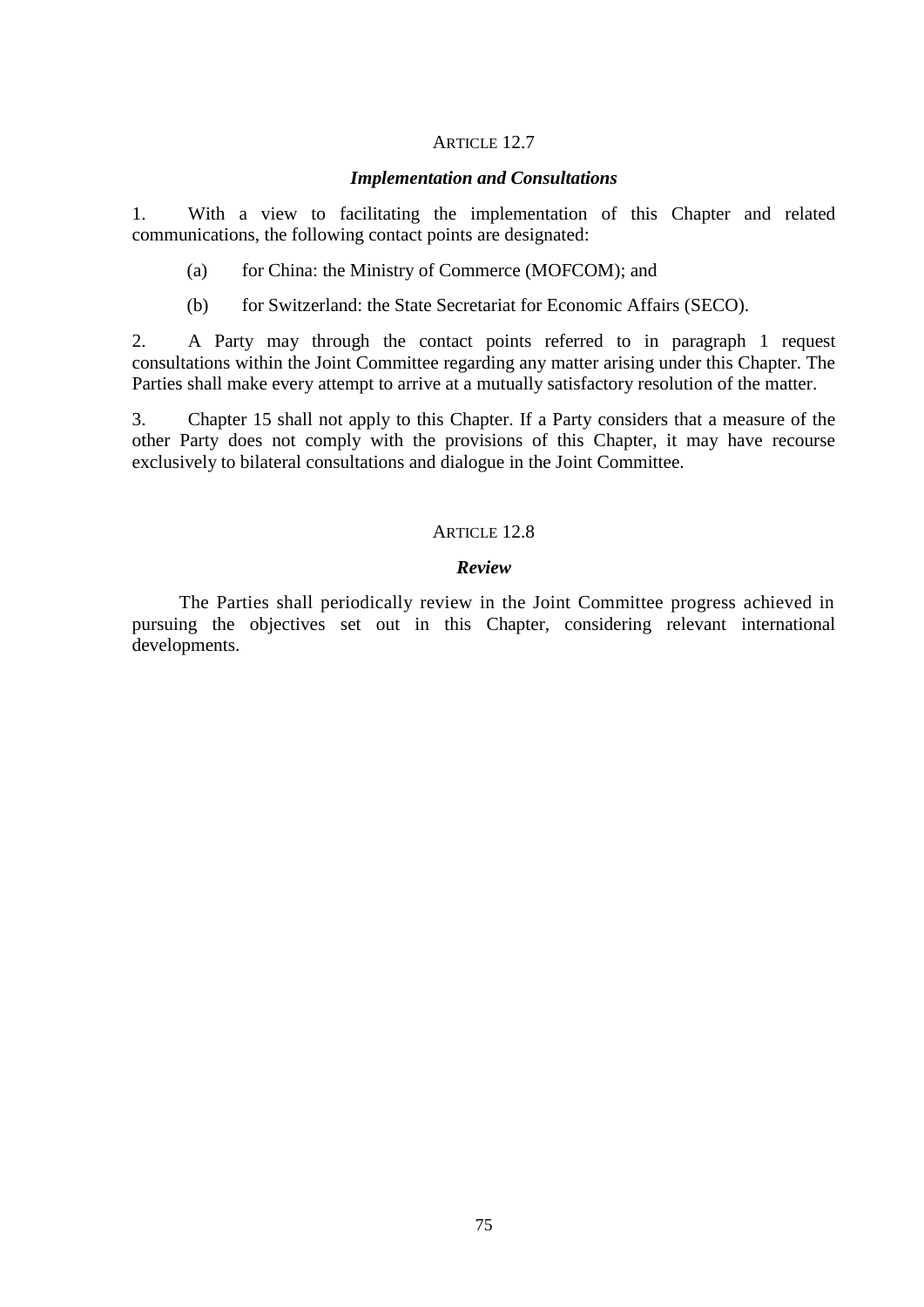## **ECONOMIC AND TECHNICAL COOPERATION**

#### ARTICLE 13.1

#### *Scope and Objectives*

1. The Parties agree to promote economic and technical cooperation with the aim to enhance the mutual benefits of this Agreement, in accordance with their national strategies and their policy objectives and taking into account the different levels of social and economic development of the Parties.

2. The cooperation under this Chapter shall pursue the following objectives:

- (a) facilitate the implementation of this Agreement with a view to further the wellbeing of the peoples of the Parties; and
- (b) create and enhance sustainable trade and investment opportunities by facilitating trade and investment between the Parties and by strengthening competitiveness and innovation capacities, with a view to promote sustainable economic growth and development.

### ARTICLE 13.2

#### *Methods and Means*

1. The Parties shall cooperate with the objective of identifying and employing effective methods and means for the implementation of this Chapter. To this end they shall coordinate efforts with relevant international organisations and develop, where applicable, synergies with other forms of bilateral cooperation already existing between the Parties.

2. The Parties will use, among others, the following instruments for the implementation of this Chapter:

- (a) exchange of information and expertise, capacity building and training;
- (b) joint identification, development and implementation of projects of cooperation, including seminars, workshops, internships and scholarships; and
- (c) technical and administrative cooperation.

3. The Parties may initiate and implement projects and activities with the participation of national and international experts, institutions and organisations, as appropriate.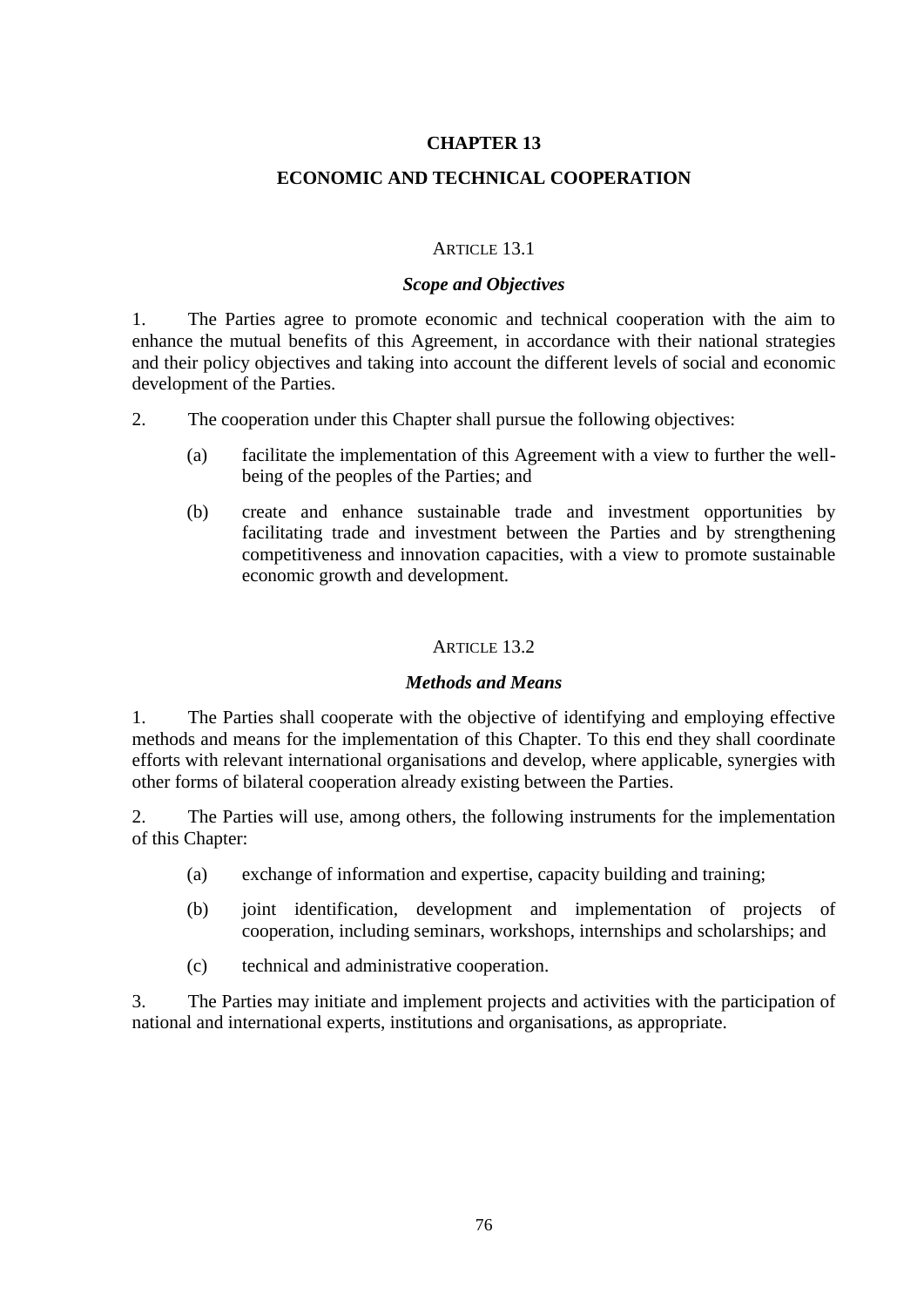### ARTICLE 13.3

### *Areas of Cooperation*

Cooperation, as specified in the Work Programme referred to in Article 13.7, may cover any field jointly identified by the Parties that may serve the Parties to benefit from increased trade and investment. Cooperation may include but is not limited to the following areas:

- (a) sustainable development;
- (b) industrial cooperation;
- (c) cooperation in the area of services sectors;
- (d) cooperation on agriculture;
- (e) quality supervision, inspection and quarantine; and
- (f) innovation, protection, enforcement, management and use of intellectual property rights.

## ARTICLE 13.4

#### *Government Procurement*

1. The Parties agree on the importance of cooperation to enhance the mutual understanding of their respective government procurement laws, regulations and agreements. The Parties will accordingly cooperate, consult and exchange information on such matters.

2. The Parties shall publish, or otherwise make publicly available, their laws, regulations and administrative rulings of general application as well as their respective international agreements that may affect their procurement markets.

3. Each Party hereby designates the following governmental authority as its enquiry point to facilitate communication between the Parties on any matter regarding government procurement:

- (a) for China: the Ministry of Finance; and
- (b) for Switzerland: the State Secretariat for Economic Affairs.

4. The Parties agree to commence negotiations on government procurement as soon as possible following the completion of negotiations on the accession of China to the WTO Agreement on Government Procurement (GPA) with a view to concluding, on a reciprocal basis, an agreement on government procurement between the Parties*.*

## ARTICLE 13.5

## *Cooperation on Labour and Employment*

The Parties shall enhance their cooperation on labour and employment according to the Memorandum of Understanding between the Ministry of Human Resources and Social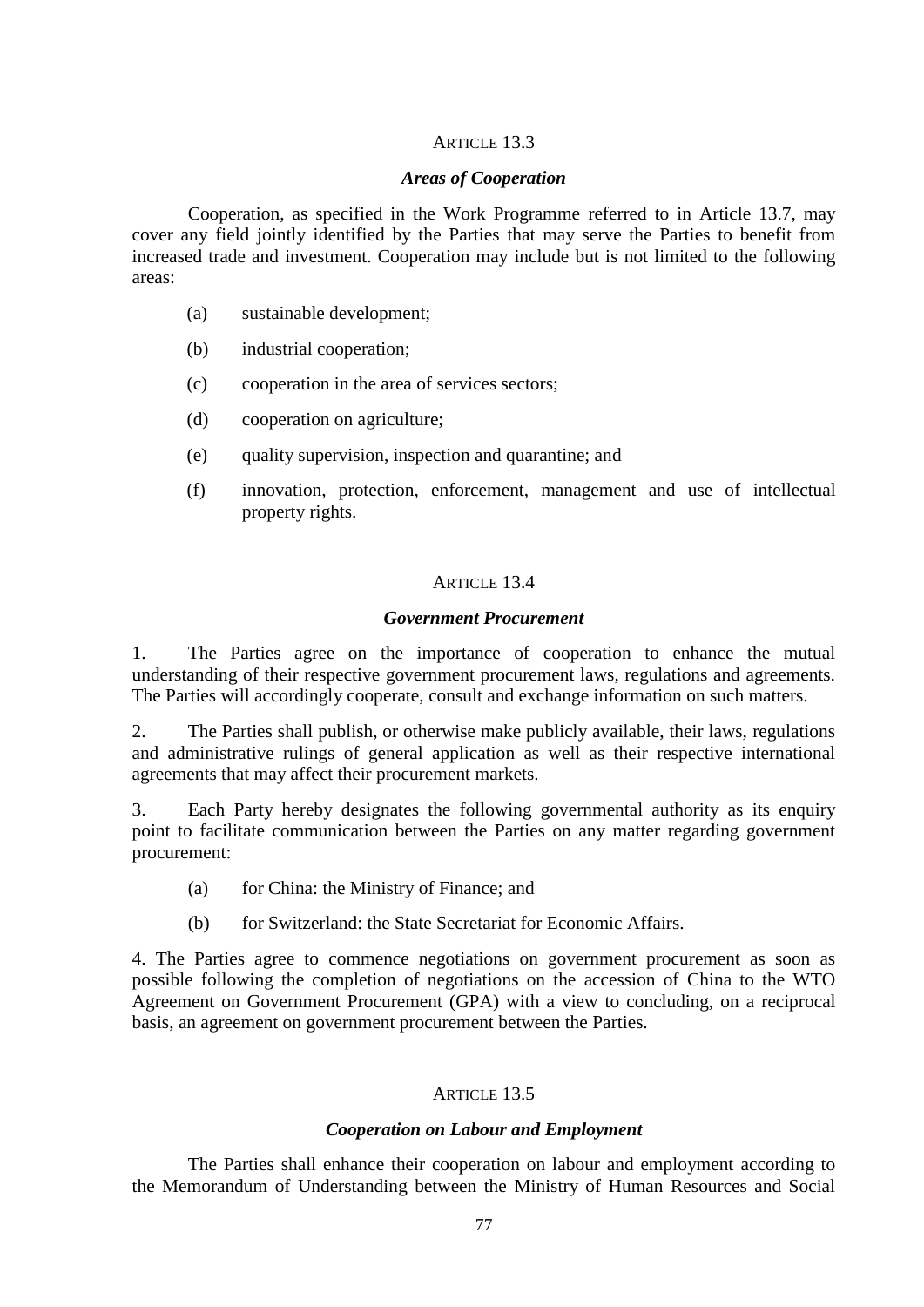Security of the People's Republic of China and the Federal Department of Economic Affairs of the Swiss Confederation regarding Cooperation on Labour and Employment Issues signed in Bern on 15 June 2011 and the Agreement on Labour and Employment Cooperation between the Ministry of Human Resources and Social Security of The People's Republic of China and the Federal Department of Economic Affairs, Education and Research of the Swiss Confederation signed in Beijing on 6 July 2013.

#### ARTICLE 13.6

#### *Resources and Financial Arrangements*

Recalling the need for significant mobilisation of resources from a variety of sources and the effective use of financing, the necessary resources for the implementation of cooperation shall be made available by the competent institutions and organisations as well as by the private sector of both Parties, subject to mutual agreement of the Parties, according to terms and conditions agreed on a project-by-project basis and taking into account the different levels of social and economic development of the Parties.

#### ARTICLE 13.7

#### *Work Programme*

In order to further specify the methods and contents of economic and technical cooperation under this Chapter, the Parties shall sign at ministerial level a Work Programme in parallel to the conclusion of this Agreement.

#### ARTICLE 13.8

#### *Implementation and Monitoring*

1. The contact points designated in Article 14.2 are responsible for managing and developing the cooperation under this Chapter and the Work Programme. To this effect, they cooperate and coordinate with other relevant national and international entities as appropriate.

2. The contact points shall report to the Joint Committee on the implementation of this Chapter and the Work Programme. They may make recommendations as appropriate.

3. The Joint Committee shall periodically review the implementation of this Chapter and the Work Programme. It may discuss any issue related to this Chapter and the Work Programme, make recommendations or take decisions by mutual agreement.

4. Chapter 15 shall not apply to this Chapter. Any difference or dispute between the Parties concerning the interpretation and/or implementation of any of the provisions of this Chapter and of the Work Programme shall be settled through consultations between the Parties. Consultations shall take place in the Joint Committee.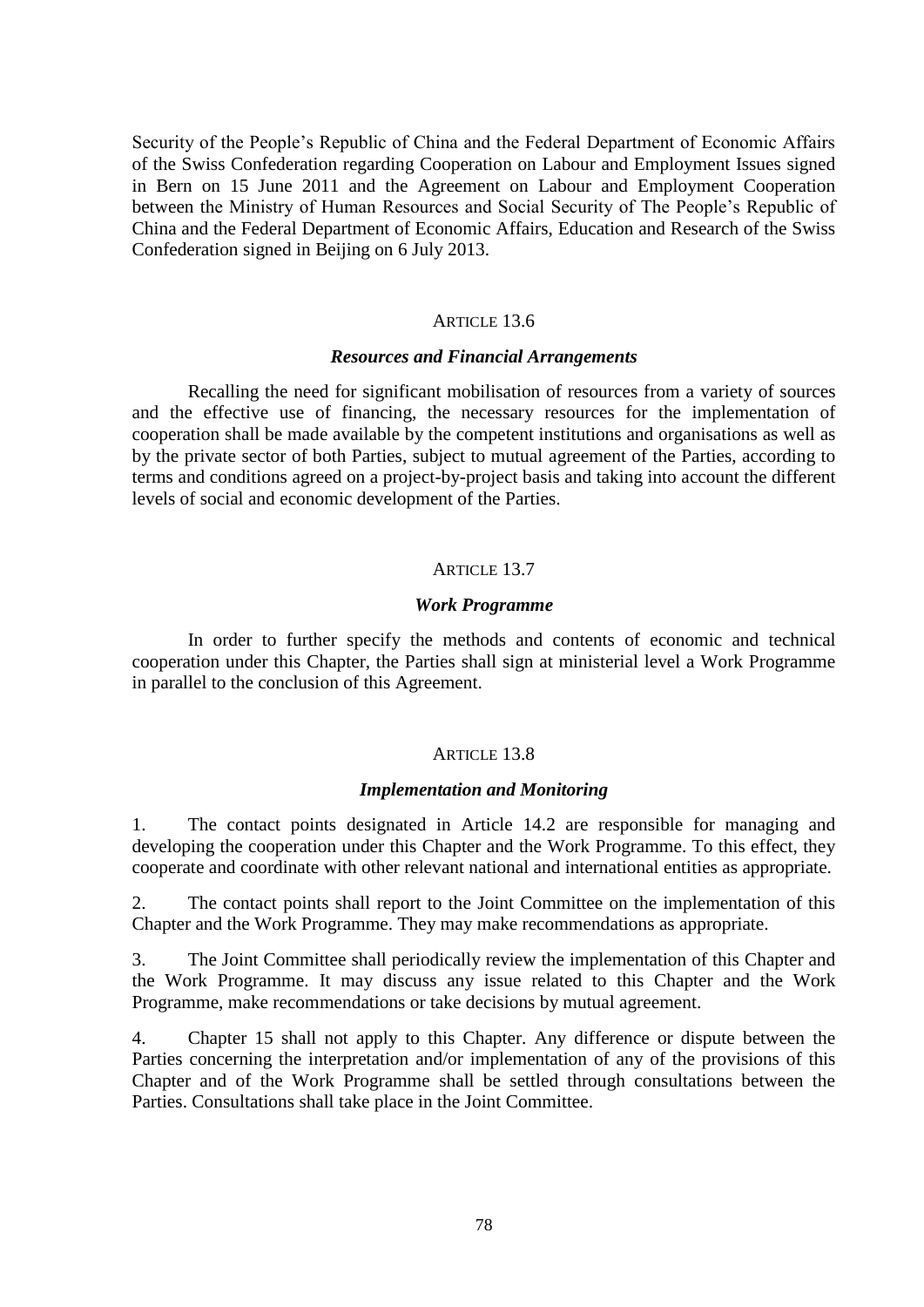## **INSTITUTIONAL PROVISIONS**

#### ARTICLE 14.1

#### *The Joint Committee*

1. The Parties hereby establish the Joint China-Switzerland Committee (hereinafter referred to as the "Joint Committee") comprising representatives of both Parties. The Parties shall be represented by senior officials delegated by them for this purpose.

2. The Joint Committee shall:

- (a) supervise and review the implementation of this Agreement;
- (b) keep under review the possibility of further removal of barriers to trade and other restrictive measures concerning trade between China and Switzerland;
- (c) oversee the further elaboration of this Agreement;
- (d) supervise the work of all sub-committees and working groups established under this Agreement;
- (e) endeavour to resolve disputes that may arise regarding the interpretation or application of this Agreement; and
- (f) consider any other matter that may affect the operation of this Agreement.

3. The Joint Committee may decide to set up such sub-committees and working groups as it considers necessary to assist it in accomplishing its tasks. Except where specifically provided for in this Agreement, the sub-committees and working groups shall work under a mandate established by the Joint Committee.

4. The Joint Committee shall take decisions as provided for in this Agreement, or make recommendations.

5. The Joint Committee shall meet within one year of the entry into force of this Agreement. Thereafter, it shall meet whenever necessary but normally once every two years. The meetings shall be chaired jointly. The Joint Committee shall establish its rules of procedure.

6. Each Party may request at any time, through a notice in writing to the other Party, that a special meeting of the Joint Committee be held. Such a meeting shall take place within 30 days of receipt of the request, unless the Parties agree otherwise.

7. The Joint Committee shall, in accordance with Article 16.3 consider proposals for any amendments to this Agreement submitted by a Party and recommend to the Parties amendments for adoption.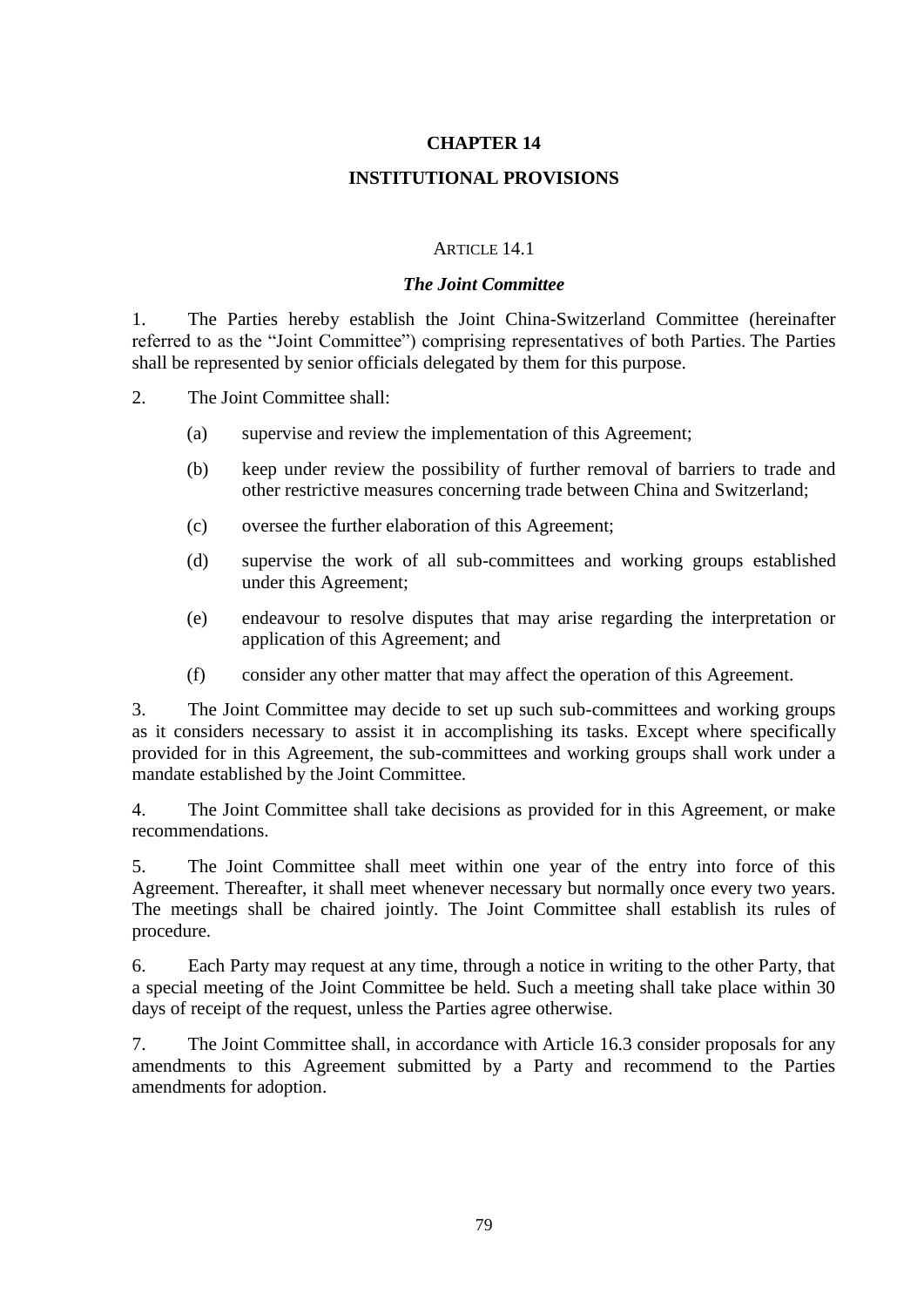## ARTICLE 14.2

# *Contact Points*

For the purpose of facilitating communication between the Parties on any matter covered by this Agreement, the following contact points are designated:

- (a) for China: the Ministry of Commerce (MOFCOM); and
- (b) for Switzerland: the State Secretariat for Economic Affairs (SECO).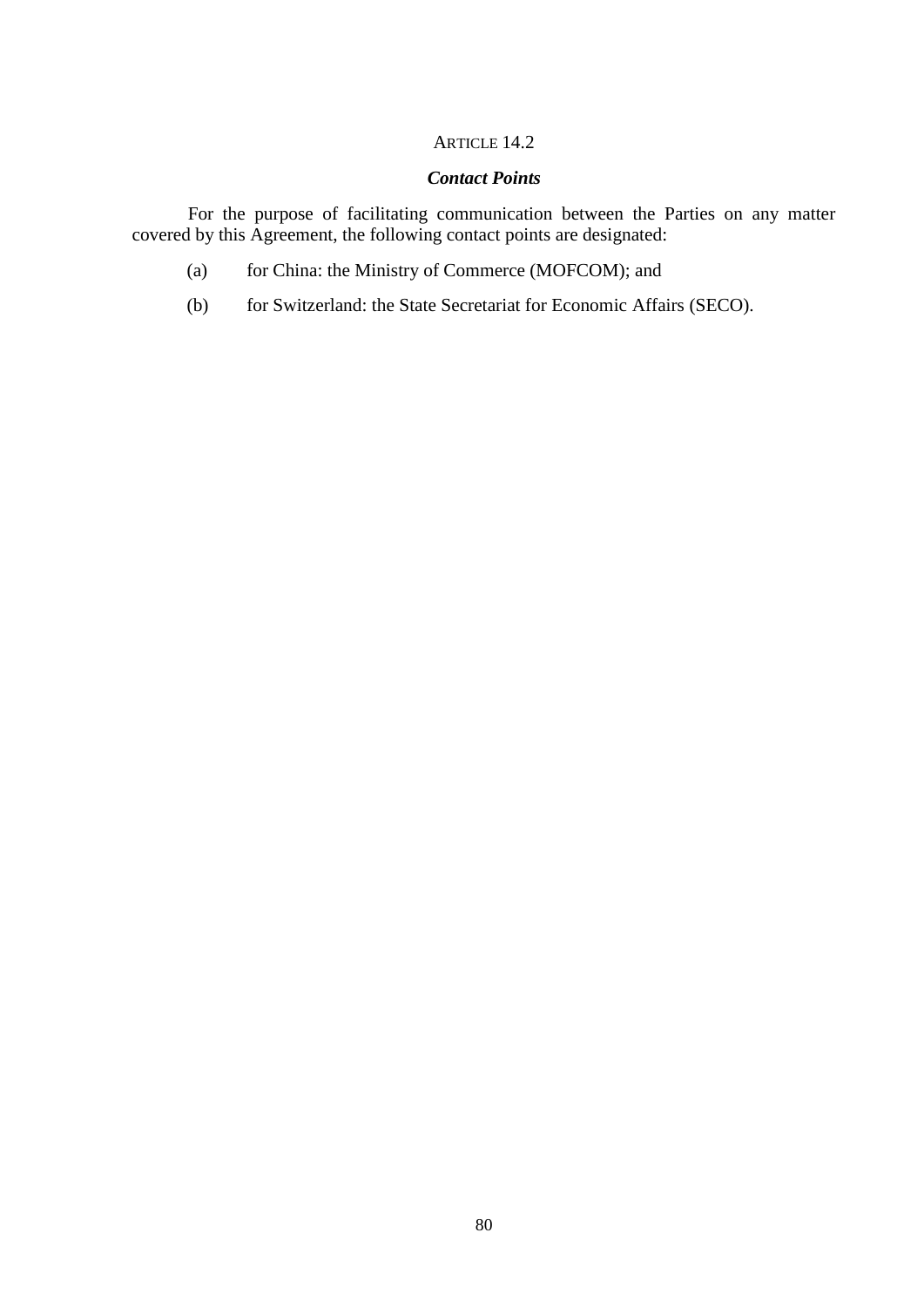### **DISPUTE SETTLEMENT**

#### ARTICLE 15.1

#### *Scope and Coverage*

1. Unless otherwise provided in this Agreement, wherever a Party considers that a measure of the other Party is inconsistent with the rights and obligations of this Agreement, the dispute settlement provisions of this Chapter shall apply.

2. Disputes regarding the same matter arising under both this Agreement and the WTO Agreement may be settled in either forum at the discretion of the complaining Party. The forum thus selected shall be used to the exclusion of the other.

3. For the purposes of paragraph 2, dispute settlement proceedings under the WTO Agreement are deemed to be initiated by a Party's request for the establishment of a panel under Article 6 of the WTO Understanding on Rules and Procedures Governing the Settlement of Disputes, whereas dispute settlement proceedings under this Agreement are deemed to be initiated upon a request for arbitration pursuant to paragraph 1 of Article 15.4.

#### ARTICLE 15.2

#### *Good Offices, Conciliation or Mediation*

1. Good offices, conciliation and mediation are procedures that are undertaken voluntarily if the Parties so agree. They may begin and be terminated at any time. They may continue while procedures of an arbitration panel established in accordance with this Chapter are in progress.

2. Proceedings involving good offices, conciliation and mediation shall be confidential and without prejudice to the Parties' rights in any other proceedings.

#### ARTICLE 15.3

#### *Consultations*

1. A Party may request in writing consultations with the other Party if it considers that a measure is inconsistent with the rights and obligations of this Agreement. The request for consultations shall set out the reasons for the request, including identification of the measure at issue and a brief summary of the legal basis for the complaint. The other Party shall reply to the request within ten days after the date of its receipt.

2. Consultations shall commence within 30 days from the date of receipt of the request for consultations. Consultations on urgent matters shall commence within 15 days from the receipt of the request for consultations. If the Party to which the request is made does not reply within ten days or does not enter into consultations within 30 days from the date of receipt of the request for consultations, or within 15 days for urgent matters, the Party making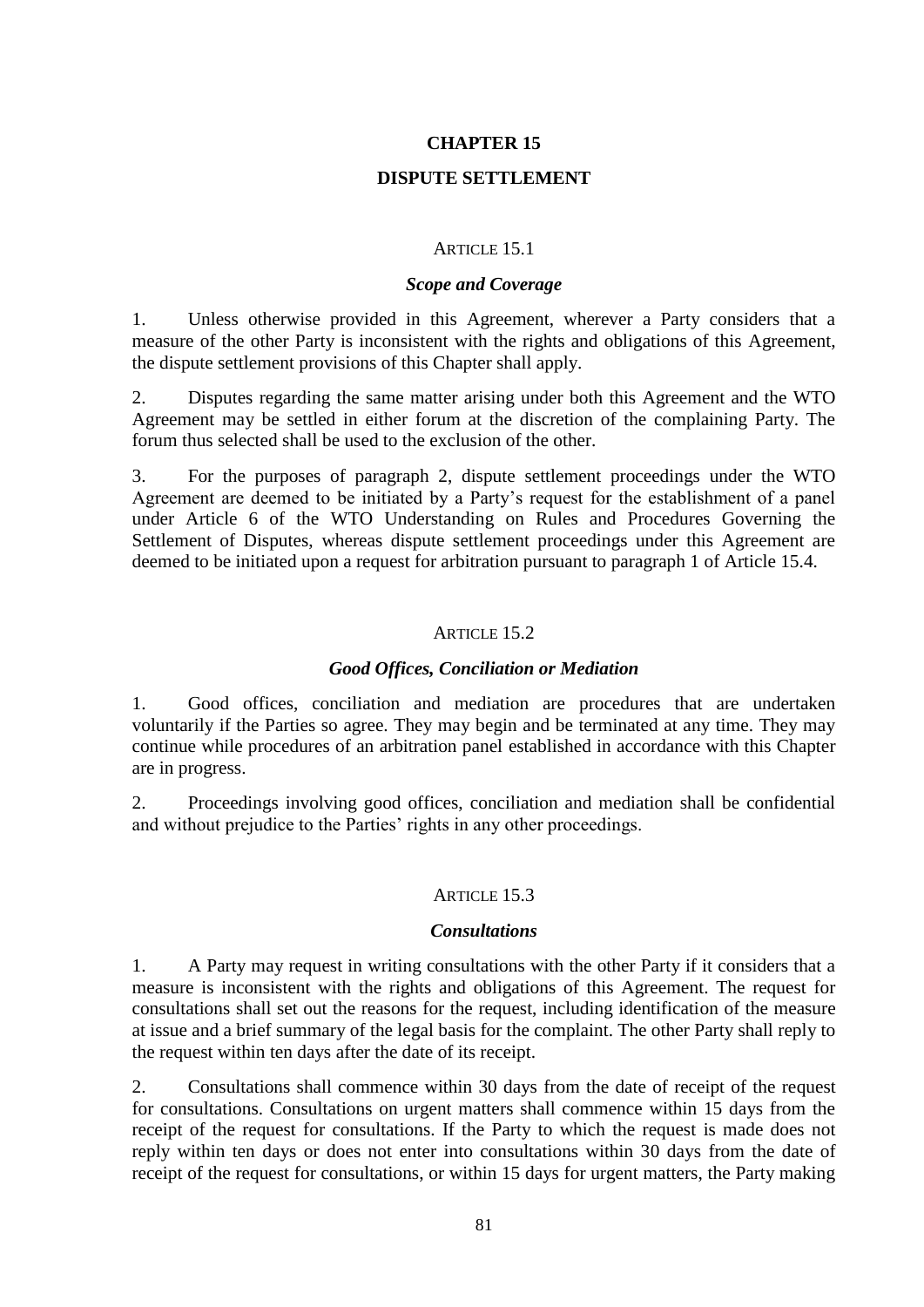the request is entitled to request the establishment of an arbitration panel in accordance with Article 15.4.

3. The complaining Party shall provide sufficient information to facilitate finding a solution during the consultations. Each Party shall treat any confidential or proprietary information exchanged in the course of consultations in the same manner as the Party providing the information.

4. The consultations shall be confidential and without prejudice to the rights of the Parties in any further proceedings.

## ARTICLE 15.4

## *Establishment of Arbitration Panel*

1. If the consultations referred to in Article 15.3 fail to resolve a matter within 60 days, or 30 days in relation to urgent matters, after the date of the receipt of the request for consultations by the Party complained against, it may be referred to an arbitration panel by means of a written request from the complaining Party to the other Party.

2. The request for arbitration shall identify the specific measure at issue and provide a brief summary of the legal basis of the complaint.

3. The arbitration panel shall comprise three members.

4. Within 15 days after receipt of the request for arbitration in accordance with paragraph 1, both Parties shall designate one member of the arbitration panel respectively.

5. The Parties shall designate by common agreement the third panelist within 30 days after the receipt of the request for arbitration in accordance with paragraph 1. The panelist thus designated shall chair the arbitration panel.

6. If any member of the arbitration panel has not been designated within 30 days after the receipt of the written request for arbitration in accordance with paragraph 1, at the request of any Party to the dispute, the Director General of the WTO is expected to designate a member within a further 30 days. In the event that the Director General of the WTO is a national of any Party or unable to perform this task, the Deputy Director General of the WTO who is not a national of any Party shall be requested to perform such task. If the Deputy Director General of the WTO is unable to perform this task as well, the President of the International Court of Justice (ICJ) shall be requested to perform this task. In the event that the President of the ICJ is a national of either Party, the Vice President of the ICJ who is not a national of a Party shall be requested to perform this task.

7. The Chair of the arbitration panel shall not be a national of any of the Parties, nor have his or her usual place of residence in the territory of any of the Parties, nor be employed by any of the Parties, nor have dealt with the matter in any capacity.

8. All panelists shall:

(a) have expertise or experience in law, international trade or the resolution of disputes arising under international trade agreements and, if possible, have expertise in the matter covered by the dispute;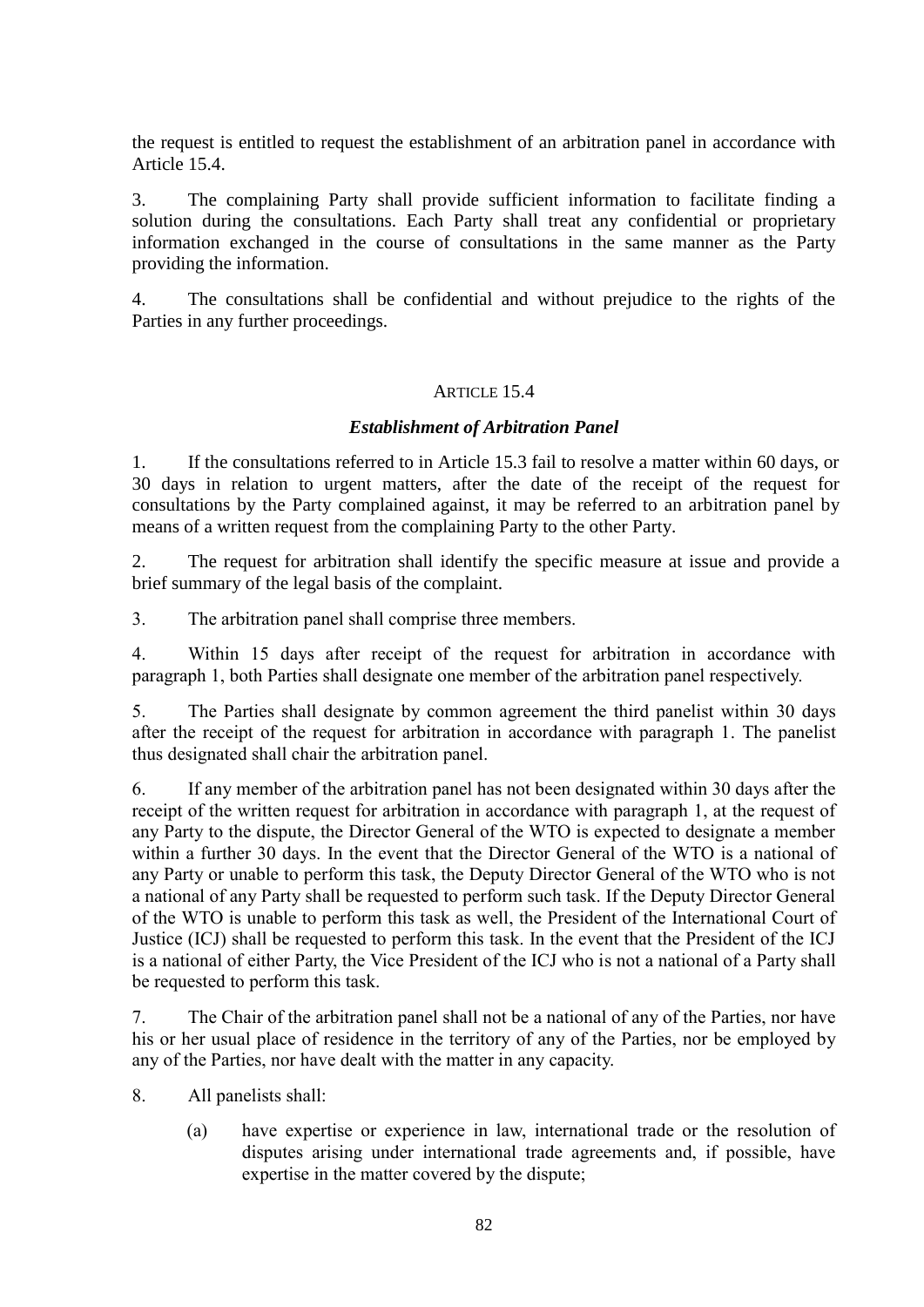- (b) be chosen strictly on the basis of objectivity, reliability, and sound judgment;
- (c) be independent of and not be affiliated with or take instructions from any Party; and
- (d) comply with a code of conduct in conformity with the relevant rules established in the document WT/DSB/RC/1 of the WTO.

9. If a panelist appointed under this Article resigns or becomes unable to act, a successor panelist shall be appointed within 15 days in accordance with the selection procedure as prescribed for the appointment of the original panelist and the successor shall have all the powers and duties of the original panelist. The work of the arbitration panel shall be suspended during the appointment of the successor panelist.

10. Unless the Parties otherwise agree within 30 days from the date of receipt of the request for arbitration in accordance with paragraph 1, its terms of reference shall be:

"To examine, in the light of the relevant provisions of this Agreement, the matter referred to in the request for the establishment of an arbitration panel pursuant to Article 15.4 and to make findings of law and fact together with the reasons therefor, for the resolution of the dispute."

## ARTICLE 15.5

# *Functions of Arbitration Panel*

1. The function of an arbitration panel is to make an objective assessment of the dispute before it, in light of the request for its establishment, including an examination of the facts of the case and the applicability of and conformity with this Agreement. It shall interpret the relevant provisions of this Agreement in accordance with customary rules of interpretation of public international law.

2. The arbitration panel, in their findings and recommendations, cannot add to or diminish the rights and obligations provided in this Agreement.

## ARTICLE 15.6

## *Procedures of the Arbitration Panel*

1. Unless the Parties agree otherwise, the arbitration panel proceedings shall be conducted in accordance with the Rules of Procedure set out in Annex X.

2. The arbitration panel shall, apart from the rules set out in this Article, regulate its own procedures in relation to the rights of the Parties to be heard and its deliberations in consultation with the Parties.

3. The arbitration panel shall strive to take its decisions by consensus. If it is unable to reach consensus, it may take its decisions by majority vote. Panelists may furnish separate opinions on matters not unanimously agreed. The arbitration panel may not disclose which members are associated with majority or minority opinions.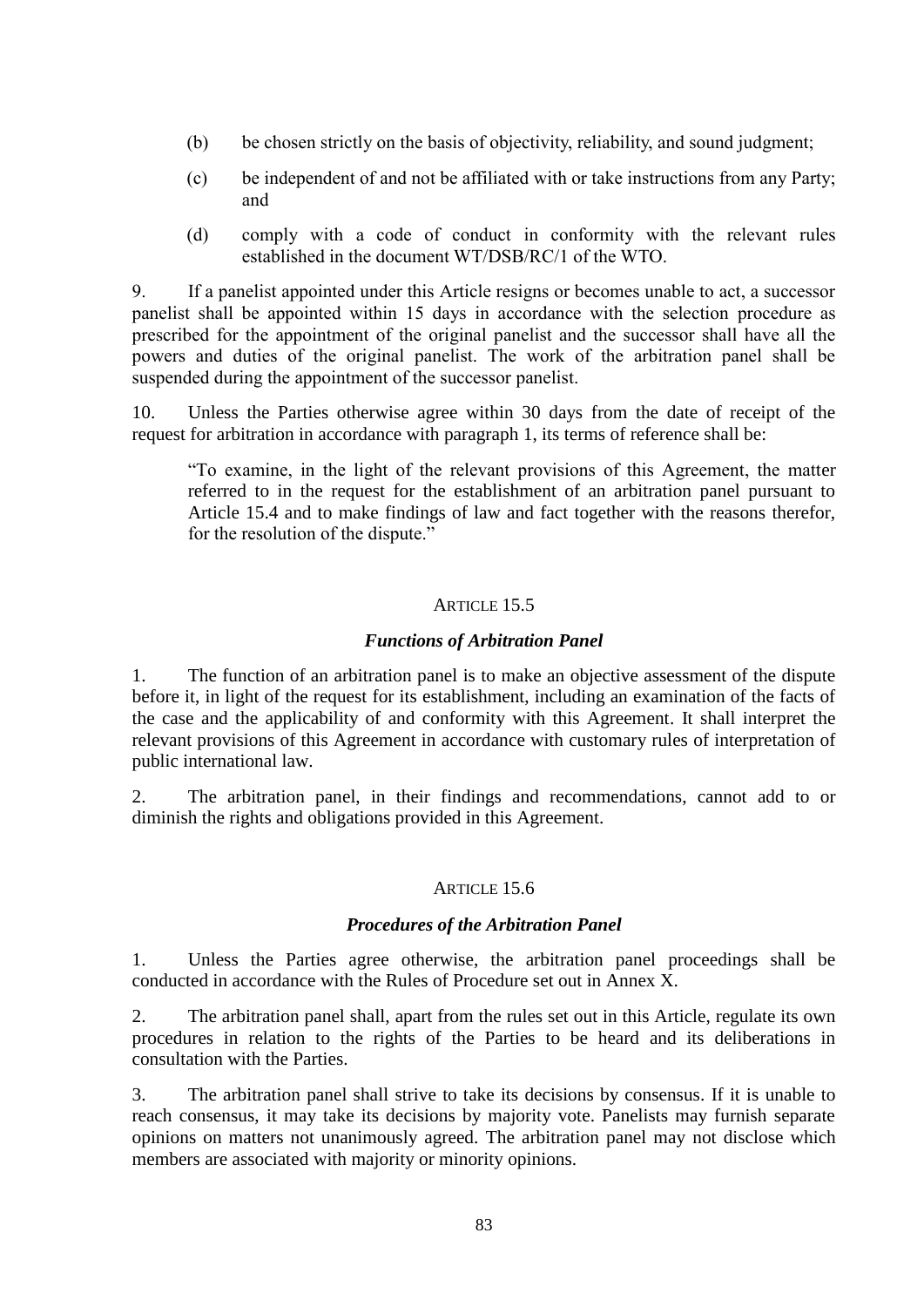## ARTICLE 15.7

## *Panel Reports*

1. The arbitration panel shall draft its reports in line with the relevant provisions of this Chapter and based on the request for its establishment, the relevant provisions of this Agreement, as well as the submissions and arguments of the Parties.

2. The arbitration panel should, as a general rule, submit an initial report containing its findings and conclusions to the Parties no later than 90 days after the last panelist is selected. In urgent matters the arbitration panel should submit the initial report no later than 60 days from the date the last panelist is selected. Each Party may submit written comments to the arbitration panel on its initial report within 14 days of receipt of the report.

3. In exceptional cases, if the arbitration panel considers it cannot release its initial report within 90 days, it shall inform the Parties in writing of the reasons for the delay together with an estimate of the period within which it will release its report. Any delay shall not exceed a further period of 30 days unless the Parties otherwise agree.

4. The arbitration panel shall present to the Parties a final report within 30 days, or 20 days in relation to urgent matters, after the submission of the initial report.

5. The final report, as well as any report under Articles 15.9 and 15.10, shall be communicated to the Parties. The reports shall be available to the public, unless the Parties decide otherwise, subject to the protection of confidential information.

6. The ruling of the arbitration panel on the consistency of the measure specified in the terms of reference with this Agreement (hereinafter referred to as "the ruling") shall be final and binding upon the Parties.

## ARTICLE 15.8

## *Suspension or Termination of Arbitration Panel Proceedings*

1. Where the Parties agree, an arbitration panel may suspend its work at any time for a period not exceeding 12 months from the date of such agreement. If the work of an arbitration panel has been suspended for more than 12 months, the terms of reference for establishment of the arbitration panel shall lapse unless the Parties agree otherwise.

2. A complaining Party may withdraw its complaint at any time before the final report has been issued. Such withdrawal is without prejudice to its right to introduce a new complaint regarding the same issue at a later point in time. The right of the complaining Party to withdraw its complaint and introduce a new complaint shall not be abused.

3. The Parties may agree at any time before the release of the final report to terminate the proceedings of an arbitration panel established under this Agreement by jointly notifying the Chairperson of that arbitration panel.

4. An arbitration panel may, at any stage of the proceedings prior to release of the final report, propose that the Parties seek to settle the dispute amicably.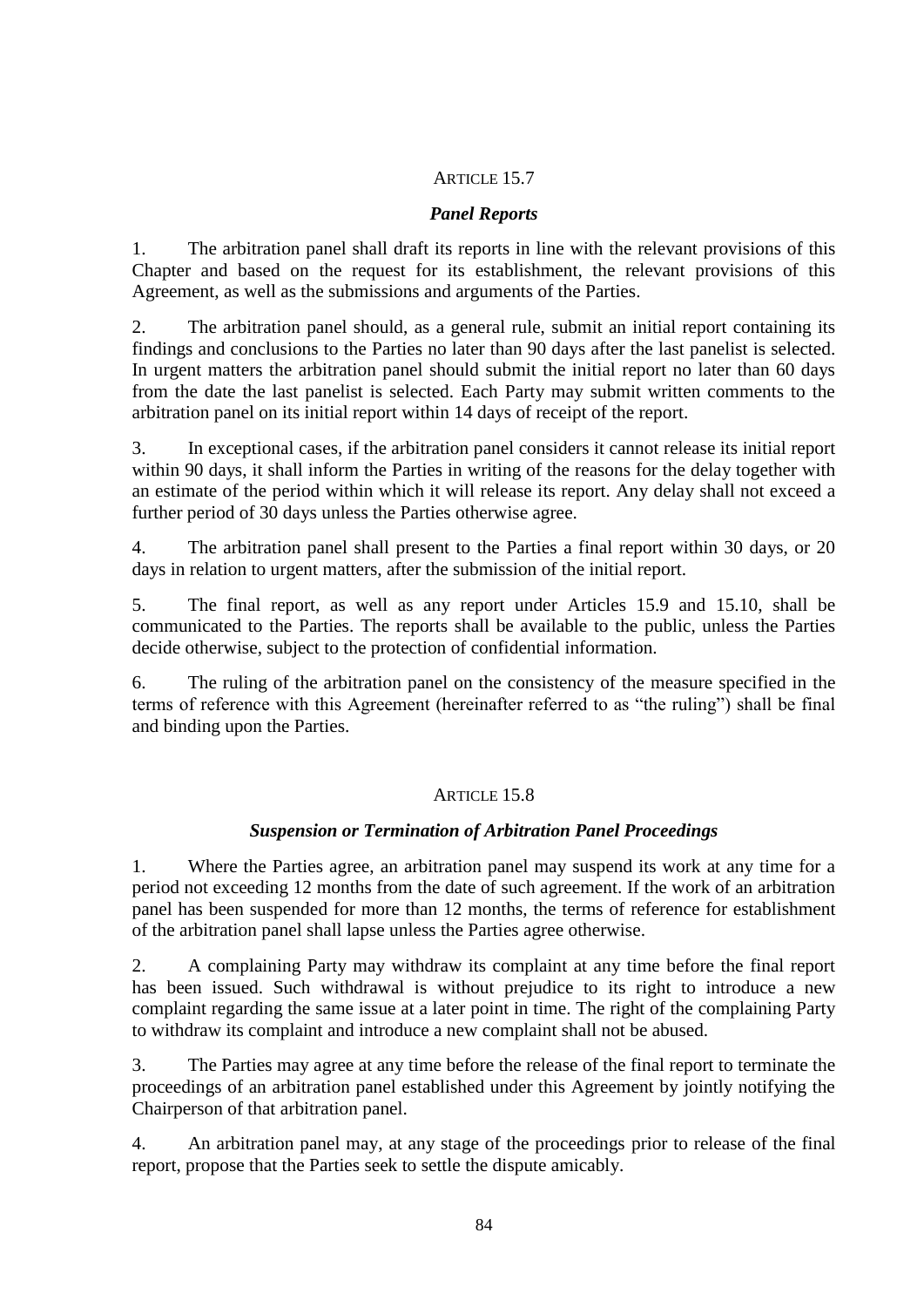#### ARTICLE 15.9

### *Implementation of Final Report*

1. The Party complained against shall promptly comply with the ruling in the final report. If it is impracticable to comply immediately, the Parties shall endeavour to agree on a reasonable period of time to do so.

2. In the absence of an agreement referred to in paragraph 1 within 45 days from the date of the issuance of the final report, either Party may request the arbitration panel to determine the length of the reasonable period of time, in light of the particular circumstances of the case. The ruling of the arbitration panel should be given within 30 days from the receipt of that request.

3. The Party complained against shall, promptly or within the reasonable period of time as agreed or determined pursuant to paragraphs 1 and 2, notify the other Party of the measure adopted in order to comply with the ruling in the final report, as well as provide a detailed description of how the measure ensures compliance sufficient to allow the other Party to assess the measure.

4. In case of disagreement as to the existence or consistency of a measure taken to comply with the ruling in the final report in accordance with paragraphs 1 and 2, such disagreement shall be decided by the same arbitration panel upon the request of either Party before compensation can be sought or suspension of benefits can be applied in accordance with Article 15.10. The ruling of the arbitration panel shall normally be rendered within 60 days.

5. When the arbitration panel considers that it cannot provide its report within the timeframe referred to in paragraph 2 and 4, it shall inform the Parties in writing of the reasons for the delay together with an estimate of the period within which it will submit its report. Any delay shall not exceed a further period of 15 days.

## ARTICLE 15.10

## *Compensation, Suspension of Concessions and Obligations*

1. If the arbitration panel has found in accordance with paragraph 4 of Article 15.9 that the Party complained against failed to bring the measure found to be inconsistent with this Agreement into compliance with the ruling of the arbitration panel within the reasonable period of time established, or if the Party complained against notifies the complaining Party that it will not implement the ruling, that Party shall, if so requested by the complaining Party, enter into consultations with a view to agreeing on a mutually acceptable compensation. If no such agreement has been reached within 20 days from the receipt of the request, the complaining Party shall be entitled to suspend the application of benefits granted under this Agreement but only equivalent to those affected by the measure that the arbitration panel has found to be inconsistent with this Agreement. The complaining Party shall notify the Party complained against 30 days before suspending concessions and obligations.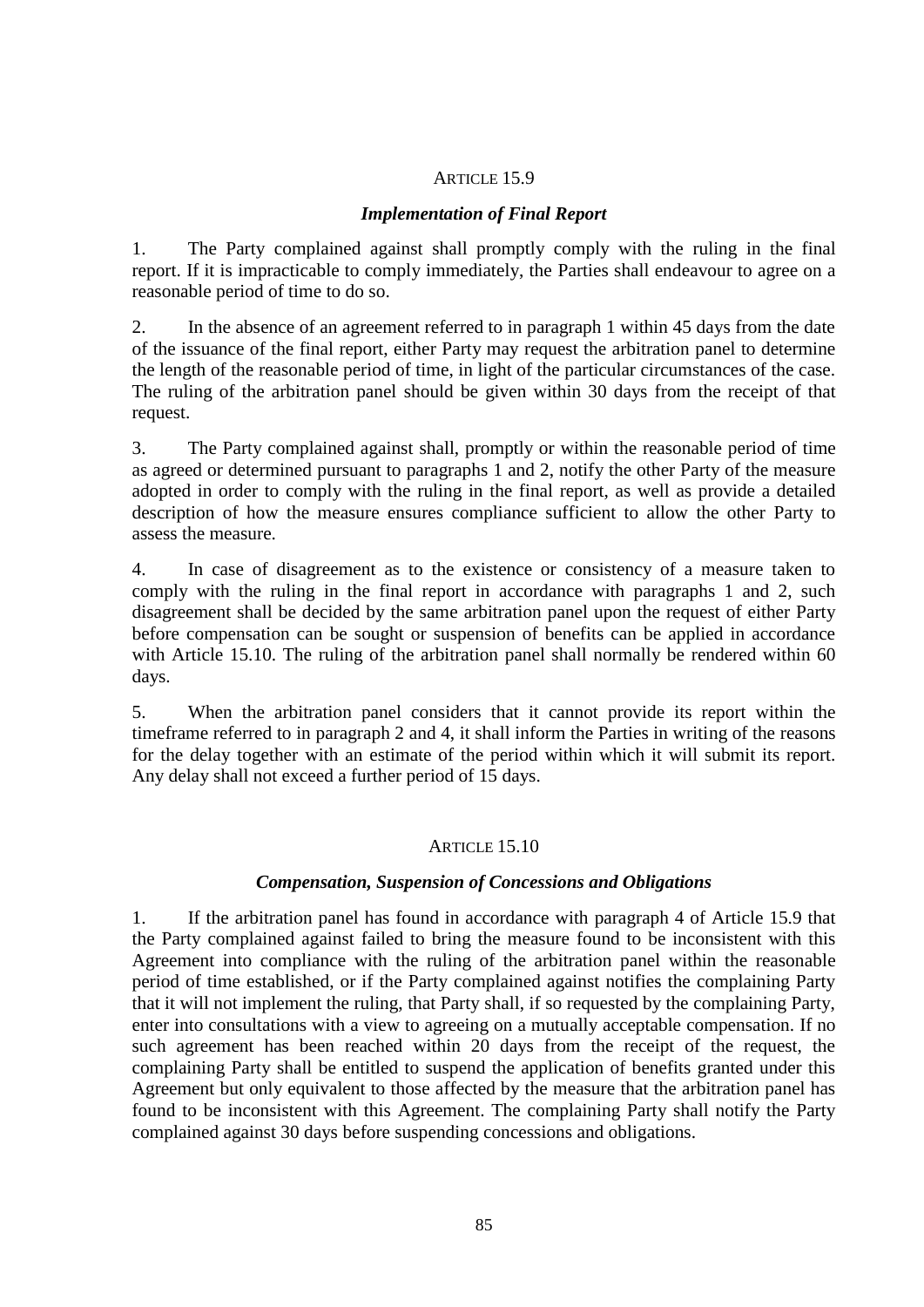2. In considering what concessions and obligations to suspend, the complaining Party shall first seek to suspend concessions and obligations in the same sector or sectors as that affected by the measure that the arbitration panel has found to be inconsistent with this Agreement. If the complaining Party considers it is not practicable or effective to suspend concessions and obligations in the same sector or sectors, it may suspend concessions and obligations in other sectors. In such a case, the complaining Party shall include in its notification announcing the suspension of concessions or obligations the reasons for its decision.

3. In its notification announcing the suspension of concessions or obligations, the complaining Party shall indicate the concessions or obligations which it intends to suspend, the grounds for such suspension and when suspension will commence. Within 15 days from the receipt of that notification, the Party complained against may request the arbitration panel to rule on whether the concessions or obligations which the complaining Party intends to suspend are equivalent to those affected by the measure found to be inconsistent with this Agreement, and whether the proposed suspension is in accordance with paragraphs 1 and 2. The ruling of the arbitration panel shall be given within 60 days from the receipt of that request. Concessions or obligations shall not be suspended until the arbitration panel has issued its ruling.

4. Compensation and suspension of benefits shall be temporary measures and shall only be applied by the complaining Party until the measure found to be inconsistent with this Agreement has been withdrawn or amended so as to bring it into conformity with this Agreement, or until the Parties have resolved the dispute otherwise. To this end, if the Party complained against considers that it has eliminated the non-conformity that the arbitration panel has found, it may provide written notice to the complaining Party with a description of how non-conformity has been removed.

## ARTICLE 15.11

## *Other Provisions*

1. Whenever possible, the arbitration panel referred to in Articles 15.9 and 15.10 shall comprise the same panelists who issued the final report. If a member of the arbitration panel is unavailable, the appointment of a replacement panelist shall be conducted in accordance with the selection procedure for the original panelist.

2. For the purposes of calculating time periods, such period shall begin to run on the day following the day when a written communication is received. If the last day of such period is an official holiday, the period shall be extended until the first work day which follows. Official holidays or non-work days occurring during the running of the period of time shall be included in calculating the period.

3. Any time period mentioned in this Chapter may be modified by mutual agreement of the Parties.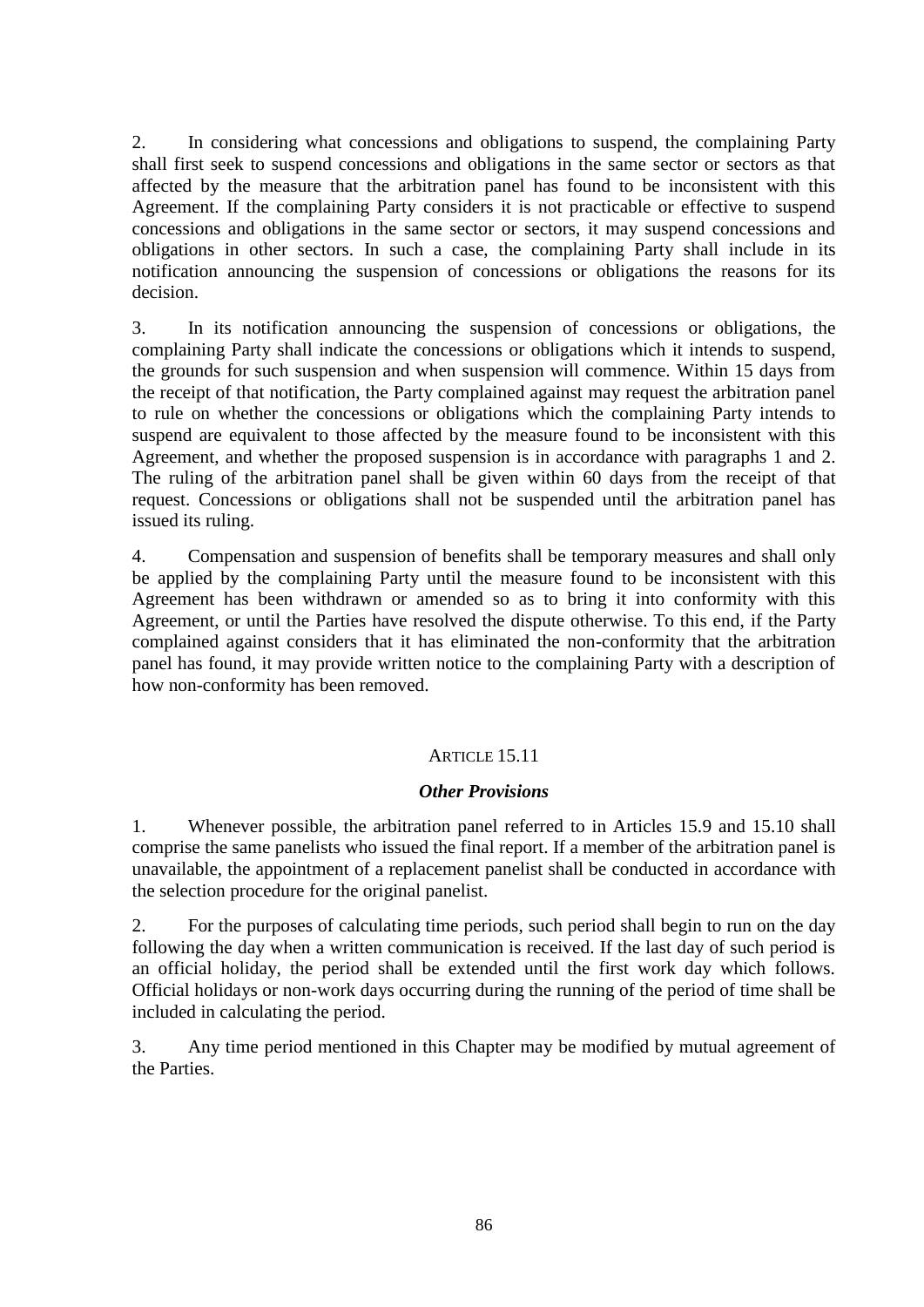### **FINAL PROVISIONS**

#### ARTICLE 16.1

### *Fulfilment of Obligations*

The Parties shall take any general or specific measures required to fulfil their obligations under this Agreement.

#### ARTICLE 16.2

#### *Annexes and Appendices*

The Annexes to this Agreement, including their Appendices, constitute an integral part of this Agreement.

### ARTICLE  $16.3$

#### *Amendments*

1. Each Party may submit proposals for amendments to this Agreement to the Joint Committee for consideration and approval.

2. Amendments to this Agreement shall, after approval by the Joint Committee, be submitted to the Parties for ratification, acceptance or approval in accordance with their respective legal requirements.

3. Unless otherwise agreed by the Parties, amendments shall enter into force on the first day of the third month following the date of notification of the latter Party that the respective legal requirements have been fulfilled.

#### ARTICLE  $16.4$

#### *Termination*

Each Party may terminate this Agreement by notification through diplomatic channel to the other Party. This Agreement shall expire six months after the date of such notification.